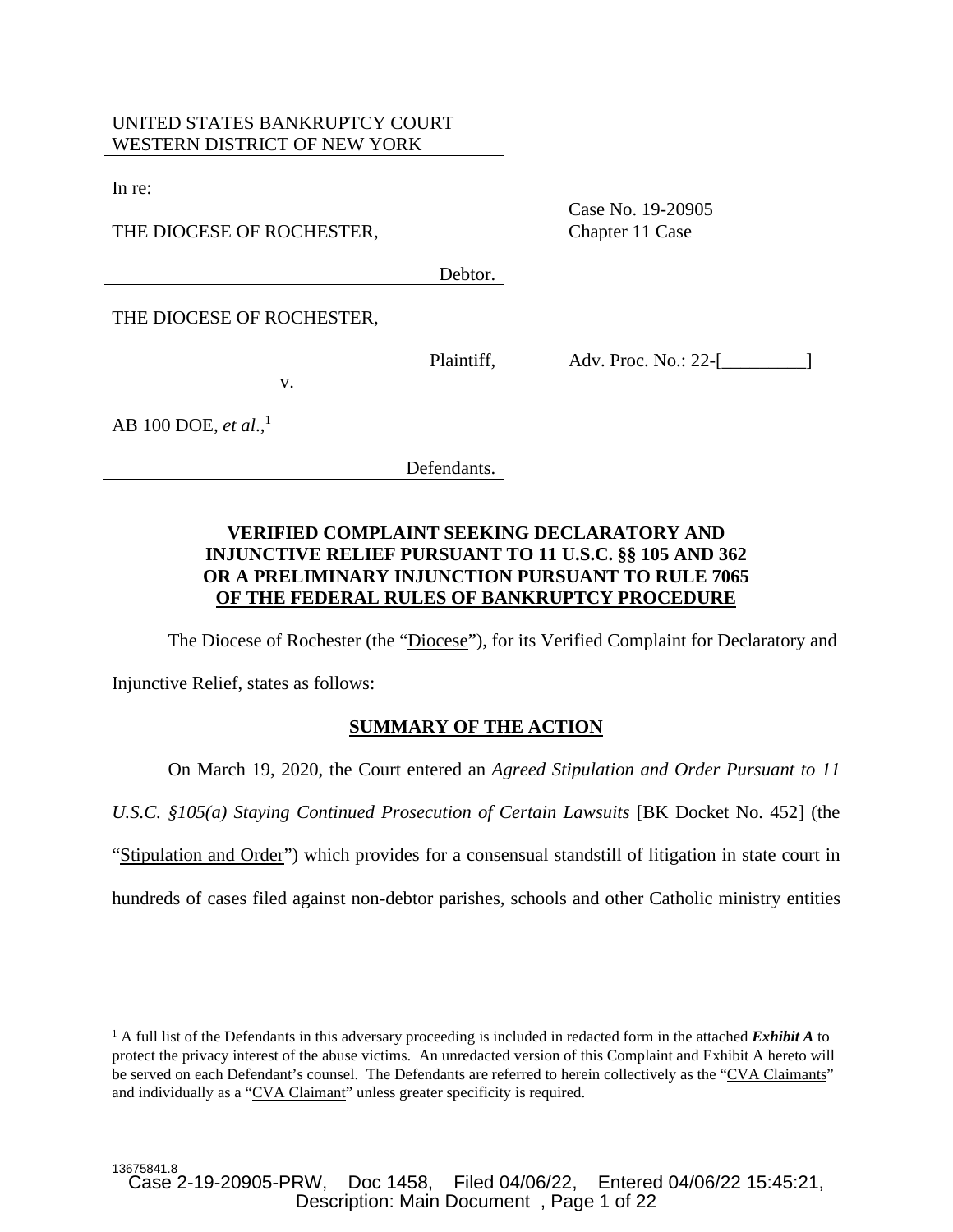and institutions within the geographical territory of the Diocese (the "Additional Stay Parties")<sup>2</sup> which assert claims arising from or related to alleged child sexual abuse and which could negatively impact upon the Diocese's ability to successfully reorganize (collectively, the "CVA  $\text{Cases''}$ ),<sup>3</sup> to enable the parties to concentrate their efforts on achieving a global settlement of all abuse claims against the Diocese and the Additional Stay Parties through the Diocese's chapter 11 plan. The Stipulation and Order has been extended through consent of the Diocese and the official committee of unsecured creditors (the "Committee") eleven times over the course of this Chapter 11 Case [BK Docket Nos. 544, 638, 773, 880, 915, 971, 1132, 1236, 1344, 1413, and 1421]. As of the commencement of this action, the Diocese has requested that the Stipulation and Order be further extended, however the Committee has refused to consent to a further stay of litigation against the Additional Stay Parties.

 The Diocese commenced this adversary proceeding seeking entry of one or more orders, pursuant to 11 U.S.C. §§ 105 and 362 and Rule 7065 of the Federal Rules of Bankruptcy Procedure (the "Bankruptcy Rules"), enjoining the continued prosecution of the CVA Cases against the Additional Stay Parties. Through this adversary proceeding, the Diocese seeks to continue the relief previously achieved on a consensual basis via the Stipulation and Order to avoid the negative consequences that litigation of the CVA Cases in state court would have upon the Diocese's ability to successfully reorganize. This action has been commenced solely because of the Committee's refusal to agree to extend the Stipulation and Order while negotiations and mediation in this Chapter 11 Case are ongoing.

<sup>&</sup>lt;sup>2</sup> The Additional Stay Parties include, without limitation, those non-debtor Catholic entities set forth on the attached *Exhibit B*.

<sup>3</sup> The CVA Cases include, without limitation, those actions set forth on the attached *Exhibit A*.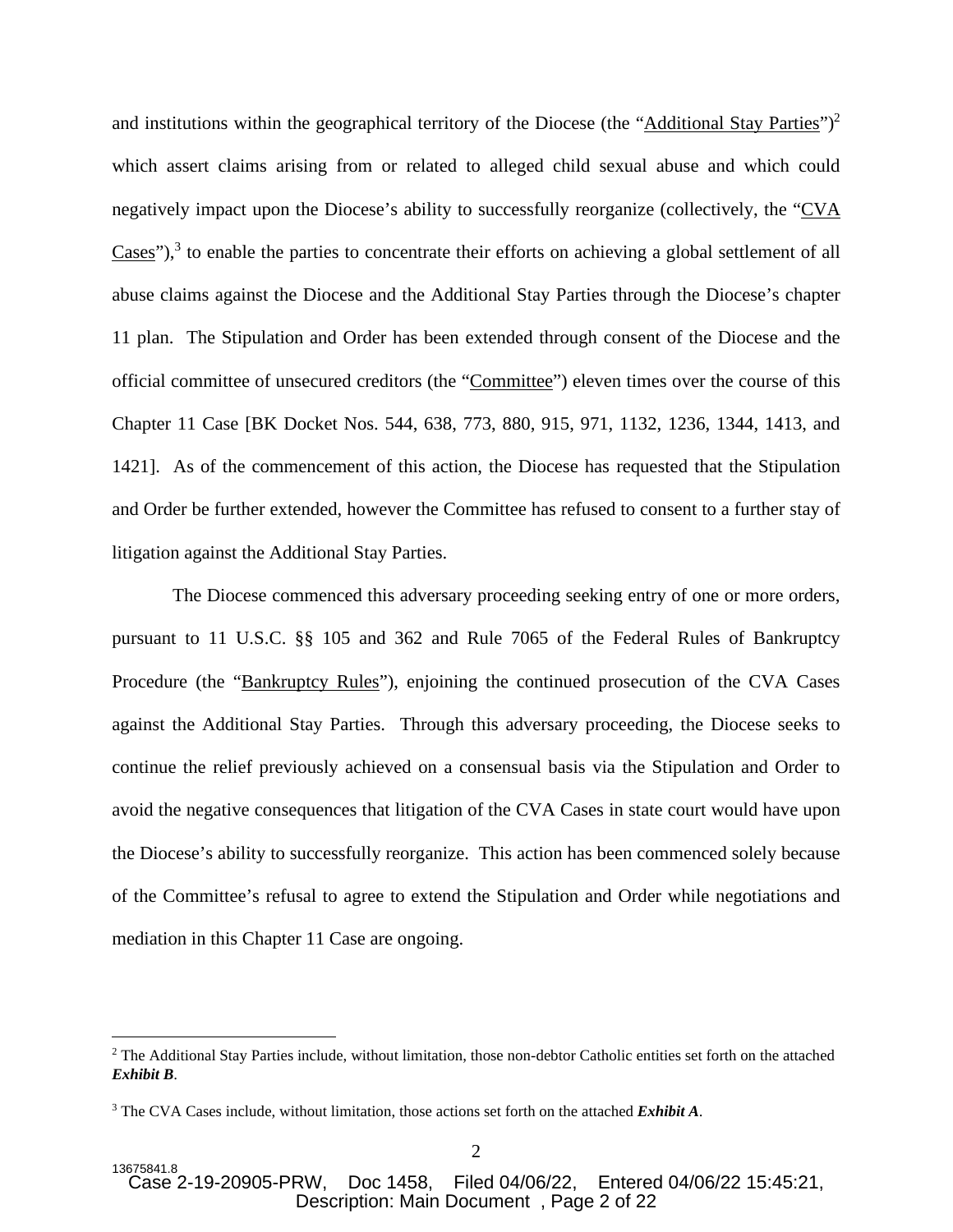The Diocese seeks to stay or otherwise enjoin the continued prosecution of the CVA Cases to: (i) to avoid the depletion of estate assets; (ii) avoid potential collateral estoppel issues which would force the Diocese's participation in the CVA Cases; (iii) prevent the distraction of key personnel from the critical task of reorganizing the Diocese's estate and (iv) preserve an environment in which all parties in interest can collectively engage in settlement negotiations regarding a plan of reorganization to address abuse-related liabilities of the Diocese, as well as the Additional Stay Parties. The Diocese believes that pursuit of a global resolution via a chapter 11 plan is the most expedient and effective process to achieve a fair and equitable resolution of all abuse claims against the Diocese and the Additional Stay Parties. Absent an order enjoining the prosecution of the CVA Cases, the Diocese, its estate, and creditors will suffer real and substantial harm.

#### **JURISDICTION AND VENUE**

1. This Court has jurisdiction over this matter pursuant to 28 U.S.C. §§ 157 and 1334.

2. This is a core proceeding pursuant to 28 U.S.C. § 157(b)(2)(A), (G) and (O). To the extent the Court may determine that this proceeding is not within its core jurisdiction, the Diocese submits that it is clearly within the Court's "related to" jurisdiction pursuant to 28 U.S.C. § 157(c). The Diocese confirms its consent to the entry of a final order or judgment by this Court in connection with this proceeding if it is determined that the Court, absent consent of the parties, cannot enter final orders or judgments in connection herewith consistent with Article III of the United States Constitution.

3. Venue of this proceeding in the Western District of New York is proper pursuant to 28 U.S.C. §§ 1408 and 1409.

<sup>13675841.8&</sup>lt;br>Case 2-19-20905-PRW. Doc 1458, Filed 04/06/22, Entered 04/06/22 15:45:21, Description: Main Document , Page 3 of 22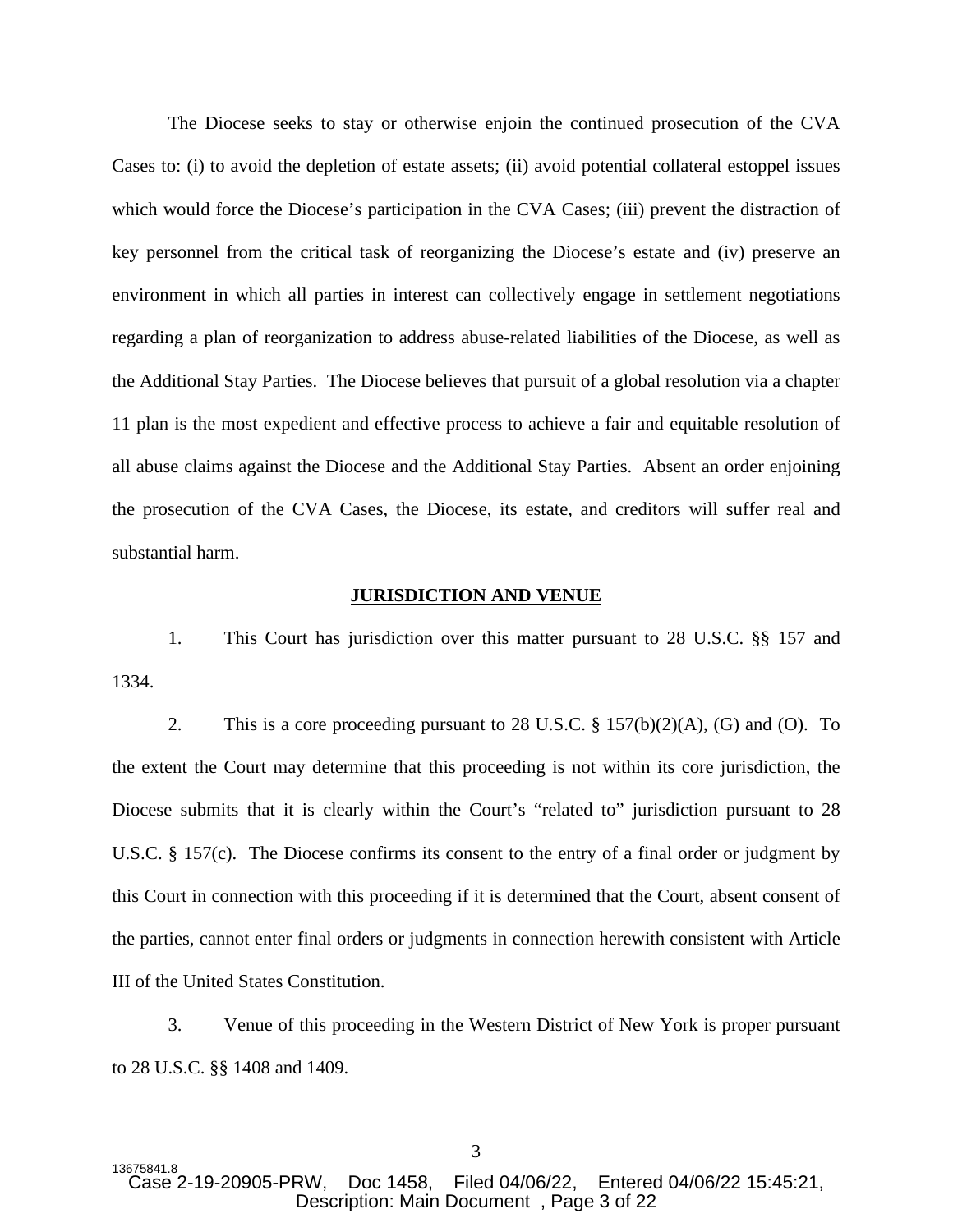4. This action is brought in accordance with Rule 7001 of the Bankruptcy Rules. There exists a substantial controversy between the Diocese and the CVA Claimants of sufficient immediacy and reality to warrant the relief requested.

#### **THE PARTIES**

#### **A. The Diocese**

5. On September 12, 2019 (the "Petition Date"), the Diocese filed a voluntary petition for relief under chapter 11 of title 11 of the United States Code (11 U.S.C. §§ 101 et seq., the "Bankruptcy Code") with the United States Bankruptcy Court for the Western District of New York (the "Court"), commencing the Diocese's chapter 11 case (the "Chapter 11 Case"). The Diocese continues to operate its business and manage its properties as a debtor in possession pursuant to sections 1107(a) and 1108 of the Bankruptcy Code.

#### **B. CVA Claimants**

6. The CVA Claimants, who are defendants in this action, are plaintiffs in their respective CVA Cases.

7. Each CVA Claimant is identified in the column titled "CVA Claimant(s)" in the spreadsheet attached as *Exhibit A* hereto. In order to protect the anonymity of the CVA Claimants, *Exhibit A* was filed on the docket in redacted form, containing no personally identifiable information. Contemporaneously herewith, the Diocese has filed a motion seeking authority to file the unredacted *Exhibit A* under seal with the Court.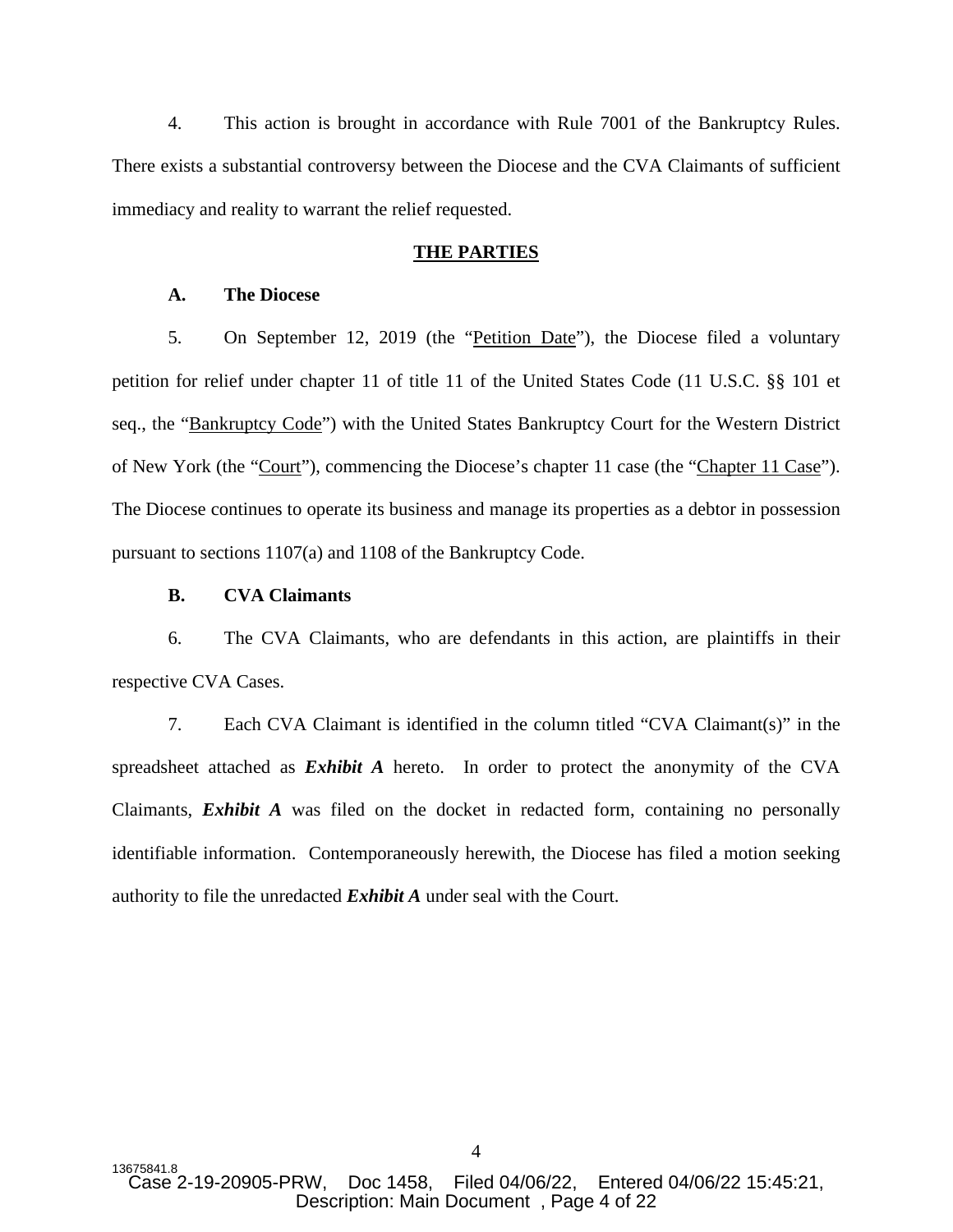#### **FACTUAL BACKGROUND**

#### **A. The Structure of the Catholic Church**

8. The Catholic Church is a worldwide community with over 1.2 billion members who adhere to a common creed. The Catholic Church is the one, holy, catholic and apostolic church of Catholic belief, seated in the Vatican and headed by Pope Francis (the "Church").

9. The *Code of Canon Law* establishes the internal organizational structure and procedures to be followed within the Church. Canon Law was originally codified in 1917, and amended by Pope John Paul II on January 25, 1983. *See* 1983 Code of Canon Law c.1-1752 (1983) ("Canon Law").

10. Canon Law also identifies property rights and agency relationships among the various structures within the community of the Church.

11. The Church is organized by territorial districts, the most common of which is a diocese. A diocese usually is defined by a geographic area and is created to serve the community of Latin Rite Catholics present in that area.

12. The bishop of a diocese is appointed by the Pope.

13. A parish is a certain community of the Christian faithful stably constituted in a particular place of worship, whose pastoral care is entrusted to a priest as its proper pastor under the authority of the diocesan bishop.

## **B. The Diocese**

14. The Diocese is an incorporated legal entity formed pursuant to a Special Act of the New York Legislature with its own corporate structure and governance, separate from the Additional Stay Parties within its territory that are generally described below.

5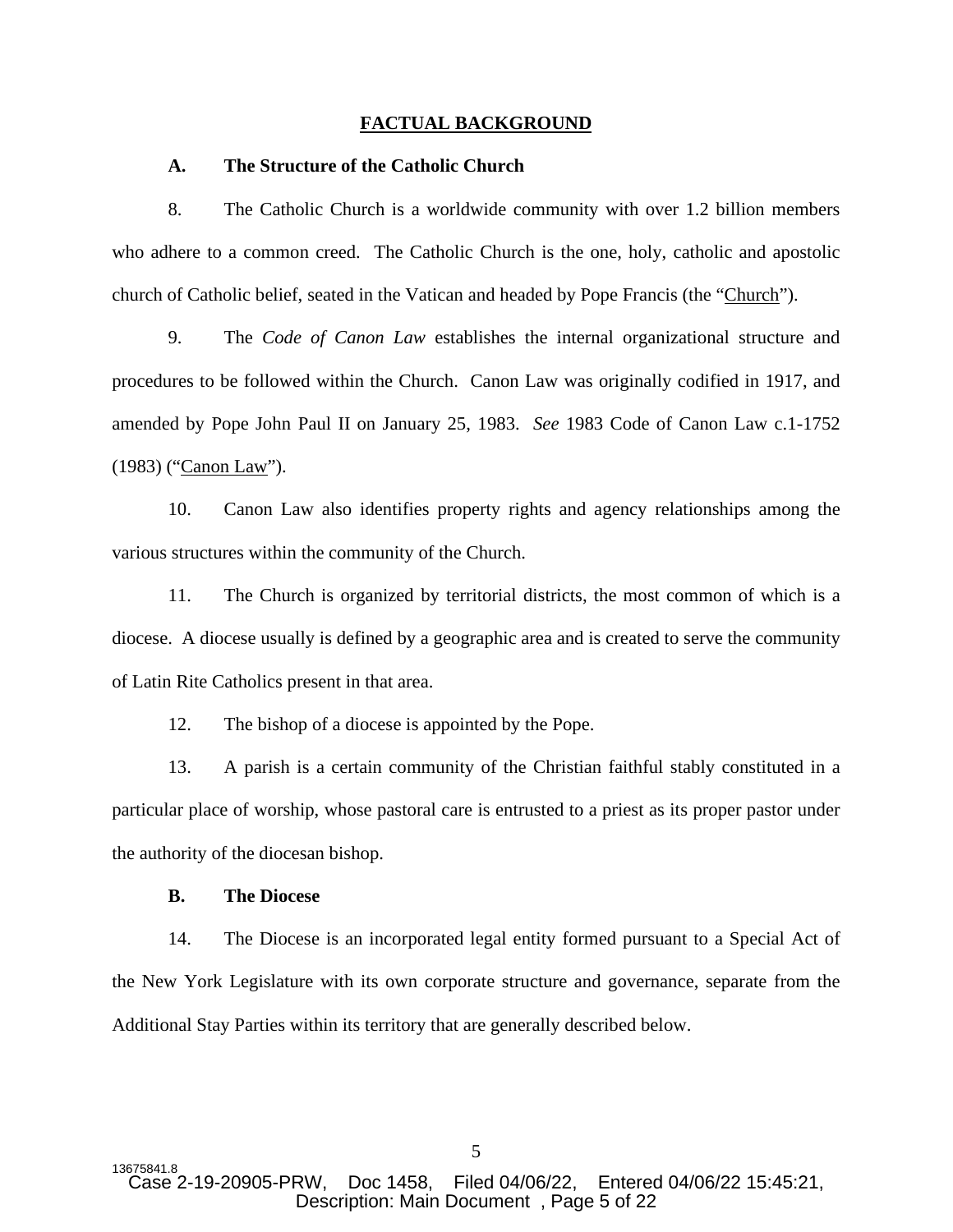15. The juridic person of the Diocese of Rochester was canonically established on March 3, 1868. Thereafter, a corporation was formed on March 11, 1887 to constitute the Diocese of Rochester under New York law. The Certificate of Incorporation of the Diocese was amended in 1909 and 1967. The 1967 amendment provides that the three trustees of the Diocese are the Bishop, the Vicar-General and the Chancellor as required under Canon Law.

16. The Diocese serves a 12-county region in western New York. The territory of Diocese is co-extensive with the counties of Monroe, Wayne, Yates, Ontario, Cayuga, Seneca, Tompkins, Tioga, Chemung, Schuyler, Livingston, and Steuben in New York State.

17. The Diocese and the Additional Stay Parties within its territory serve approximately 300,000 Catholic individuals. The Bishop of the Diocese is The Most Reverend Salvatore R. Matano. Bishop Matano was installed as the Bishop of the Diocese on January 3, 2014.

#### **C. Additional Stay Parties**

18. The entities for which for which the Diocese is seeking relief as Additional Stay Parties are identified in *Exhibit B* and include Bishop Matano, parishes within the Diocese (including the approximately 86 currently active parishes and others that have been closed or merged with other parishes), independent Catholic schools, and other not-for-profit corporations that work to carry out various ministries of the Church within the territory of the Diocese.

#### **D. The CVA Cases**

19. On February 14, 2019, the State of New York enacted the New York Child Victim's Act which was codified in the New York Civil Practice Law & Rules at section 214-g (the "CVA"). As originally enacted, the CVA created a one-year window from August 14, 2019 to August 13, 2020 for the revival of previously time-barred civil claims related to childhood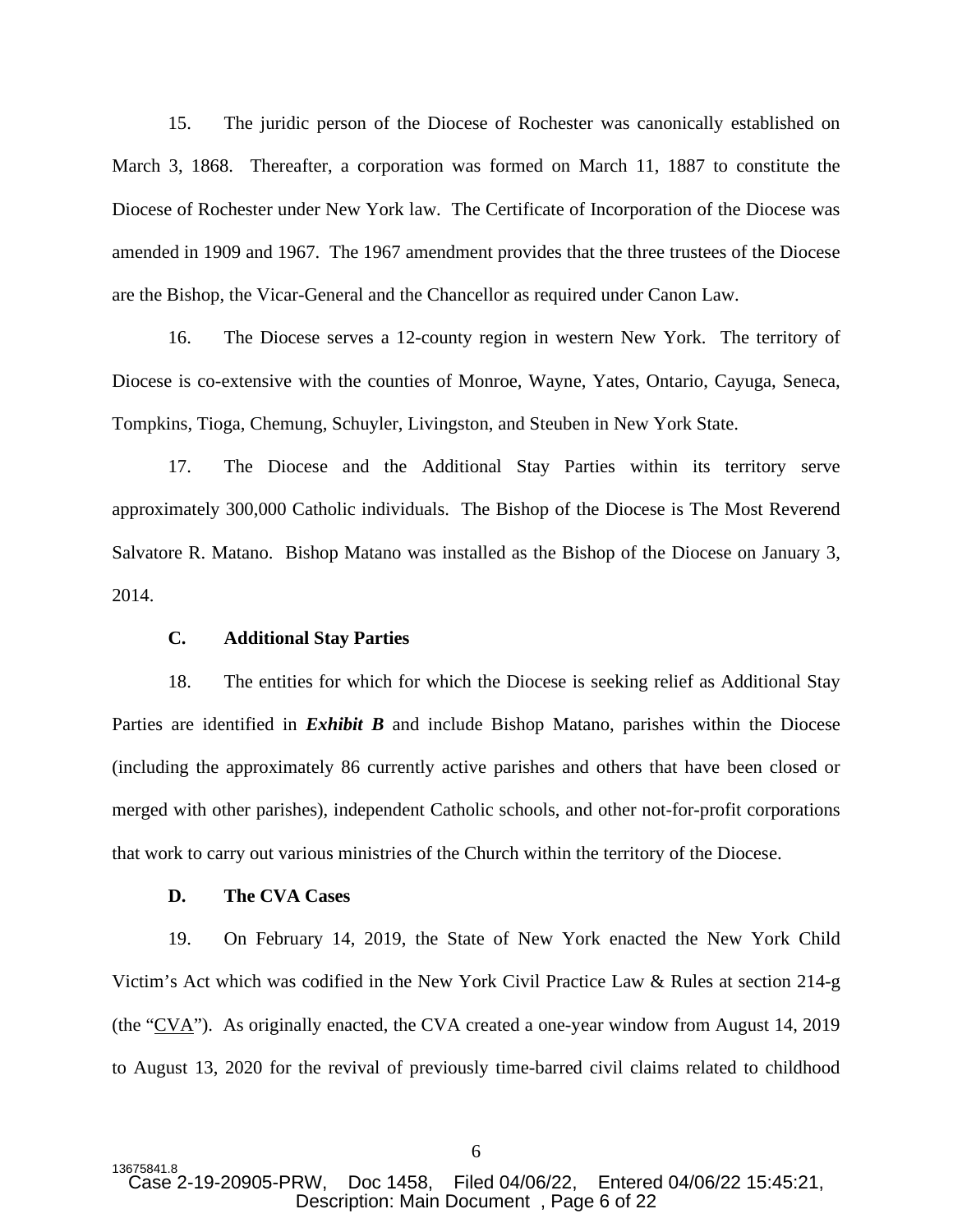sexual abuse. That window was later extended for a second year through subsequent legislation to August 13, 2021.

20. As of the Petition Date, the Diocese had been named as a defendant in dozens of CVA Cases. The majority of those lawsuits also named one or more Additional Stay Parties as additional defendants.

21. The CVA Cases center on allegations by the CVA Claimants that the Diocese, as well as the Additional Stay Parties and certain priests, other individuals and/or other entities are liable under several theories for personal injuries allegedly arising from childhood sexual abuse claimed to have been committed by individuals employed by or under the supervision of the Diocese or other Additional Stay Parties.

22. As set forth in the CVA Cases, the CVA Claimants generally claim that the Diocese and/or the Additional Stay Parties are liable for the conduct of certain priests and other individuals based on their alleged actions and omissions in connection with employing and/or supervising the alleged abuse perpetrators.

23. The CVA Cases assert numerous causes of action including, without limitation, claims for negligence, gross negligence, breaches of fiduciary duties and fraud.

24. The core allegations in the CVA Cases are, for the most part, either (1) focused on the conduct of the Diocese, or (2) make no distinction between the conduct of the Diocese and the conduct of the Additional Stay Parties.

25. The CVA Claimants seek both compensatory and punitive damages against the Diocese as well as the Additional Stay Parties.

13675841.8<br>Case 2-19-20905-PRW. Doc 1458, Filed 04/06/22, Entered 04/06/22 15:45:21, Description: Main Document , Page 7 of 22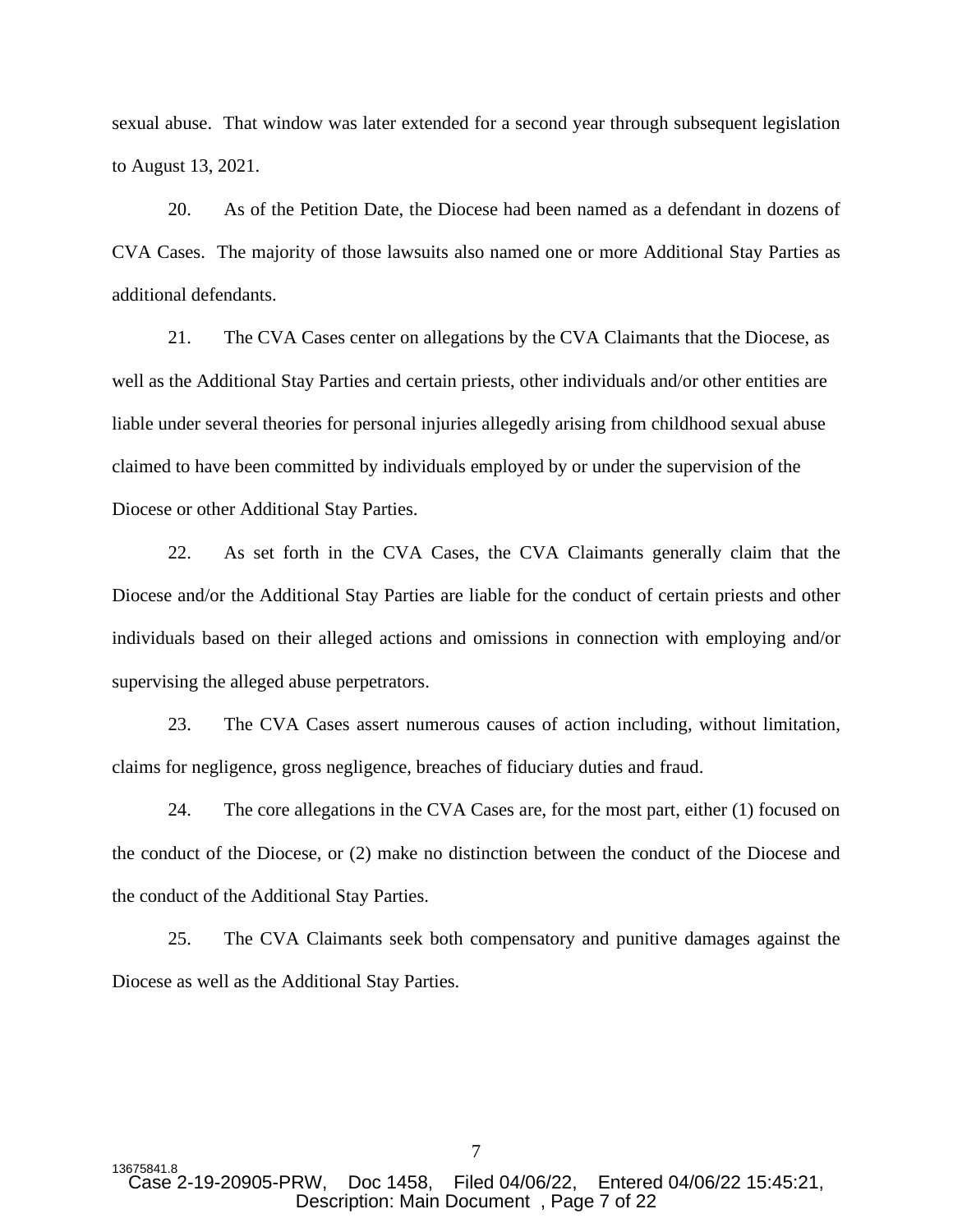26. All or nearly all CVA Claimants have filed proofs of claim in the Diocese's Chapter 11 Case based upon substantially the same alleged facts and damages asserted in their CVA Cases.

27. Based on the foregoing, and as further discussed below, the Diocese is the real target defendant in the CVA Cases and moving forward with discovery proceedings and trials of such actions would force the Diocese to participate in each CVA Case to the detriment of its estate's assets and the reorganization process.

## **E. Status of the CVA Cases**

28. As a result of the consensual stay that has been in place for nearly two years pursuant to the Stipulation and Order, the CVA Cases are still in pre-deposition written discovery and have not progressed to a point where they are ready for trial.

29. Through this Chapter 11 Case, the Diocese has produced to the Committee voluminous documents and information relating to the many abuse claims that have been asserted against it and the Additional Stay Parties. To date, this process has been conducted in an orderly fashion without the need for formal discovery. Without the stay of litigation provided by the Stipulation and Order, or by the injunctive relief sought by the Diocese in this adversary proceeding, the Diocese will likely be faced with hundreds of discovery requests from CVA Claimants. Moreover, because discovery efforts would no longer be coordinated through the Committee, it is likely that the Diocese and the Additional Stay Parties will be required to address simultaneous and duplicative discovery demands and subpoenas from multiple parties. The Diocese respectfully submits that engaging in discovery with individual CVA Claimants at this stage of the Chapter 11 Case will deplete assets of the estate and, while it may benefit certain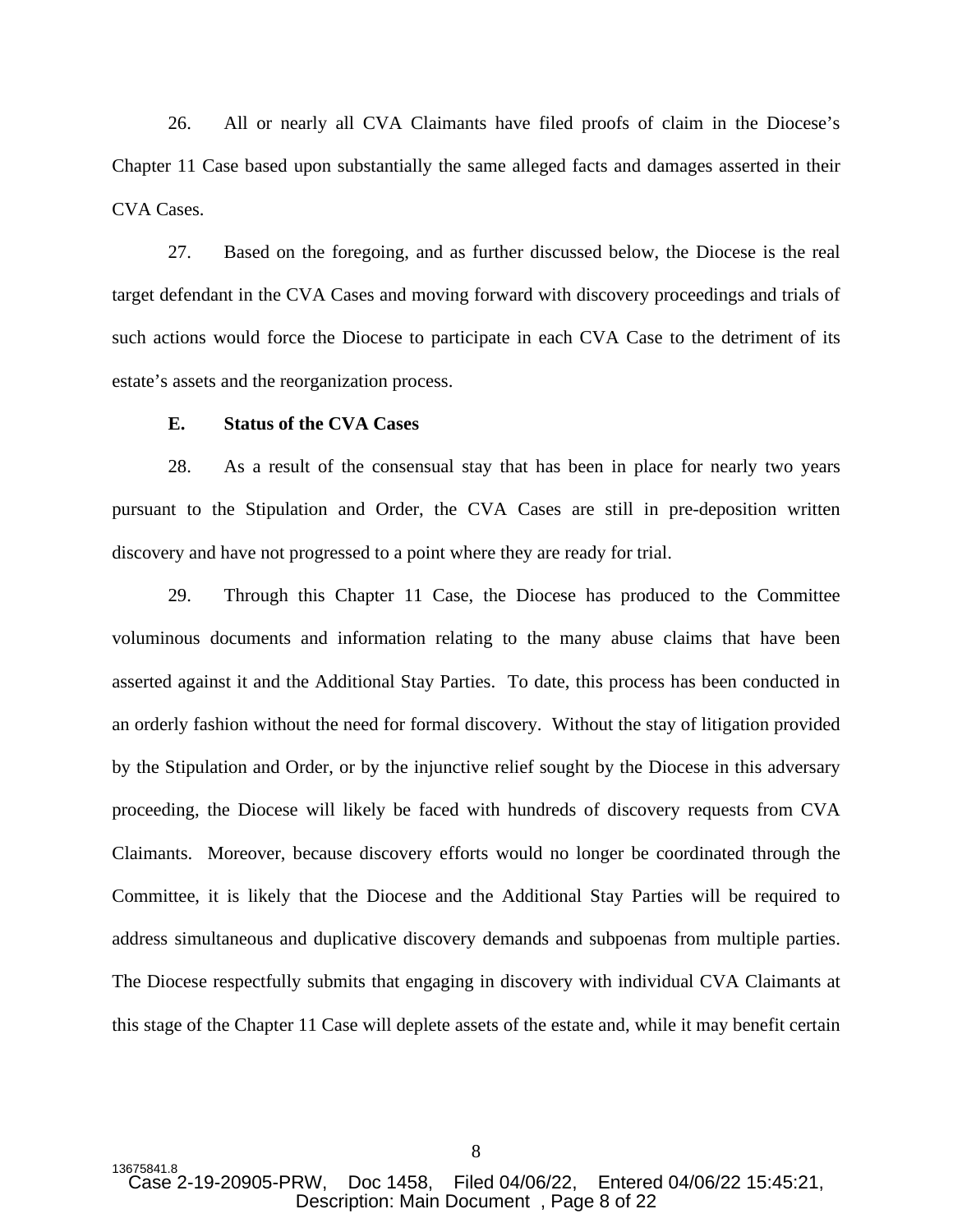CVA Claimants individually, it will not advance the overarching goal of a global settlement in this Chapter 11 Case for the benefit of all CVA Claimants.

## **F. The Diocese's Insurance Assets**

30. The Diocese has joint policies of insurance covering itself and Additional Stay Parties dating back to at least 1952.

31. Beginning on or about June 1, 1977, and at all times thereafter, the Diocese has maintained a Protected Self-Insurance Program (the "PSIP") which provides comprehensive risk management services and insurance coverage for the Diocese and Additional Stay Parties. The Diocese implemented the PSIP as a means of ensuring adequate insurance protection at a reasonable price by spreading risk among a large pool of participants and leveraging their collective buying power to secure excess coverage at favorable rates.

32. Under the PSIP, the Diocese coordinates and administers an insurance program providing coverage for itself and Additional Stay Parties under several different policies obtained through third-party insurance carriers. The PSIP provides insurance coverage, subject to the applicable self-insured retention, deductible, and policy limits, for general liability, direct property loss, indirect property loss, short term disability, workers' compensation, boiler and machinery, sexual misconduct, fiduciary liability, cyber liability, terrorism liability, directors and officers, and excess liability. The applicable policy limits are inclusive of defense costs and the PSIP is responsible for funding any such costs until the applicable self-insured retention or deductible is met.

33. By order entered November 8, 2019, the Court authorized the Diocese to continue to maintain the PSIP during the Chapter 11 Case on a final basis and to pay claims, premiums,

13675841.8<br>Case 2-19-20905-PRW. Doc 1458. Filed 04/06/22. Entered 04/06/22 15:45:21. Description: Main Document , Page 9 of 22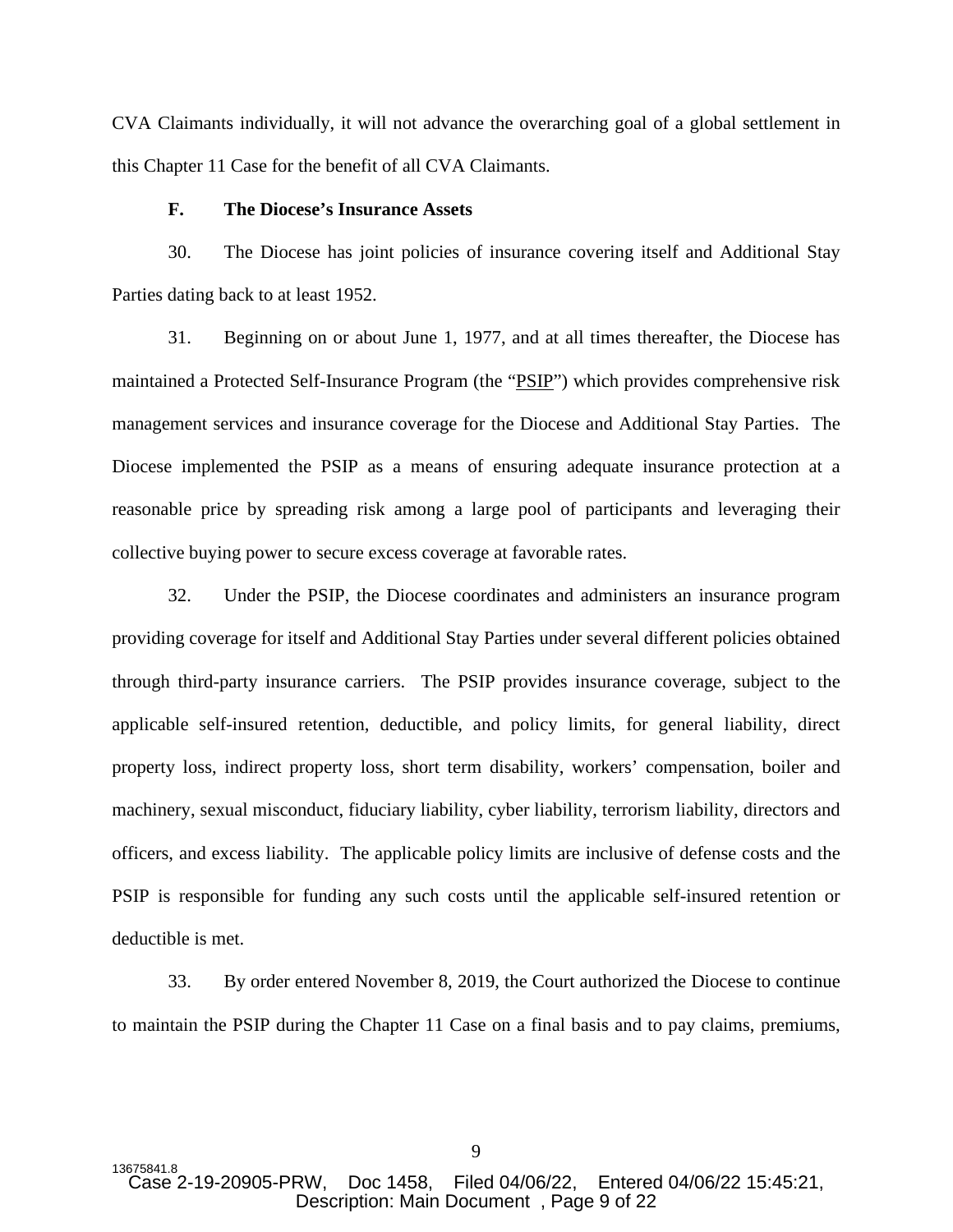defense costs, obligations and administrative costs of the PSIP in the ordinary course of business consistent with its prepetition practices.

34. The costs of providing coverage under the PSIP are funded through annual assessments collected by the Diocese from Additional Stay Parties. Those funds are used to pay policy premiums to third-party carriers, to pay claims (including defense costs) up to the amount of any applicable deductible and/or stop loss limits, and to cover risk management expenses and other administrative costs and obligations related to maintaining the PSIP.

35. Despite the fact that the CVA Cases are automatically stayed against the Diocese, the Diocese is still responsible under the PSIP to pay defense costs for the Additional Stay Parties, subject to the applicable self-insured retention or deductible.

#### **G. Impact of Pending CVA Cases on the Diocese**

36. Litigating the CVA Cases during this critical stage of the Chapter 11 Case will be burdensome and time consuming and will disrupt and delay the ongoing mediation and negotiations toward a plan of reorganization for the Diocese, to the detriment of all creditors.

37. In the event CVA Claimants are allowed to resume prosecution of the CVA Cases against the Additional Stay Parties, the Diocese will be required to expend time and money responding to the CVA Cases both in its capacity as the insurance coordinator for the PSIP and simply to protect the Diocese's own legal interests which could be jeopardized by the CVA Cases.

38. Each of the Additional Stay Parties has the same rights as the Diocese to coverage under all insurance policies on which they are co-insureds. Accordingly, the applicable policy limits, and the PSIP funds available to fund self-insured retentions, deductibles and defense costs, are shared between the Diocese and the Additional Stay Parties.

<sup>13675841.8&</sup>lt;br>Case 2-19-20905-PRW. Doc 1458. Filed 04/06/22. Entered 04/06/22 15:45:21. Description: Main Document , Page 10 of 22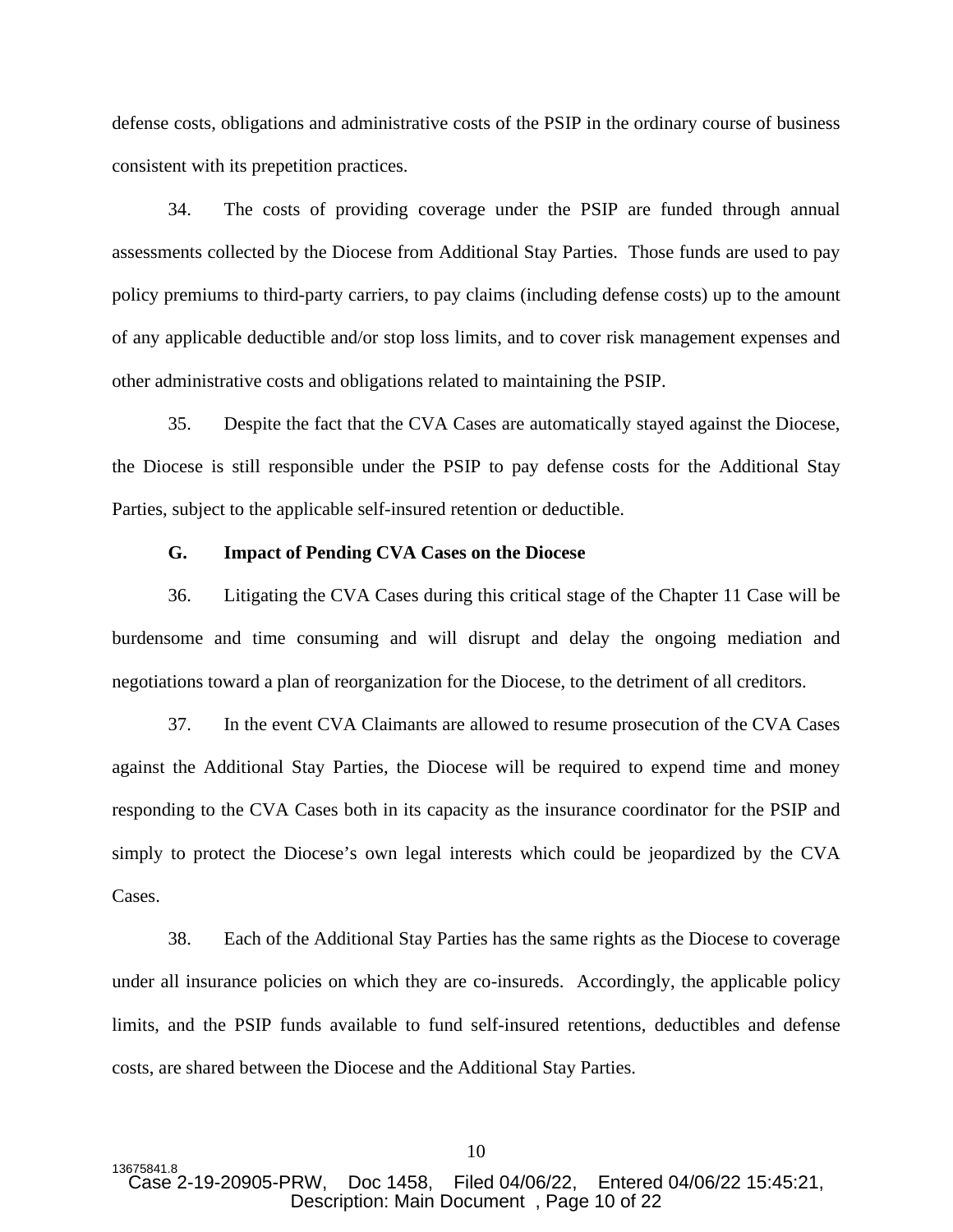39. The funds the Diocese holds to administer the PSIP are finite, as is the amount of occurrence-based insurance coverage available to the Diocese and the Additional Stay Parties with respect to each instance of abuse for which coverage is sought.

40. To the extent the CVA Cases are allowed to resume while the Chapter 11 Case continues, the Diocese will be required to expend PSIP funds to pay defense costs. Accordingly, litigation of the CVA Cases against the Additional Stay Parties will have an immediate adverse economic consequence for the Diocese's estate.

41. Moreover, with respect to any CVA Case which is successfully prosecuted against an Additional Stay Party, the CVA Claimant(s) undoubtedly will look directly to any shared insurance to satisfy any judgment, thereby depleting, dollar-for-dollar, proceeds which would otherwise be available to the Diocese's bankruptcy estate. Furthermore, some shared insurance policies have so-called "wasting" limits, which are depleted by the payment of defense costs. Such limits may be reduced or even exhausted by defense costs incurred by Additional Stay Parties, leaving little or no funds available to pay any liabilities of the Diocese. Accordingly, continuation of the CVA Cases against the Additional Stay Parties will have an adverse consequence on the insurance coverage available to the Diocese's estate.

42. Notwithstanding the Diocese's obligations under the PSIP to provide a defense to the Additional Stay Parties with respect to the CVA Cases, the Diocese would be required to monitor and participate in the CVA Cases because the claims asserted against Additional Stay Parties are so closely intertwined with the claims asserted against the Diocese that the Diocese may be exposed to collateral estoppel, adverse precedent, vicarious liability, or imputed admissions if the litigation continues. Accordingly, the Diocese will have no choice but to

11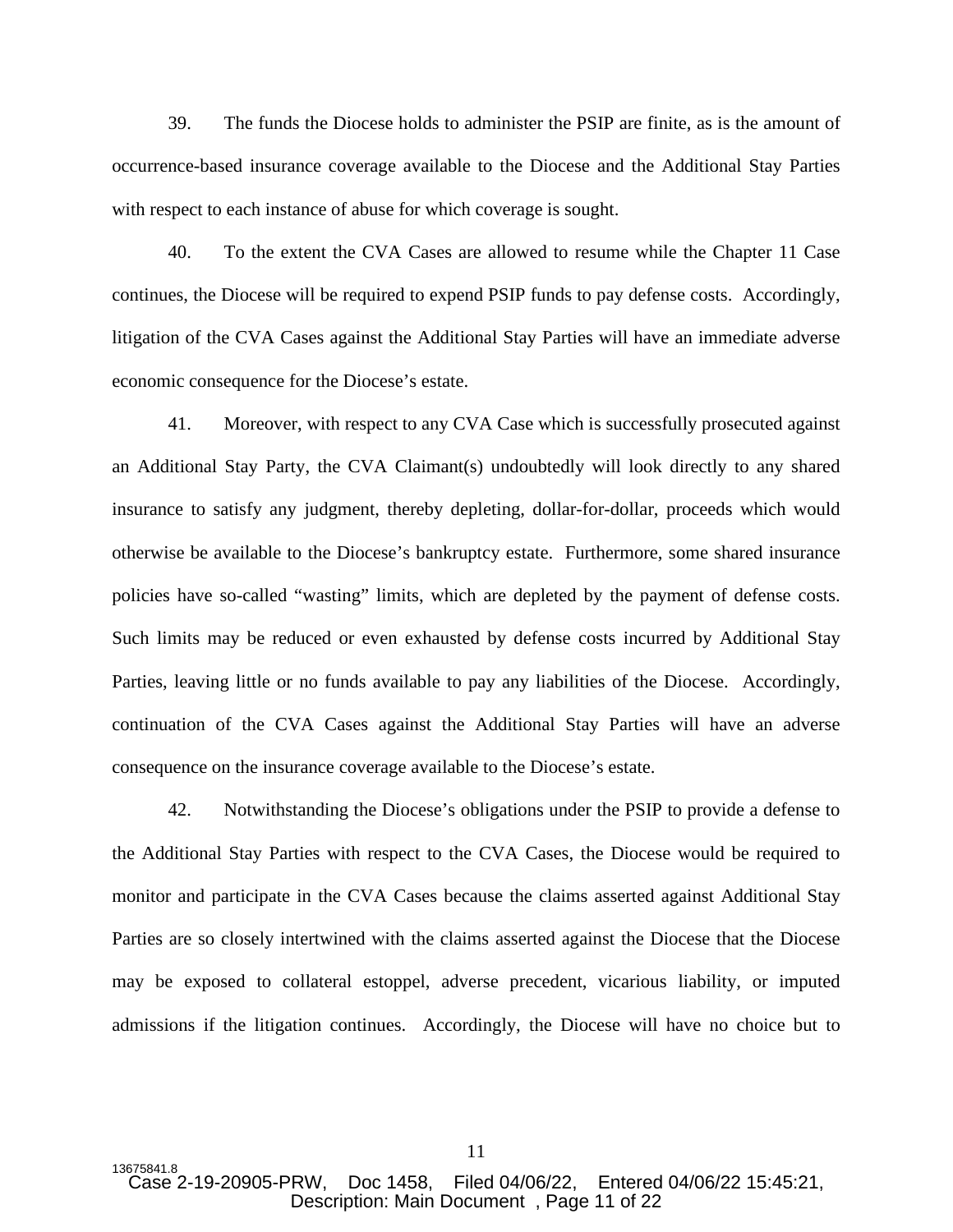participate in the CVA Cases, thus diverting significant resources from the mediation and negotiation of a plan of reorganization and vitiating the efficacy of the automatic stay.

43. Because of the tremendous costs of litigation and defending the numerous CVA Cases, prosecution of the CVA Cases will substantially dissipate the assets of the Diocese's estate to the detriment of all creditors.

44. Litigation of the CVA Cases will divert critical resources away and likely distract key personnel and advisors from focusing on the Diocese's efforts to advance negotiations with respect to a comprehensive chapter 11 plan.

45. Key diocesan personnel have been, and continue to expend time (i) consulting with various professionals engaged by the Diocese in connection with the bankruptcy case, (ii) evaluating strategic considerations and alternatives for restructuring the Diocese's liabilities, (iii) Participating in mediation sessions and other negotiations with the goal of achieving a global settlement to be implemented through a chapter 11 plan, (iv) working with counsel to develop key terms for a plan of reorganization; and (v) consulting on a regular basis with other Diocesan personnel and clergy to keep them apprised of developments in this Chapter 11 Case and the impact of such developments on the Church's mission and operations. The success of the Diocese's reorganization efforts will, in large part, be reliant on the time and efforts that these key personnel are able to expend toward ensuring a successful reorganization of the Diocese.

46. However, should the CVA Cases move forward, these key individuals would be consumed with responses to discovery demands in the more than 450 pending CVA Cases. The Diocese will also be required to actively participate in the defense of the Additional Stay Parties during the pendency of the bankruptcy case and key individuals will likely be called upon to appear as deposition and/or trial witnesses. The Diocese's reorganization efforts and its estate

<sup>13675841.8&</sup>lt;br>Case 2-19-20905-PRW. Doc 1458. Filed 04/06/22. Entered 04/06/22 15:45:21, Description: Main Document , Page 12 of 22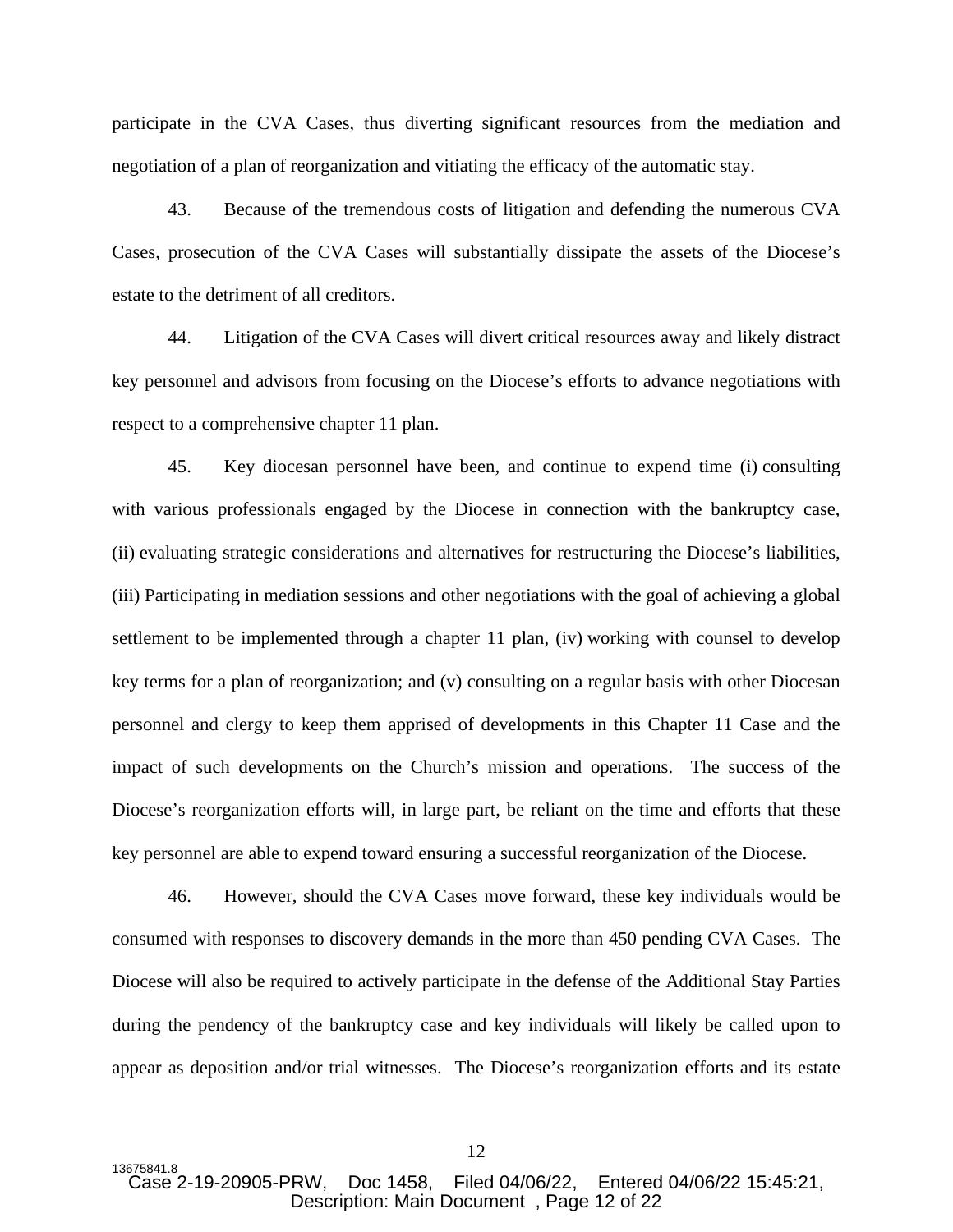will suffer real and substantial harm to the detriment of all creditors if these key individuals are required to actively participate in hundreds of individual CVA Cases instead of concentrating their efforts on the successful resolution of this Chapter 11 Case.

47. Should the CVA Cases be allowed to continue, the Diocese and its estate will face potential contribution liability, indemnification obligations and collateral estoppel issues, which will effectively compel the Diocese to monitor and participate in the numerous trials of the CVA Cases. Further, the continuation of the CVA Cases will dissipate PSIP funds which would otherwise be available to satisfy Diocesan liabilities. As a result of the Diocese's potential contribution and indemnification obligations, and its obligations under the PSIP, any monetary awards the Additional Stay Parties pay to the CVA Claimants, or defense costs incurred in connection with the CVA Cases, will result in a dissipation of the PSIP and/or consume other insurance assets of the Diocese's bankruptcy estate to the detriment of all parties in interest.

48. Adverse rulings or findings in any CVA Case could also help insurers establish defenses to coverage, thus potentially reducing the availability of insurance with respect to claims asserted both against the Diocese and in other CVA Cases.

49. The Additional Stay Parties and the Diocese's insurers will also have no incentive to meaningfully commit to contributing to the Diocese's plan of reorganization while litigation in the CVA Cases continues to threaten them with liability for the same claims the Diocese seeks to address in this Chapter 11 Case.

50. This adversary proceeding is brought to stay or otherwise enjoin the continued prosecution of the CVA Cases. In particular, the Diocese seeks a declaratory judgment, pursuant to sections 105(a) and 362 of the Bankruptcy Code, that the automatic stay enjoins any further

<sup>13675841.8&</sup>lt;br>Case 2-19-20905-PRW, Doc 1458, Filed 04/06/22, Entered 04/06/22 15:45:21, Description: Main Document , Page 13 of 22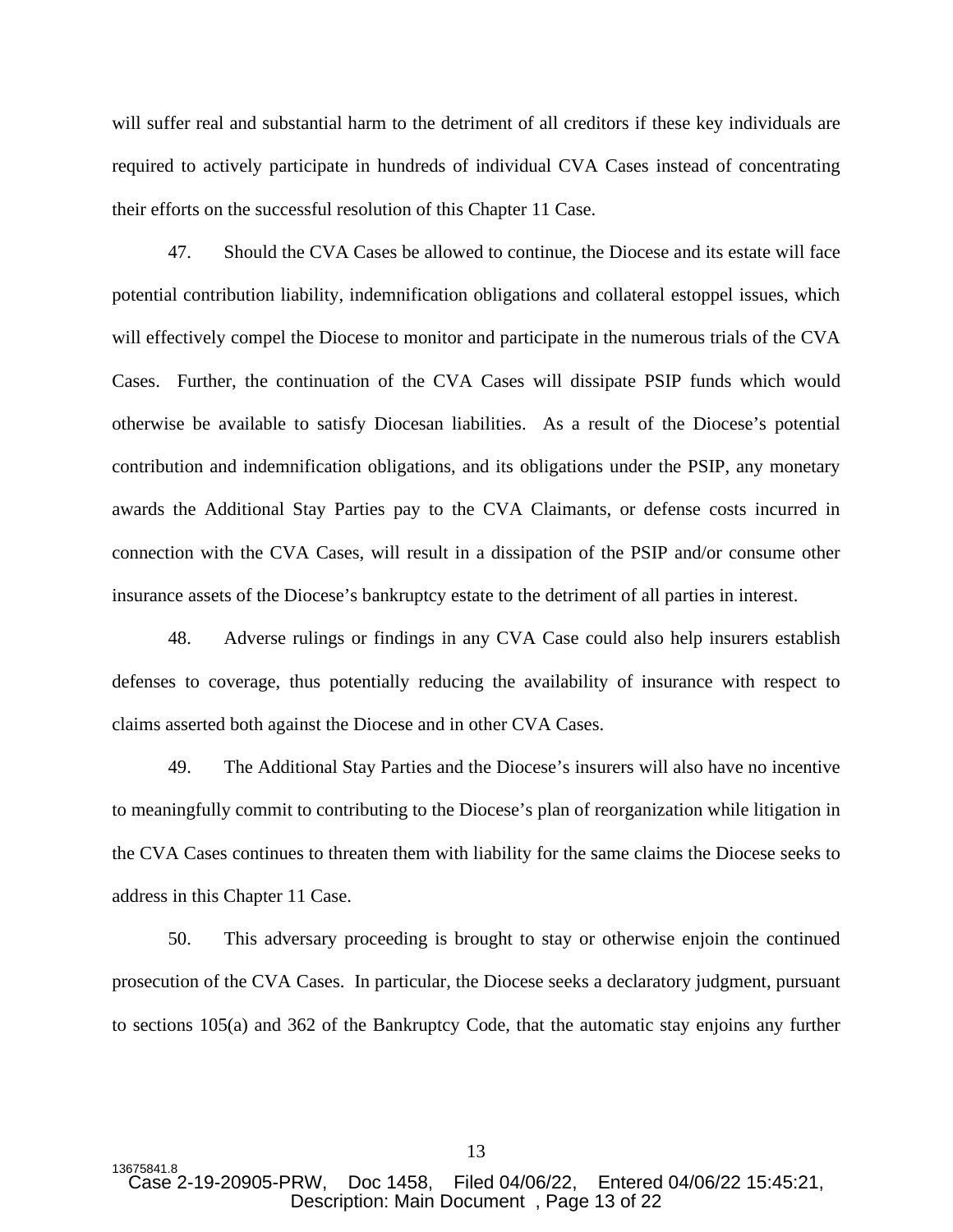prosecution of the CVA Cases until at least ninety (90) days following the effective date of a confirmed plan of reorganization for the Diocese (the "Stay Period").

51. In the alternative, the Diocese seeks injunctive relief pursuant to sections 105(a) and 362 of the Bankruptcy Code and/or Rule 7065 of the Federal Rules of Bankruptcy Procedure, enjoining the continued prosecution of the CVA Cases as against the Diocese and the Additional Stay Parties for the duration of the Stay Period.

52. The relief requested is necessary to ensure that the purposes of the automatic stay imposed by section 362 of the Bankruptcy Code will not be frustrated by: (a) causing irreparable harm by disrupting the administration and reorganization of the Diocese's estate to the detriment of all creditors; (b) subjecting the Diocese to the risk of collateral estoppel and to a diminution of the Diocese's estate's assets; (c) forcing the Diocese to participate as the real party in interest if the Court allows the continued prosecution of the CVA Cases as against the Additional Stay Parties; and (e) unnecessarily depleting the assets of the Diocese's estate to the detriment of all creditors. The relief requested will also promote an expedient and equitable resolution of all claims against both the Diocese and the Additional Stay Parties.

53. Pursuant to section 362 of the Bankruptcy Code, the CVA Cases and all actions against the Diocese were automatically stayed upon the filing of this Chapter 11 Case. While the automatic stay clearly enjoins the CVA Cases as to the Diocese, pursuant to section  $362(a)(1)$ , (3) and (6) it also stays the CVA Cases as against the Additional Stay Parties.

#### **Count I**

## **Confirming the Applicability of The Automatic Stay (Declaratory Relief)**

54. The Diocese restates and realleges paragraphs 1 to 53 above as though fully set forth herein.

<sup>13675841.8&</sup>lt;br>Case 2-19-20905-PRW. Doc 1458. Filed 04/06/22. Entered 04/06/22 15:45:21, Description: Main Document , Page 14 of 22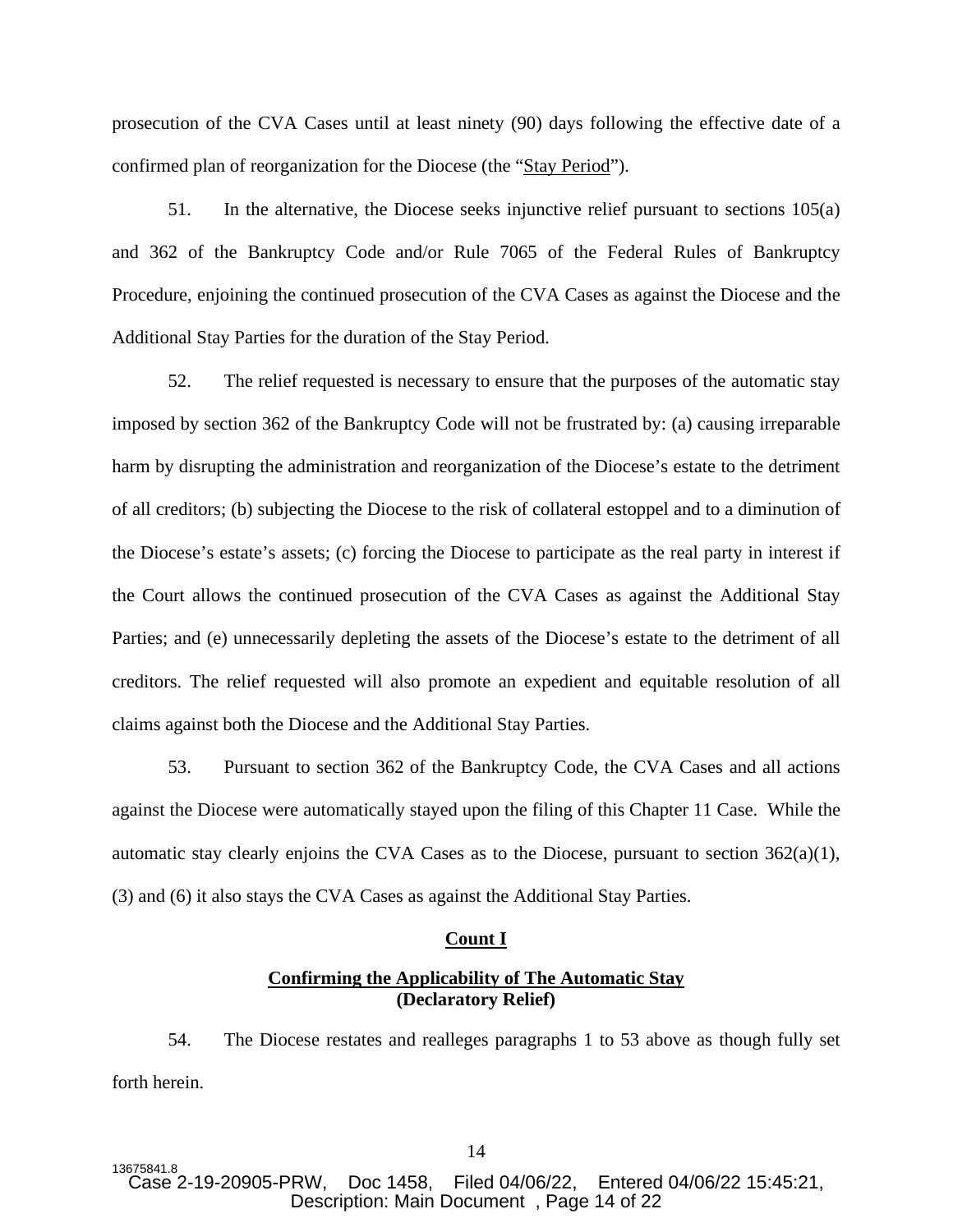55. This Court has the power, pursuant to 11 U.S.C. § 105(a), to issue any order, process or judgment that is necessary or appropriate to carry out the provisions of the Bankruptcy Code.

56. Section 362(a)(3) of the Bankruptcy Code prohibits the commencement or continuation of any act to obtain possession or exercise control over the property of a debtor's estate. Continued prosecution of the CVA Cases will deplete insurance coverage for the Diocese's estate through payment of defense costs and losses incurred by certain Additional Stay Parties. Since the insurance proceeds are property of the Diocese's estate, the continuation of the CVA Cases will have irreparable negative impact on the property of its estate.

57. Sections 362(a)(1) and (6) of the Bankruptcy Code also prohibit the commencement or continuation of any actions against a debtor that were or could have been commenced prior to the bankruptcy filing, or which seek to recover for any claim that arose prior to the commencement of the bankruptcy case.

58. The Diocese is the main target of the CVA Cases and therefore is, in fact, the real party in interest to the litigation.

59. Moreover, given the nature of the factual allegations and claims contained in the CVA Complaints, the Diocese will be forced to appear and defend against the claims in order to protect its own interests.

60. The CVA Cases expose the Diocese to potential indemnification obligations as well as the threat of vicarious liability, adverse precedent, collateral estoppel and imputed admissions.

61. Thus, the Diocese's failure to intervene, appear, and defend itself in each of the CVA Cases could have irreparable adverse consequences on the Diocese's estate.

<sup>13675841.8&</sup>lt;br>Case 2-19-20905-PRW. Doc 1458. Filed 04/06/22. Entered 04/06/22 15:45:21. Description: Main Document , Page 15 of 22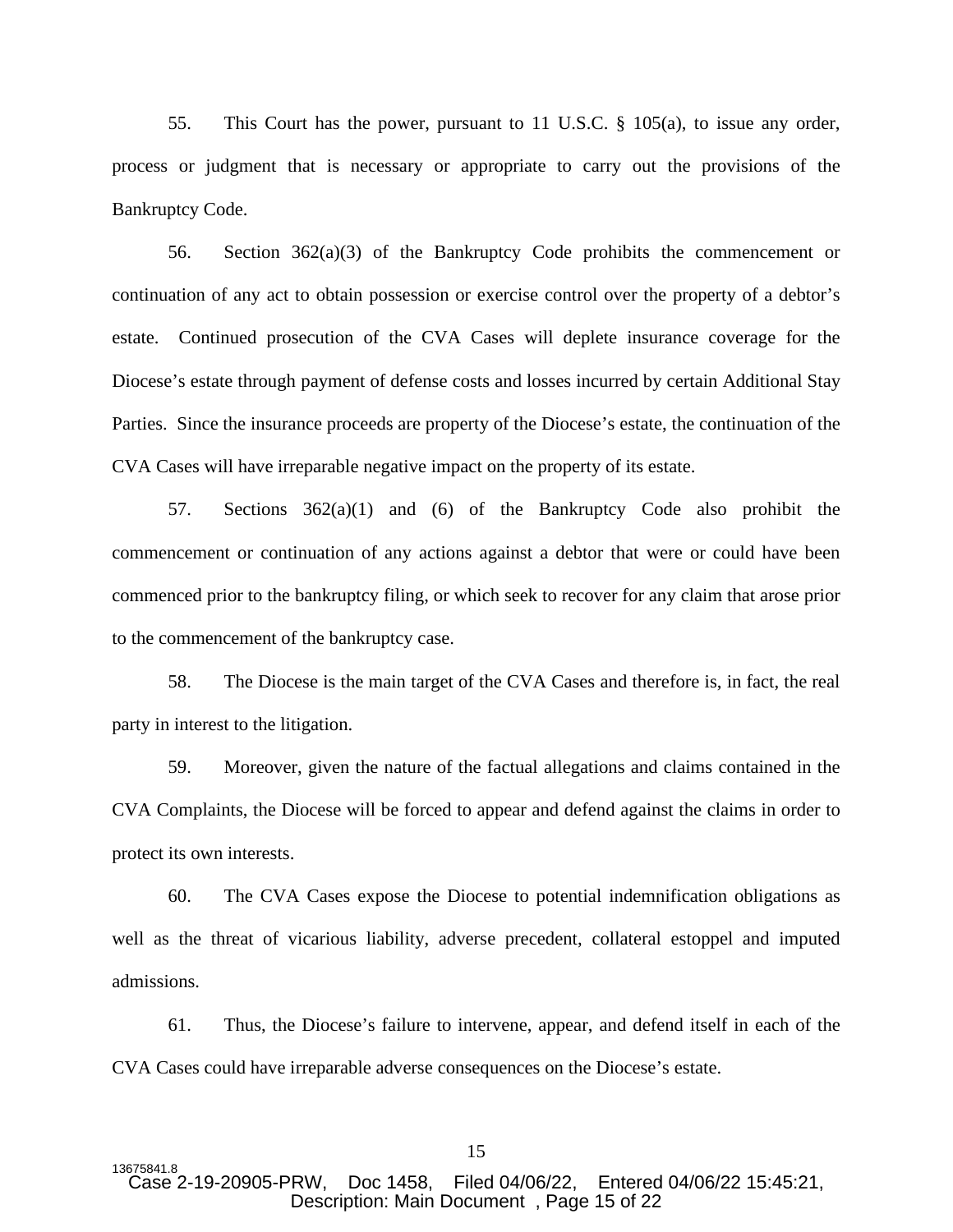62. The prosecution of the CVA Cases will also require the Diocese, which has limited administrative and financial resources, to engage in extensive, time consuming and costly preparation for, and participation in, the discovery proceedings and trials of all CVA Cases.

63. Thus, prosecution of such actions will cause irreparable harm to the Diocese's ability to reorganize by distracting key personnel and depleting assets of its estate.

64. The prosecution of the CVA Cases is an act to collect, assess or recover a prepetition claim against the Diocese in violation of section  $362(a)(6)$  of the Bankruptcy Code.

65. The automatic stay provisions imposed by section  $362(a)$  of the Bankruptcy Code extend, or should be extended, to prevent the prosecution of the CVA Cases with respect to the Additional Stay Parties, insofar as each matter, in effect, amounts to an action against the Diocese and, moreover, is ultimately an act to obtain possession of property from the Diocese's estate or to recover a prepetition claim against the Diocese.

66. If the automatic stay is not extended to stay the CVA Cases with regard to the claims against the Additional Stay Parties, or if such actions are not otherwise enjoined, the Diocese and its estate will be irreparably harmed and the purposes and policies of the Bankruptcy Code will be frustrated because, among other reasons:

- a. the prosecution of the CVA Cases would violate section 362(a) of the Bankruptcy Code by depleting the Diocese's insurance coverage, thus causing irreparable adverse impact on the estate to the detriment of creditors generally;
- b. the Diocese could be subject to substantial and prejudicial collateral estoppel risks, which will effectively compel the Diocese to monitor, intervene, and participate in the CVA Cases, including engaging in extensive trial preparation, resulting in substantial costs to the Diocese's estate and irreparable harm to its

<sup>13675841.8&</sup>lt;br>Case 2-19-20905-PRW. Doc 1458. Filed 04/06/22. Entered 04/06/22 15:45:21, Description: Main Document , Page 16 of 22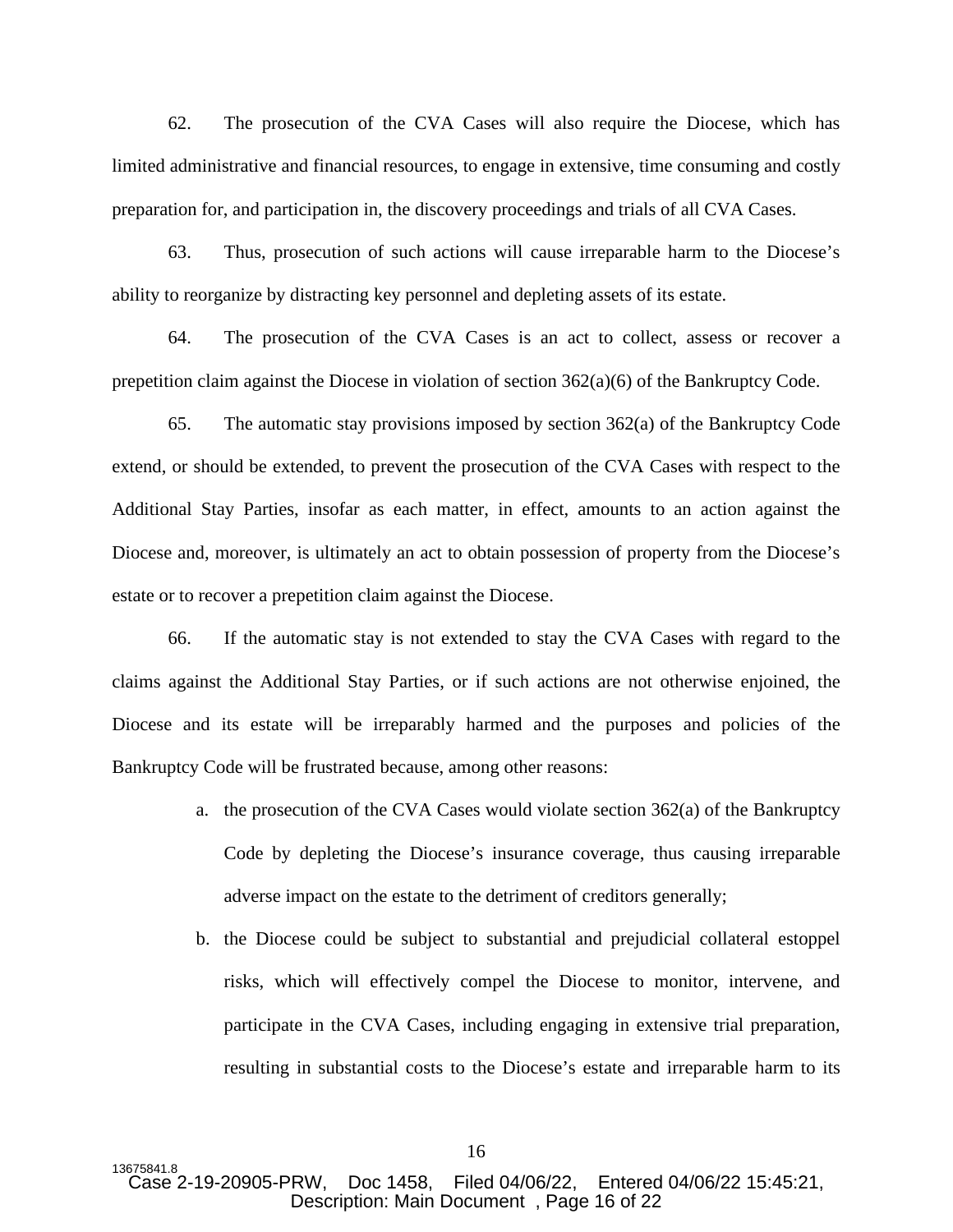ability to reorganize by distracting key personnel who are needed to participate in the Diocese's reorganization process; and

c. judgments against the Additional Stay Parties in the CVA Cases could increase the likelihood of a judgment against the Diocese — not only because of the collateral estoppel issues, adverse precedent and vicarious liability but also because the Additional Stay Parties could assert claims for contribution and indemnification against the Diocese and the Diocese could potentially have to indemnify certain Additional Stay Parties pursuant to agency principles.

67. There exists a substantial controversy between the Diocese and the CVA Claimants of sufficient immediacy and reality to warrant the issuance of a declaratory judgment under 28 U.S.C. § 2201. A prompt judicial determination of the respective rights and duties of the parties in these respects is necessary and appropriate.

#### **Count II**

## **Enjoining the CVA Cases Pursuant to 11 U.S.C. § 105(a) or, Alternatively, Rule 7065 of the Federal Rules of Bankruptcy Procedure (Injunctive Relief)**

68. Plaintiff restates and realleges paragraphs 1 to 67 above as though fully set forth herein.

69. The Court has the power to the stay the CVA Cases under section 105(a) of the Bankruptcy Code which provides, in relevant part, that the Court may "issue any order, process, or judgment that is necessary or appropriate to carry out the provisions of this title." 11 U.S.C. § 105(a). The authority granted by section 105(a) of the Bankruptcy Code permits bankruptcy courts to issue injunctive relief where parties are pursuing actions pending in other courts that threaten the integrity of a bankrupt's estate.

13675841.8<br>Case 2-19-20905-PRW. Doc 1458. Filed 04/06/22. Entered 04/06/22 15:45:21. Description: Main Document , Page 17 of 22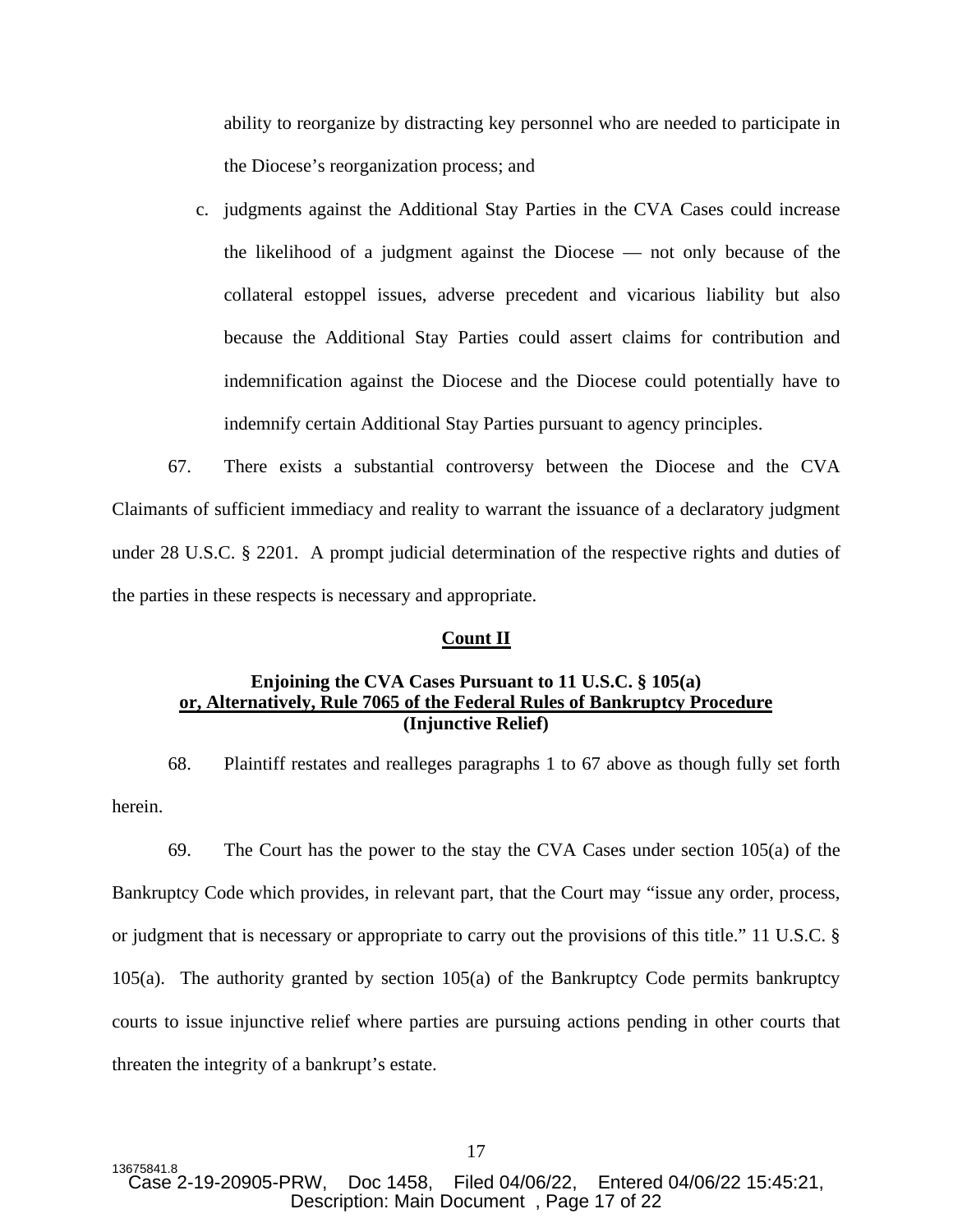70. Courts construe section 105(a) liberally to enjoin suits that might impede the reorganization process without proof of all four factors normally required for preliminary injunctions under Rule 65 of the Federal Rules of Civil Procedure made applicable herein by Rule 7065 of the Federal Rules of Bankruptcy procedure.

71. Nonetheless, a preliminary injunction enjoining the prosecution of the CVA Cases against the additional stay parties is justified under the four-factor inquiry governing the entry of a preliminary injunction under Rule 65 of the Federal Rules of Civil Procedure made applicable herein by Rule 7065 of the Federal Rules of Bankruptcy procedure:

a. the likelihood of the debtor's success on the merits;

b. whether the debtor will suffer irreparable injury without the injunction;

c. the harm to others which will occur if the injunction is granted; and

d. whether the injunction would serve the public interest.

72. Here, for the reasons discussed herein, all factors weigh heavily in favor of this Court issuing an injunction pursuant to section 105(a) of the Bankruptcy Code.

73. First, with respect to a likelihood of success on the merits, bankruptcy courts have interpreted this factor to mean a probability of a successful reorganization in bankruptcy. The Diocese is likely to achieve that goal. Although the Diocese, its insurers, and the Committee and its constituency of abuse claimants may differ on issues of liability and claim value, it is beyond reasonable dispute that it is in the best interest of all involved, as well as the larger Catholic community of Western New York, for the Diocese to successfully reorganize pursuant to a chapter 11 plan that addresses and resolves all abuse claims on a global basis. Accordingly, there is every reason to expect that the Diocese will successfully reorganize. Indeed, the parties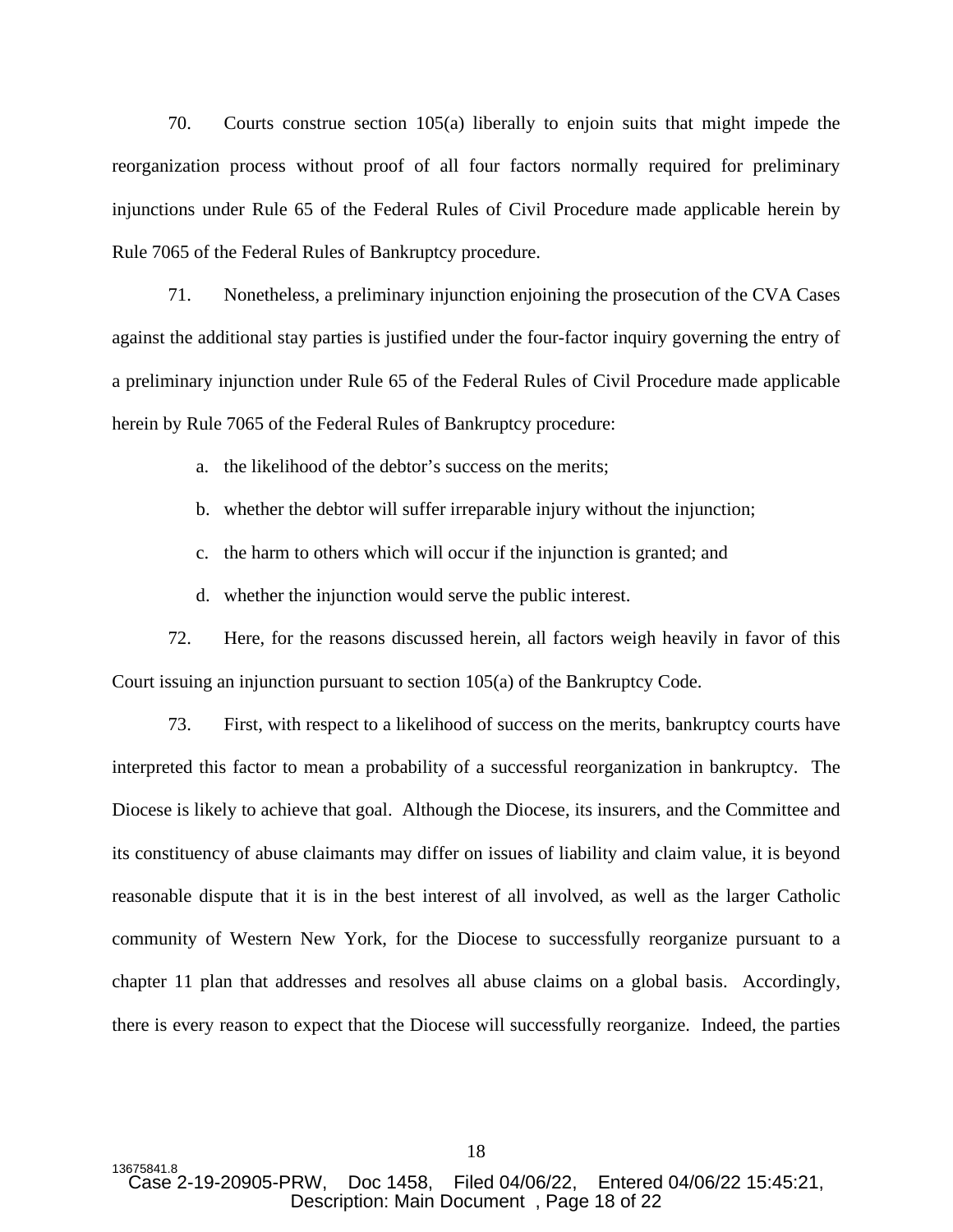have been, and continue to engage in, active mediation and negotiation with the assistance of Judge Zive to accomplish that collective goal.

74. Second, the Diocese will suffer irreparable harm without the issuance of an injunction. Injunctions against the continuance of civil actions are appropriate under section 105 of the Bankruptcy Code when the burden is such that there is a risk of interference with the debtor's plan of reorganization. The CVA Cases expose the Diocese to claims for contribution, possible claims for indemnification, as well as threats of vicarious liability, collateral estoppel and imputed liability. As such, litigation of the CVA Cases will force the Diocese to intervene, appear, and defend against each of the CVA Cases as if it were the named defendant, causing a dissipation of the estate's assets. Moreover, the CVA Cases will dissipate the assets of the Diocese's estate in the form of insurance payments for defense costs and losses incurred by the Additional Stay Parties, and will distract key Diocese personnel who are necessary for an orderly reorganization.

75. Allowing putative creditors to cause the dissipation of assets of the Diocese's estate, or to recover against property of the estate outside of a court-supervised reorganization, would eviscerate the fundamental Bankruptcy Code policy of requiring similarly situated creditors to be treated equally through a court-supervised process, and lead to a race to the courthouse by CVA Claimants.

76. Third, the balance of the harms weighs heavily in favor of this Court issuing an injunction enjoining prosecution of the CVA Cases. As stated above, the Diocese will suffer immediate, significant harm to its ability to reorganize and diminution of its estate's assets should the CVA Cases proceed during the course of the Chapter 11 Case. On the other hand, the CVA Claimants will suffer little or no harm if an injunction is granted since the injunction will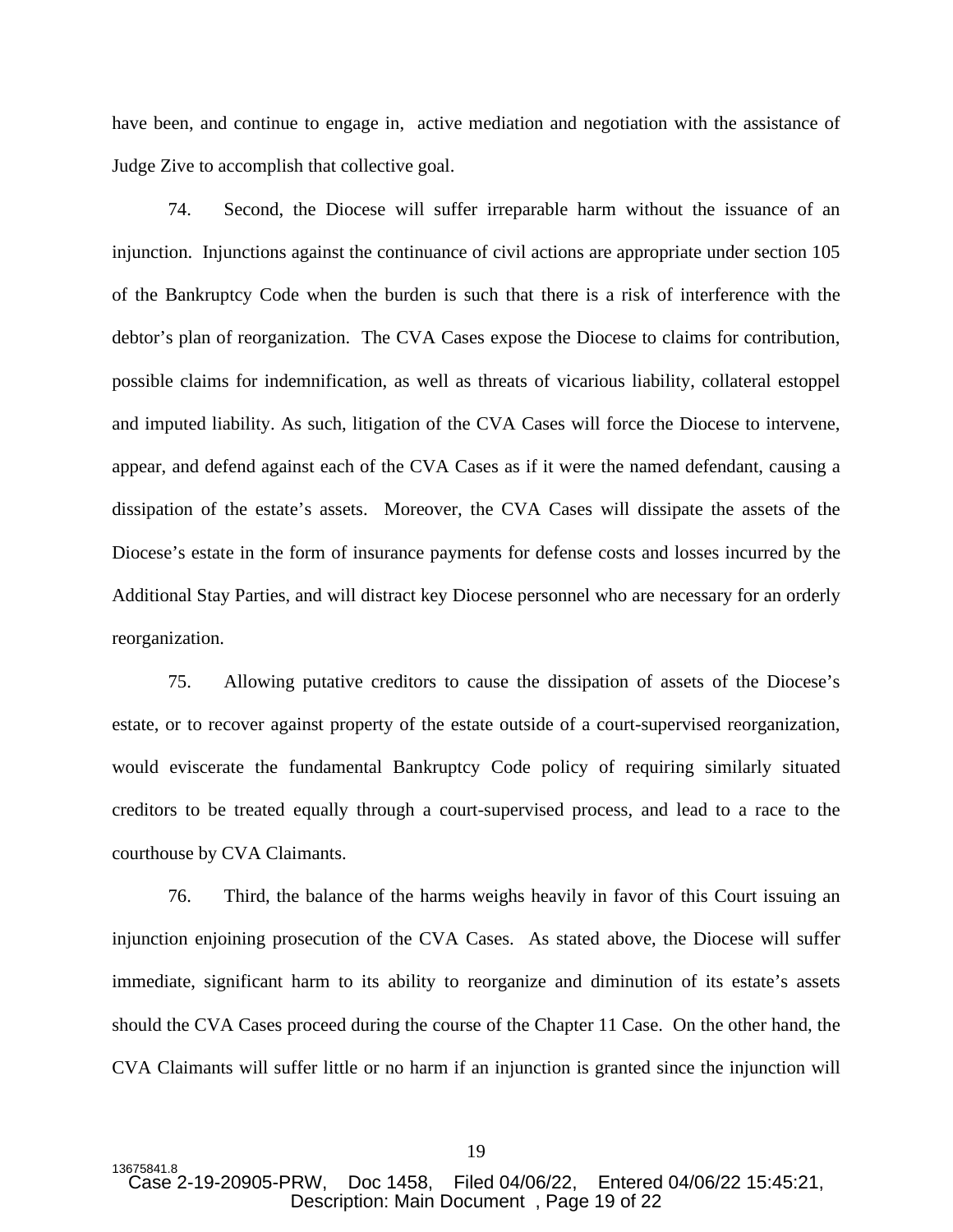do nothing more than preserve the status quo as it has been since the parties agreed to stay litigation through entry of the Stipulation and Order in early 2020. An injunction will not prevent the CVA Claimants from asserting their respective claims; rather, it will merely postpone the prosecution of such claims for the duration of the Stay Period in aid of the Diocese's efforts to achieve a global compromise in this Chapter 11 Case.

77. Fourth, granting an injunction will serve the public interest by maintaining a single forum to address the claims of all creditors, facilitating the successful reorganization of the Diocese, and expediting administration of its estate. A stay of or injunction against the prosecution of the CVA Cases will enable the Diocese to maximize the value of its estate for the benefit of all creditors and to distribute those assets in accordance with the statutory mandate of the Bankruptcy Code while also addressing the CVA Claimant's claims against the Additional Stay Parties as part of a global resolution of all abuse claims.

78. Absent immediate injunctive relief staying the CVA Cases as against the Additional Stay Parties, the Diocese's estate and its creditors will suffer irreparable harm and the Diocese's Chapter 11 Case could be thrown into disarray.

#### **Prayer For Relief**

**WHEREFORE**, the Diocese respectfully prays for judgment as follows:

a. for a declaration that the CVA Cases, as those actions relate to the Additional Stay Parties, should be and are stayed pursuant to section 362(a) of the Bankruptcy Code for the duration of the Stay Period; or

b. alternatively, for an injunction pursuant to sections  $105(a)$  and  $362(a)$  of the Bankruptcy Code barring the prosecution of the CVA Cases, or the commencement of any action or proceeding of any nature whatsoever by the CVA Claimants or otherwise based on allegations

<sup>13675841.8&</sup>lt;br>Case 2-19-20905-PRW. Doc 1458. Filed 04/06/22. Entered 04/06/22 15:45:21, Description: Main Document , Page 20 of 22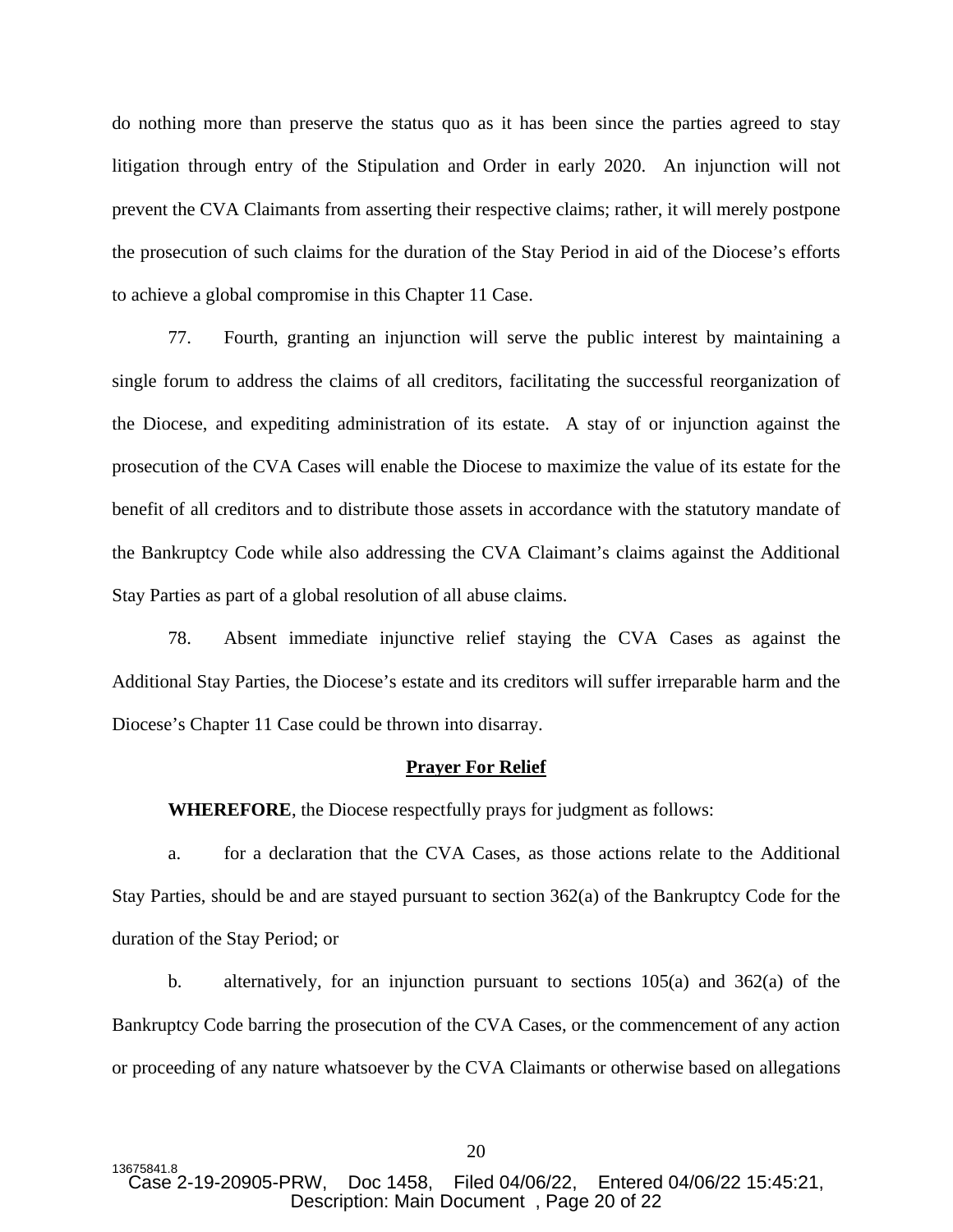substantially similar to any set forth in the CVA Complaints, as against the Diocese and the Additional Stay Parties for the duration of the Stay Period; or

c. alternatively, for a preliminary injunction, pursuant to Bankruptcy Rule 7065, barring the prosecution of the CVA Cases, or the commencement of any action or proceeding of any nature whatsoever by the CVA Claimants or otherwise based on allegations substantially similar to those set forth in the CVA Complaints, as against the Diocese and the Additional Stay Parties for the duration of the Stay Period; and

d. for such other and further legal and equitable relief as this Court deems just ad proper.

## *[Signature page follows]*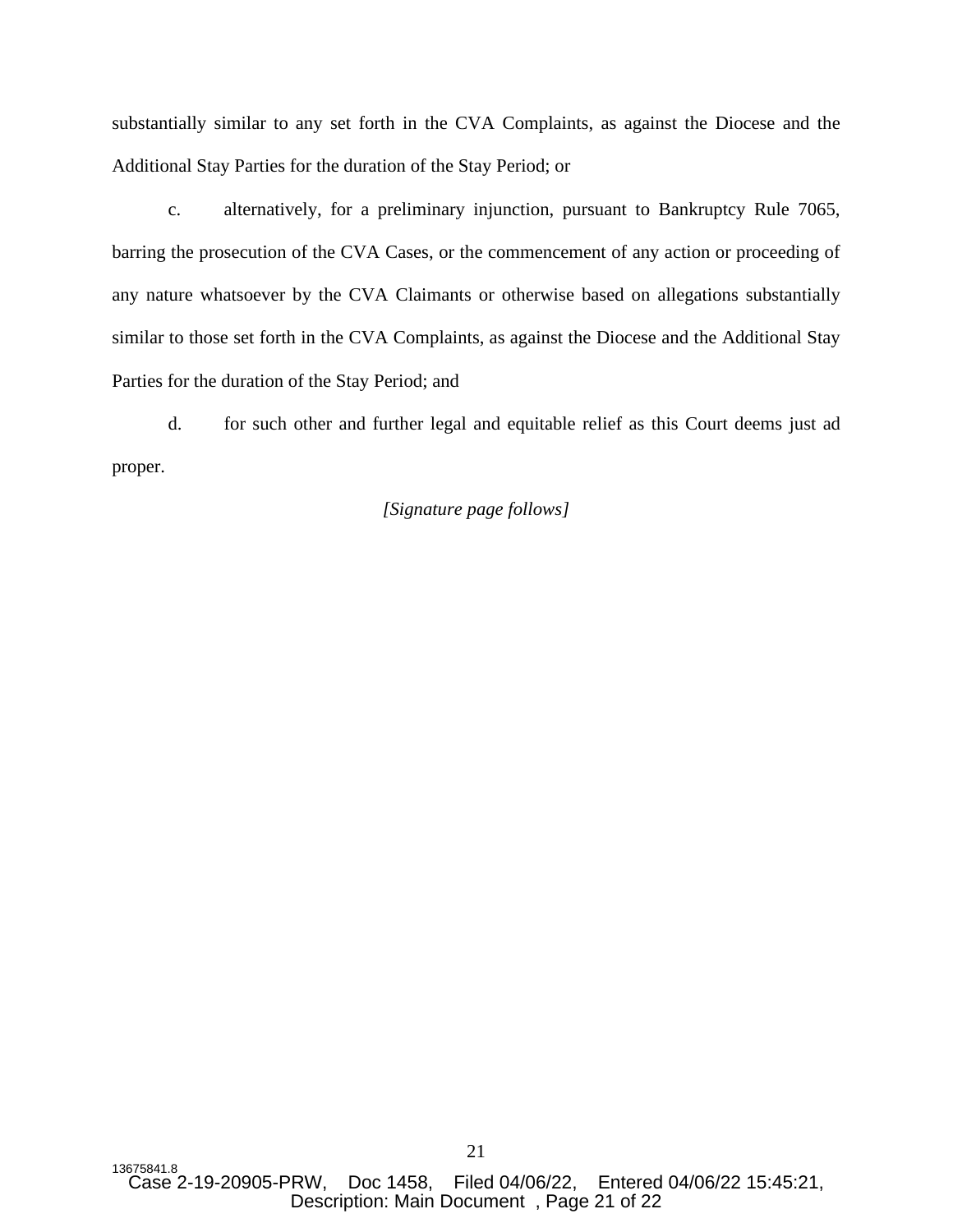Dated: April 6, 2022

## BOND, SCHOENECK & KING, PLLC

By: <u>/s/ Stephen A. Donato</u> Stephen A. Donato, Esq. Charles J. Sullivan, Esq. Grayson T. Walter, Esq. One Lincoln Center Syracuse, New York 13202 Telephone: (315) 218-8000 Facsimile: (315) 218-8100 Emails: sdonato@bsk.com csullivan@bsk.com gwalter@bsk.com

*Attorneys for The Diocese of Rochester*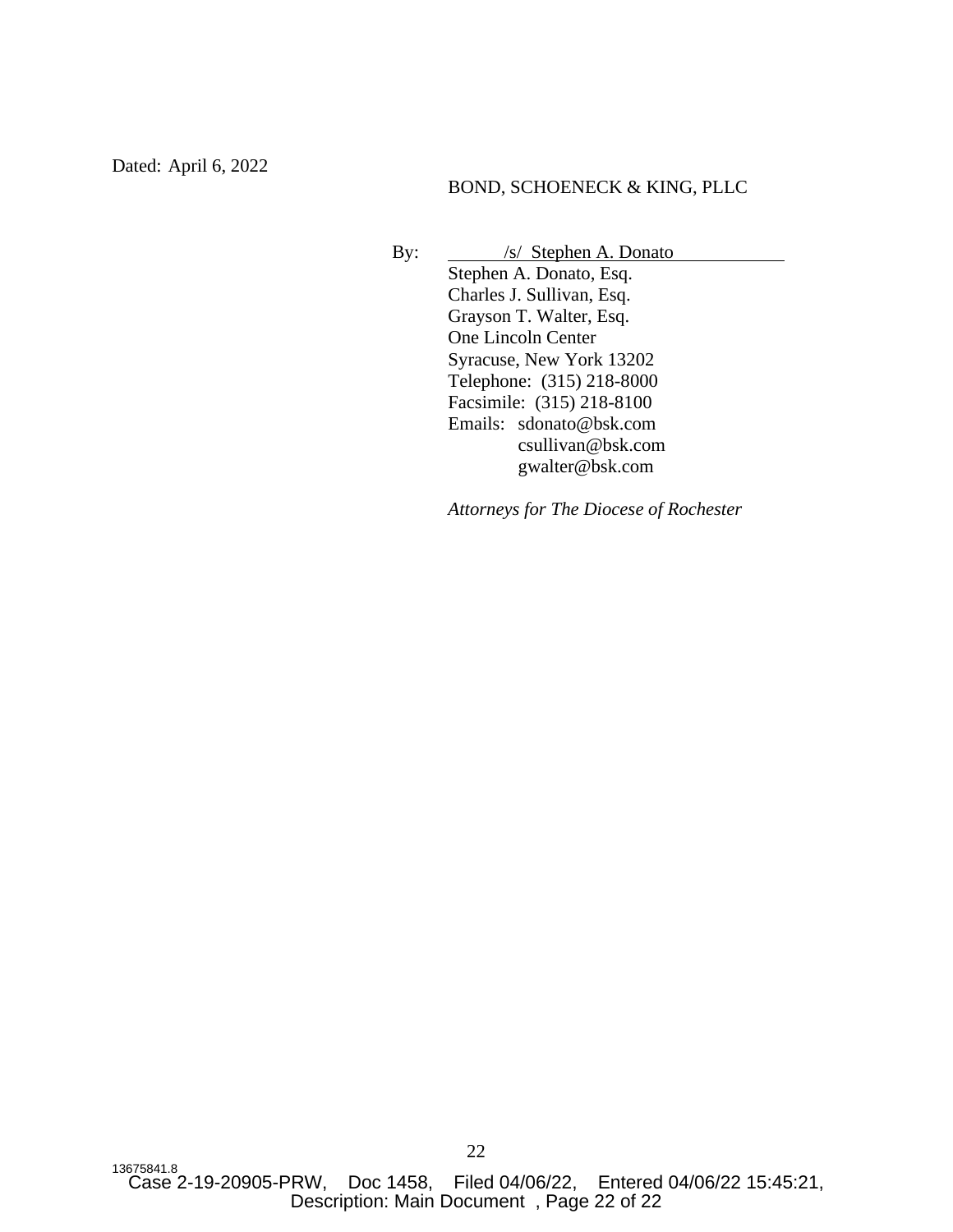# **EXHIBIT "A"**

Case 2-19-20905-PRW, Doc 1458-1, Filed 04/06/22, Entered 04/06/22 15:45:21, Description: Exhibit A - List of Defendants and Related Actions, Page 1 of 21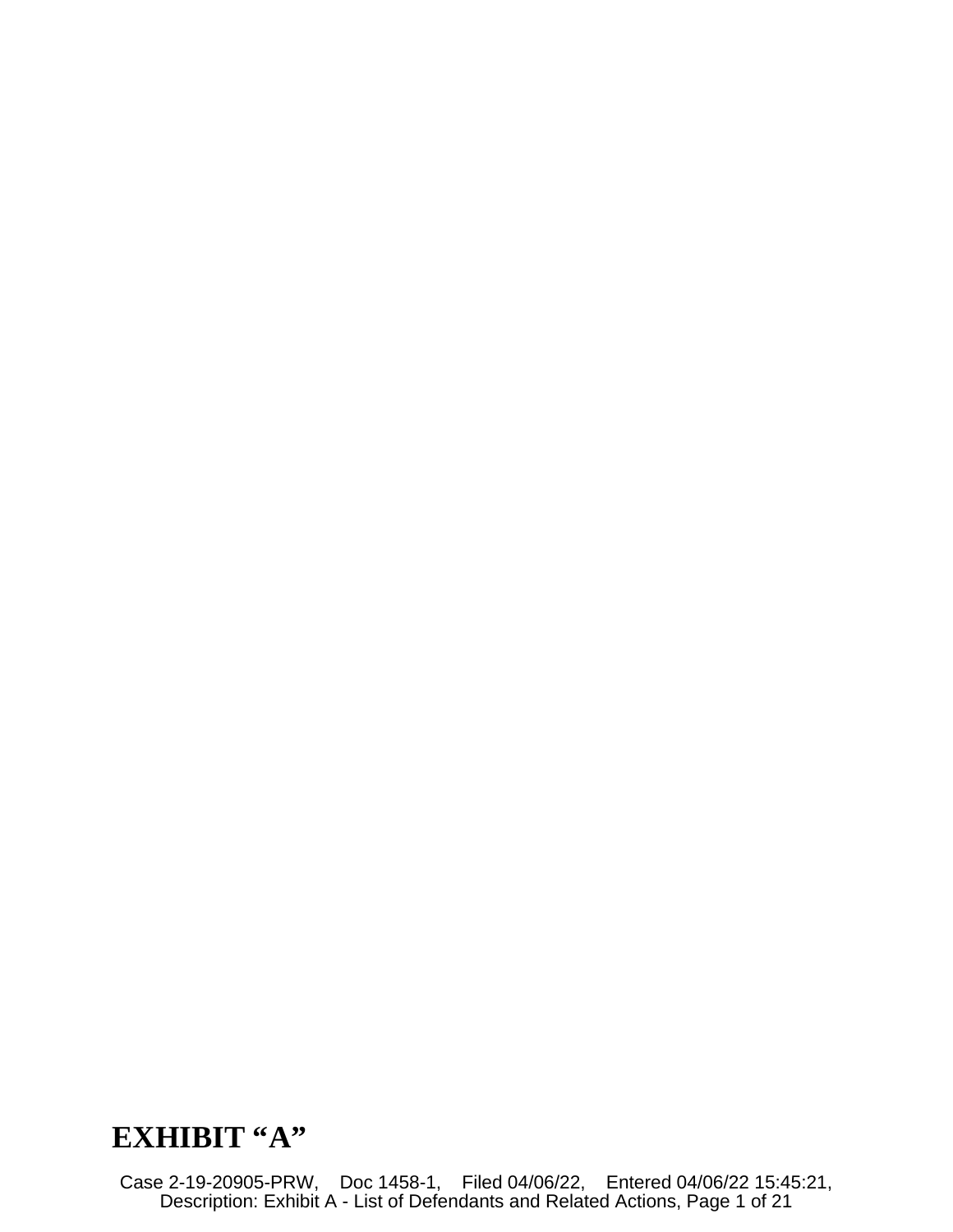**(as of 2/16/21)**

|                | Α                                                           | B                                                               | C                                                                | D                   | E                                                                                                                                                                                                                                                                                                                                                                                                                                                                                                                                                                                                                                             | F                       |
|----------------|-------------------------------------------------------------|-----------------------------------------------------------------|------------------------------------------------------------------|---------------------|-----------------------------------------------------------------------------------------------------------------------------------------------------------------------------------------------------------------------------------------------------------------------------------------------------------------------------------------------------------------------------------------------------------------------------------------------------------------------------------------------------------------------------------------------------------------------------------------------------------------------------------------------|-------------------------|
| $\mathbf{1}$   | <b>Plaintiff/Claimant: Last</b><br>name, first; (pseudonym) | <b>S&amp;C Date</b><br><b>Filed with</b><br><b>County Clerk</b> | <b>Supreme</b><br>Court in<br><b>Identified</b><br><b>County</b> | <b>Index Number</b> | Defendant(s)                                                                                                                                                                                                                                                                                                                                                                                                                                                                                                                                                                                                                                  | <b>Opposing counsel</b> |
| $\overline{c}$ | <b>REDACTED</b>                                             | 8/19/2019                                                       | Monroe                                                           | E2019007874         | Roman Catholic Diocese of Rochester, and St. Patrick Parish                                                                                                                                                                                                                                                                                                                                                                                                                                                                                                                                                                                   | McGuire/Foote           |
| 3              | <b>REDACTED</b>                                             | 10/29/2019                                                      | Monroe                                                           | E2019010180         | St. Bridget's Church, aka St. Bridget's Church Rochester; Immaculate Conception/St. Bridget  Hanly/Garabedian<br>Church Society; St. Anthony's Church of Elmira, New York; Blessed Sacrament Roman<br>Catholic Church of Elmira, NY aka Blessed Sacrament Roman Catholic Church of Elmira, NY;<br>The Parish of The Most Holy Name of Jesus, Chemung County, NY; St. Francis of Assisi<br>Church of Rochester, NY; St. Salome Church; Kateri Tekakwitha Roman Catholic Parish,<br>Monroe County, NY; Catholic Charities of The Diocese of Rochester; and the Catholic Youth<br>Organization of Catholic Charities of the Diocese of Rochester |                         |
| 4              | <b>REDACTED</b>                                             | 8/26/2019                                                       | Monroe                                                           | E2019008111         | Roman Catholic Diocese of Rochester and Blessed Sacrament Church                                                                                                                                                                                                                                                                                                                                                                                                                                                                                                                                                                              | McGuire/Foote           |
| 5              | <b>REDACTED</b>                                             | 8/14/2019                                                       | Monroe                                                           | E2019007694         | Diocese of Rochester; St. Christopher's Church; St. Bridget's Church; St. Leo the Great<br>Catholic Church; St. Francis Xavier Church; St. Bridget's Church and School; Good Shepherd<br>Parish and School; Holy Rosary Church and School; St. Boniface Church and School; St. Mary<br>of the Assumption; and Church of the Annunciation                                                                                                                                                                                                                                                                                                      | Pfau                    |
| 6              | <b>REDACTED</b>                                             | 1/14/2020                                                       | Monroe                                                           | E2020000525         | St. Bridget's Church, aka St. Bridget's Church Rochester; Immaculate Conception/St. Bridget Hanly/Garabedian<br>Church Society; St. Anne's Roman Catholic Society, Palmyra; The Parish of St. Katharine<br>Drexel, Wayne County NY; St. Anthony's Church of Elmira, NY; Blessed Sacrament Roman<br>Catholic Church of Elmira, NY, aka Blessed Sacrament Roman Catholic Church of Elmira, NY;<br>The Parish of the Most Holy Name of Jesus, Chemung County, NY; St. Francis of Assisi<br>Church of Rochester, NY; St. Salome Church; and Kateri Tekakwitha Roman Catholic Parish,<br>Monroe County, NY                                         |                         |
| $\overline{7}$ | AB 106 Doe                                                  | 8/14/2019                                                       | Monroe                                                           | E2019007700         | The Diocese of Rochester; St. Theodore Catholic Church, aka St. Theodore                                                                                                                                                                                                                                                                                                                                                                                                                                                                                                                                                                      | Anderson/Boyd           |
| 8              | <b>AB 110 Doe</b>                                           | 8/14/2019                                                       | Monroe                                                           | E2019007695         | The Diocese of Rochester; St. John the Evangelist Church of Greece aka St. John the<br>Evangelist aka St. John Evangelist                                                                                                                                                                                                                                                                                                                                                                                                                                                                                                                     | Anderson/Reck           |
| 9              | <b>REDACTED</b>                                             | 10/30/2019                                                      | Monroe                                                           | E2019010252         | St. Bridget's Church, aka St. Bridget's Church Rochester; Immaculate Conception/St. Bridget  Hanly/Garabedian<br>Church Society; St. Anthony's Church of Elmira, New York; Blessed Sacrament Roman<br>Catholic Church of Elmira, NY aka Blessed Sacrament Roman Catholic Church of Elmira, NY:                                                                                                                                                                                                                                                                                                                                                |                         |
| 10             | <b>AB 100 Doe</b>                                           | 8/14/2019                                                       | Monroe                                                           | E2019007699         | The Diocese of Rochester; Sisters of Mercy, aka and dba Sisters of Mercy of the Americas,<br>aka and dba Sisters of Mercy of the Americas - New York, Pennsylvania, Pacific West<br>Community, Inc., fka Congregation of the Sisters of Mercy and Motherhouse of the Sisters<br>of Mercy                                                                                                                                                                                                                                                                                                                                                      | Anderson/Boyd           |
| 11             | REDACTED                                                    | 12/9/2019<br>Amended<br>6/1/2020                                | Monroe                                                           | E2019011543         | St. Mary's Catholic Church German of Dansville, NY; Holy Family Catholic Community; St.<br>Patrick's Roman Catholic Church Society of Oswego, NY; Blessed Trinity and St. Patrick<br>Parish; St. Cecilia Church of Irondequoit, NY; Kateri Tekakwitha Roman Catholic Parish,<br>Monroe County, NY and Eugene G. Emo                                                                                                                                                                                                                                                                                                                           | Hanly/Garabedian        |
| 12             | <b>AB 107 Doe</b>                                           | 8/14/2019                                                       | Monroe                                                           | E2019007702         | The Diocese of Rochester                                                                                                                                                                                                                                                                                                                                                                                                                                                                                                                                                                                                                      | Anderson/Boyd           |
| 13             | <b>REDACTED</b>                                             | 12/23/2019                                                      | Monroe                                                           | E2019011989         | St. Bridget's Church, aka St. Bridget's Church Rochester; Immaculate Conception/St. Bridget  Hanly/Garabedian<br>Church Society; St. Anthony's Church of Elmira, New York; Blessed Sacrament Roman<br>Catholic Church of Elmira, NY aka Blessed Sacrament Roman Catholic Church of Elmira, NY;<br>The Parish of The Most Holy Name of Jesus, Chemung County, NY; St. Francis of Assisi<br>Church of Rochester, NY; St. Salome Church; Kateri Tekakwitha Roman Catholic Parish,<br>Monroe County, NY; Catholic Charities of the Diocese of Rochester; and the Catholic Youth<br>Organization of Catholic Charities of the Diocese of Rochester |                         |
| 14             | <b>REDACTED</b>                                             | 12/23/2019                                                      | Monroe                                                           | E2019011990         | St. Patrick's Roman Catholic Church Society of Owego, NY; Sacred Heart Church of Auburn,<br>NY; and Church of St. John the Evangelist, aka Church of St. John the Evangelist,<br>Spencerport, Monroe County, NY                                                                                                                                                                                                                                                                                                                                                                                                                               | Hanly/Garabedian        |
| 15             | <b>REDACTED</b>                                             | 8/14/2019                                                       | Monroe                                                           | E2019007691         | The Diocese of Rochester aka Roman Catholic Diocese of Rochester; Roman Catholic Parish<br>of St. Frances Xavier Cabrini, Rochester NY (formerly "St. Philip Neri Church of Rochester,<br>NY", a religious corporation)                                                                                                                                                                                                                                                                                                                                                                                                                       | James                   |
| 16             | <b>REDACTED</b>                                             | 8/14/2019                                                       | Monroe                                                           | E2019007747         | The Diocese of Rochester aka Roman Catholic Diocese of Rochester; Roman Catholic Parish James<br>of St. Frances Xavier Cabrini, Rochester NY (formerly St. Andrews Roman Catholic Church of<br>Rochester NY)                                                                                                                                                                                                                                                                                                                                                                                                                                  |                         |
| 17             | Doe, John [aka Doe<br>17958]                                | 11/15/2019                                                      | Monroe                                                           | E2019010848         | Church of the Transfiguration Parish and DOES 1-5 whose identities are unknown to<br>Plaintiff                                                                                                                                                                                                                                                                                                                                                                                                                                                                                                                                                | Greenstein              |
| 18             | Doe, John                                                   | 8/14/2019                                                       | Monroe                                                           | E2019007693         | Diocese of Rochester, St. Mary's Church, and Our Lady of the Lakes                                                                                                                                                                                                                                                                                                                                                                                                                                                                                                                                                                            | Merson                  |

308463\4822-9479-588& 2-19-20905-PRW, Doc 1458-1, <sub>Page 1</sub> and 04/06/22, Entered 04/06/22 15:45:21, Description: Exhibit A - List of Defendants and Related Actions, Page 2 of 21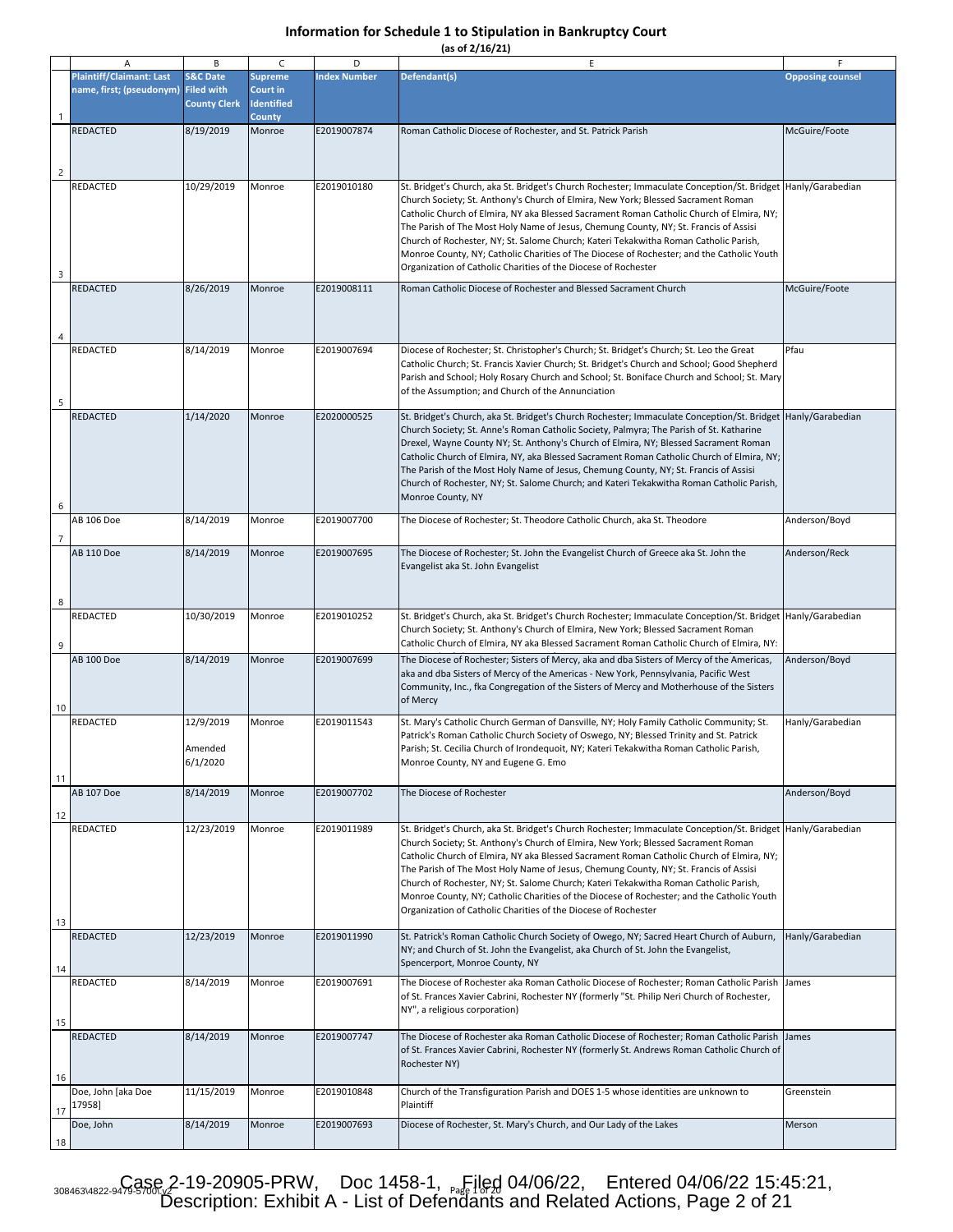|  |  | (as of 2/16/21) |  |
|--|--|-----------------|--|
|  |  |                 |  |

|              | Α                                                           | В                                                               | C                                                                | D                   | E                                                                                                                                                                                                                                                                                                                                                                                                                                                                                                                                                                                                                                            | F                       |
|--------------|-------------------------------------------------------------|-----------------------------------------------------------------|------------------------------------------------------------------|---------------------|----------------------------------------------------------------------------------------------------------------------------------------------------------------------------------------------------------------------------------------------------------------------------------------------------------------------------------------------------------------------------------------------------------------------------------------------------------------------------------------------------------------------------------------------------------------------------------------------------------------------------------------------|-------------------------|
| $\mathbf{1}$ | <b>Plaintiff/Claimant: Last</b><br>name, first; (pseudonym) | <b>S&amp;C Date</b><br><b>Filed with</b><br><b>County Clerk</b> | <b>Supreme</b><br>Court in<br><b>Identified</b><br><b>County</b> | <b>Index Number</b> | Defendant(s)                                                                                                                                                                                                                                                                                                                                                                                                                                                                                                                                                                                                                                 | <b>Opposing counsel</b> |
| 19           | REDACTED                                                    | 12/9/2019                                                       | Monroe                                                           | E2019011545         | St. Mary's Catholic Church German of Dansville, NY; Holy Family Catholic Community; St.<br>Patrick's Roman Catholic Church Society of Oswego, NY; Blessed Trinity and St. Patrick                                                                                                                                                                                                                                                                                                                                                                                                                                                            | Hanly/Garabedian        |
| 20           | REDACTED                                                    | 12/9/2019<br>Amended<br>6/1/2020                                | Monroe                                                           | E2019011541         | St. Mary's Catholic Church German of Dansville, NY; Holy Family Catholic Community; St.<br>Patrick's Roman Catholic Church Society of Oswego, NY; Blessed Trinity and St. Patrick<br>Parish; St. Cecilia Church of Irondequoit, NY; Kateri Tekakwitha Roman Catholic Parish,<br>Monroe County, NY; and Eugene G. Emo                                                                                                                                                                                                                                                                                                                         | Hanly/Garabedian        |
| 21           | REDACTED                                                    | 9/12/2019                                                       | Monroe                                                           | E2019008707         | The Diocese of Rochester; Saint Gregory's Roman Catholic Church of Marion, New York;<br>and The Parish of St. Katharine Drexel, Wayne County, New York                                                                                                                                                                                                                                                                                                                                                                                                                                                                                       | Hanly/Garabedian        |
| 22           | <b>AB 117 Doe</b>                                           | 8/14/2019                                                       | Monroe                                                           | E2019007710         | The Diocese of Rochester; St. Patrick's; Most Holy Name of Jesus                                                                                                                                                                                                                                                                                                                                                                                                                                                                                                                                                                             | Anderson/Boyd           |
| 23           | REDACTED                                                    | 11/19/2019                                                      | Monroe                                                           | E2019010928         | (Basilian Fathers and Aquinas High School; no DOR affiliated defendants)                                                                                                                                                                                                                                                                                                                                                                                                                                                                                                                                                                     | Herman                  |
| 24           | REDACTED                                                    | 8/14/2019                                                       | Monroe                                                           | E2019007745         | Roman Catholic Diocese of Rochester                                                                                                                                                                                                                                                                                                                                                                                                                                                                                                                                                                                                          | McGuire/Foote           |
| 25           | AB 103 Doe                                                  | 8/14/2019                                                       | Monroe                                                           | E2019007705         | The Diocese of Rochester                                                                                                                                                                                                                                                                                                                                                                                                                                                                                                                                                                                                                     | Anderson/Reck           |
| 26           | AB 105 Doe                                                  | 8/14/2019                                                       | Monroe                                                           | E2019007703         | The Diocese of Rochester; Nativity of the Blessed Virgin Mary, aka Church of Nativity of the Anderson/Reck<br>Blessed Virgin Mary; Sisters of St. Joseph (Rochester), aka Sisters of Saint Joseph of<br>Rochester, aka Sisters of St. Joseph; and Does 1-5 whose identities are unknown to Plaintiff                                                                                                                                                                                                                                                                                                                                         |                         |
| 27           | JAJB1 Doe                                                   | 8/14/2019                                                       | Monroe                                                           | E2019007717         | The Diocese of Rochester; St. John Evangelist, aka St. John the Evangelist, aka St. John the<br><b>Evangelist Greece</b>                                                                                                                                                                                                                                                                                                                                                                                                                                                                                                                     | Bansbach                |
| 28           | <b>REDACTED</b>                                             | 12/23/2019                                                      | Monroe                                                           | E2019011988         | St. Bridget's Church, aka St. Bridget's Church Rochester; Immaculate Conception/St. Bridget  Hanly/Garabedian<br>Church Society; St. Anthony's Church of Elmira, New York; Blessed Sacrament Roman<br>Catholic Church of Elmira, NY aka Blessed Sacrament Roman Catholic Church of Elmira, NY;<br>The Parish of the Most Holy Name of Jesus, Chemung County, NY; St. Frances of Assisi<br>Church of Rochester, NY; St. Salome Church; and Kateri Tekakwitha Roman Catholic Parish,<br>Monroe County, NY                                                                                                                                      |                         |
| 29           | <b>AB 114 Doe</b>                                           | 8/14/2019                                                       | Monroe                                                           | E2019007709         | The Diocese of Rochester; St. John the Evangelist aka St. John Evangelist aka St. John the<br>Evangelist Parish aka St. John the Evangelist Greece a Parish of the Roman Catholic Diocese<br>of Rochester; Church of the Annunciation aka Annunciation Church; St. Frances Xavier<br>Cabrini aka and dba Roman Catholic Parish of St. Frances Xavier Cabrini aka St. Frances<br>Xavier Cabrini Parish and Does 1-5 whose identities are unknown to Plaintiff                                                                                                                                                                                 | Anderson/Boyd           |
| 30           | <b>REDACTED</b>                                             | 12/9/2019<br>Amended<br>6/1/2020                                | Monroe                                                           | E2019011533         | St. Mary's Catholic Church German of Dansville, NY; Holy Family Catholic Community; St.<br>Patrick Roman Catholic Church Society of Oswego, NY; Blessed Trinity and St. Patrick Parish;<br>St. Cecilia Church of Irondequoit, NY; Kateri Tekakwitha Roman Catholic Parish, Monroe<br>County, NY; and Eugene G. Emo                                                                                                                                                                                                                                                                                                                           | Hanly/Garabedian        |
| 31           | <b>REDACTED</b>                                             | 8/26/2019                                                       | Chemung                                                          | 2019-5256           | Roman Catholic Diocese of Rochester, Parish of the Most Holy Name of Jesus, St. Mary<br>Church in Elmira, New York, Bishop Joseph Lloyd Hogan, Individually and in his capacity as<br>a Roman Catholic Priest in the Diocese of Rochester, and Bishop Emeritus Matthew Harvey<br>Clark, Individually and in his capacity as a Roman Catholic Priest in the Diocese of Rochester                                                                                                                                                                                                                                                              | Smith                   |
| 32           | <b>REDACTED</b>                                             | 12/9/2019                                                       | Monroe                                                           | E2019011539         | St. Bridget's Church, aka St. Bridget's Church Rochester; Immaculate Conception/St. Bridget Hanly/Garabedian<br>Church Society; St. Anthony's Church of Elmira, New York; Blessed Sacrament Roman<br>Catholic Church of Elmira, NY aka Blessed Sacrament Roman Catholic Church of Elmira, NY;<br>the Parish of The Most Holy Name of Jesus, Chemung County, NY; St. Frances of Assisi<br>Church of Rochester, NY; St. Salome Church; Kateri Tekakwitha Roman Catholic Parish,<br>Monroe County, NY; Catholic Charities of The Diocese of Rochester; and The Catholic Youth<br>Organization of Catholic Charities of The Diocese of Rochester |                         |
| 33           | <b>REDACTED</b>                                             | 8/14/2019                                                       | Monroe                                                           | E2019007692         | The Diocese of Rochester aka Roman Catholic Diocese of Rochester; Church of the Nativity<br>of the Blessed Virgin Mary                                                                                                                                                                                                                                                                                                                                                                                                                                                                                                                       | James                   |
| 34           | <b>REDACTED</b>                                             | 8/19/2019<br>Amended<br>6/12/2020                               | Monroe                                                           | E2019007875         | Roman Catholic Diocese of Rochester and St. Michael's Roman Catholic Church                                                                                                                                                                                                                                                                                                                                                                                                                                                                                                                                                                  | McGuire/Foote           |
| 35           | AB 120 Doe                                                  | 8/14/2019                                                       | Monroe                                                           | E2019007697         | The Diocese of Rochester; St. Theodore Catholic Church, aka St. Theodore; and Does 1-5<br>whose identities are unknown to Plaintiff                                                                                                                                                                                                                                                                                                                                                                                                                                                                                                          | Anderson/Reck           |
| 36           | JAJB 5 Doe                                                  | 8/14/2019                                                       | Monroe                                                           | E2019007720         | The Diocese of Rochester; St. Boniface, aka Southeast Rochester Catholic Community; and<br>Does 1-5 whose identities are unknown to Plaintiff                                                                                                                                                                                                                                                                                                                                                                                                                                                                                                | Bansbach                |
| 37           | <b>REDACTED</b>                                             | 11/21/2019                                                      | Monroe                                                           | E2019011098         | St. Bridget's Church, aka St. Bridget's Church Rochester; Immaculate Conception/St. Bridget Hanly/Garabedian<br>Church Society: St. Anthony's Church of Elmira. New York: Blessed Sacrament Roman                                                                                                                                                                                                                                                                                                                                                                                                                                            |                         |
| 38           | <b>REDACTED</b>                                             | 11/21/2019                                                      | Monroe                                                           | E2019011096         | St. Bridget's Church, aka St. Bridget's Church Rochester; Immaculate Conception/St. Bridget  Hanly/Garabedian<br>Church Society; St. Anthony's Church of Elmira, New York; Blessed Sacrament Roman<br>Catholic Church of Elmira, NY aka Blessed Sacrament Roman Catholic Church of Elmira, NY;<br>The Parish of The Most Holy Name of Jesus, Chemung County, NY; St. Francis of Assisi<br>Church of Rochester, NY; St. Salome Church; Kateri Tekakwitha Roman Catholic Parish,<br>Monroe County, NY                                                                                                                                          |                         |
| 39           | <b>REDACTED</b>                                             | 1/7/2020                                                        | Tioga                                                            | 2020-00060994       | Blessed Trinity & St. Patrick Parish, St. Patrick's Church and St. Patrick Elementary School                                                                                                                                                                                                                                                                                                                                                                                                                                                                                                                                                 | Herman                  |

308463\4822-9479-588& 2-19-20905-PRW, Doc 1458-1, <sub>Page 2</sub> 04/06/22, Entered 04/06/22 15:45:21, Description: Exhibit A - List of Defendants and Related Actions, Page 3 of 21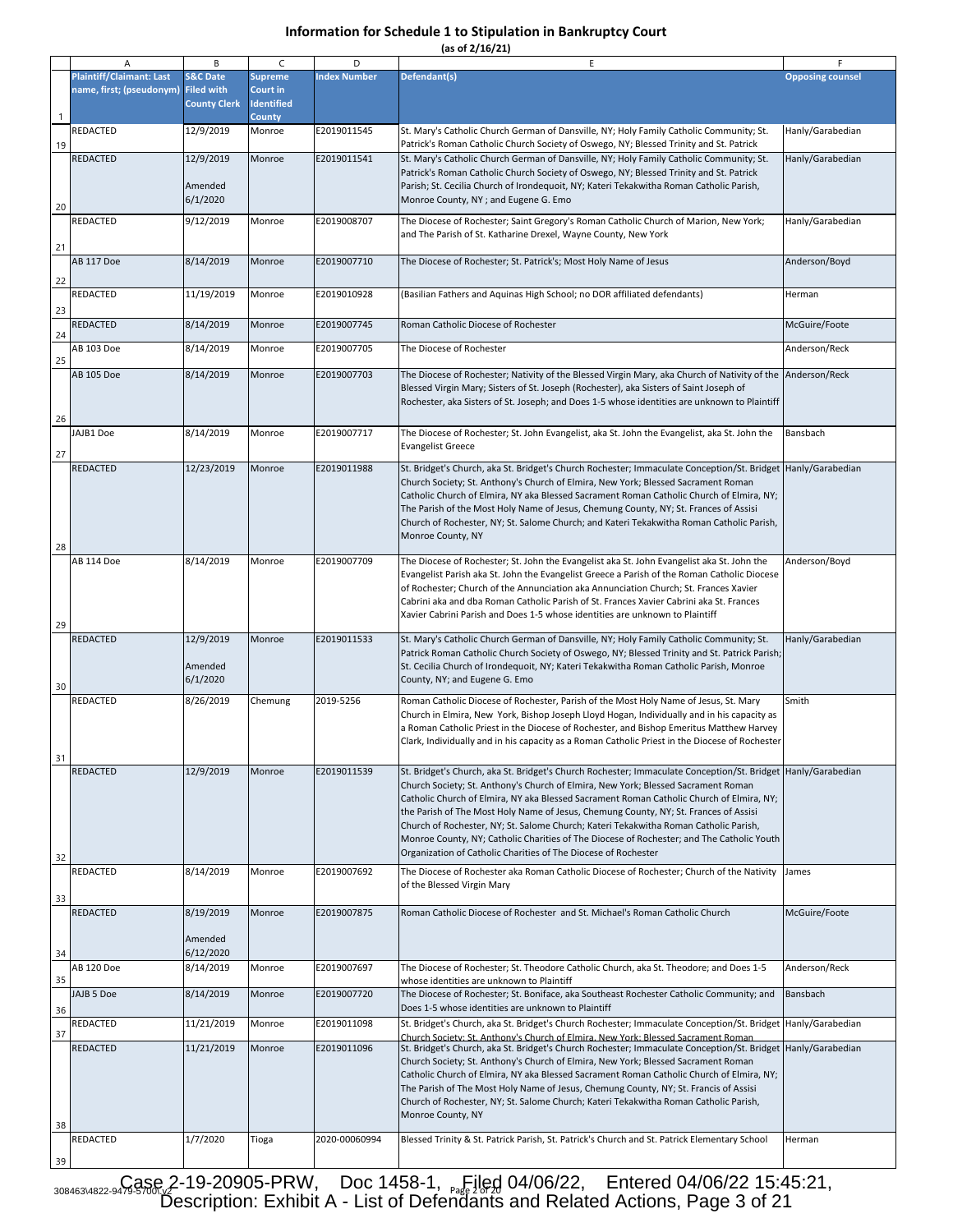|  |  | (as of 2/16/21) |
|--|--|-----------------|
|  |  |                 |

|    | Α                                                           | В                                                               | C                                                         | D                   | E                                                                                                                                                                                                                                                                                                                                                                                                                                                                                                                                                                                                                                                        | F                       |
|----|-------------------------------------------------------------|-----------------------------------------------------------------|-----------------------------------------------------------|---------------------|----------------------------------------------------------------------------------------------------------------------------------------------------------------------------------------------------------------------------------------------------------------------------------------------------------------------------------------------------------------------------------------------------------------------------------------------------------------------------------------------------------------------------------------------------------------------------------------------------------------------------------------------------------|-------------------------|
|    | <b>Plaintiff/Claimant: Last</b><br>name, first; (pseudonym) | <b>S&amp;C Date</b><br><b>Filed with</b><br><b>County Clerk</b> | <b>Supreme</b><br>Court in<br><b>Identified</b><br>County | <b>Index Number</b> | Defendant(s)                                                                                                                                                                                                                                                                                                                                                                                                                                                                                                                                                                                                                                             | <b>Opposing counsel</b> |
| 40 | <b>REDACTED</b>                                             | 12/23/2019                                                      | Monroe                                                    | E2019011987         | St. Salome Church; Kateri Tekakwitha Roman Catholic Parish, Monroe County, NY; St.<br>Anthony's Church of Elmira, NY; Blessed Sacrament Roman Catholic Church of Elmira, NY,<br>aka Blessed Sacrament Roman Catholic Church of Elmira, NY; The Parish of The Most Holy<br>Name of Jesus, Chemung County, NY; St. Francis of Assisi Church of Rochester, NY; Catholic<br>Charities of the Diocese of Rochester; and the Catholic Youth Organization of Catholic<br>Charities of the Diocese of Rochester                                                                                                                                                  | Hanly/Garabedian        |
| 41 | REDACTED                                                    | 12/10/2019                                                      | Monroe                                                    | E2019011585         | St. John the Evangelist Church aka St. John the Evangelist Church of Greece, a religious<br>corporation                                                                                                                                                                                                                                                                                                                                                                                                                                                                                                                                                  | James                   |
| 42 | JAJB 3 Doe                                                  | 8/14/2019                                                       | Monroe                                                    | E2019007719         | The Diocese of Rochester; St. Boniface, aka Southeast Rochester Catholic Community; and<br>Does 1-5 whose identities are unknown to Plaintiff                                                                                                                                                                                                                                                                                                                                                                                                                                                                                                            | Bansbach                |
| 43 | AB 102 Doe                                                  | 8/14/2019                                                       | Monroe                                                    | E2019007701         | The Diocese of Rochester; Catholic Charities of the Diocese of Rochester aka Rochester<br>Catholic Charities; Camp Stella Maris; St. Bernard's School of Theology & Ministry, fka St.<br>Bernard's Institute, fka St. Bernard's Seminary                                                                                                                                                                                                                                                                                                                                                                                                                 | Anderson/Reck           |
| 44 | <b>AB 111 Doe</b>                                           | 8/14/2019                                                       | Monroe                                                    | E2019007708         | The Diocese of Rochester; St. Bernard's School of Theology & Ministry, fka St. Bernard's<br>Institute, fka St. Bernard's Seminary; Christ the King; Kateri Tekakwitha Roman Catholic<br>Parish                                                                                                                                                                                                                                                                                                                                                                                                                                                           | Anderson/Reck           |
| 45 | <b>REDACTED</b>                                             | 1/7/2020                                                        | Monroe                                                    | E2020000266         | St. Paul of the Cross of Honeoye Falls, NY; Saint Agnes, Paul and Rose Catholic Parish; St.<br>Boniface Church of Rochester, NY aka St. Boniface Society of Rochester, NY; Southeast<br>Rochester Catholic Community; Immaculate Conception of the Blessed Virgin Mary Church<br>of Ithaca, NY; Holy Cross Catholic Church in Ovid, NY; The Parish of Mary Mother of Mercy;<br>St. Patrick Church in Elmira, NY; Parish of the Most Holy Name of Jesus; St. Mary's Catholic<br>Church German of Dansville, NY; Holy Family Catholic Community; St. Joachim Church in<br>Canisteo, NY; St. Mary Church in Rexville, NY; and Our Lady of the Valley Parish | Hanly/Garabedian        |
| 46 | <b>AB 112 Doe</b>                                           | 8/14/2019                                                       | Monroe                                                    | E2019007696         | The Diocese of Rochester; St. Louis, aka St. Lous Church; Church of the Good Shepherd;<br>Marianne Cope Roman Catholic Parish, aka Marianne Cope                                                                                                                                                                                                                                                                                                                                                                                                                                                                                                         | Anderson/Boyd           |
| 47 | AB 116 Doe                                                  | 8/14/2019                                                       | Monroe                                                    | E2019007711         | The Diocese of Rochester; St. Helen, aka St. Helen's; The Parish of The Holy Family, aka The<br>Parish of The Holy Family, Gates, NY                                                                                                                                                                                                                                                                                                                                                                                                                                                                                                                     | Anderson/Reck           |
| 48 | REDACTED                                                    | 11/20/2019                                                      | Monroe                                                    | E2019011053         | St. Michael's Church of Rochester, NY n/k/a Roman Catholic Parish of St. Frances, Xavier<br>Cabrini aka St. Frances Xavier Cabrini Parish and Vincent Panepinto                                                                                                                                                                                                                                                                                                                                                                                                                                                                                          | James                   |
| 49 | AB 115 Doe                                                  | 8/14/2019                                                       | Monroe                                                    | E2019007707         | The Diocese of Rochester; Holy Cross, aka Holy Cross Catholic Church                                                                                                                                                                                                                                                                                                                                                                                                                                                                                                                                                                                     | Anderson/Reck           |
| 50 | AB 122 Doe                                                  | 8/14/2019                                                       | Monroe                                                    | E2019007712         | The Diocese of Rochester; St. Anne's; The Parish of St. Katharine Drexel                                                                                                                                                                                                                                                                                                                                                                                                                                                                                                                                                                                 | Anderson/Reck           |
| 51 | REDACTED                                                    | 1/21/2020                                                       | Monroe                                                    | E2020000725         | Diocese of Rochester, in Rochester, New York, and St. John the Evangelist Church                                                                                                                                                                                                                                                                                                                                                                                                                                                                                                                                                                         | Benjamin                |
|    | <b>REDACTED</b>                                             | 8/28/2019                                                       | Monroe                                                    | E2019008210         | The Roman Catholic Diocese of Rochester, aka The Most Rev. Salvatore R. Matano, as<br>Bishop and Corporate Sole of the Diocese of Rochester, Villa of Hope fka St. Joseph's Villa                                                                                                                                                                                                                                                                                                                                                                                                                                                                        | Herman                  |
| 52 | <b>REDACTED</b>                                             | 8/28/2019                                                       | Monroe                                                    | E2019008215         | The Roman Catholic Diocese of Rochester, aka The Most Rev. Salvatore R. Matano, as                                                                                                                                                                                                                                                                                                                                                                                                                                                                                                                                                                       | Herman                  |
| 53 |                                                             |                                                                 |                                                           |                     | Bishop and Corporate Sole of the Diocese of Rochester, DePaul Adult Care Communities,<br>Inc. (formerly known as the DePaul Mental Health Services, Inc.)                                                                                                                                                                                                                                                                                                                                                                                                                                                                                                |                         |
| 54 | AB 124 Doe                                                  | 8/14/2019                                                       | Monroe                                                    | E2019007715         | The Diocese of Rochester; St. Bridget aka St. Bridget's; Immaculate Conception/St. Bridget                                                                                                                                                                                                                                                                                                                                                                                                                                                                                                                                                               | Anderson/Boyd           |
| 55 | REDACTED                                                    | 8/28/2019                                                       | Monroe                                                    | E2019008208         | The Roman Catholic Diocese of Rochester, aka The Most Rev. Salvatore R. Matano, as<br>Bishop and Corporate Sole of the Diocese of Rochester, and St. Mary's Catholic Church                                                                                                                                                                                                                                                                                                                                                                                                                                                                              | Herman                  |
| 56 | REDACTED                                                    | 12/6/2019                                                       | Monroe                                                    | E2019011546         | St. Bridget's Church, aka St. Bridget's Church Rochester; Immaculate Conception/St. Bridget  Hanly/Garabedian<br>Church Society; St. Anthony's Church of Elmira, New York; Blessed Sacrament Roman<br>Catholic Church of Elmira, NY aka Blessed Sacrament Roman Catholic Church of Elmira, NY;<br>The Parish of The Most Holy Name of Jesus, Chemung County, NY; St. Francis of Assisi<br>Church of Rochester, NY; St. Salome Church; and Kateri Tekakwitha Roman Catholic Parish,<br>Monroe County, NY                                                                                                                                                  |                         |
| 57 | AB 119 Doe                                                  | 8/14/2019                                                       | Monroe                                                    | E2019007714         | The Diocese of Rochester; St. Bernard's School of Theology & Ministry, fka St. Bernard's<br>Institute, fka St. Bernard's Seminary; Our Lady of Mercy; Our Mother of Sorrows                                                                                                                                                                                                                                                                                                                                                                                                                                                                              | Anderson/Reck           |
| 58 | AB 108 Doe                                                  | 8/14/2019                                                       | Monroe                                                    | E2019007704         | The Diocese of Rochester; Most Holy Redeemer; Roman Catholic Parish of St. Frances<br>Xavier Cabrini                                                                                                                                                                                                                                                                                                                                                                                                                                                                                                                                                     | Anderson/Boyd           |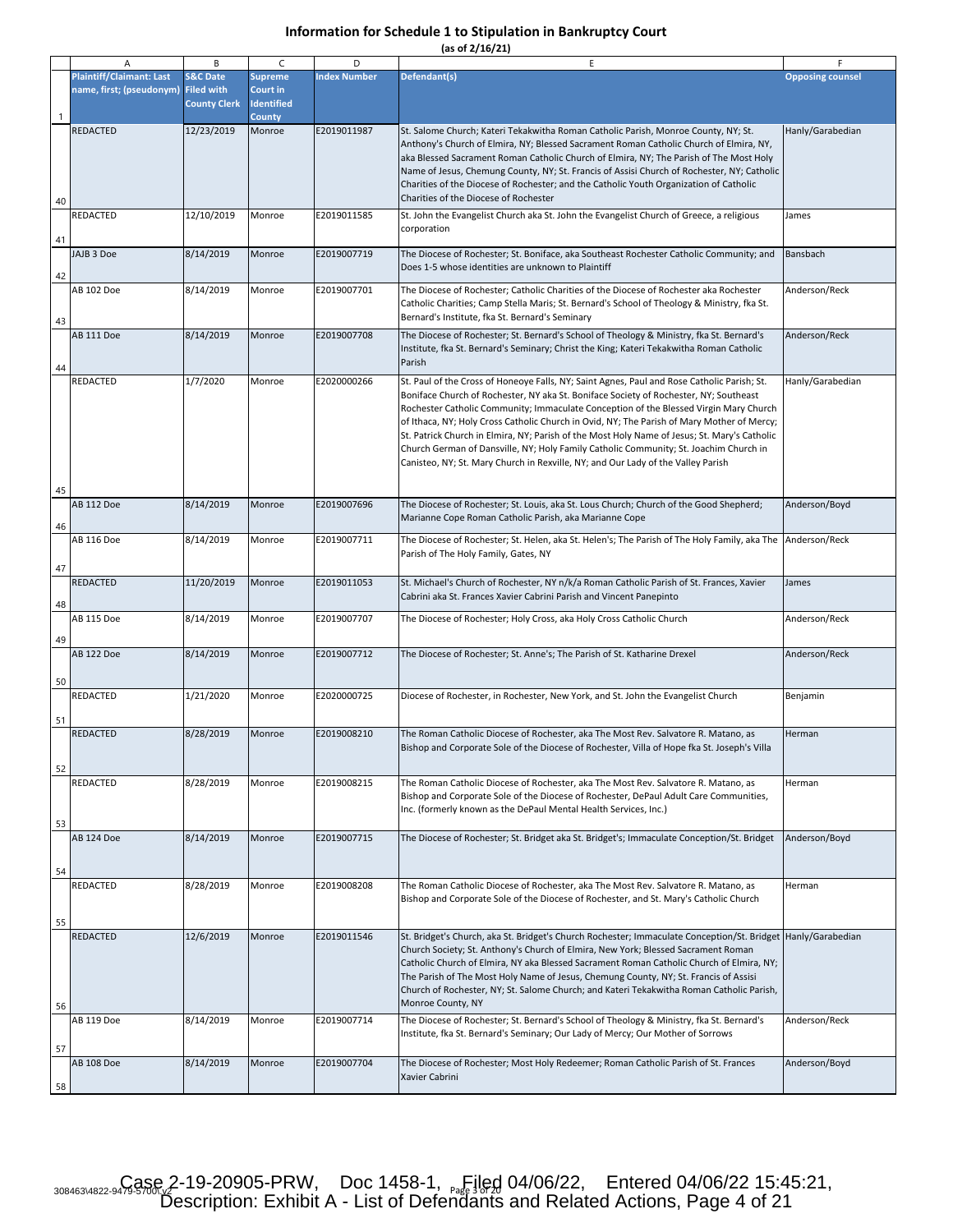|  |  | (as of 2/16/21) |  |
|--|--|-----------------|--|
|  |  |                 |  |

|          | Α                                                           | В                                                               | C                                                                | D                   | E                                                                                                                                                                                                                                                                                                                                                                                                                                                                                                                                                                                                                                                                                                                                                                                                                                                                                                                                                                                                | F                       |
|----------|-------------------------------------------------------------|-----------------------------------------------------------------|------------------------------------------------------------------|---------------------|--------------------------------------------------------------------------------------------------------------------------------------------------------------------------------------------------------------------------------------------------------------------------------------------------------------------------------------------------------------------------------------------------------------------------------------------------------------------------------------------------------------------------------------------------------------------------------------------------------------------------------------------------------------------------------------------------------------------------------------------------------------------------------------------------------------------------------------------------------------------------------------------------------------------------------------------------------------------------------------------------|-------------------------|
| -1       | <b>Plaintiff/Claimant: Last</b><br>name, first; (pseudonym) | <b>S&amp;C Date</b><br><b>Filed with</b><br><b>County Clerk</b> | <b>Supreme</b><br>Court in<br><b>Identified</b><br><b>County</b> | <b>Index Number</b> | Defendant(s)                                                                                                                                                                                                                                                                                                                                                                                                                                                                                                                                                                                                                                                                                                                                                                                                                                                                                                                                                                                     | <b>Opposing counsel</b> |
| 59       | REDACTED                                                    | 11/21/2019                                                      | Monroe                                                           | E2019011093         | St. Bridget's Church, aka St. Bridget's Church Rochester; Immaculate Conception/St. Bridget  Hanly/Garabedian<br>Church Society; St. Anthony's Church of Elmira, New York; Blessed Sacrament Roman<br>Catholic Church of Elmira, NY aka Blessed Sacrament Roman Catholic Church of Elmira, NY;<br>The Parish of The Most Holy Name of Jesus, Chemung County, NY; St. Francis of Assisi<br>Church of Rochester, NY; St. Salome Church; Kateri Tekakwitha Roman Catholic Parish,<br>Monroe County, NY                                                                                                                                                                                                                                                                                                                                                                                                                                                                                              |                         |
| 60       | REDACTED                                                    | 11/6/2019                                                       | Monroe                                                           | E2019010537         | St. Michael's Church of Rochester, NY; Roman Catholic Parish of St. Frances Xavier Cabrini<br>Parish; St. Bridget's Church aka St. Bridget's Church Rochester; Immaculate Conception/St.<br>Bridget Church Society; St. Anthony's Church of Elmira, NY; Blessed Sacrament Roman<br>Catholic Church of Elmira, NY aka Blessed Sacrament Roman Catholic Church of Elmira, NY;<br>The Parish of The Most Holy Name of Jesus, Chemung County, NY; St. Francis of Assisi<br>Church of Rochester, NY; St. Salome Church; Kateri Tekakwitha Roman Catholic Parish,<br>Monroe County, NY; Catholic Charities of the Diocese of Rochester; and the Catholic Youth<br>Organization of Catholic Charities of the Diocese of Rochester                                                                                                                                                                                                                                                                       | Hanly/Garabedian        |
| 61       | REDACTED                                                    | 10/29/2019                                                      | Monroe                                                           | E2019010189         | St. Michael's Church of Rochester, NY; Roman Catholic Parish of St. Frances Xavier Cabrini,<br>aka St. Frances Xavier Cabrini Parish; St. Mary of the Assumption Church of Auburn, NY, aka<br>St. Mary of the Assumption Parish; The Church of The Holy Apostles of Rochester, NY aka<br>Holy Apostles Parish; St. Ambrose Church of Rochester, NY; Peace of Christ Parish; Bridget's<br>Church, aka St. Bridget's Church Rochester; Immaculate Conception/St. Bridget Church<br>Society; St. Anthony's Church of Elmira, NY; Blessed Sacrament Roman Catholic Church of<br>Elmira, NY, aka Blessed Sacrament RomanCatholic Church of Elmira, NY; The Parish of The<br>Most Holy Name of Jesus, Chemung County, NY; St. Frances of Assisi Church of Rochester,<br>NY; St. Salome Church; Kateri Tekakwitha Roman Catholic Parish, Monroe County, NY;<br>Catholic Charities of The Diocese of Rochester; and The Catholic Youth Organization of<br>Catholic Charities of the Diocese of Rochester | Hanly/Garabedian        |
| 62       | REDACTED                                                    | 12/20/2019                                                      | Monroe                                                           | E2019011929         | Becket Hall, Inc.; Church of the Most Holy Trinity of Webster; and St. Michael's Church                                                                                                                                                                                                                                                                                                                                                                                                                                                                                                                                                                                                                                                                                                                                                                                                                                                                                                          | Hanly/Garabedian        |
| 63       | JAJB 6 Doe                                                  | 8/14/2019                                                       | Monroe                                                           | E2019007722         | The Diocese of Rochester; St. Boniface, aka Southeast Rochester Catholic Community                                                                                                                                                                                                                                                                                                                                                                                                                                                                                                                                                                                                                                                                                                                                                                                                                                                                                                               | Bansbach                |
|          | REDACTED                                                    | 6/10/2019                                                       | Monroe                                                           | E2019005335         | The Diocese of Rochester; The Catholic Youth Organization of Catholic Charities of the<br>Diocese of Rochester; Catholic Charities of the Diocese of Rochester; Most Holy Redeemer<br>Parish; St. Bridget's Church, aka St. Bridget's Church Rochester; Roman Catholic Parish of St.<br>Frances Xavier Cabrini, aka St. Frances Xavier Cabrini Parish; and Immaculate<br>Conception/St. Bridget's Church                                                                                                                                                                                                                                                                                                                                                                                                                                                                                                                                                                                         | Garabedian              |
| 64       | <b>REDACTED</b>                                             | 10/29/2019                                                      | Monroe                                                           | E2019010177         | St. Bridget's Church, aka St. Bridget's Church Rochester; Immaculate Conception/St. Bridget  Hanly/Garabedian<br>Church Society; St. Anthony's Church of Elmira, New York; Blessed Sacrament Roman<br>Catholic Church of Elmira, NY aka Blessed Sacrament Roman Catholic Church of Elmira, NY;<br>The Parish of The Most Holy Name of Jesus, Chemung County, NY; St. Francis of Assisi<br>Church of Rochester, NY; St. Salome Church; Kateri Tekakwitha Roman Catholic Parish,<br>Monroe County, NY; Catholic Charities of The Diocese of Rochester; and The Catholic Youth<br>Organization of Catholic Charities of the Diocese of Rochester                                                                                                                                                                                                                                                                                                                                                    |                         |
| 65<br>66 | REDACTED                                                    | 10/29/2019                                                      | Monroe                                                           | E2019010191         | St. Bridget's Church, aka St. Bridget's Church Rochester; Immaculate Conception/St. Bridget  Hanly/Garabedian<br>Church Society; St. Anthony's Church of Elmira, New York; Blessed Sacrament Roman<br>Catholic Church of Elmira, NY aka Blessed Sacrament Roman Catholic Church of Elmira, NY;<br>The Parish of The Most Holy Name of Jesus, Chemung County, NY; St. Francis of Assisi<br>Church of Rochester, NY; St. Salome Church; Kateri Tekakwitha Roman Catholic Parish,<br>Monroe County, NY; Catholic Charities of the Diocese of Rochester; and the Catholic Youth<br>Organization of Catholic Charities of the Diocese of Rochester                                                                                                                                                                                                                                                                                                                                                    |                         |
| 67       | REDACTED                                                    | 10/21/2019                                                      | Monroe                                                           | E2019009929         | St. Bridget's Church, aka St. Bridget's Church Rochester; Immaculate Conception/St. Bridget Hanly/Garabedian<br>Church Society; St. Anthony's Church of Elmira, New York; Blessed Sacrament Roman<br>Catholic Church of Elmira, NY aka Blessed Sacrament Roman Catholic Church of Elmira, NY;<br>The Parish of The Most Holy Name of Jesus, Chemung County, NY; St. Francis of Assisi<br>Church of Rochester, New York; St. Salome Church; Kateri Tekakwitha Roman Catholic<br>Parish, Monroe County, NY; Catholic Charities of the Diocese of Rochester; and The Catholic<br>Youth Organization of Catholic Charities of the Diocese of Rochester                                                                                                                                                                                                                                                                                                                                               |                         |
| 68       | <b>REDACTED</b>                                             | 1/6/2020                                                        | Monroe                                                           | E2020000338         | St. Bridget's Church, aka St. Bridget's Church Rochester; Immaculate Conception/St. Bridget  Hanly/Garabedian<br>Church Society; St. Anthony's Church of Elmira, New York; Blessed Sacrament Roman<br>Catholic Church of Elmira, NY aka Blessed Sacrament Roman Catholic Church of Elmira, NY;<br>The Parish of The Most Holy Name of Jesus, Chemung County, NY; St. Francis of Assisi<br>Church of Rochester, NY; St. Salome Church; Kateri Tekakwitha Roman Catholic Parish,<br>Monroe County, NY; Catholic Charities of the Diocese of Rochester; and The Catholic Youth<br>Organization of Catholic Charities of the Diocese of Rochester                                                                                                                                                                                                                                                                                                                                                    |                         |
| 69       | REDACTED                                                    | 8/29/2019<br>Amended<br>6/12/2020                               | Monroe                                                           | E2019008258         | Roman Catholic Diocese of Rochester and Our Lady of Lourdes                                                                                                                                                                                                                                                                                                                                                                                                                                                                                                                                                                                                                                                                                                                                                                                                                                                                                                                                      | McGuire/Foote           |

308463\4822-9479-588& 2-19-20905-PRW, Doc 1458-1, <sub>Page 1</sub> 04/06/22, Entered 04/06/22 15:45:21, Description: Exhibit A - List of Defendants and Related Actions, Page 5 of 21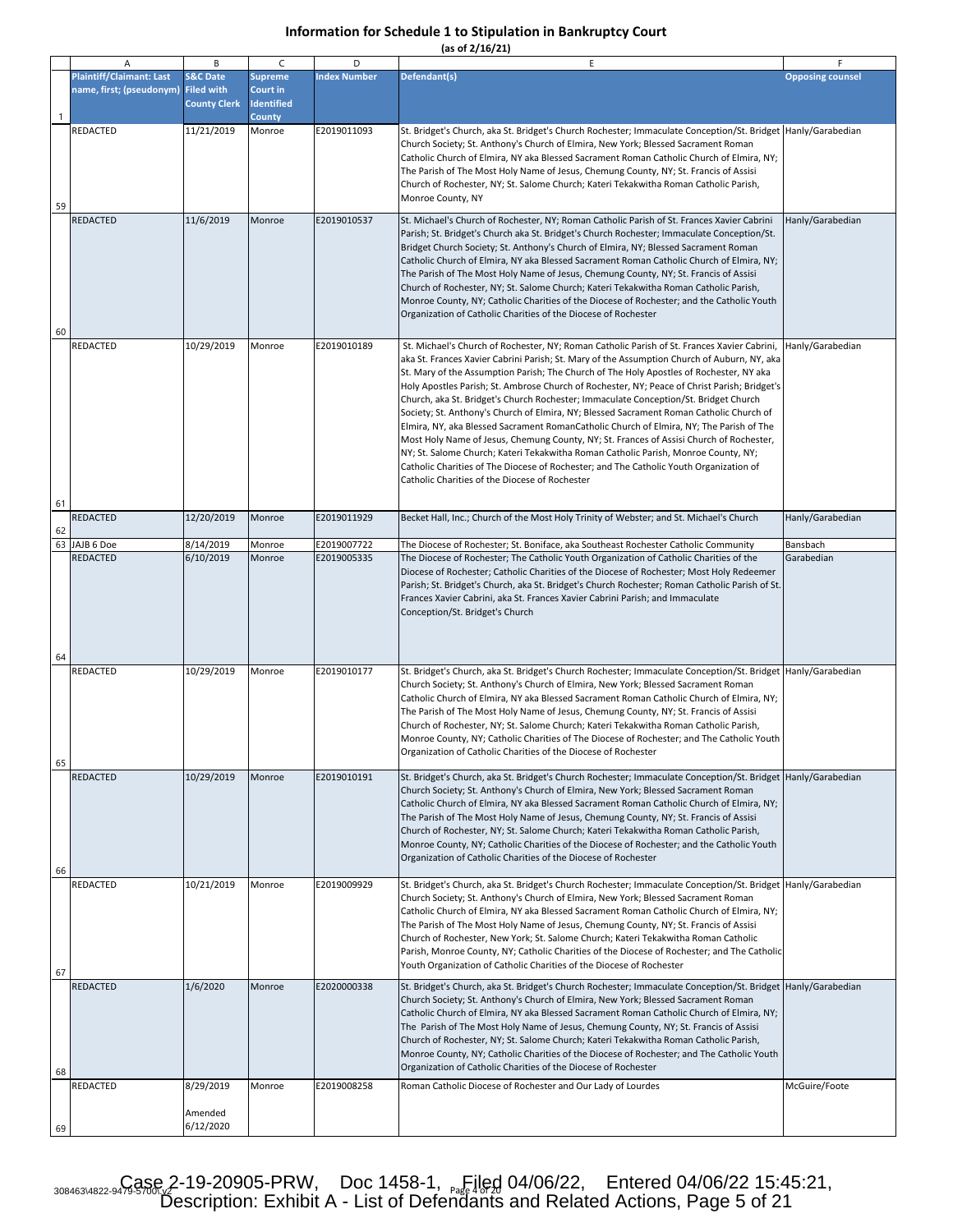**(as of 2/16/21)**

|    | A                               | B                   | C                 | D                          | E                                                                                                                           | F                       |
|----|---------------------------------|---------------------|-------------------|----------------------------|-----------------------------------------------------------------------------------------------------------------------------|-------------------------|
|    | <b>Plaintiff/Claimant: Last</b> | <b>S&amp;C Date</b> | <b>Supreme</b>    | <b>Index Number</b>        | Defendant(s)                                                                                                                | <b>Opposing counsel</b> |
|    | name, first; (pseudonym)        | <b>Filed with</b>   | Court in          |                            |                                                                                                                             |                         |
|    |                                 | <b>County Clerk</b> | <b>Identified</b> |                            |                                                                                                                             |                         |
| 1  |                                 |                     | <b>County</b>     |                            |                                                                                                                             |                         |
|    | REDACTED                        | 9/17/2019           | Monroe            | E2019008843                | Diocese of Rochester and St. Francis of Assisi                                                                              | Zekowski                |
|    |                                 | 10/15/19            |                   |                            |                                                                                                                             |                         |
|    |                                 | personal            |                   |                            |                                                                                                                             |                         |
| 70 |                                 | service             |                   |                            |                                                                                                                             |                         |
|    | AB 109 Doe                      | 8/14/2019           | Monroe            | E2019007706                | The Diocese of Rochester; Immaculate Heart of Mary Seminary (Preparatory); St. Patrick's;                                   | Anderson/Boyd           |
|    |                                 |                     |                   |                            | St. Francis & St. Clare, aka St. Francis and St. Clare Roman Catholic Parish, Seneca County,                                |                         |
|    |                                 |                     |                   |                            | <b>NY</b>                                                                                                                   |                         |
| 71 |                                 |                     |                   |                            |                                                                                                                             |                         |
|    | JAJB 4 Doe                      | 8/14/2019           | Monroe            | E2019007721                | The Diocese of Rochester; St. John Evangelist, aka St. John the Evangelist, aka St. John the                                | Bansbach                |
| 72 |                                 |                     |                   |                            | <b>Evangelist Greece</b>                                                                                                    |                         |
|    | 73 AB 118 Doe                   | 8/14/2019           | Monroe            | E2019007713<br>E2019007718 | The Diocese of Rochester                                                                                                    | Anderson/Boyd           |
|    | JAJB 2 Doe                      | 8/14/2019           | Monroe            |                            | The Diocese of Rochester; St. John Evangelist, aka St. John the Evangelist, aka St. John the                                | Bansbach                |
| 74 |                                 |                     |                   |                            | <b>Evangelist Greece</b>                                                                                                    |                         |
|    | JAJB 7 Doe                      | 8/14/2019           | Monroe            | E2019007723                | The Diocese of Rochester; St. Boniface, aka Southeast Rochester Catholic Community                                          | Bansbach                |
| 75 |                                 |                     |                   |                            |                                                                                                                             |                         |
|    | REDACTED                        | 9/9/2019            | Monroe            | E2019008550                | The Diocese of Rochester; Roman Catholic Parish of St. Frances Xavier Cabrini, Rochester,                                   | James                   |
|    |                                 |                     |                   |                            | NY (formerly Church of the Annunciation of Rochester, NY);                                                                  |                         |
| 76 |                                 |                     |                   |                            |                                                                                                                             |                         |
|    | REDACTED                        | 11/13/2019          | Monroe            | E2019010764                | St. Bridget's Church, aka St. Bridget's Church Rochester; Immaculate Conception/St. Bridget  Hanly/Garabedian               |                         |
|    |                                 |                     |                   |                            | Church Society; St. Anthony's Church of Elmira, New York; Blessed Sacrament Roman                                           |                         |
|    |                                 |                     |                   |                            | Catholic Church of Elmira, NY aka Blessed Sacrament Roman Catholic Church of Elmira, NY;                                    |                         |
|    |                                 |                     |                   |                            | The Parish of The Most Holy Name of Jesus, Chemung County, NY; St. Francis of Assisi                                        |                         |
|    |                                 |                     |                   |                            | Church of Rochester, New York; St. Salome Church; Kateri Tekakwitha Roman Catholic                                          |                         |
| 77 |                                 |                     |                   |                            | Parish, Monroe County, NY; and Camp Stella Maris of Livonia, NY                                                             |                         |
|    | REDACTED                        | 12/9/2019           | Monroe            | E2019011540                | St. Mary's Catholic Church German of Dansville, NY; Holy Family Catholic Community; St.                                     | Hanly/Garabedian        |
|    |                                 |                     |                   |                            | Patrick Roman Catholic Church Society of Owego, NY; Blessed Trinity and St. Patrick Parish;                                 |                         |
|    |                                 | Amended             |                   |                            | St. Cecilia Church of Irondequoit, NY; Kateri Tekakwitha Roman Catholic Parish, Monroe                                      |                         |
|    |                                 | 6/1/2020            |                   |                            | County, NY; and Eugene G. Emo                                                                                               |                         |
| 78 |                                 |                     |                   |                            |                                                                                                                             |                         |
|    | JAJB 8 Doe                      | 8/14/2019           | Monroe            | E2019007724                | The Diocese of Rochester; St. Boniface, aka Southeast Rochester Catholic Community                                          | Bansbach                |
| 79 |                                 |                     |                   |                            |                                                                                                                             |                         |
|    | REDACTED                        | 10/7/2019           | Monroe            | E2019009501                | Roman Catholic Diocese of Rochester and Villa of Hope formerly known as St. Joseph's Villa Zekowski                         |                         |
|    |                                 |                     |                   |                            |                                                                                                                             |                         |
| 80 |                                 |                     |                   |                            |                                                                                                                             |                         |
|    | REDACTED                        | 12/9/2019           | Monroe            | E2019011531                | St. Mary's Catholic Church German of Dansville, NY; Holy Family Catholic Community; St.                                     | Hanly/Garabedian        |
|    |                                 |                     |                   |                            | Patrick Roman Catholic Church Society of Owego, NY; Blessed Trinity and St. Patrick Parish;                                 |                         |
|    |                                 | Amended             |                   |                            | St. Cecilia Church of Irondequoit, NY; Kateri Tekakwitha Roman Catholic Parish, Monroe                                      |                         |
|    |                                 | 6/1/2020            |                   |                            | County, NY; and Eugene G. Emo                                                                                               |                         |
| 81 |                                 |                     |                   |                            |                                                                                                                             |                         |
|    | AB 126 Doe                      | 8/14/2019           | Monroe            | E2019007716                | The Diocese of Rochester; St. Bridget aka St. Bridget's Immaculate Conception/St. Bridget                                   | Anderson/Reck           |
| 82 |                                 |                     |                   |                            |                                                                                                                             |                         |
|    | REDACTED                        | 12/5/2019           | Monroe            | E2019011482                | Church of the Holy Name of Jesus of Rochester, New York; Church of St. Charles Borromeo,                                    | Hanly/Garabedian        |
|    |                                 |                     |                   |                            | of Greece, N.Y., aka Church of St. Charles Borromeo; St. Patrick's Church of Victor; The                                    |                         |
|    |                                 |                     |                   |                            | Church of St. Francis DeSales; DeSales High School; Our Lady of Peace Roman Catholic                                        |                         |
|    |                                 |                     |                   |                            | Parish of Geneva, N.Y.; Saint Augustine's Church, Rochester, N.Y., aka Saint Augustine's                                    |                         |
|    |                                 |                     |                   |                            | Church, Rochester, N.Y.; Saint Monica's Church; St. Mary's Catholic Church German of                                        |                         |
|    |                                 |                     |                   |                            | Dansville, N.Y.; and Holy Family Catholic Community, Inc.                                                                   |                         |
| 83 | <b>AB 104 Doe</b>               |                     |                   |                            | The Diocese of Rochester; St. John of Rochester Church, aka St. John of Rochester Church of Anderson/Reck                   |                         |
|    |                                 | 8/14/2019           | Monroe            | E2019007698                |                                                                                                                             |                         |
|    |                                 |                     |                   |                            | Perinton, New York, aka Church of St. John of Rochester of Perinton, New York, aka St. John<br>of Rochester Catholic Church |                         |
| 84 | REDACTED                        | 2/4/2020            |                   | 000112-2020                | Joseph Edward Larrabee; St. Agnes of Avon, NY; Saint Agnes Paul and Rose Catholic Parish;                                   | Hanly/Garabedian        |
|    |                                 |                     | Livingston        |                            | St. Mary's Catholic Church German of Dansville, NY; and Holy Family Catholic Community                                      |                         |
|    |                                 |                     |                   |                            |                                                                                                                             |                         |
| 85 |                                 |                     |                   |                            |                                                                                                                             |                         |
|    | REDACTED                        | 2/5/2020            | Monroe            | E2020001361                | St. Boniface Church of Rochester, NY aka St. Boniface Society of Rochester, NY; Southeast                                   | Hanly/Garabedian        |
|    |                                 |                     |                   |                            | Rochester Catholic Community; Sacred Heart Cathedral; and the Cathedral Community at<br>the Sacred Heart Cathedral          |                         |
| 86 |                                 |                     |                   |                            |                                                                                                                             |                         |
|    | REDACTED                        | 2/4/2020            | Livingston        | 000113-2020                | Joseph Edward Larrabee; St. Agnes of Avon, NY; Saint Agnes Paul and Rose Catholic Parish;                                   | Hanly/Garabedian        |
|    |                                 |                     |                   |                            | St. Mary's Catholic Church German of Dansville, NY; and Holy Family Catholic Community                                      |                         |
| 87 |                                 |                     |                   |                            |                                                                                                                             |                         |
|    | REDACTED                        |                     | Monroe            | E2020000402                | Camp Stella Maris of Livonia, N.Y.                                                                                          | Garabedian              |
| 88 |                                 |                     |                   |                            |                                                                                                                             |                         |
|    | REDACTED                        |                     | Broome            | EFCA2019003403             | The Roman Catholic Diocese of Syracuse; The Church of the Blessed Sacrament; St. Vincent                                    | Garabedian              |
|    |                                 |                     |                   |                            | Roman De Paul - Blessed Sacrament Church of Vestal, N.Y.; Young Men's Christian                                             |                         |
| 89 |                                 |                     |                   |                            | Association of Broome County; and Camp Stella Maris of Livonia, N.Y.                                                        |                         |
|    | REDACTED                        | 2/20/2020           | Monroe            | E2020001886                | St. Bridget's Church, aka St. Bridget's Church Rochester; Immaculate Conception/St. Bridget Garabedian                      |                         |
|    |                                 |                     |                   |                            | Church Society; St. Anthony's Church of Elmira, New York; Blessed Sacrament Roman                                           |                         |
|    |                                 |                     |                   |                            | Catholic Church of Elmira, N.Y., aka Blessed Sacrament Roman Catholic Church of Elmira,                                     |                         |
|    |                                 |                     |                   |                            | NY; The Parish of The Most Holy Name of Jesus, Chemung County, NY; St. Francis of Assisi                                    |                         |
|    |                                 |                     |                   |                            | Church of Rochester, New York; St. Salome Church; Kateri Tekakwitha Roman Catholic                                          |                         |
|    |                                 |                     |                   |                            | Parish, Monroe County, NY; Catholic Charities of the Diocese of Rochester; and The Catholic                                 |                         |
|    |                                 |                     |                   |                            | Youth Organization of Catholic Charities of the Diocese of Rochester                                                        |                         |
| 90 |                                 |                     |                   |                            |                                                                                                                             |                         |

308463\4822-9479-588& 2-19-20905-PRW, Doc 1458-1, <sub>Page</sub> 1ed 04/06/22, Entered 04/06/22 15:45:21, Description: Exhibit A - List of Defendants and Related Actions, Page 6 of 21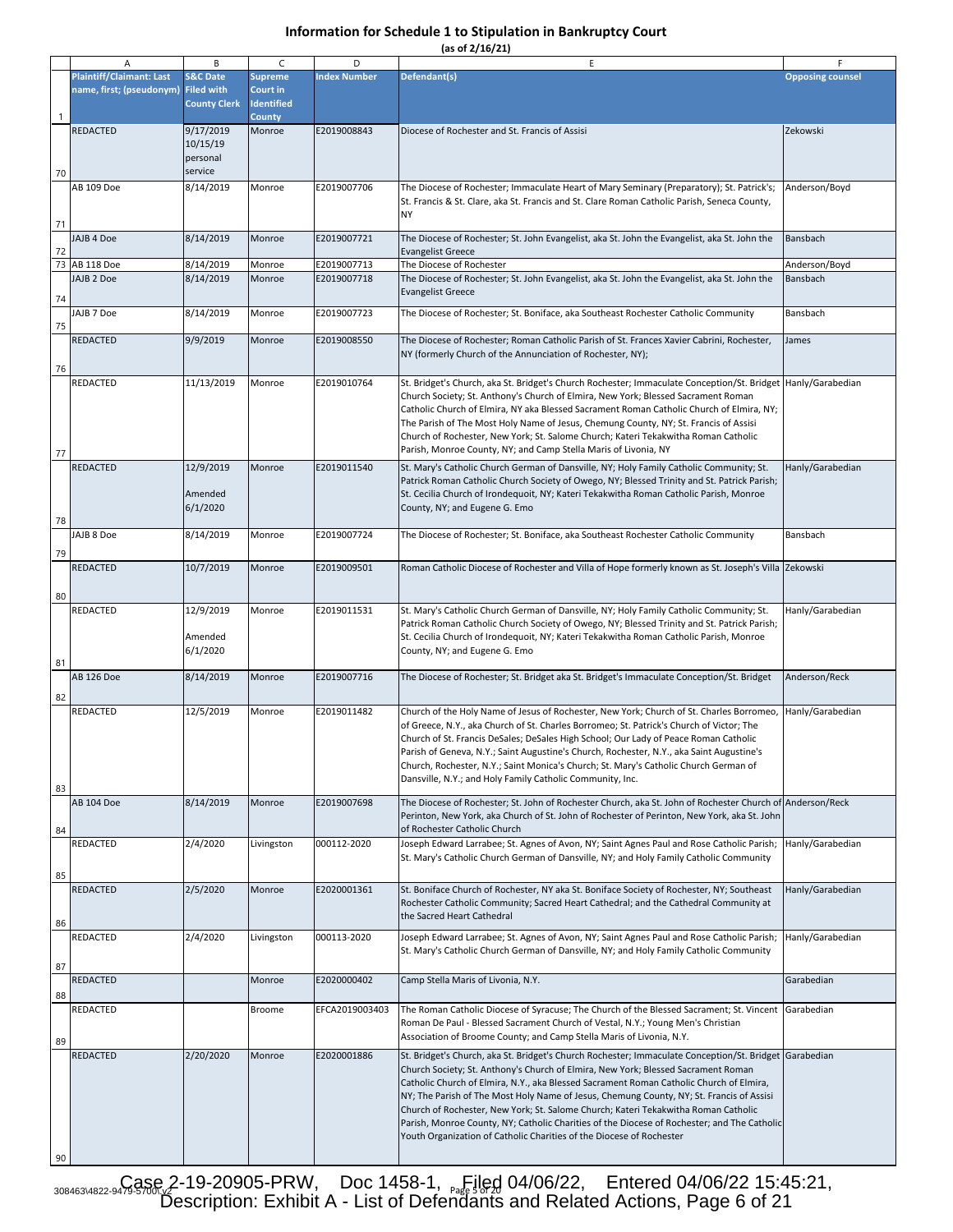**(as of 2/16/21)**

|              | Α                                                           | B                                                               | C                                                                | D                   | E                                                                                                                                                                                                                                                                                                                                                                                                                                                                                                                                                                                                                                                 | F                       |
|--------------|-------------------------------------------------------------|-----------------------------------------------------------------|------------------------------------------------------------------|---------------------|---------------------------------------------------------------------------------------------------------------------------------------------------------------------------------------------------------------------------------------------------------------------------------------------------------------------------------------------------------------------------------------------------------------------------------------------------------------------------------------------------------------------------------------------------------------------------------------------------------------------------------------------------|-------------------------|
| $\mathbf{1}$ | <b>Plaintiff/Claimant: Last</b><br>name, first; (pseudonym) | <b>S&amp;C Date</b><br><b>Filed with</b><br><b>County Clerk</b> | <b>Supreme</b><br>Court in<br><b>Identified</b><br><b>County</b> | <b>Index Number</b> | Defendant(s)                                                                                                                                                                                                                                                                                                                                                                                                                                                                                                                                                                                                                                      | <b>Opposing counsel</b> |
| 91           | <b>REDACTED</b>                                             | 2/20/2020                                                       | Monroe                                                           | E2020001888         | Joseph Edward Larrabee; St. John the Evangelist Church of Greece; St. Agnes of Avon, NY;<br>Saint Agnes, Paul and Rose Catholic Parish, St. Mary's Catholic Church German of Dansville,<br>NY; and Holy Family Catholic Community                                                                                                                                                                                                                                                                                                                                                                                                                 | Garabedian              |
| 92           | REDACTED                                                    | 2/20/2020                                                       | Monroe                                                           | E2020001895         | St. Bridget's Church, aka St. Bridget's Church Rochester; Immaculate Conception/St. Bridget Garabedian<br>Church Society; St. Anthony's Church of Elmira, New York; Blessed Sacrament Roman<br>Catholic Church of Elmira, N.Y., aka Blessed Sacrament Roman Catholic Church of Elmira,<br>NY; The Parish of The Most Holy Name of Jesus, Chemung County, NY; St. Francis of Assisi<br>Church of Rochester, New York; St. Salome Church; Kateri Tekakwitha Roman Catholic<br>Parish, Monroe County, NY; Catholic Charities of the Diocese of Rochester; and The Catholic<br>Youth Organization of Catholic Charities of the Diocese of Rochester   |                         |
| 93           | <b>REDACTED</b>                                             | 2/20/2020                                                       | Monroe                                                           | E2020001897         | St. Bridget's Church, aka St. Bridget's Church Rochester; Immaculate Conception/St. Bridget Garabedian<br>Church Society; St. Anthony's Church of Elmira, New York; Blessed Sacrament Roman<br>Catholic Church of Elmira, N.Y., aka Blessed Sacrament Roman Catholic Church of Elmira,<br>NY; The Parish of The Most Holy Name of Jesus, Chemung County, NY; St. Francis of Assisi<br>Church of Rochester, New York; St. Salome Church; Kateri Tekakwitha Roman Catholic<br>Parish, Monroe County, NY; Catholic Charities of the Diocese of Rochester; and The Catholic<br>Youth Organization of Catholic Charities of the Diocese of Rochester   |                         |
| 94           | <b>REDACTED</b>                                             | 2/20/2020                                                       | Monroe                                                           | E2020001898         | St. Bridget's Church, aka St. Bridget's Church Rochester; Immaculate Conception/St. Bridget Garabedian<br>Church Society; St. Anthony's Church of Elmira, New York; Blessed Sacrament Roman<br>Catholic Church of Elmira, N.Y., aka Blessed Sacrament Roman Catholic Church of Elmira,<br>NY; The Parish of The Most Holy Name of Jesus, Chemung County, NY; St. Francis of Assisi<br>Church of Rochester, New York; St. Salome Church; Kateri Tekakwitha Roman Catholic<br>Parish, Monroe County, NY; Catholic Charities of the Diocese of Rochester; and The Catholic<br>Youth Organization of Catholic Charities of the Diocese of Rochester   |                         |
| 95           | <b>REDACTED</b>                                             | 2/20/2020                                                       | Monroe                                                           | E2020001899         | St. Bridget's Church, aka St. Bridget's Church Rochester; Immaculate Conception/St. Bridget   Garabedian<br>Church Society; St. Anthony's Church of Elmira, New York; Blessed Sacrament Roman<br>Catholic Church of Elmira, N.Y., aka Blessed Sacrament Roman Catholic Church of Elmira,<br>NY; The Parish of The Most Holy Name of Jesus, Chemung County, NY; St. Francis of Assisi<br>Church of Rochester, New York; St. Salome Church; Kateri Tekakwitha Roman Catholic<br>Parish, Monroe County, NY; Catholic Charities of the Diocese of Rochester; and The Catholic<br>Youth Organization of Catholic Charities of the Diocese of Rochester |                         |
| 96           | <b>REDACTED</b>                                             | 2/19/2020<br>Amended<br>6/1/2020                                | Monroe                                                           | E2020001863         | St. Boniface Church of Rochester, NY, aka St. Boniface Society of Rochester, NY; Southeast<br>Rochester Catholic Community; St. Bernard Seminary, aka St. Bernard's School of Theology<br>& Ministry; and Eugene G. Emo                                                                                                                                                                                                                                                                                                                                                                                                                           | Garabedian              |
| 97           | REDACTED                                                    | 2/20/2020                                                       | Monroe                                                           | E2020001884         | Church of the Good Shepherd; and Marianne Cope Roman Catholic Parish of Monroe<br>County                                                                                                                                                                                                                                                                                                                                                                                                                                                                                                                                                          | Garabedian              |
| 98           | REDACTED                                                    | 2/20/2020                                                       | Monroe                                                           | E2020001885         | Church of the Good Shepherd; and Marianne Cope Roman Catholic Parish of Monroe<br>County                                                                                                                                                                                                                                                                                                                                                                                                                                                                                                                                                          | Garabedian              |
|              | REDACTED                                                    | 2/20/2020                                                       | Monroe                                                           | E2020001871         | Church of the Good Shepherd; and Marianne Cope Roman Catholic Parish of Monroe<br>County                                                                                                                                                                                                                                                                                                                                                                                                                                                                                                                                                          | Garabedian              |
| 99<br>100    | REDACTED                                                    | 3/17/2020                                                       | Monroe                                                           | E2020002900         | The Holy Rosary Church of the City of Rochester, Monroe County, New York and The<br>Cathedral Community Church of Rochester, NY                                                                                                                                                                                                                                                                                                                                                                                                                                                                                                                   | Hanly                   |
| 101          | REDACTED                                                    | 3/12/2020                                                       | Monroe                                                           | E2020002825         | Our Lady of Mount Carmel                                                                                                                                                                                                                                                                                                                                                                                                                                                                                                                                                                                                                          | Colavecchia             |
| 102          | JVW 102 Doe                                                 | 2/24/2020                                                       | Monroe                                                           | E2020002049         | Church of the Nativity of the Blessed Virgin Mary, a religious corporation                                                                                                                                                                                                                                                                                                                                                                                                                                                                                                                                                                        | James                   |
| 103          | <b>REDACTED</b>                                             | 6/12/2020                                                       | Monroe                                                           | E2020003868         | St. Patrick's Catholic Church and St. Bernard's Catholic Church                                                                                                                                                                                                                                                                                                                                                                                                                                                                                                                                                                                   | McGuire                 |
| 104          | REDACTED                                                    | 6/16/2020                                                       | Monroe                                                           | E2020003905         | St. Bridget's Church a/k/a St. Bridget's Church Rochester; Immaculate Conception/St.<br>Bridget Church Society; St. Anthony's Church of Elmira, New York; Blessed Sacrament<br>Roman Catholic Church of Elmira, N.Y. a/k/a Blessed Sacrament Roman Catholic Church of<br>Elmira, N.Y.; The Parish of the Most Holy Name of Jesus, Chemung County, NY; St. Francis<br>of Assisi Church of Rochester, New York; St. Salome Church; Kateri Tekakwitha Roman<br>Catholic Parish, Monroe County, NY; Catholic Charities of the Diocese of Rochester; and The<br>Catholic Youth Organization of Catholic Charities of the Diocese of Rochester          | Hanly                   |
| 105          | REDACTED                                                    | 6/16/2020                                                       | Monroe                                                           | E2020003907         | St. Bridget's Church a/k/a St. Bridget's Church Rochester; Immaculate Conception/St.<br>Bridget Church Society; St. Anthony's Church of Elmira, New York; Blessed Sacrament<br>Roman Catholic Church of Elmira, N.Y. a/k/a Blessed Sacrament Roman Catholic Church of<br>Elmira, N.Y.; The Parish of the Most Holy Name of Jesus, Chemung County, NY; St. Francis<br>of Assisi Church of Rochester, New York; St. Salome Church; Kateri Tekakwitha Roman<br>Catholic Parish, Monroe County, NY; Catholic Charities of the Diocese of Rochester; and The<br>Catholic Youth Organization of Catholic Charities of the Diocese of Rochester          | Hanly                   |

308463\4822-9479-588& 2-19-20905-PRW, Doc 1458-1, <sub>Page</sub> 1ed 04/06/22, Entered 04/06/22 15:45:21, Description: Exhibit A - List of Defendants and Related Actions, Page 7 of 21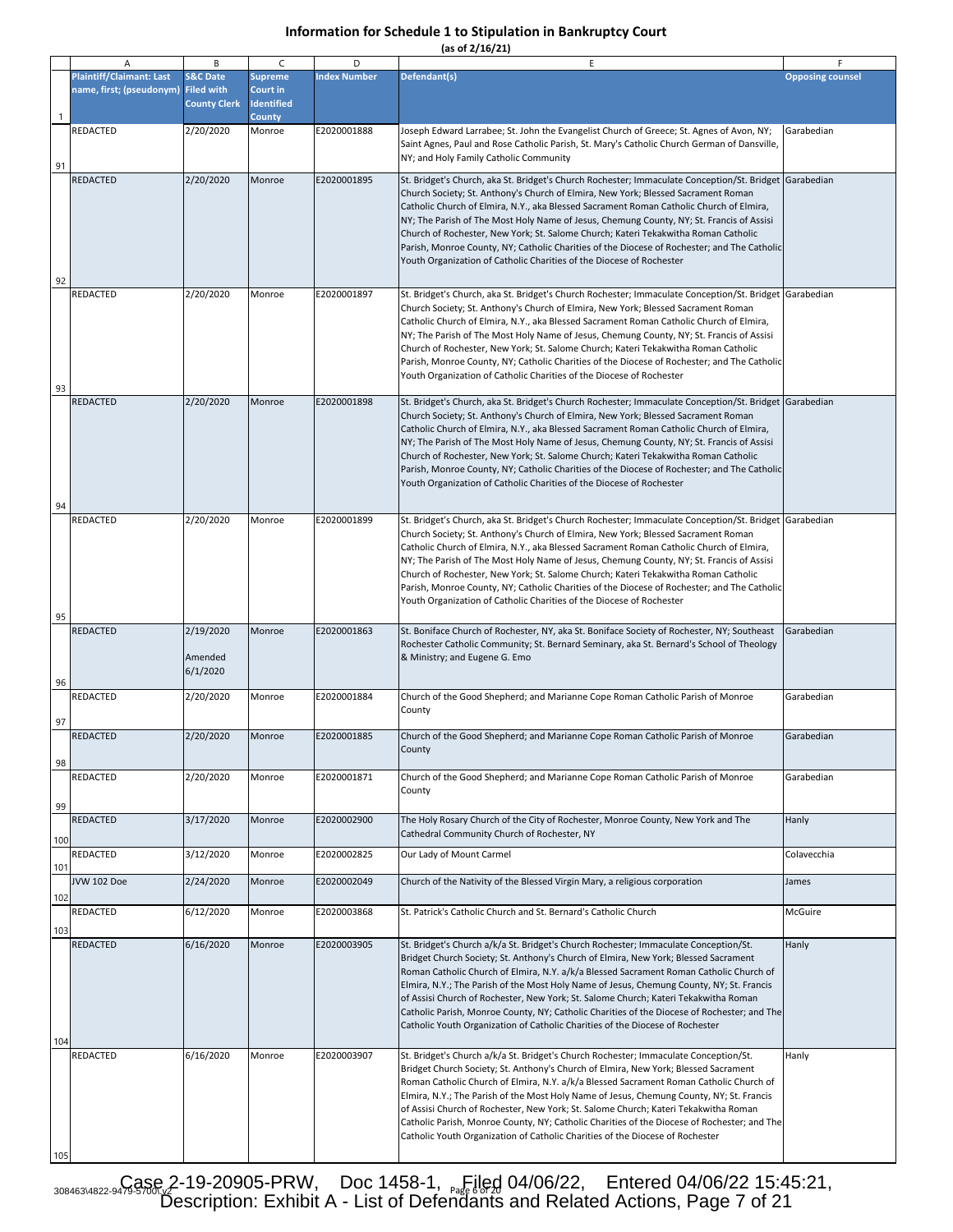|  |  | (as of 2/16/21) |  |
|--|--|-----------------|--|
|  |  |                 |  |

|              | Α                                                           | B                                                               | C                                                                | D                   | E                                                                                                                                                                                                                                                                                                                                                                                                                                                                                                                                                                                                                                                | F                       |
|--------------|-------------------------------------------------------------|-----------------------------------------------------------------|------------------------------------------------------------------|---------------------|--------------------------------------------------------------------------------------------------------------------------------------------------------------------------------------------------------------------------------------------------------------------------------------------------------------------------------------------------------------------------------------------------------------------------------------------------------------------------------------------------------------------------------------------------------------------------------------------------------------------------------------------------|-------------------------|
| $\mathbf{1}$ | <b>Plaintiff/Claimant: Last</b><br>name, first; (pseudonym) | <b>S&amp;C Date</b><br><b>Filed with</b><br><b>County Clerk</b> | <b>Supreme</b><br>Court in<br><b>Identified</b><br><b>County</b> | <b>Index Number</b> | Defendant(s)                                                                                                                                                                                                                                                                                                                                                                                                                                                                                                                                                                                                                                     | <b>Opposing counsel</b> |
| 106          | <b>REDACTED</b>                                             | 6/3/2020                                                        | Monroe                                                           | E2020003632         | St. James' Roman Catholic Church Society of Waverly, N.Y.; Blessed Trinity and St Patrick<br>Parish; Sacred Heart Cathedral, Rochester, NY; The Cathedral Community Church of<br>Rochester, NY; St. Patrick's Church Society of Rochester, New York; St. Francis of Assisi<br>Church of Rochester, New York; St. James the Apostle Church of Trumansburg; St. Francis<br>Solanus Roman Catholic Church; The Parish of Mary, Mother of Mercy; St. Mary's Church of<br>Geneseo; and St. Luke the Evangelist Roman Catholic Church Society of Livingston County                                                                                     | Hanly                   |
| 107          | REDACTED                                                    | 5/28/2020                                                       | Monroe                                                           | E2020003454         | The Church of the Most Holy Redeemer of the Town of Irondequoit a/k/a The Church of the Hanly<br>Most Holy Redeemer of the City of Rochester a/k/a The Church of the Most Holy Redeemer<br>a/k/a The Most Holy Redeemer Church a/k/a The Holy Redeemer Church; Roman Catholic<br>Parish of St. Frances Xavier Cabrini a/k/a St. Francis Xavier Cabrini Parish; St. Boniface<br>Church of Rochester, NY a/k/a St. Boniface Society of Rochester, NY a/k/a St. Boniface<br>Catholic Church; and Southern Rochester Catholic Community                                                                                                              |                         |
| 108          | REDACTED                                                    | 6/4/2020                                                        | Monroe                                                           | E2020003673         | The Church of the Most Holy Redeemer of the Town of Irondequoit a/k/a The Church of the Hanly/Garabedian<br>Most Holy Redeemer of the City of Rochester a/k/a The Church of the Most Holy Redeemer<br>a/k/a The Most Holy Redeemer Church a/ka The Holy Redeemer Church; Roman Catholic<br>Parish of St. Frances Xavier Cabrini a/k/a St. Frances Xavier Cabrini Parish; and St. Bernard's<br>School of Theology & Ministry f/k/a St. Bernard's Seminary                                                                                                                                                                                         |                         |
| 109          | REDACTED                                                    | 7/8/2020                                                        | Monroe                                                           | E2020004452         | Joseph E. Larrabee, f/k/a Father Joseph E. Larrabee; The Church of the Good Shepard,<br>Henrietta, N.Y.; Marianne Cope Roman Catholic Parish, Monroe County, NY; St. Louis<br>Church of Pittsford, New York; St. Mary's Catholic Church German of Dansville, NY; Holy<br>Family Catholic Community, Inc.; St. Agnes of Avon, NY; Saint Agnes, Paul and Rose Catholic<br>Parish; and St. John the Evangelist Church of Greece                                                                                                                                                                                                                     | Hanly                   |
| 110          | <b>REDACTED</b>                                             | 7/8/2020                                                        | Monroe                                                           | E2020004352         | Joseph E. Larrabee, f/k/a Father Joseph E. Larrabee; The Church of the Good Shepard,<br>Henrietta, N.Y.; Marianne Cope Roman Catholic Parish, Monroe County, NY; St. Louis<br>Church of Pittsford, New York; St. Mary's Catholic Church German of Dansville, NY; Holy<br>Family Catholic Community, Inc.; St. Agnes of Avon, NY; Saint Agnes, Paul and Rose Catholic<br>Parish; and St. John the Evangelist Church of Greece                                                                                                                                                                                                                     | Hanly                   |
| 111          | REDACTED                                                    | 7/6/2020                                                        | Livingston                                                       | 000355-2020         | Joseph E. Larrabee, f/k/a Father Joseph E. Larrabee; St. Agnes of Avon, NY; Saint Agnes,<br>Paul and Rose Catholic Parish; St. Mary's Catholic Church German of Dansville, NY; and Holy<br>Family Catholic Community, Inc.                                                                                                                                                                                                                                                                                                                                                                                                                       | Hanly                   |
| 112          | REDACTED                                                    | 7/8/2020                                                        | Monroe                                                           | E2020004455         | Sacred Heart Church of Auburn, N.Y.; and Camp Stella Maris of Livonia, N.Y.                                                                                                                                                                                                                                                                                                                                                                                                                                                                                                                                                                      | Hanly                   |
| 113          | <b>REDACTED</b>                                             | 5/25/2020                                                       | Tioga                                                            | 2020-00061152       | St. Patrick Parish (also known as Blessed Trinity Parish & St. Patrick Parish)                                                                                                                                                                                                                                                                                                                                                                                                                                                                                                                                                                   | Marsh/Freeman           |
| 114          | REDACTED                                                    | 7/14/2020                                                       | Monroe                                                           | E2020004693         | St. Bridget's' Church, a/k/a St. Bridget's Church Rochester; Immaculate Conception/St.<br>Bridget Church Society; St. Anthony's Church of Elmira, New York; Blessed Sacrament<br>Roman Catholic Church of Elmira, N.Y., a/k/a Blessed Sacrament Roman Catholic Church of<br>Elmira, NY; The Parish of the Most Holy Name of Jesus, Chemung County, NY; St. Francis of<br>Assisi Church of Rochester, New York; St. Salome Church; Kateri Tekakwitha Roman<br>Catholic Parish, Monroe County, NY; Catholic Charities of The Diocese of Rochester; and<br>The Catholic Youth Organization of Catholic Charities of the Diocese of Rochester        | Hanly/Garabedian        |
| 115          | REDACTED                                                    | 7/14/2020                                                       | Monroe                                                           | E2020004694         | St. Bridgets' Church, a/k/a St. Bridget's Church Rochester; Immaculate Conception/St.<br>Bridget Church Society; St. Anthony's Church of Elmira, New York; Blessed Sacrament<br>Roman Catholic Church of Elmira, N.Y., a/k/a Blessed Sacrament Roman Catholic Church of<br>Elmira, NY; The Parish of the Most Holy Name of Jesus, Chemung County, NY; St. Francis of<br>Assisi Church of Rochester, New York; St. Salome Church; Kateri Tekakwitha Roman<br>Catholic Parish, Monroe County, NY                                                                                                                                                   | Hanly/Garabedian        |
| 116          | REDACTED                                                    | 7/20/2020                                                       | Monroe                                                           | E2020004902         | The Church of the Most Holy Redeemer of the Town of Irondequoit, a/k/a The Church o the Hanly/Garabedian<br>Most Holy Redeemer of the City of Rochester, a/k/a The Church of the Most Holy<br>Redeemer, a/k/a The Most Holy Redeemer Church, a/k/a The Holy Redeemer Church;<br>Roman Catholic Parish of St. Frances Xavier Cabrini, a/k/a St. Frances Xavier Cabrini Parish;<br>St. Boniface Church of Rochester, NY a/k/a St. Boniface Society of Rochester, NY, a/k/a St.<br>Boniface Catholic Church; and Southeast Rochester Catholic Community                                                                                             |                         |
| 117          | REDACTED                                                    | 7/25/2020                                                       | Monroe                                                           | E2020005172         | ST. BRIDGET'S CHURCH, a/k/a, ST. BRIDGET'S CHURCH ROCHESTER; IMMACULATE<br>CONCEPTION/ST. BRIDGET CHURCH SOCIETY; ST. ANTHONY'S CHURCH OF<br>ELMIRA, NEW YORK; BLESSED SACRAMENT ROMAN CATHOLIC CHURCH OF ELMIRA, N.Y.,<br>a/k/a, BLESSED SACRAMENT ROMAN CATHOLIC CHURCH OF ELMIRA, NY;<br>THE PARISH OF THE MOST HOLY NAME OF JESUS, CHEMUNG COUNTY, NY; ST. FRANCIS OF<br>ASSISI CHURCH OF ROCHESTER, NEW YORK; ST. SALOME CHURCH;<br>KATERI TEKAKWITHA ROMAN CATHOLIC PARISH, MONROE COUNTY, NY; CATHOLIC<br>CHARITIES OF THE DIOCESE OF ROCHESTER; and THE CATHOLIC YOUTH<br>ORGANIZATION OF CATHOLIC CHARITIES OF THE DIOCESE OF ROCHESTER | Hanly/Garabedian        |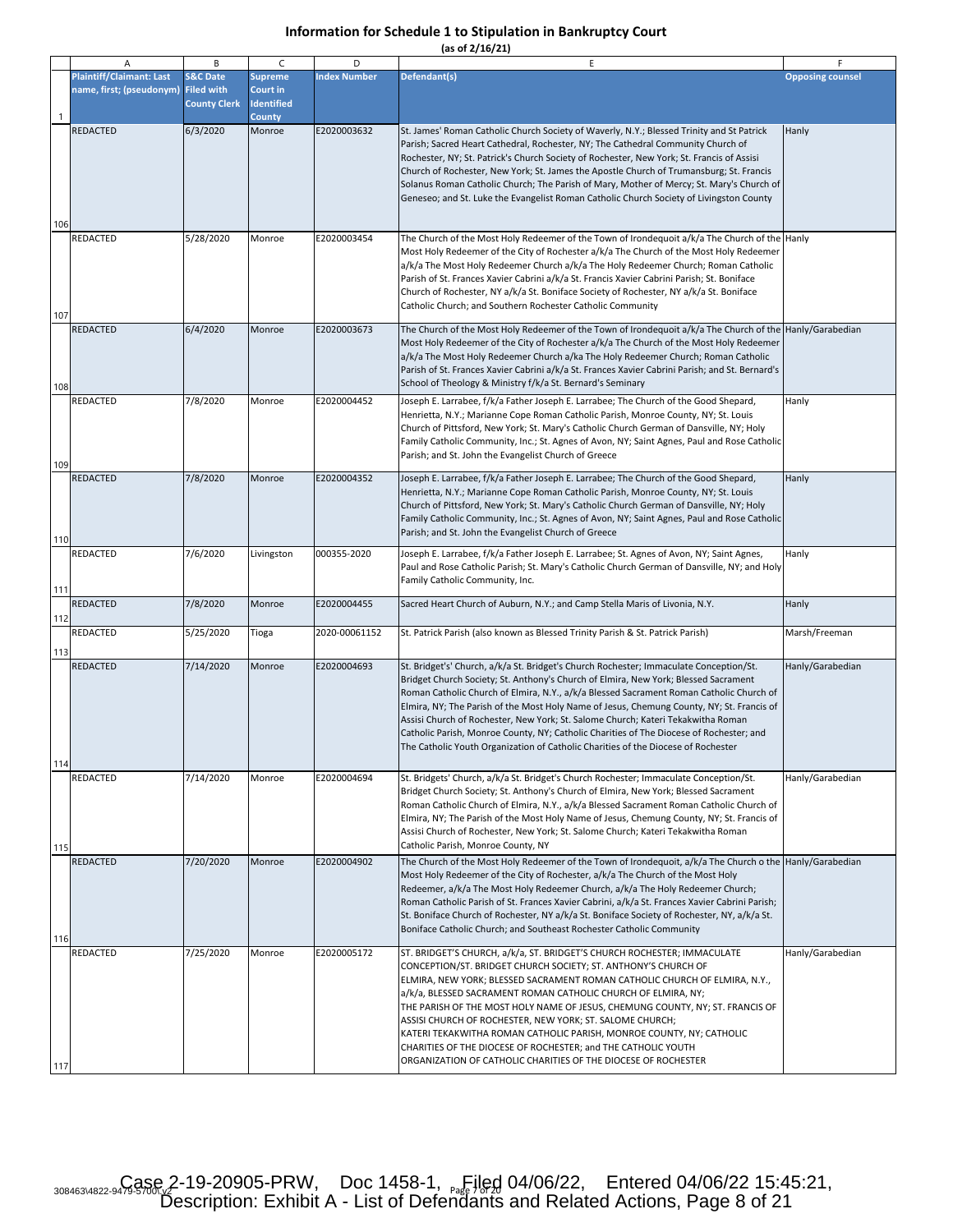|  |  | (as of 2/16/21) |  |
|--|--|-----------------|--|
|  |  |                 |  |

|              | Α                                                                      | B                                          | $\mathsf{C}$                                              | D                   | E                                                                                                                                                                                                                                                                                                                                                                                                                                                                                                                                                                                                                                                                                                                                                                       | F.                      |
|--------------|------------------------------------------------------------------------|--------------------------------------------|-----------------------------------------------------------|---------------------|-------------------------------------------------------------------------------------------------------------------------------------------------------------------------------------------------------------------------------------------------------------------------------------------------------------------------------------------------------------------------------------------------------------------------------------------------------------------------------------------------------------------------------------------------------------------------------------------------------------------------------------------------------------------------------------------------------------------------------------------------------------------------|-------------------------|
| $\mathbf{1}$ | <b>Plaintiff/Claimant: Last</b><br>name, first; (pseudonym) Filed with | <b>S&amp;C Date</b><br><b>County Clerk</b> | <b>Supreme</b><br>Court in<br><b>Identified</b><br>County | <b>Index Number</b> | Defendant(s)                                                                                                                                                                                                                                                                                                                                                                                                                                                                                                                                                                                                                                                                                                                                                            | <b>Opposing counsel</b> |
| 118          | SHC-MG-7 Doe                                                           | 8/102020                                   | Monroe                                                    | E2020006020         | St. Bridget's Church, a/k/a St. Bridget's Church Rochester; Immaculate Conception/St.<br>Bridget Church Society; St. Anthony's Church of Elmira, New York; Blessed Sacrament<br>Roman Catholic Church of Elmira, N.Y., a/k/a Blessed Sacrament Roman Catholic Church of<br>Elmira, NY; The Parish of The Most Holy Name of Jesus, Chemung County, NY; St. Francis of<br>Assisi Church of Rochester, New York; St. Salome Church; Kateri Tekakwitha Roman<br>Catholic Parish, Monroe County, NY; Catholic Charities of the Diocese of Rochester; and The<br>Catholic Youth Organization of Catholic Charities of the Diocese of Rochester                                                                                                                                | Hanly/Garabedian        |
| 119          | SHC-MG-19 Doe                                                          | 8/11/2020                                  | Monroe                                                    | E2020006053         | St. Bridget's Church, a/k/a St. Bridget's Church Rochester; Immaculate Conception/St.<br>Bridget Church Society; St. Anthony's Church of Elmira, New York; Blessed Sacrament<br>Roman Catholic Church of Elmira, N.Y., a/k/a Blessed Sacrament Roman Catholic Church of<br>Elmira, NY; The Parish of The Most Holy Name of Jesus, Chemung County, NY; St. Francis of<br>Assisi Church of Rochester, New York; St. Salome Church; Kateri Tekakwitha Roman<br>Catholic Parish, Monroe County, NY; Catholic Charities of the Diocese of Rochester; and The<br>Catholic Youth Organization of Catholic Charities of the Diocese of Rochester                                                                                                                                | Hanly/Garabedian        |
| 120          | SHC-MG-20 Doe                                                          | 8/11/2020                                  | Monroe                                                    | E2020006054         | ST. BRIDGET'S CHURCH, a/k/a, ST. BRIDGET'S CHURCH ROCHESTER; IMMACULATE<br>CONCEPTION/ST. BRIDGET CHURCH SOCIETY; ST. ANTHONY'S CHURCH OF ELMIRA, NEW<br>YORK; BLESSED SACRAMENT ROMAN CATHOLIC CHURCH OF ELMIRA, N.Y., a/k/a, BLESSED<br>SACRAMENT ROMAN CATHOLIC CHURCH OF ELMIRA, NY; THE PARISH OF THE MOST HOLY<br>NAME OF JESUS, CHEMUNG COUNTY, NY; ST. FRANCIS OF ASSISI CHURCH OF ROCHESTER,<br>NEW YORK; ST. SALOME CHURCH; KATERI TEKAKWITHA ROMAN CATHOLIC PARISH,<br>MONROE COUNTY, NY; CATHOLIC CHARITIES OF THE DIOCESE OF ROCHESTER; and THE<br>CATHOLIC YOUTH ORGANIZATION OF CATHOLIC CHARITIES OF THE DIOCESE OF ROCHESTER                                                                                                                           | Hanly/Garabedian        |
| 121          | SHC-MG-2 Doe                                                           | 8/6/2020                                   | Monroe                                                    | E2020005828         | Sacred Heart Church of Auburn, N.Y. and Camp Stella Maris of Livonia, N.Y.                                                                                                                                                                                                                                                                                                                                                                                                                                                                                                                                                                                                                                                                                              | Hanly/Garabedian        |
| 122          | SHC-MG-22 Doe                                                          | 8/11/2020                                  | Monroe                                                    | E2020006057         | Sacred Heart Church of Auburn, N.Y. and Camp Stella Maris of Livonia, N.Y.                                                                                                                                                                                                                                                                                                                                                                                                                                                                                                                                                                                                                                                                                              | Hanly/Garabedian        |
| 123          | SHC-MG-18 Doe                                                          | 8/10/2020                                  | Monroe                                                    | E2020006039         | The Church of the Good Shepherd, Henrietta, N.Y. and Marianne Cope Roman Catholic<br>Parish, Monroe County, NY                                                                                                                                                                                                                                                                                                                                                                                                                                                                                                                                                                                                                                                          | Hanly/Garabedian        |
| 124          | SHC-MG-13 Doe                                                          | 8/10/2020                                  | Monroe                                                    | E2020006038         | St. Bridget's Church, a/k/a St. Bridget's Church Rochester; Immaculate Conception/St.<br>Bridget Church Society; St. Anthony's Church of Elmira, New York; Blessed Sacrament<br>Roman Catholic Church of Elmira, N.Y., a/k/a Blessed Sacrament Roman Catholic Church of<br>Elmira, NY; The Parish of The Most Holy Name of Jesus, Chemung County, NY; St. Francis of<br>Assisi Church of Rochester, New York; St. Salome Church; Kateri Tekakwitha Roman<br>Catholic Parish, Monroe County, NY                                                                                                                                                                                                                                                                          | Hanly/Garabedian        |
| 125          | <b>REDACTED</b>                                                        | 8/6/2020                                   | Monroe                                                    | E2020005874         | The Diocese of Rochester a/k/a The Roman Catholic Diocese of Rochester; St. Augustine<br>Parish; St. Monica Parish                                                                                                                                                                                                                                                                                                                                                                                                                                                                                                                                                                                                                                                      | Niebel                  |
| 126          | SHC-MG-5 Doe                                                           | 8/6/2020                                   | Monroe                                                    | E2020005862         | St. Patrick's Roman Catholic Church Society of Owego, N.Y.; Sacred Heart Church of Auburn,<br>N.Y.; and Church of St. John the Evangelist, a/k/a Church of St. John the Evangelist,<br>Spencerport, Monroe Co., NY                                                                                                                                                                                                                                                                                                                                                                                                                                                                                                                                                      | Hanly/Garabedian        |
| 127          | <b>REDACTED</b>                                                        | 8/6/2020                                   | Monroe                                                    | E2020005627         | St. Mary's Church; St. Vincent de Paul Catholic Church; All Saints Roman Catholic Parish; St.<br>Michael's Church; St. Joseph the Worker Roman Catholic Parish, Wayne County; St. Agnes<br>of Avon, NY; Saint Agnes, Paul and Rose Catholic Parish; St. Mary's of the Lake Roman<br>Catholic Church Society of Watkins, N.Y.; and St. Lawrence Church of Rochester, New York,<br>a/k/a St. Lawrence Church, Inc.                                                                                                                                                                                                                                                                                                                                                        | Hanly/Garabedian        |
| 128          | <b>REDACTED</b>                                                        | 8/3/2020                                   | Monroe                                                    | E2020005626         | The Province of St. Mary of the Capuchin Order; St. Mary's Catholic Church German of<br>Dansville, NY; Holy Family Catholic Community; St. Januarius Roman Catholic Church of<br>Naples, N.Y.; Our Lady of the Lakes Catholic Community; Holy Family Church; Holy Apostles<br>Church. St. Philip Neri Church; St. Alphonsus Catholic German Church; St. Francis Xavier<br>Church of Rochester, N.Y.; The Church of the Most Holy Redeemer of the Town of<br>Irondequoit, a/k/a The Church of the Most Holy Redeemer of the City of Rochester, a/k/a<br>The Church of the Most Holy Redeemer, a/k/a The Most Holy Redeemer Church, a/k/a The<br>Holy Redeemer Church; and Roman Catholic Parish of St. Frances Xavier Cabrini, a/k/ St.<br>Frances Xavier Cabrini Parish | Hanly/Garabedian        |
| 129          | <b>REDACTED</b>                                                        | 8/3/2020                                   | Monroe                                                    | E2020005625         | Father James C. Burke; Church of the Nativity of the Blessed Virgin Mary; St. Mary's Parish,<br>a/k/a St. Mary's Church; and St. Francis & St. Clare Roman Catholic Parish, Seneca County,<br><b>NY</b>                                                                                                                                                                                                                                                                                                                                                                                                                                                                                                                                                                 | Hanly/Garabedian        |
| 130          | <b>REDACTED</b>                                                        | 8/3/2020                                   | Monroe                                                    | E2020005624         | St. Michael's Church; St. Joseph the Worker Roman Catholic Parish, Wayne County; St.<br>Francis Xavier Church of Rochester, N.Y.; Our Lady of Mt. Carmel Roman Catholic Church,<br>a/k/a Our Lady of Mount Carmel Roman Catholic Church; Roman Catholic Parish of St.<br>Frances Xavier Cabrini, a/k/a St. Frances Xavier Cabrini Parish; St. Anthony of Padua Church;<br>Holy Apostles Church; Holy Rosary Church of the City of Rochester, Monroe County, New<br>York; The Cathedral Community Church of Rochester, NY; St. Helen's Church of Gates, New<br>York; and The Parish of the Holy Family, Monroe County, NY                                                                                                                                                | Hanly/Garabedian        |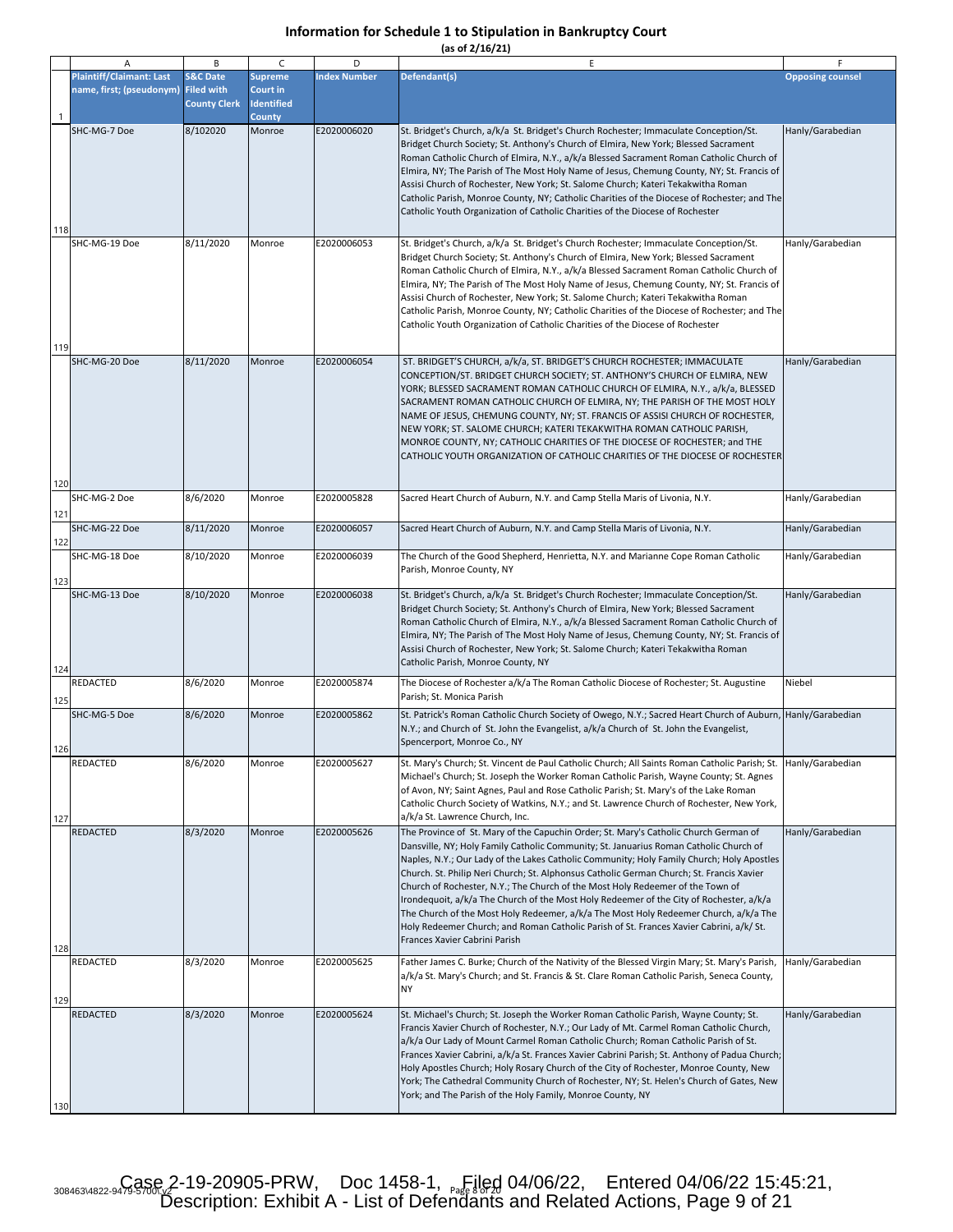|  | (as of 2/16/21) |  |
|--|-----------------|--|
|  |                 |  |

|              | Α                                                           | В                                                               | C                                               | D                   | E.                                                                                                                                                                                                                                                                                                                                                                                                                                                                                                                                                                                                                                                                    | F                       |
|--------------|-------------------------------------------------------------|-----------------------------------------------------------------|-------------------------------------------------|---------------------|-----------------------------------------------------------------------------------------------------------------------------------------------------------------------------------------------------------------------------------------------------------------------------------------------------------------------------------------------------------------------------------------------------------------------------------------------------------------------------------------------------------------------------------------------------------------------------------------------------------------------------------------------------------------------|-------------------------|
| $\mathbf{1}$ | <b>Plaintiff/Claimant: Last</b><br>name, first; (pseudonym) | <b>S&amp;C Date</b><br><b>Filed with</b><br><b>County Clerk</b> | <b>Supreme</b><br>Court in<br><b>Identified</b> | <b>Index Number</b> | Defendant(s)                                                                                                                                                                                                                                                                                                                                                                                                                                                                                                                                                                                                                                                          | <b>Opposing counsel</b> |
| 131          | <b>REDACTED</b>                                             | 8/3/2020                                                        | <b>County</b><br>Monroe                         | E2020005623         | St. Bridget's Church, a/k/a St. Bridget's Church Rochester; Immaculate Conception/St.<br>Bridget Church Society; St. Anthony's Church of Elmira, New York; Blessed Sacrament<br>Roman Catholic Church of Elmira, N.Y., a/k/a Blessed Sacrament Roman Catholic Church of<br>Elmira, NY; The Parish of The Most Holy Name of Jesus, Chemung County, NY; St. Francis of<br>Assisi Church of Rochester, New York; St. Salome Church; Kateri Tekakwitha Roman<br>Catholic Parish, Monroe County, NY                                                                                                                                                                        | Hanly/Garabedian        |
| 132          | <b>REDACTED</b>                                             | 8/3/2020                                                        | Monroe                                          | E2020005621         | St. Francis of Assisi Church of Rochester, New York; Blessed Sacrament Church, a/k/a<br>Blessed Sacrament Roman Catholic Church; and Southeast Rochester Catholic Community                                                                                                                                                                                                                                                                                                                                                                                                                                                                                           | Hanly/Garabedian        |
| 133          | <b>REDACTED</b>                                             | 7/30/2020                                                       | New York                                        | 950471/2020         | St. Stanislaus Kostka Church; Roman Catholic Diocese of Rochester, Bishop of Rochester,<br>Roman Catholic Archdiocese of New York                                                                                                                                                                                                                                                                                                                                                                                                                                                                                                                                     | Janis                   |
| 134          | <b>REDACTED</b>                                             | 7/29/2020                                                       | Monroe                                          | E2020005457         | St. Francis Xavier Church of Rochester, N.Y.; Roman Catholic Parish of St. Frances Xavier<br>Cabrini, a/k/a St. Frances Xavier Cabrini Parish; St. Francis of Assisi Roman Catholic Church;<br>and Saints Mary and Martha Roman Catholic Parish Cayuga County, NY                                                                                                                                                                                                                                                                                                                                                                                                     | Hanly/Garabedian        |
| 135          | <b>REDACTED</b>                                             | 7/27/2020                                                       | New York                                        | 950421/2020         | The Province of St. Mary of the Capuchin Order; St. Pius X Church, a/k/a St. Pius the Tenth<br>Church; and Blessed Trinity and St. Patrick Parish                                                                                                                                                                                                                                                                                                                                                                                                                                                                                                                     | Hanly/Garabedian        |
| 136          | <b>REDACTED</b>                                             | 7/28/2020                                                       | Monroe                                          | E2020005394         | The Church of Our Lady of Good Counsel of Rochester, NY; Saint Monica's Church; Holy<br>Rosary Church of the City of Rochester, Monroe County, New York; The Cathedral<br>Community Church of Rochester, NY; St. Philip Neri Roman Catholic Church; St. James'<br>Roman Catholic Church Society of Waverly, N.Y.; Blessed Trinity and St. Patrick Parish;<br>Blessed Sacrament Church, a/k/a Blessed Sacrament Roman Catholic C Church; Southeast<br>Rochester Catholic Community; Sacred Heart Church of Auburn, N.Y.; St. Michael's Church<br>of Rochester, NY; and Roman Catholic Parish of St. Frances Xavier Cabrini, a/k/a St. Frances<br>Xavier Cabrini Parish | Hanly/Garabedian        |
| 137          | <b>REDACTED</b>                                             | 7/29/2020                                                       | Livingston                                      | 000426-2020         | Joseph E. Larrabee, f/k/a Father Joseph E Larrabee; St. Agnes of Avon, NY; Saint Agnes<br>Paul and Rose Catholic Parish; St. Mary's Catholic Church German of Dansville, NY; and Holy<br>Family Catholic Community, Inc.                                                                                                                                                                                                                                                                                                                                                                                                                                              | Hanly/Garabedian        |
| 138          | <b>REDACTED</b>                                             | 7/29/2020                                                       | Monroe                                          | E2020005433         | St. Cecilia's Church of Rochester, N.Y.; Kateri Tekakwitha Roman Catholic Parish, Monroe<br>County, NY; St. Patrick's Roman Catholic Church; All Saints Roman Catholic Parish; St.<br>Francis of Assisi Roman Catholic Church; and Saints Mary and Martha Roman Catholic<br>Parish Cayuga County, NY                                                                                                                                                                                                                                                                                                                                                                  | Hanly/Garabedian        |
| 139          | <b>REDACTED</b>                                             | 7/27/2020                                                       | Monroe                                          | E2020005243         | St. Andrew's Roman Catholic Church of Rochester, New York; Roman Catholic Parish of St.<br>Frances Xavier Cabrini, a/k/a St. Frances Xavier Cabrini Parish/ St. Bridget's Church, a/k/a St.<br>Bridget's Church Rochester; Immaculate Conception/St. Bridget Church Society; Holy<br>Rosary Church of the City of Rochester, Monroe County, New York; The Cathedral<br>Community Church of Rochester, NY; St. Bernard's School of Theology & Ministry, f/k/a St.<br>Bernard's Seminary; St. Patrick's Church of Macedon; and the Parish of St. Katharine<br>Drexel, Wayne County, NY                                                                                  | Hanly/Garabedian        |
| 140          | REDACTED                                                    | 7/25/2020                                                       | Monroe                                          | E2020005171         | Joseph E. Larrabee, f/k/a Father Joseph E Larrabee; The Church of the Good Shepherd,<br>Henrieta, N.Y.; Marianne Cope Roman Catholic Parish, Monroe County, NY; St. Mary's<br>Catholic Church German of Dansville, NY; Holy Family Catholic Community, Inc.; St. Agnes<br>of Avon, NY; Saint Agnes Paul and Rose Catholic Parish; and St. John the Evangelist Church<br>of Greece                                                                                                                                                                                                                                                                                     | Hanly/Garabedian        |
| 141          | <b>REDACTED</b>                                             | 7/25/2020                                                       | Monroe                                          | E2020005169         | St. Mary's Catholic Church German of Dansville, NY; Holy Family Catholic Community; St.<br>Patrick's Roman Catholic Church Society of Owego, N.Y.; Blessed Trinity and St. Patrick<br>Parish; St. Cecilia Church of Irondequoit, N.Y.; Kateri Tekakwitha Roman Catholic Parish,<br>Monroe County, NY; and Eugene G. Emo                                                                                                                                                                                                                                                                                                                                               | Hanly/Garabedian        |
| 142          | <b>REDACTED</b>                                             | 7/25/2020                                                       | Monroe                                          | E2020005170         | The Church of the Most Holy Redeemer of the Town of Irondequoit, a/k/a, The Church of<br>the Most Holy Redeemer of the City of Rochester, a/k/a The Church of the Most Holy<br>Redeemer, a/k/a The Most Holy Redeemer Church, a/k/a The Holy Redeemer Church;<br>Roman Catholic Parish of St. Frances Xavier Cabrini, a/k/a St. Frances Xavier Cabrini Parish;<br>St. Boniface Church of Rochester NY, a/k/a St. Boniface Society of Rochester, NY, a/k/a St.<br>Boniface Catholic Church; and Southeast Rochester Catholic Community                                                                                                                                 | Hanly/Garabedian        |
| 143          | <b>REDACTED</b>                                             | 7/6/2020                                                        | New York                                        | 950254/2020         | The Province of St. Mary of the Capuchin Order; St. Pius X Church, a/k/a St. Pius the Tenth<br>Church; and Blessed Trinity and St. Patrick Parish                                                                                                                                                                                                                                                                                                                                                                                                                                                                                                                     | Hanly/Garabedian        |
| 144          | REDACTED                                                    | 5/28/2020                                                       | Monroe                                          | E2020003456         | Joseph E. Larrabee, f/k/a Father Joseph E Larrabee; The Church of the Good Shepherd,<br>Henrietta, N.Y.; Marianne Cope Roman Catholic Parish, Monroe County, NY; St. Louis<br>Church of Pittsford, New York; St. Mary's Catholic Church German of Dansville, NY; Holy<br>Family Catholic Community, Inc.; St. Agnes of Avon, NY; Saint Agnes Paul and Rose Catholic<br>Parish; and St. John the Evangelist Church of Greece                                                                                                                                                                                                                                           | Hanly/Garabedian        |
| 145          | <b>REDACTED</b>                                             | 2/20/2020                                                       | Wayne                                           | CV085619            | St. Anne's Church, n/k/a Parish of St. Katharine Drexel a/k/a Parish of St. Katharine Drexel<br>Wayne County NY a/k/a Parish of Saint Katharine Drexel at St. Anne's Church                                                                                                                                                                                                                                                                                                                                                                                                                                                                                           | James                   |
| 146          | AB 196 Doe                                                  | 7/28/2020                                                       | Monroe                                          | E2020005274         | Catholic Charities of the Diocese of Rochester a/k/a Rochester Catholic Charities; Catholic<br>Family Center of Rochester a/k/a Catholic Family Center; Does 1-5 whose identifies are<br>unknown to Plaintiff                                                                                                                                                                                                                                                                                                                                                                                                                                                         | Anderson/Boyd           |

308463\4822-9479-586&2-19-20905-PRW, Doc 1458-1, <sub>Page</sub> 9 04/06/22, Entered 04/06/22 15:45:21, Description: Exhibit A - List of Defendants and Related Actions, Page 10 of 21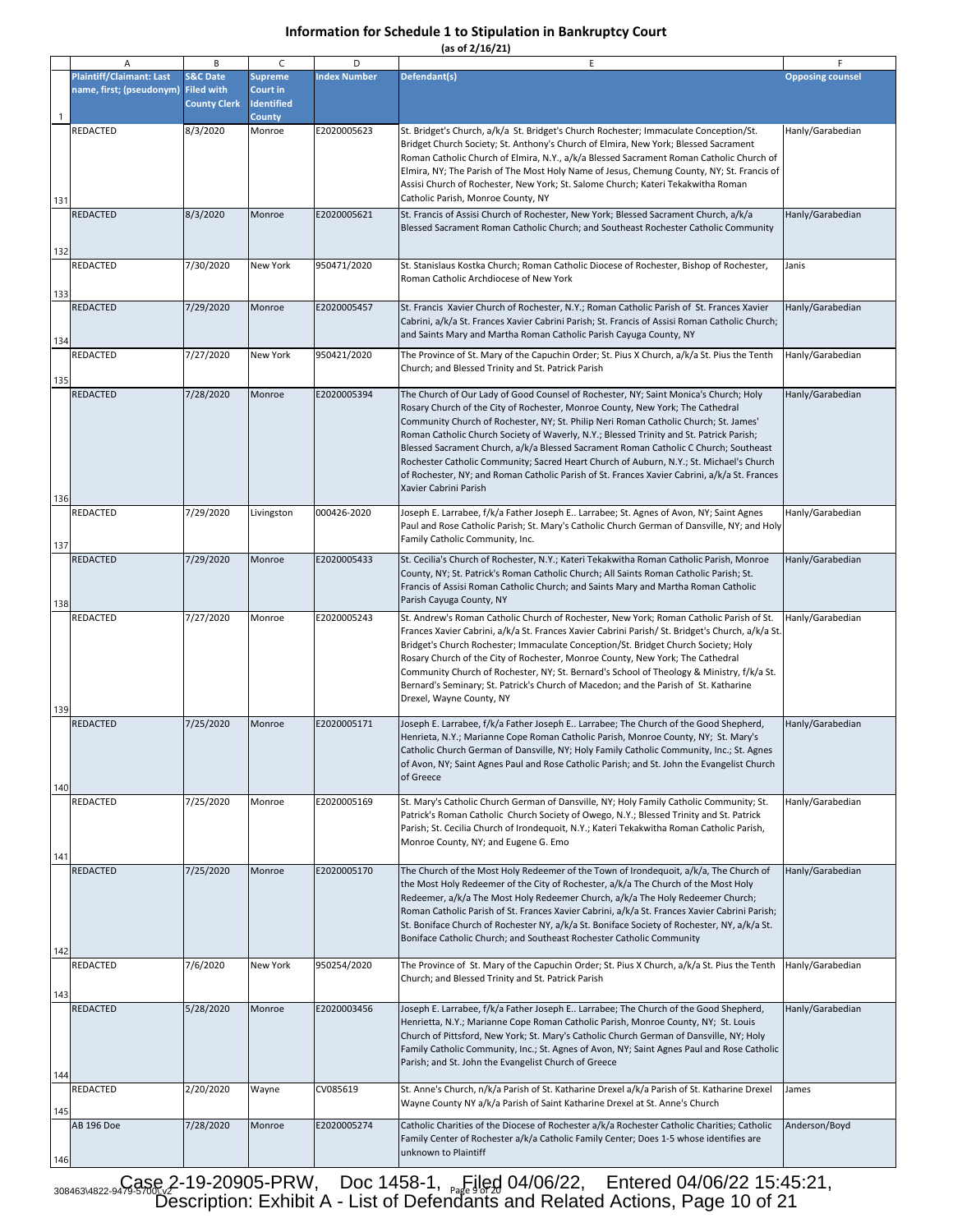|            | Α                                                           | В                                                               | C                                               | D                   | E                                                                                                                                                                                                                                                                                                                                                                                                                                                                          | F                                |
|------------|-------------------------------------------------------------|-----------------------------------------------------------------|-------------------------------------------------|---------------------|----------------------------------------------------------------------------------------------------------------------------------------------------------------------------------------------------------------------------------------------------------------------------------------------------------------------------------------------------------------------------------------------------------------------------------------------------------------------------|----------------------------------|
|            | <b>Plaintiff/Claimant: Last</b><br>name, first; (pseudonym) | <b>S&amp;C Date</b><br><b>Filed with</b><br><b>County Clerk</b> | <b>Supreme</b><br>Court in<br><b>Identified</b> | <b>Index Number</b> | Defendant(s)                                                                                                                                                                                                                                                                                                                                                                                                                                                               | <b>Opposing counsel</b>          |
| 1<br>147   | PS4                                                         | 7/31/2020                                                       | <b>County</b><br>Monroe                         | E2020005559         | St. Joseph's Villa of Rochester a/k/a The Villa of Hope; Sisters of St. Joseph of Rochester;<br>Catholic Charities of the Diocese of Rochester                                                                                                                                                                                                                                                                                                                             | Wolford                          |
| 148        | PS5                                                         | 8/1/2020                                                        | Monroe                                          | E2020005572         | Camp Stella Maris of Livonia, Inc. a/k/a Camp Stella Maris; Catholic Charities of the Diocese<br>of Rochester a/k/a Rochester Catholic Charities; St. Bernard's School of Theology & Ministry<br>f/k/a St. Bernard's Institute f/k/a St. Bernard's Seminary; John Doe 1                                                                                                                                                                                                    | Wolford                          |
|            | AB 155 Doe                                                  | 8/2/2020                                                        | Monroe                                          | E2020005594         | Sisters of St. Joseph (Rochester) a/k/a Sisters of Saint Joseph of Rochester a/k/a Sisters of<br>St. Joseph; Villa of Hope f/k/a St. Joseph's Villa of Rochester; Catholic Charities of the<br>Diocese of Rochester a/k/a Rochester Catholic Charities and Does 1-5 whose identities are<br>unknown to Plaintiff                                                                                                                                                           | Anderson/Boyd                    |
| 149<br>150 | AB 364 Doe                                                  | 8/2/2020                                                        | Monroe                                          | E2020005596         | Catholic Charities of the Diocese of Rochester a/k/a Rochester Catholic Charities; St. Bridget Anderson/Boyd<br>a/k/a St. Bridget's; Immaculate Conception/St. Bridget; Does 1-5 whose identities are<br>unknown to Plaintiff                                                                                                                                                                                                                                              |                                  |
| 151        | AB 363 Doe                                                  | 8/2/2020                                                        | Monroe                                          | E2020005597         | Catholic Charities of the Diocese of Rochester a/k/a Rochester Catholic Charities; St. Bridget Anderson/Boyd<br>a/k/a St. Bridget's; Immaculate Conception/St. Bridget; Does 1-5 whose identities are<br>unknown to Plaintiff                                                                                                                                                                                                                                              |                                  |
| 152        | <b>AB 362 Doe</b>                                           | 8/2/2020                                                        | Monroe                                          | E2020005598         | Catholic Charities of the Diocese of Rochester a/k/a Rochester Catholic Charities; St. Bridget Anderson/Boyd<br>a/k/a St. Bridget's; Immaculate Conception/St. Bridget; Does 1-5 whose identities are<br>unknown to Plaintiff                                                                                                                                                                                                                                              |                                  |
| 153        | AB 367 Doe                                                  | 8/2/2020                                                        | Monroe                                          | E2020005588         | Catholic Charities of the Diocese of Rochester a/k/a Rochester Catholic Charities; Camp<br>Stella Maris of Livonia, Inc. a/k/a Camp Stella Maris; St. Bernard's School of Theology &<br>Ministry f/k/a St. Bernard's Institute f/k/a St. Bernard's Seminary; Does 1-5 whose identities<br>are unknown to Plaintiff                                                                                                                                                         | Anderson/Boyd                    |
| 154        | AB 366 Doe                                                  | 8/2/2020                                                        | Monroe                                          | E2020005587         | Catholic Charities of the Diocese of Rochester a/k/a Rochester Catholic Charities; Camp<br>Stella Maris of Livonia, Inc. a/k/a Camp Stella Maris; St. Bernard's School of Theology &<br>Ministry f/k/a St. Bernard's Institute f/k/a St. Bernard's Seminary; Does 1-5 whose identities<br>are unknown to Plaintiff                                                                                                                                                         | Anderson/Boyd                    |
| 155        | AB 343 Doe                                                  | 8/1/2020                                                        | Monroe                                          | E2020005570         | Sisters of St. Joseph (Rochester) a/k/a Sisters of Saint Joseph of Rochester a/k/a Sisters of<br>St. Joseph; Villa of Hope f/k/a St. Joseph's Villa of Rochester; Does 1-5 whose identities are<br>unknown to Plaintiff                                                                                                                                                                                                                                                    | Anderson/Boyd                    |
| 156        | AB 370 Doe                                                  | 8/2/2020                                                        | Monroe                                          | E2020005592         | Sisters of St. Joseph (Rochester) a/k/a Sisters of Saint Joseph of Rochester a/k/a Sisters of<br>St. Joseph; Villa of Hope f/k/a St. Joseph's Villa of Rochester; Does 1-5 whose identities are<br>unknown to Plaintiff                                                                                                                                                                                                                                                    | Anderson/Boyd                    |
| 157        | REDACTED                                                    | 8/6/2020                                                        | Monroe                                          | E2020005856         | The Diocese of Rochester a/k/a The Roman Catholic Diocese of Rochester; Catholic<br>Charities of the Diocese of Rochester a/k/a Rochester Catholic Charities; Camp Stella Maris<br>of Livonia, Inc. a/k/a Camp Stella Maris                                                                                                                                                                                                                                                | Niebel                           |
| 158        | PC-32 Doe                                                   | 10/19/2020                                                      | Westchester                                     | 63236/2020          | The Catholic Youth Organization of Catholic Charities of the Diocese of Rochester; Catholic<br>Charities of the Diocese of Rochester; Most Holy Redeemer Parish; Roman Catholic Parish<br>of St. Frances Xavier Cabrini, a/k/a St. Frances Xavier Cabrini Parish; Most Holy Redeemer<br>Elementary School; St. Michael Church; Holy Family Church; Saint Peter and Paul Church; St.<br>Salome Church & School n/k/a Blessed Kateri Tekakwitha Parish; St. Patrick's Church | Phillips<br>Paolicelli<br>DeRuve |
| 159        | REDACTED                                                    | 9/1/2020                                                        | Livingston                                      | 000509-2020         | Camp Stella Maris of Livonia, N.Y., a/k/a Camp Stella Maris; and Joseph Edward Larrabee                                                                                                                                                                                                                                                                                                                                                                                    | Leander James                    |
| 160        | REDACTED                                                    | 7/15/2020                                                       | Monroe                                          | E2020004722         | St. Bridget's Church Rochester, nka Immaculate Conception Church                                                                                                                                                                                                                                                                                                                                                                                                           | Keller                           |
| 161        | REDACTED                                                    | 7/21/2020                                                       | Monroe                                          | E2020004974         | Christ the King Parish and School (now known as Christ the King Church and Saint Kateri<br>Catholic School) and Sisters of St. Joseph of Rochester                                                                                                                                                                                                                                                                                                                         | Marsh                            |
| 162        | REDACTED                                                    | 7/21/2020                                                       | Monroe                                          | E2020004969         | St. Michael's Church (d/b/a St. Frances Xavier Cabrini Parish) and St. Stanislaus Bishop and<br>Martyr Parish (d/b/a SS. Isidore and Maria Torribia Parish)                                                                                                                                                                                                                                                                                                                | Marsh                            |
| 163        | REDACTED                                                    | 7/24/2020                                                       | Monroe                                          | E2020005156         | The Church of St. Margaret Mary of the Town of Irondequoit, N.Y. n/k/a Kateri Tekakwitha<br>Roman Catholic Parish, Monroe County, NY; Atlantic-Midwest Province of the School<br>Sisters of Notre Dame, Inc.; and Janice Nadeau                                                                                                                                                                                                                                            | James                            |
| 164        | LG 55 Doe                                                   | 7/27/2020                                                       | Monroe                                          | E2020005202         | St. Thomas More Church                                                                                                                                                                                                                                                                                                                                                                                                                                                     | Keller                           |
| 165        | REDACTED                                                    | 7/27/2020                                                       | Monroe                                          | E2020005241         | St. Rita's Church of West Webster, New York a//a St. Rita's Catholic Church and St. Rita's<br>Roman Catholic Church, a religious corporation; and James Burke, an individual                                                                                                                                                                                                                                                                                               | James                            |
| 166        | AB 125 Doe                                                  | 7/28/2020                                                       | Monroe                                          | E2020005252         | St. Bridget a/k/a St. Bridget's; Immaculate Conception/St. Bridget; and Does 1-5 whose<br>identities are unknown to Plaintiff                                                                                                                                                                                                                                                                                                                                              | Anderson/Boyd                    |
| 167        | AB 144 Doe                                                  | 7/28/2020                                                       | Monroe                                          | E2020005266         | Diocese of Pueblo a/k/a Roman Catholic Diocese of Pueblo; St. Cecilia's a/k/a St. Cecilia;<br>Kateri Tekakwitha Roman Catholic Parish a/k/a Saint Kateri Parish; and Does 1-5 whose<br>identities are unknown to Plaintiff                                                                                                                                                                                                                                                 | Anderson/Boyd                    |
| 168        | AB 145 Doe                                                  | 7/28/2020                                                       | Monroe                                          | E2020005250         | St. Mary of the Assumption; The Parish of Saint Martin De Porres, Livingston County, NY;<br>and Does 1-5 whose identities are unknown to Plaintiff<br>$\overline{1}$ $\overline{2}$ $\overline{1}$ $\overline{2}$ $\overline{2}$ $\overline{2}$ $\overline{2}$                                                                                                                                                                                                             | Anderson/Boyd                    |

 $\frac{1}{308463\sqrt{4822\cdot9}\sqrt{39.88}\sqrt{2}}$ -19-20905-PRW, Doc 1458-1,  $\frac{1}{P}$ ans construction of 20 and  $\frac{1}{208463\sqrt{4822\cdot9}\sqrt{39.88}\sqrt{2}}$ -19-20905-PRW, Doc 1458-1,  $\frac{1}{P}$ age 10 04/06/22, Entered 04/06/22 15:45:21, Description: Exhibit A - List of Defendants and Related Actions, Page 11 of 21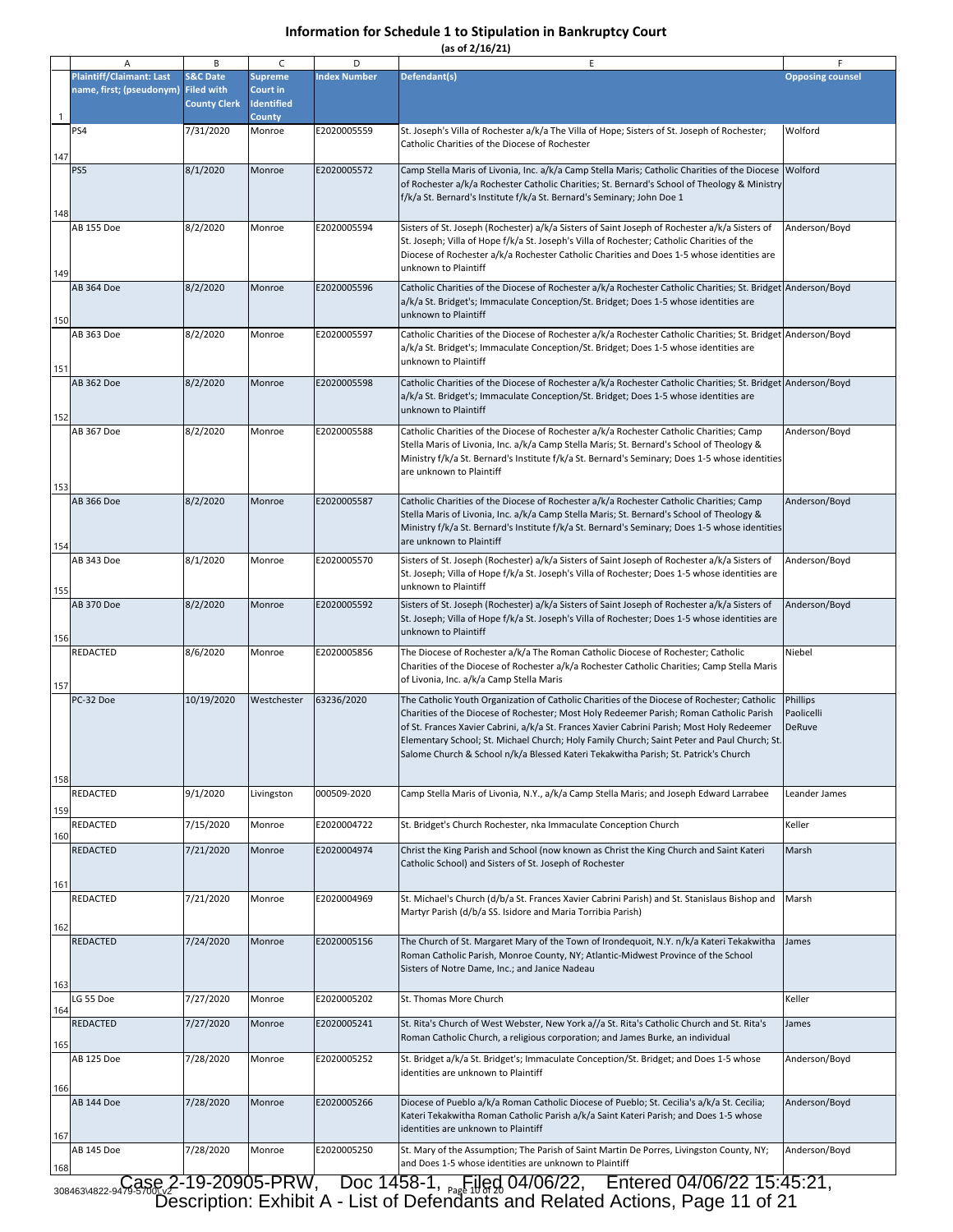**(as of 2/16/21)**

|                | A                                                                      | B                                          | C                                               | D                          | Ε                                                                                                                                                                                                                                             |                                |
|----------------|------------------------------------------------------------------------|--------------------------------------------|-------------------------------------------------|----------------------------|-----------------------------------------------------------------------------------------------------------------------------------------------------------------------------------------------------------------------------------------------|--------------------------------|
|                | <b>Plaintiff/Claimant: Last</b><br>name, first; (pseudonym) Filed with | <b>S&amp;C Date</b><br><b>County Clerk</b> | <b>Supreme</b><br>Court in<br><b>Identified</b> | <b>Index Number</b>        | Defendant(s)                                                                                                                                                                                                                                  | <b>Opposing counsel</b>        |
| $\overline{1}$ | <b>AB 146 Doe</b>                                                      | 7/28/2020                                  | <b>County</b><br>Monroe                         | E2020005267                | St. Margaret Mary; Kateri Tekakwitha Roman Catholic Parish a/k/a Saint Kateri Parish; St.<br>John the Evangelist; and Does 1-5 whose identities are unknown to Plaintiff                                                                      | Anderson/Boyd                  |
| 169            | AB 147 Doe                                                             | 7/28/2020                                  | Monroe                                          | E2020005276                | Our Lady of Good Counsel; St. Monica; and Does 1-5 whose identities are unknown to<br>Plaintiff                                                                                                                                               | Anderson/Boyd                  |
| 170<br>171     | AB 148 Doe                                                             | 7/28/2020                                  | Wayne                                           | CV085969                   | St. Michael a/k/a St. Michael's Church; and Does 1-5 whose identities are unknown to<br>Plaintiff                                                                                                                                             | Anderson/Boyd                  |
| 172            | AB 149 Doe                                                             | 7/28/2020                                  | Monroe                                          | E2020005245                | St. John the Evangelist Church of Greece a/k/a St. John the Evangelist a/k/a St. John<br>Evangelist; and Does 1-5 whose identities are unknown to Plaintiff                                                                                   | Anderson/Boyd                  |
| 173            | <b>AB 150 Doe</b>                                                      | 7/28/2020                                  | Monroe                                          | E2020005287                | St. Andrew; Roman Catholic Parish of St. Frances Xavier Cabrini a/k/a St. Frances Xavier<br>Cabrini; and Does 1-5 whose identities are unknown to Plaintiff                                                                                   | Anderson/Boyd                  |
| 174            | AB 151 Doe                                                             | 7/28/2020                                  | Wayne                                           | CV085966                   | St. Michael a/k/a St. Michael's Church; and Does 1-5 whose identities are unknown to<br>Plaintiff                                                                                                                                             | Anderson/Boyd                  |
| 175            | <b>AB 152 Doe</b>                                                      | 7/28/2020                                  | Steuben                                         | E2020-0603CV               | St. Ignatius Loyola; Our Lady of the Valley; and Does 1-5 whose identities are unknown to<br>Plaintiff                                                                                                                                        | Anderson/Boyd                  |
| 176            | AB 153 Doe                                                             | 7/28/2020                                  | Monroe                                          | E2020005251                | St. Charles Borromeo a/k/a St. Charles Borromeo Roman Catholic Church a/k/a St. Charles<br>Borromeo Church; and Does 1-5 whose identities are unknown to Plaintiff                                                                            | Anderson/Boyd                  |
|                | <b>AB 154 Doe</b>                                                      | 7/28/2020                                  | Monroe                                          | E2020005288                | Most Holy Redeemer; Roman Catholic Parish of St. Frances Xavier Cabrini a/k/a St. Frances<br>Xavier Cabrini; St. Mary's; All Saints; and Does 1-5 whose identities are unknown to Plaintiff                                                   | Anderson/Boyd                  |
| 177            | AB 156 Doe                                                             | 7/28/2020                                  | Monroe                                          | E2020005253                | St. Bridget a/k/a St. Bridget's; Immaculate Conception/St. Bridget; and Does 1-5 whose                                                                                                                                                        | Anderson/Boyd                  |
| 178            | <b>AB 157 Doe</b>                                                      | 7/28/2020                                  | Monroe                                          | E2020005246                | identities are unknown to Plaintiff<br>St. John the Evangelist Church of Greece a/k/a St. John the Evangelist a/k/a St. John                                                                                                                  | Anderson/Boyd                  |
| 179            |                                                                        |                                            |                                                 |                            | Evangelist; and Does 1-5 whose identities are unknown to Plaintiff                                                                                                                                                                            |                                |
| 180            | AB 158 Doe                                                             | 7/28/2020                                  | Monroe                                          | E2020005282                | Church of the Good Shepherd; Marianne Cope Roman Catholic Parish, a/k/a Marianne<br>Cope; and Does 1-5 whose identities are unknown to Plaintiff                                                                                              | Anderson/Boyd                  |
| 181            | <b>AB 159 Doe</b>                                                      | 7/28/2020                                  | Monroe                                          | E2020005289                | Church of the Good Shepherd; Marianne Cope Roman Catholic Parish, a/k/a Marianne<br>Cope; and Does 1-5 whose identities are unknown to Plaintiff                                                                                              | Anderson/Boyd                  |
| 182            | AB 160 Doe                                                             | 7/28/2020                                  | Monroe                                          | E2020005278                | Holy Rosary, Sacred Heart Cathedral a/k/a The Cathedral Community; and Does 1-5 whose<br>identities are unknown to Plaintiff                                                                                                                  | Anderson/Boyd                  |
| 183            | <b>AB 161 Doe</b>                                                      | 7/28/2020                                  | Monroe                                          | E2020005281                | St. Helen, a/k/a St. Helen's; The Parish of the Holy Family, a/k/ The Parish of the Holy<br>Family, Gates, NY; and Does 1-5 whose identities are unknown to Plaintiff                                                                         | Anderson/Boyd                  |
| 184            | AB 164 Doe                                                             | 7/28/2020                                  | Monroe                                          | E2020005277                | St. Christopher; and Does 1-5 whose identities are unknown to Plaintiff                                                                                                                                                                       | Anderson/Boyd                  |
| 185            | <b>AB 165 Doe</b>                                                      | 7/28/2020                                  | Monroe                                          | E2020005279                | Holy Cross, a/k/a Holy Cross Catholic Church; and Does 1-5 whose identities are unknown<br>to Plaintiff                                                                                                                                       | Anderson/Boyd                  |
| 186            | AB 166 Doe                                                             | 7/28/2020                                  | Monroe                                          | E2020005262                | St. Francis Xavier; Roman Catholic Parish of St. Frances Xavier Cabrini a/k/a St. Frances<br>Xavier Cabrini; and Does 1-5 whose identities are unknown to Plaintiff                                                                           | Anderson/Boyd                  |
| 187            | <b>AB 172 Doe</b>                                                      | 7/28/2020                                  | Monroe                                          | E2020005280                | Nativity of the Blessed Virgin Mary; and Does 1-5 whose identities are unknown to Plaintiff Anderson/Boyd                                                                                                                                     |                                |
| 188            | AB 173 Doe                                                             | 7/28/2020                                  | Monroe                                          | E2020005285                | Church of the Assumption a/k/a Assumption of the Blessed Virgin Mary; and Does 1-5<br>whose identities are unknown to Plaintiff                                                                                                               | Anderson/Boyd                  |
| 189            | <b>AB 174 Doe</b>                                                      | 7/28/2020                                  | Monroe                                          | E2020005286                | Church of the Assumption a/k/a Assumption of the Blessed Virgin Mary; and Does 1-5<br>whose identities are unknown to Plaintiff                                                                                                               | Anderson/Boyd                  |
| 190            | <b>AB 175 Doe</b>                                                      | 7/28/2020                                  | Wayne                                           | CV085967                   | St. Michael a/k/a St. Michael's Church; and Does 1-5 whose identities are unknown to<br>Plaintiff                                                                                                                                             | Anderson/Boyd                  |
| 191            | AB 177 Doe<br>AB 178 Doe                                               | 7/28/2020<br>7/28/2020                     | Monroe<br>Monroe                                | E2020005283<br>E2020005263 | Church of the Good Shepherd; Marianne Cope Roman Catholic Parish, a/k/a Marianne<br>Cope; and Does 1-5 whose identities are unknown to Plaintiff<br>Most Holy Redeemer; Roman Catholic Parish of St. Frances Xavier Cabrini a/k/a St. Frances | Anderson/Boyd<br>Anderson/Boyd |
| 192            |                                                                        |                                            |                                                 |                            | Xavier Cabrini; and Does 1-5 whose identities are unknown to Plaintiff                                                                                                                                                                        |                                |
| 193            | <b>AB 179 Doe</b>                                                      | 7/28/2020                                  | Monroe                                          | E2020005272                | St. Philip Neri; and Does 1-5 whose identities are unknown to Plaintiff                                                                                                                                                                       | Anderson/Boyd                  |
| 194            | AB 180 Doe                                                             | 7/28/2020                                  | Ontario                                         | 127624-2020                | St. Francis de Sales; Our Lady of Peace Roman Catholic Church, Geneva, NY a/k/a Our Lady<br>of Peace a/k/a Our Lady of Peace Parish; and Does 1-5 whose identities are unknown to<br>Plaintiff                                                | Anderson/Boyd                  |
| 195            | <b>AB 181 Doe</b>                                                      | 7/28/2020                                  | Monroe                                          | E2020005265                | St. Salome; Kateri Tekakwitha Roman Catholic Parish a/k/a Saint Kateri Parish; and Does 1-5 Anderson/Boyd<br>whose identities are unknown to Plaintiff                                                                                        |                                |
| 196            | AB 195 Doe                                                             | 7/28/2020                                  | Monroe                                          | E2020005264                | St. Salome; Kateri Tekakwitha Roman Catholic Parish a/k/a Saint Kateri Parish; and Does 1-5 Anderson/Boyd<br>whose identities are unknown to Plaintiff                                                                                        |                                |
| 197            | AB 197 Doe                                                             | 7/28/2020                                  | Monroe                                          | E2020005273                | St. Francis Assisi; Church of the Holy Apostles a/k/a Holy Apostles a/k/a Holy Apostles<br>Church; and Does 1-5 whose identities are unknown to Plaintiff                                                                                     | Anderson/Boyd                  |
| 198            | AB 198 Doe                                                             | 7/28/2020                                  | Monroe                                          | E2020005254                | St. Bridget a/k/a St. Bridget's; Immaculate Conception/St. Bridget; and Does 1-5 whose<br>identities are unknown to Plaintiff                                                                                                                 | Anderson/Boyd                  |

 $308463\sqrt{4822\cdot949\cdot9576\cdot12}$  20905-PRW, Doc 1458-1,  $P_{\text{Pag}}$ [1]  $GP_{\text{Qg}}$  04/06/22, Entered 04/06/22 15:45:21, Description: Exhibit A - List of Defendants and Related Actions, Page 12 of 21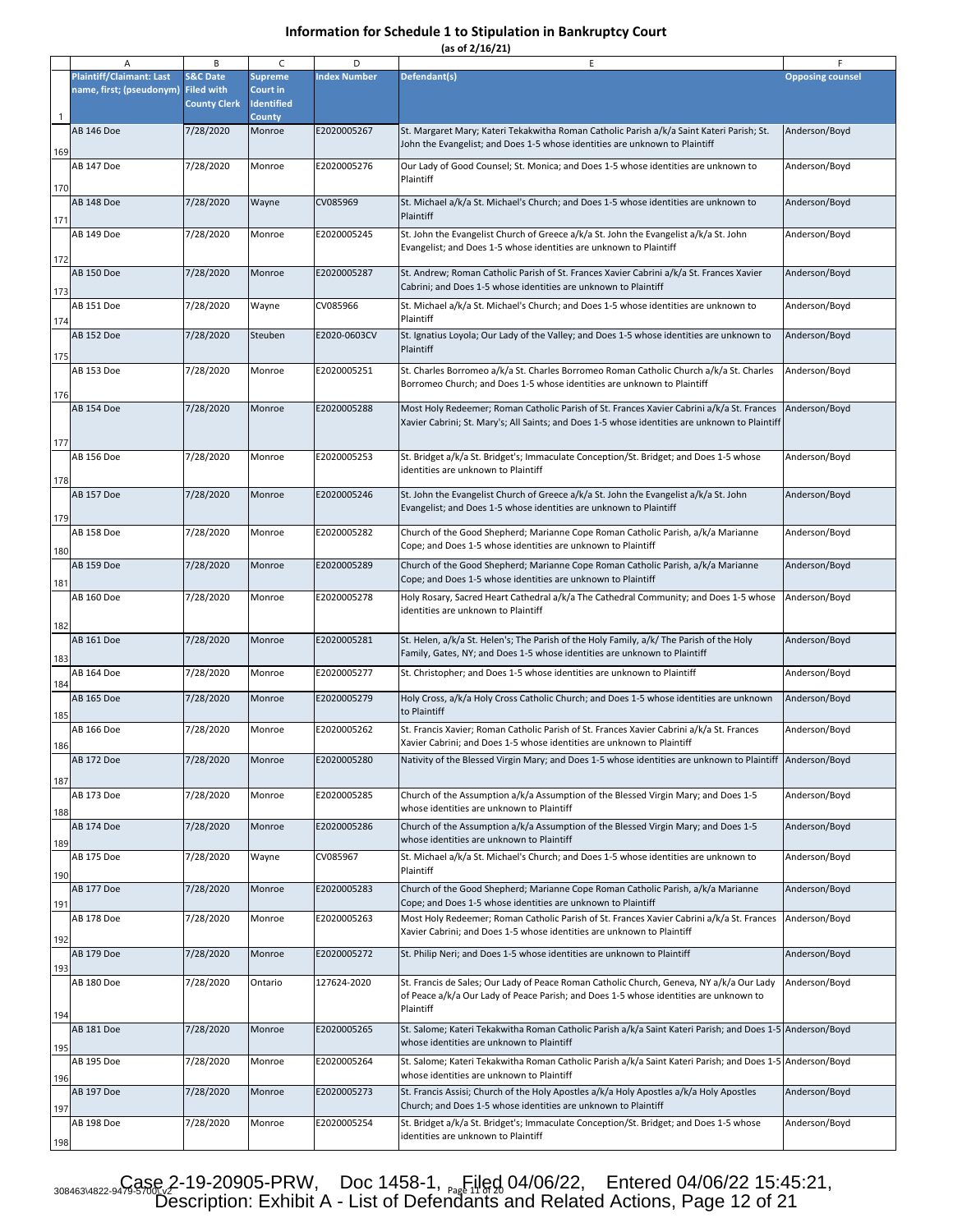**(as of 2/16/21)**

|          | A                               | B                                        | $\mathsf{C}$                         | D                   | E                                                                                                                                                                                                                                                                                  | F                       |
|----------|---------------------------------|------------------------------------------|--------------------------------------|---------------------|------------------------------------------------------------------------------------------------------------------------------------------------------------------------------------------------------------------------------------------------------------------------------------|-------------------------|
|          | <b>Plaintiff/Claimant: Last</b> | <b>S&amp;C Date</b>                      | <b>Supreme</b>                       | <b>Index Number</b> | Defendant(s)                                                                                                                                                                                                                                                                       | <b>Opposing counsel</b> |
|          | name, first; (pseudonym)        | <b>Filed with</b><br><b>County Clerk</b> | <b>Court in</b><br><b>Identified</b> |                     |                                                                                                                                                                                                                                                                                    |                         |
| 1<br>199 | AB 199 Doe                      | 7/28/2020                                | <b>County</b><br>Monroe              | E2020005255         | St. Bridget a/k/a St. Bridget's; Immaculate Conception/St. Bridget; and Does 1-5 whose<br>identities are unknown to Plaintiff                                                                                                                                                      | Anderson/Boyd           |
| 200      | AB 200 Doe                      | 7/28/2020                                | Monroe                               | E2020005256         | St. Bridget a/k/a St. Bridget's; Immaculate Conception/St. Bridget; and Does 1-5 whose<br>identities are unknown to Plaintiff                                                                                                                                                      | Anderson/Boyd           |
| 201      | AB 201 Doe                      | 7/28/2020                                | Monroe                               | E2020005257         | St. Bridget a/k/a St. Bridget's; Immaculate Conception/St. Bridget; and Does 1-5 whose<br>identities are unknown to Plaintiff                                                                                                                                                      | Anderson/Boyd           |
|          | AB 204 Doe                      | 7/28/2020                                | Monroe                               | E2020005268         | St. Thomas the Apostle f/k/a St. Thomas; Kateri Tekakwitha Roman Catholic Parish a/k/a                                                                                                                                                                                             | Anderson/Boyd           |
| 202      |                                 |                                          |                                      |                     | Saint Kateri Parish; St. Bernard's School of Theology & Ministry, f/k/a St. Bernard's Institute,<br>f/k/a St. Bernard's Seminary; and Does 1-5 whose Identities are unknown to Plaintiff                                                                                           |                         |
| 203      | AB 205 Doe                      | 7/28/2020                                | Monroe                               | E2020005269         | St. Thomas the Apostle f/k/a St. Thomas; Kateri Tekakwitha Roman Catholic Parish a/k/a<br>Saint Kateri Parish; St. Bernard's School of Theology & Ministry, f/k/a St. Bernard's Institute,<br>f/k/a St. Bernard's Seminary; and Does 1-5 whose Identities are unknown to Plaintiff | Anderson/Boyd           |
| 204      | AB 206 Doe                      | 7/28/2020                                | Monroe                               | E2020005271         | St. Thomas the Apostle f/k/a St. Thomas; Kateri Tekakwitha Roman Catholic Parish a/k/a<br>Saint Kateri Parish; St. Bernard's School of Theology & Ministry, f/k/a St. Bernard's Institute,<br>f/k/a St. Bernard's Seminary; and Does 1-5 whose Identities are unknown to Plaintiff | Anderson/Boyd           |
| 205      | AB 207 Doe                      | 7/28/2020                                | Monroe                               | E2020005249         | St. John the Evangelist; and Does 1-5 whose identities are unknown to Plaintiff                                                                                                                                                                                                    | Anderson/Boyd           |
| 206      | AB 208 Doe                      | 7/28/2020                                | Monroe                               | E2020005248         | St. John the Evangelist; and Does 1-5 whose identities are unknown to Plaintiff                                                                                                                                                                                                    | Anderson/Boyd           |
| 207      | AB 209 Doe                      | 7/28/2020                                | Monroe                               | E2020005247         | St. John the Evangelist Church of Greece a/k/a St. John the Evangelist a/k/a St. John<br>Evangelist; and Does 1-5 whose identities are unknown to Plaintiff                                                                                                                        | Anderson/Boyd           |
| 208      | AB 210 Doe                      | 7/28/2020                                | Monroe                               | E2020005300         | Our Lady of Lourdes a/k/a Our Lady of Lourdes Church and Does 1-5 whose identities are<br>unknown to Plaintiff                                                                                                                                                                     | Anderson/Boyd           |
| 209      | AB 211 Doe                      | 7/28/2020                                | Yates                                | 20205059            | St. Januarius; Our Lady of the Lakes Catholic Community; and Does 1-5 whose identities are Anderson/Boyd<br>unknown to Plaintiff                                                                                                                                                   |                         |
| 210      | AB 212 Doe                      | 7/28/2020                                | Wayne                                | CV085968            | St. Gregory; The Parish of St. Katharine Drexel; and Does 1-5 whose identities are unknown<br>to Plaintiff                                                                                                                                                                         | Anderson/Boyd           |
| 211      | AB 215 Doe                      | 7/28/2020                                | Monroe                               | E2020005302         | Guardian Angels; Marianne Cope Roman Catholic Parish, a/k/a Marianne Cope; and Does 1- Anderson/Boyd<br>5 whose identities are unknown to Plaintiff                                                                                                                                |                         |
| 212      | AB 217 Doe                      | 7/28/2020                                | Monroe                               | E2020005303         | Our Lady Queen of Peace; and Does 1-5 whose identities are unknown to Plaintiff                                                                                                                                                                                                    | Anderson/Boyd           |
| 213      | AB 218 Doe                      | 7/28/2020                                | Monroe                               | E2020005304         | Church of the Good Shepherd; Marianne Cope Roman Catholic Parish, a/k/a Marianne<br>Cope; and Does 1-5 whose identities are unknown to Plaintiff                                                                                                                                   | Anderson/Boyd           |
| 214      | REDACTED                        | 7/28/2020                                | Monroe                               | E2020005260         | St. Bridget a/k/a St. Bridget's; Immaculate Conception/St. Bridget; St. Michael; Roman<br>Catholic Parish of St. Frances Xavier Cabrini a/k/a St. Frances Xavier Cabrini; and Does 1-5<br>whose identities are unknown to Plaintiff                                                | Anderson/Boyd           |
| 215      | REDACTED                        | 7/29/2020                                | Monroe                               | E2020005490         | The Church of the Holy Ghost a/k/a Holy Ghost Church n/k/a The Parish of the Holy Family, James<br>Monroe County, NY, a religious corporation; and James Burke, an individual                                                                                                      |                         |
| 216      | AB 344 Doe                      | 8/1/2020                                 | Monroe                               | E2020005573         | Nativity of the Blessed Virgin Mary; and Does 1-5 whose identities are unknown to Plaintiff Anderson/Boyd                                                                                                                                                                          |                         |
| 217      | AB 346 Doe                      | 8/1/2020                                 | Steuben                              | E2020-0620CV        | St. Mary aka St. Mary's; Holy Family Catholic Community a/k/a Holy Family Catholic<br>Community, Wayland; and Does 1-5 whose identities are unknown to Plaintiff                                                                                                                   | Anderson/Boyd           |
| 218      | AB 347 Doe                      | 8/1/2020                                 | Monroe                               | E2020005569         | St. Margaret Mary; Kateri Tekakwitha Roman Catholic Parish a/k/a Saint Kateri Parish; and<br>Does 1-5 whose identities are unknown to Plaintiff                                                                                                                                    | Anderson/Boyd           |
| 219      | AB 348 Doe                      | 8/1/2020                                 | Wayne                                | CV085982            | St. Gregory; The Parish of St. Katharine Drexel; and Does 1-5 whose identities are unknown<br>to Plaintiff                                                                                                                                                                         | Anderson/Boyd           |
| 220      | AB 349 Doe                      | 8/1/2020                                 | Monroe                               | E2020005575         | St. Louis a/k/a St. Louis Church; and Does 1-5 whose identities are unknown to Plaintiff                                                                                                                                                                                           | Anderson/Boyd           |
| 221      | AB 350 Doe                      | 8/1/2020                                 | Monroe                               | E2020005576         | Holy Ghost, The Parish of the Holy Family, Monroe County, NY; and Does 1-5 whose<br>identities are unknown to Plaintiff                                                                                                                                                            | Anderson/Boyd           |
| 222      | AB 351 Doe                      | 8/1/2020                                 | Livingston                           | 000427-2020         | St. Agnes; and Does 1-5 whose identities are unknown to Plaintiff                                                                                                                                                                                                                  | Anderson/Boyd           |
| 223      | AB 353 Doe                      | 8/1/2020                                 | Monroe                               | E2020005577         | Holy Cross, a/k/a Holy Cross Catholic Church; and Does 1-5 whose identities are unknown<br>to Plaintiff                                                                                                                                                                            | Anderson/Boyd           |
| 224      | AB 113 Doe                      | 8/2/2020                                 | Monroe                               | E2020005591         | St. Boniface a/k/a Southeast Rochester Catholic Community; and Does 1-5 whose identities<br>are unknown to Plaintiff                                                                                                                                                               | Anderson/Boyd           |
| 225      | AB 216 Doe                      | 8/2/2020                                 | Monroe                               | E2020005578         | Church of the Assumption a/k/a Assumption of the Blessed Virgin Mary; and Does 1-5<br>whose identities are unknown to Plaintiff                                                                                                                                                    | Anderson/Boyd           |
| 226      | AB 352 Doe                      | 8/2/2020                                 | Wayne                                | CV085984            | St. Patrick's a/k/a St. Patrick; The Parish of St. Katharine Drexel; and Does 1-5 whose<br>identities are unknown to Plaintiff                                                                                                                                                     | Anderson/Boyd           |
| 227      | AB 354 Doe                      | 8/2/2020                                 | Monroe                               | E2020005582         | Holy Cross, a/k/a Holy Cross Catholic Church; and Does 1-5 whose identities are unknown<br>to Plaintiff                                                                                                                                                                            | Anderson/Boyd           |
| 228      | AB 358 Doe                      | 8/2/2020                                 | Monroe                               | E2020005585         | St. Boniface a/k/a Southeast Rochester Catholic Community; and Does 1-5 whose identities Anderson/Boyd<br>are unknown to Plaintiff                                                                                                                                                 |                         |

 308463\4822-9479-5700\.v2 Case 2-19-20905-PRW, Doc 1458-1, Filed 04/06/22, Entered 04/06/22 15:45:21, Page 12 of 20 Description: Exhibit A - List of Defendants and Related Actions, Page 13 of 21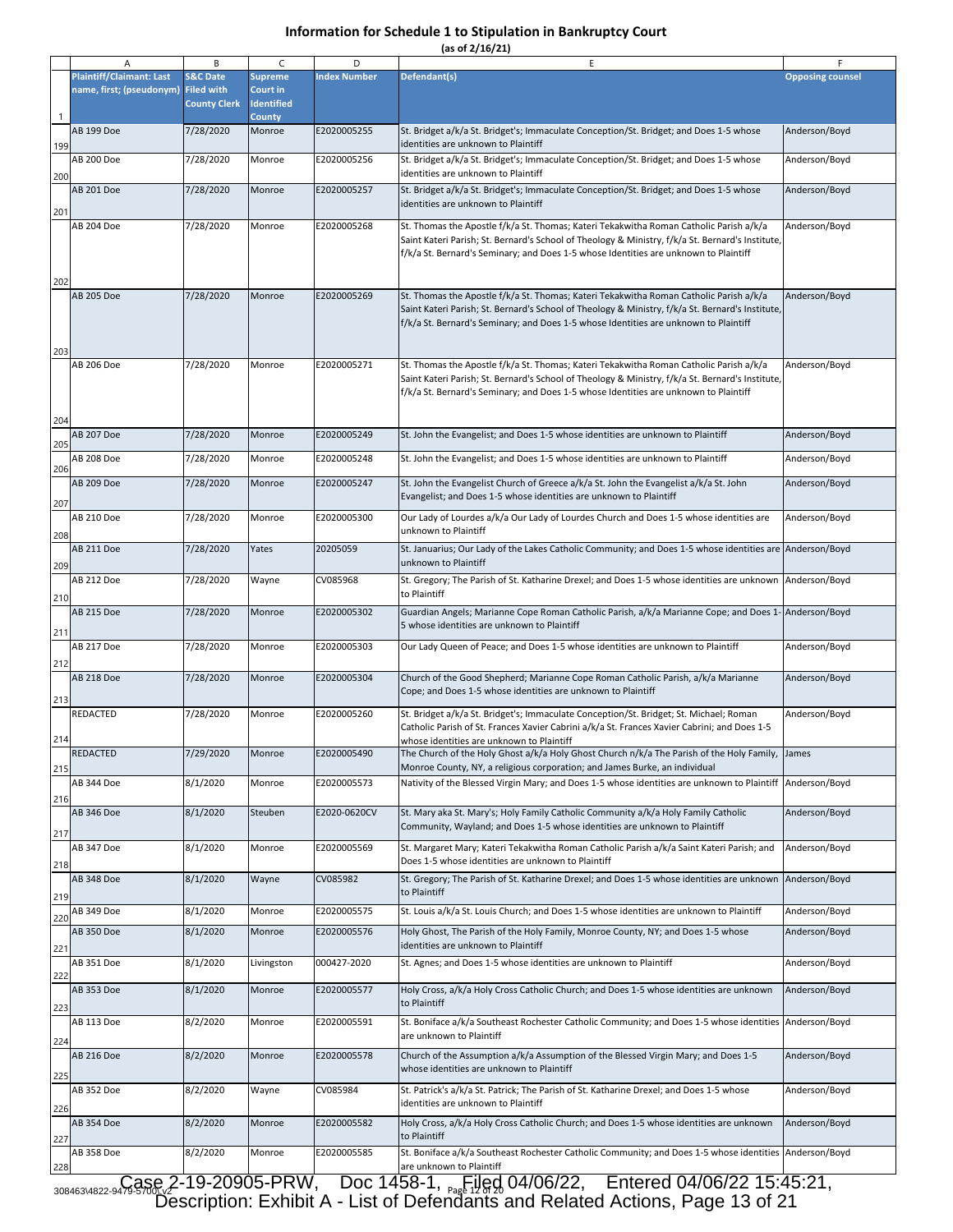|  |  | (as of 2/16/21) |  |
|--|--|-----------------|--|
|  |  |                 |  |

|     | Α                                   | B                   | C                 | D                   | Ε                                                                                                                                                                                 | F                       |
|-----|-------------------------------------|---------------------|-------------------|---------------------|-----------------------------------------------------------------------------------------------------------------------------------------------------------------------------------|-------------------------|
|     | <b>Plaintiff/Claimant: Last</b>     | <b>S&amp;C Date</b> | <b>Supreme</b>    | <b>Index Number</b> | Defendant(s)                                                                                                                                                                      | <b>Opposing counsel</b> |
|     | name, first; (pseudonym) Filed with |                     | Court in          |                     |                                                                                                                                                                                   |                         |
|     |                                     | <b>County Clerk</b> | <b>Identified</b> |                     |                                                                                                                                                                                   |                         |
|     | AB 359 Doe                          |                     | <b>County</b>     | CV085983            |                                                                                                                                                                                   | Anderson/Boyd           |
|     |                                     | 8/2/2020            | Wayne             |                     | St. John's a/k/a St. John the Evangelist; St. Joseph the Worker a/k/a St. Joseph the Worker<br>Roman Catholic Parish, Wayne County; and Does 1-5 whose identities are unknown to  |                         |
|     |                                     |                     |                   |                     | Plaintiff                                                                                                                                                                         |                         |
| 229 | AB 361 Doe                          | 8/2/2020            |                   | E2020005593         |                                                                                                                                                                                   |                         |
| 230 |                                     |                     | Monroe            |                     | St. Bridget a/k/a St. Bridget's; Immaculate Conception/St. Bridget; and Does 1-5 whose<br>identities are unknown to Plaintiff                                                     | Anderson/Boyd           |
|     | AB 355 Doe                          | 8/2/2020            | Monroe            | E2020005581         | St. Augustine's; St. Monica; The Capuchin Franciscan Friars f/k/a The Capuchin Fathers                                                                                            | Anderson/Boyd           |
|     |                                     |                     |                   |                     | d/b/a The Province of St. Mary of the Capuchin Order a/k/a Province of St. Mary; and Does                                                                                         |                         |
| 231 |                                     |                     |                   |                     | 1-5 whose identities are unknown to Plaintiff                                                                                                                                     |                         |
|     | AB 369 Doe                          | 8/2/2020            | Monroe            | E2020005590         | Our Lady of Perpetual Help; Roman Catholic Parish of St. Frances Xavier Cabrini; and Does 1-Anderson/Boyd                                                                         |                         |
|     |                                     |                     |                   |                     | 5 whose identities are unknown to Plaintiff                                                                                                                                       |                         |
| 232 |                                     |                     |                   |                     |                                                                                                                                                                                   |                         |
|     | AB 411 Doe                          | 8/3/2020            | Monroe            | E2020005632         | Seneca Waterways Council, Inc., Boy Scouts of America; Sacred Heart Cathedral a/k/a The<br>Cathedral Community; and Does 1-5 whose identities are unknown to Plaintiff            | Anderson/Boyd           |
| 233 |                                     |                     |                   |                     |                                                                                                                                                                                   |                         |
|     | REDACTED                            | 8/3/2020            | Monroe            | E2020005628         | St. Ambrose Church a/k/a/ St. Ambrose Church of Rochester, NY n/k/a Peach of Christ                                                                                               | James                   |
| 234 |                                     |                     |                   |                     | Parish, a religious corporation; and Thomas W. Burr, an individual                                                                                                                |                         |
|     | <b>REDACTED</b>                     | 8/3/2020            | Monroe            | E2020005618         | St. Rita's Church of West Webster, New York a//a St. Rita's Catholic Church and St. Rita's                                                                                        | James                   |
| 235 |                                     |                     |                   |                     | Roman Catholic Church, a religious corporation; and James Burke, an individual                                                                                                    |                         |
|     | REDACTED                            | 8/4/2020            | Monroe            | E2020005663         | Church of the Holy Spirit                                                                                                                                                         | Marsh                   |
| 236 |                                     |                     |                   |                     |                                                                                                                                                                                   |                         |
|     | SHC-MG-6 Doe                        | 8/6/2020            | Monroe            | E2020005882         | "The Church of St. Margaret Mary" of the Town of Irondequoit, Monroe County, New York,                                                                                            | Hanly/Garabedian        |
|     |                                     |                     |                   |                     | a/k/a "The Church of St. Margaret Mary" of the Town of Irondequoit, N.Y.; Kateri                                                                                                  |                         |
|     |                                     |                     |                   |                     | Tekakwitha Roman Catholic Parish, Monroe County, NY; St. John's Catholic Church of Clyde,                                                                                         |                         |
|     |                                     |                     |                   |                     | a/k/a St. John the Evangelist Church; and St. Joseph the Worker Roman Catholic Parish,                                                                                            |                         |
| 237 |                                     |                     |                   |                     | <b>Wayne County</b>                                                                                                                                                               |                         |
|     | SHC-MG-9 Doe                        | 8/6/2020            | Monroe            | E2020005896         | Society of the Precious Blood, Atlantic Province, f/k/a The Society of the Precious Blood,                                                                                        | Hanly/Garabedian        |
|     |                                     |                     |                   |                     | Atlantic Vicariate; Most Precious Blood Church of Rochester, New York; and The Cathedral<br>Community Church of Rochester, NY                                                     |                         |
|     |                                     |                     |                   |                     |                                                                                                                                                                                   |                         |
| 238 |                                     |                     |                   |                     |                                                                                                                                                                                   |                         |
|     | <b>REDACTED</b>                     | 8/7/2020            | <b>Tompkins</b>   | EF2020-0386         | Immaculate Conception Church and Does 1 through 5                                                                                                                                 | Weiss                   |
| 239 |                                     |                     |                   |                     |                                                                                                                                                                                   |                         |
| 240 | John Doe                            | 8/9/2020            | Monroe            | E2020006004         | Holy Apostles Church                                                                                                                                                              | Merson                  |
|     | SHC-MG-11 Doe                       | 8/10/2020           | Monroe            | E2020006027         | State Agricultural and Industrial School; Guardian Angels Church of Rochester, New York;                                                                                          | Hanly/Garabedian        |
|     |                                     |                     |                   |                     | Marianne Cope Roman Catholic Parish, Monroe County, NY; St. James' Roman Catholic                                                                                                 |                         |
|     |                                     |                     |                   |                     | Church Society of Waverly, NY; and Blessed Trinity and St. Patrick Parish                                                                                                         |                         |
| 241 |                                     |                     |                   |                     |                                                                                                                                                                                   |                         |
|     | REDACTED                            | 8/14/2020           | Monroe            | E2020006174         | The Church of the Good Shepherd, Henrietta, N.Y. a/k/a The Church of the Good Shepherd,<br>Inc., a/k/a Church of the Good Shepherd a/k/a Good Shepherd Church a/k/a Church of the | James                   |
|     |                                     |                     |                   |                     | Good Shepherd Henrietta New York n/k/a Marianne Cope Roman Catholic Parish, Monroe                                                                                                |                         |
|     |                                     |                     |                   |                     | County, NY a/k/a Marianne Cope Roman Catholic Parish of Monroe County, NY, a religious                                                                                            |                         |
|     |                                     |                     |                   |                     | corporation; and Joseph Larrabee, an individual                                                                                                                                   |                         |
| 242 | SWRO 1 Doe                          | 8/17/2020           | Livingston        | 000464-2020         | St. Mary's Catholic Church; Eugene Emo; & Does 1 through 5                                                                                                                        | Weiss                   |
|     |                                     |                     |                   |                     |                                                                                                                                                                                   |                         |
| 243 |                                     |                     |                   |                     |                                                                                                                                                                                   |                         |
|     | SWRO 3 Doe                          | 8/17/2020           | Monroe            | E2020006180         | Holy Ghost Church & Does 1 through 5                                                                                                                                              | Weiss                   |
| 244 |                                     |                     |                   |                     |                                                                                                                                                                                   |                         |
|     | SWRO 2 Doe                          | 8/17/2020           | Steuben           | E2020-0663CV        | St. Ignatius Loyola Church; Eugene Emo; & Does 1 through 5                                                                                                                        | Weiss                   |
| 245 |                                     |                     |                   |                     |                                                                                                                                                                                   |                         |
|     | REDACTED                            | 8/24/2020           | Monroe            | E2020006471         | St. John the Evangelist Church (a/k/a "St. John the Evangelist Church of Greece"), a religious James                                                                              |                         |
| 246 |                                     |                     |                   |                     | corporation                                                                                                                                                                       |                         |
|     | REDACTED                            | 8/28/2020           | Monroe            | E2020006615         | St. Francis Xavier Church of Rochester, N.Y. a/k/a St. Francis Xavier Church n/k/a Roman                                                                                          | James                   |
|     |                                     |                     |                   |                     | Catholic Parish of St. Frances Xavier Cabrini, Rochester NY, a religious corporation, and                                                                                         |                         |
|     |                                     |                     |                   |                     | Sisters of St. Joseph of Rochester Inc., a/k/a The Sisters of St. Joseph of Rochester, Inc.,                                                                                      |                         |
|     |                                     |                     |                   |                     | a/k/a Sisters of St. Joseph Rochester and Sisters of St. Joseph                                                                                                                   |                         |
| 247 |                                     |                     |                   |                     | St. Margaret Mary Church n/k/a St. Kateri Tekakwitha Parish a/k/a St. Kateri Parish at St.                                                                                        |                         |
|     | REDACTED                            | 9/1/2020            | Monroe            | E2020006669         | Margaret Mary, Kateri Tekakwitha Roman Catholic and Saint Kateri; and William Lum                                                                                                 | James                   |
|     |                                     |                     |                   |                     |                                                                                                                                                                                   |                         |
| 248 | REDACTED                            | 9/15/2020           | Livingston        | 000561-2020         | St. Agnes of Avon, NY a/k/a St. Agnes Church n/k/a Saint Agnes, Paul and Rose Catholic                                                                                            | James                   |
|     |                                     |                     |                   |                     | Parish a/k/a Saint Agnes, Paul and Rose Catholic Churches; and Joseph Edward Larrabee                                                                                             |                         |
| 249 |                                     |                     |                   |                     |                                                                                                                                                                                   |                         |
|     | REDACTED                            | 10/2/2020           | Monroe            | E2020007593         | Gerard J. Guli, f/k/a Father Gerard J. Guli; St. Mary of the Assumption Church of Auburn,                                                                                         | Miras                   |
|     |                                     |                     |                   |                     | NY, a/k/a St. Mary of the Assumption Parish; The Church of the Holy Apostles of Rochester,                                                                                        |                         |
|     |                                     |                     |                   |                     | NY, a/k/a Holy Apostles Parish; St. Anthony's Church of Elmira, New York; Blessed                                                                                                 |                         |
|     |                                     |                     |                   |                     | Sacrament Roman Catholic Church of Elmira, N.Y., a/k/a Blessed Sacrament Roman Catholic                                                                                           |                         |
|     |                                     |                     |                   |                     | Church of Elmira, NY; The Parish of the Most Holy Name of Jesus, Chemung County, NY                                                                                               |                         |
| 250 |                                     |                     |                   |                     |                                                                                                                                                                                   |                         |
|     | REDACTED                            | 10/6/2020           | Chemung           | 2020-5609           | St. Casimir Church                                                                                                                                                                | Slater                  |
| 251 |                                     |                     |                   |                     |                                                                                                                                                                                   |                         |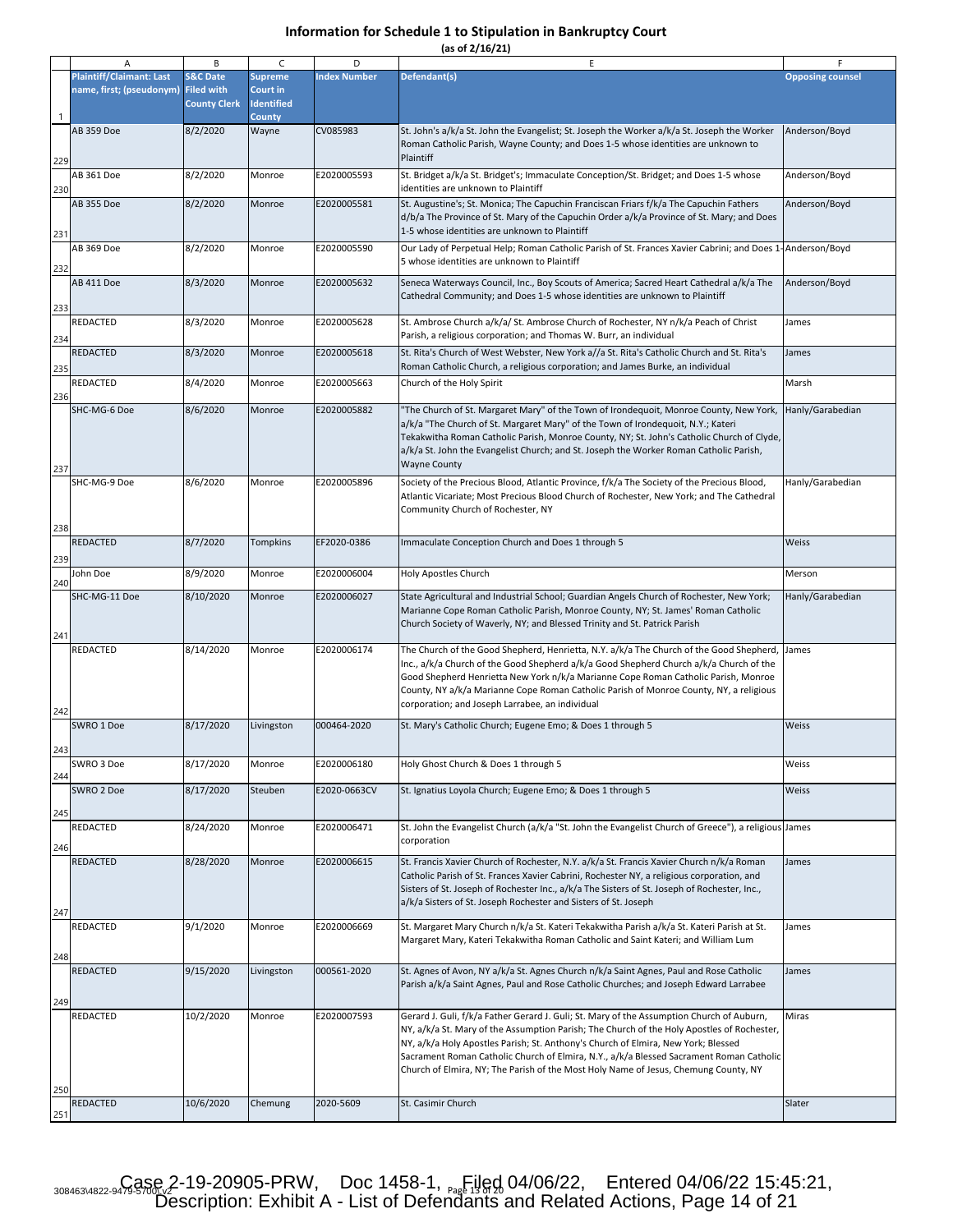|  |  | (as of 2/16/21) |  |
|--|--|-----------------|--|
|  |  |                 |  |

|              | Α                                                           | B                                                               | $\mathsf{C}$                                                            | D                   | E                                                                                                                                                                                                                                                                                                                                                                                                                                                                                                                                                                                                                                         | F                       |
|--------------|-------------------------------------------------------------|-----------------------------------------------------------------|-------------------------------------------------------------------------|---------------------|-------------------------------------------------------------------------------------------------------------------------------------------------------------------------------------------------------------------------------------------------------------------------------------------------------------------------------------------------------------------------------------------------------------------------------------------------------------------------------------------------------------------------------------------------------------------------------------------------------------------------------------------|-------------------------|
| $\mathbf{1}$ | <b>Plaintiff/Claimant: Last</b><br>name, first; (pseudonym) | <b>S&amp;C Date</b><br><b>Filed with</b><br><b>County Clerk</b> | <b>Supreme</b><br><b>Court in</b><br><b>Identified</b><br><b>County</b> | <b>Index Number</b> | Defendant(s)                                                                                                                                                                                                                                                                                                                                                                                                                                                                                                                                                                                                                              | <b>Opposing counsel</b> |
| 252          | PS6                                                         | 10/7/2020                                                       | Monroe                                                                  | E2020007796         | St. Margaret Mary Church, SS Isidore & Maria Torribia Parish, St. Stanislaus Church, St.<br>Joseph the Carpenter Church, St. Frances Xavier Cabrini Parish, St. Michael's Church of<br>Rochester, Peace of Christ Roman Catholic Parish, St. Ambrose Church, Blessed Sacrament<br>of Elmira fka St. Anthony of Elmira, and Gerard J. Guli fka Father Gerard J. Guli                                                                                                                                                                                                                                                                       | Wolford                 |
| 253          | REDACTED                                                    | 10/13/2020                                                      | Monroe                                                                  | E2020007968         | St. Helen's Church of Gates, New York n/k/a The Parish of the Holy Family, Monroe County,<br>NY, a religious corporation; and Dennis Sewar, an individual                                                                                                                                                                                                                                                                                                                                                                                                                                                                                 | James                   |
| 254          | REDACTED                                                    | 10/15/2020                                                      | Livingston                                                              | 000652-2020         | Joseph E. Larrabee, f/k/a Father Joseph E. Larrabee; St. Agnes of Avon, NY; Saint Agnes,<br>Paul and Rose Catholic Parish; St. Mary's Catholic Church German of Dansville, NY; and Holy<br>Family Catholic Community, Inc.                                                                                                                                                                                                                                                                                                                                                                                                                | Hanly/Garabedian        |
| 255          | <b>REDACTED</b>                                             | 12/18/2020                                                      | Monroe                                                                  | E2020009670         | Peace of Christ Parish, f/k/a St. Ambrose Church; St. Ambrose Academy                                                                                                                                                                                                                                                                                                                                                                                                                                                                                                                                                                     | Keller                  |
| 256          | <b>REDACTED</b>                                             | 3/17/2021                                                       | Tioga                                                                   | 2021-00061790       | St. Patrick Roman Catholic Church, a not-for-profit corporation                                                                                                                                                                                                                                                                                                                                                                                                                                                                                                                                                                           | McGuire                 |
| 257          | <b>REDACTED</b>                                             | 3/17/2021                                                       | Tioga                                                                   | CV086854            | St. Gregory Roman Catholic Church, a not-for-profit corporation                                                                                                                                                                                                                                                                                                                                                                                                                                                                                                                                                                           | <b>McGuire</b>          |
| 258          | REDACTED                                                    | 6/10/2021                                                       | Monroe                                                                  | E2021005178         | St. Bridget's Church, a/k/a, St. Bridget's Church Rochester Immaculate Conception/St.<br>Bridget Church Society; St. Anthony's Church of Elmira, New York; Blessed Sacrament<br>Roman Catholic Church of Elmira, N.Y., a/k/a, Blessed Sacrament Roman Catholic Church of<br>Elmira, NY; The Parish of the Most Holy Name of Jesus, Chemung County, NY; St. Francis of<br>Assisi Church of Rochester, New York; St. Salome Church; Kateri Tekakwitha Roman<br>Catholic Parish, Monroe County, NY; Catholic Charities of the Diocese of Rochester; and the<br>Catholic Youth Organization of Catholic Charities of the Diocese of Rochester | Miracle                 |
| 259          | <b>REDACTED</b>                                             | 5/26/2021                                                       | Monroe                                                                  | E2021004688         | Villa of Hope f/k/a St. Joseph's Villa                                                                                                                                                                                                                                                                                                                                                                                                                                                                                                                                                                                                    | Herman                  |
| 260          | REDACTED                                                    | 6/22/2021                                                       | Monroe                                                                  | E2021005574         | St. Rita's Church of West Webster, New York a/k/a St. Rita's Catholic Church and St. Rita's<br>Roman Catholic Church, a religious corporation; and James Burke                                                                                                                                                                                                                                                                                                                                                                                                                                                                            | James                   |
| 261          | <b>JVW 103 Doe</b>                                          | 12/23/2020                                                      | Monroe                                                                  | E2020010182         | Holy Name of Jesus a/k/a Holy Name of Jesus Church and Holy Name of Jesus Parish n/k/a<br>St. Charles Borromeo a/k/a St. Charles Borromeo Church and Charles Borromeo Parish, a<br>religious corporation; and Anthony Rimore                                                                                                                                                                                                                                                                                                                                                                                                              | James                   |
| 262          | <b>PS13</b>                                                 | 6/17/2021                                                       | Monroe                                                                  | E2021005452         | Holy Ghost Church, Parish of the Holy Family, St. Pius Tenth School, and St. Pius Tenth<br>Church                                                                                                                                                                                                                                                                                                                                                                                                                                                                                                                                         | K. Wolford              |
| 263          | REDACTED                                                    | 7/22/2021                                                       | Monroe                                                                  | E2021006695         | St. Michael's Church of Rochester, NY n/k/a Roman Catholic Parish of St. Francis Xavier<br>Cabrini a/k/a St. Frances Xavier Cabrini Parish; St. Stanislaus Roman Catholic Church a/k/a<br>St. Stanislaus Church of Rochester, NY a/k/a St. Stanislaus Church a/k/a St. Stanislaus<br>Kostka Church a/k/a St. Stanislaus Kostka; and Vincent Panepinto                                                                                                                                                                                                                                                                                     | James and Noaker        |
| 264          | AB 651 Doe                                                  | 7/17/2021                                                       | Monroe                                                                  | E2021006509         | Sisters of St. Joseph (Rochester) a/k/a Sisters of Saint Joseph of Rochester a/k/a Sisters of<br>St. Joseph; Villa of Hope f/k/a St. Joseph's Villa of Rochester; Catholic Charities of the<br>Diocese of Rochester a/k/a Rochester Catholic Charities; and Does 1-5 whose identities are<br>unknown to Plaintiff                                                                                                                                                                                                                                                                                                                         | Anderson/Boyd           |
| 265          | REDACTED                                                    | 8/9/2021                                                        | Monroe                                                                  | E2021007403         | County of Monroe, New York, Sisters of St. Joseph Rochester, and Villa of Hope f/k/a St.<br>Joseph's Villa                                                                                                                                                                                                                                                                                                                                                                                                                                                                                                                                | Slater/Leder            |
| 266          | REDACTED                                                    | 8/9/2021                                                        | Monroe                                                                  | E2021007400         | County of Monroe, New York, Sisters of St. Joseph Rochester, and Villa of Hope f/k/a St.<br>Joseph's Villa                                                                                                                                                                                                                                                                                                                                                                                                                                                                                                                                | Slater/Leder            |
| 267          | REDACTED                                                    | 8/9/2021                                                        | Monroe                                                                  | E2021007385         | County of Monroe, New York, Sisters of St. Joseph Rochester, and Villa of Hope f/k/a St.<br>Joseph's Villa                                                                                                                                                                                                                                                                                                                                                                                                                                                                                                                                | Slater/Leder            |
| 268          | REDACTED                                                    | 6/30/2021                                                       | Monroe                                                                  | E2021005807         | Monroe County; Villa of Hope f/k/a St. Joseph's Villa; United States Federation of Sisters of<br>St. Joseph; Sisters of St. Joseph Rochester; and Does 1-10                                                                                                                                                                                                                                                                                                                                                                                                                                                                               | Herman                  |
| 269          | REDACTED                                                    | 7/5/2021                                                        | Monroe                                                                  | E2021005960         | Monroe County; Villa of Hope f/k/a St. Joseph's Villa; United States Federation of Sisters of<br>St. Joseph; Sisters of St. Joseph Rochester; and Does 1-10                                                                                                                                                                                                                                                                                                                                                                                                                                                                               | Herman                  |
| 270          | REDACTED                                                    | 8/2/2021                                                        | Monroe                                                                  | E2021007058         | Blessed Sacrament Church d/b/a Southeast Rochester Catholic Community and Corpus<br>Christi School                                                                                                                                                                                                                                                                                                                                                                                                                                                                                                                                        | Merson                  |
| 271          | REDACTED                                                    | 6/13/2021                                                       | Monroe                                                                  | E2021005214         | St. Bridget's Church n/k/a Immaculate Conception/St. Bridget Church Society; Catholic<br>Charities of the CYO of Rochester n/k/a The Catholic Youth Organization of Catholic                                                                                                                                                                                                                                                                                                                                                                                                                                                              | Herman                  |
|              | REDACTED                                                    | 6/13/2021                                                       | Monroe                                                                  | E2021005215         | St. Bridget's Church n/k/a Immaculate Conception/St. Bridget Church Society; Catholic<br>Charities of the CYO of Rochester n/k/a The Catholic Youth Organization of Catholic<br>Charities of the CYO of Rochester; and Does 1-10                                                                                                                                                                                                                                                                                                                                                                                                          | Herman                  |
| 272<br>273   | AB 667 Doe                                                  | 7/18/2021                                                       | Monroe                                                                  | E2021006435         | Villa of Hope f/k/a St. Joseph's Villa of Rochester; Catholic Charities of the Diocese of<br>Rochester a/k/a Rochester Catholic Charities; and Does 1-5 whose identities are unknown<br>to Plaintiff                                                                                                                                                                                                                                                                                                                                                                                                                                      | Anderson/Boyd           |
| 274          | AB 675 Doe                                                  | 7/18/2021                                                       | Monroe                                                                  | E2021006441         | St. Bridget a/k/a St. Bridget's; Immaculate Conception/St. Bridget; Camp Stella Maris of<br>Livonia, Inc. a/k/a Camp Stella Maris of Livonia, N.Y. a/k/a Camp Stella Maris; Catholic<br>Charities of the Diocese of Rochester a/k/a Rochester Catholic Charities; and Does 1-5<br>whose identities are unknown to Plaintiff                                                                                                                                                                                                                                                                                                               | Anderson/Boyd           |

 $308463\sqrt{4822\cdot949\cdot9586\cdot}\sqrt{2}\cdot19\cdot20905\cdot$ PRW, Doc 1458-1,  $P_{eq}$ [1ed 04/06/22, Entered 04/06/22 15:45:21, Description: Exhibit A - List of Defendants and Related Actions, Page 15 of 21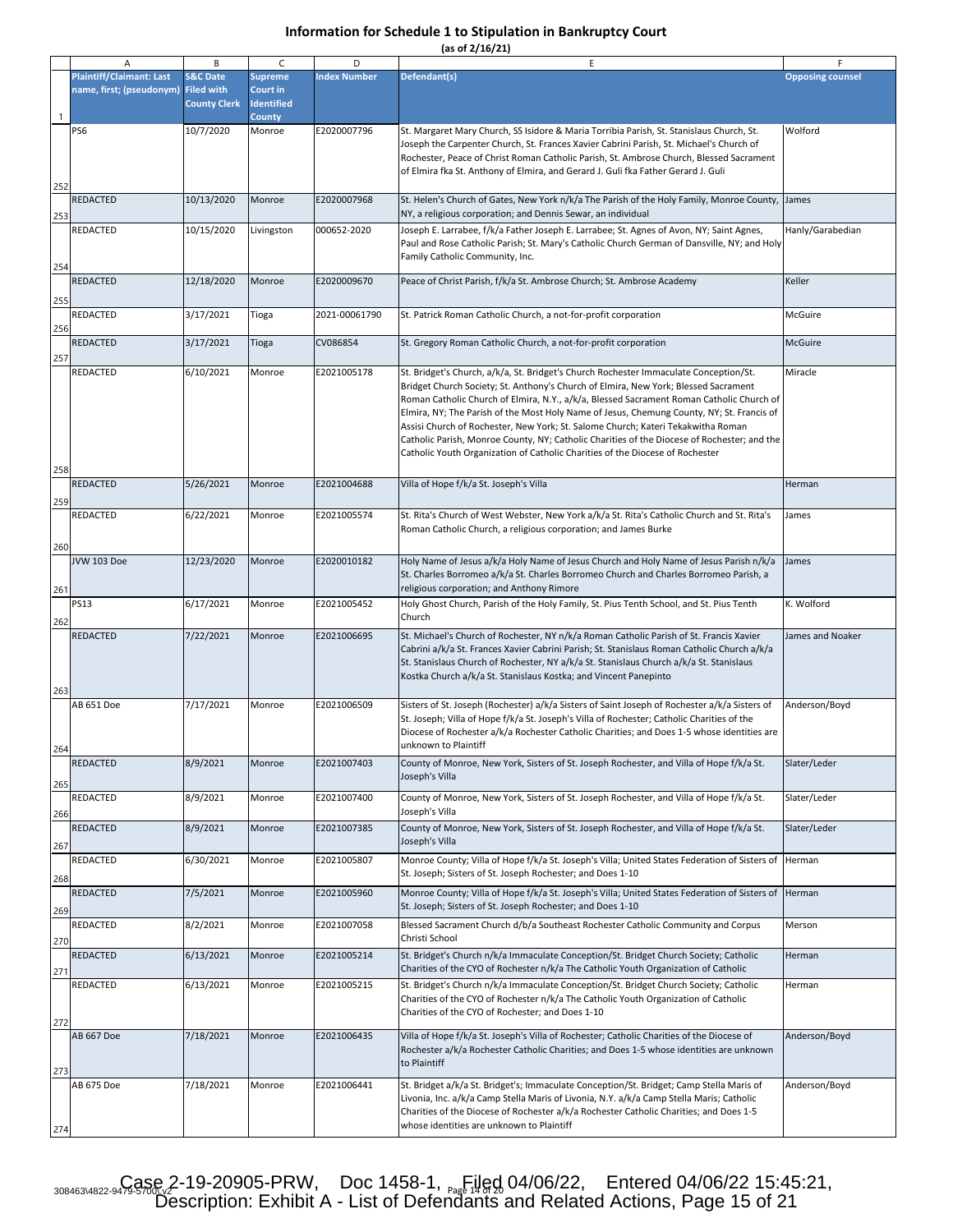**(as of 2/16/21)**

|              | Α                                                                      | B                                          | C                                               | D                   | E                                                                                                                                                                                                                                                                                                                                                                                                                       | F.                                 |
|--------------|------------------------------------------------------------------------|--------------------------------------------|-------------------------------------------------|---------------------|-------------------------------------------------------------------------------------------------------------------------------------------------------------------------------------------------------------------------------------------------------------------------------------------------------------------------------------------------------------------------------------------------------------------------|------------------------------------|
|              | <b>Plaintiff/Claimant: Last</b><br>name, first; (pseudonym) Filed with | <b>S&amp;C Date</b><br><b>County Clerk</b> | <b>Supreme</b><br>Court in<br><b>Identified</b> | <b>Index Number</b> | Defendant(s)                                                                                                                                                                                                                                                                                                                                                                                                            | <b>Opposing counsel</b>            |
| $\mathbf{1}$ |                                                                        |                                            | <b>County</b>                                   |                     |                                                                                                                                                                                                                                                                                                                                                                                                                         |                                    |
| 275          | <b>REDACTED</b>                                                        | 8/12/2021                                  | Monroe                                          | E2021007632         | St. John Vianey Parish; St. Mary's Church; Bath Community Child Day Care f/k/a St. Mary's<br>Roman Catholic Daycare; and Does 1-5 whose identities are unknown to Plaintiff                                                                                                                                                                                                                                             | Matthews<br>Goss<br>de la Cerda    |
| 276          | <b>REDACTED</b>                                                        | 8/12/2021                                  | Ontario                                         | 130255-2021         | St. Mary's Church Canandaigua a/k/a St. Mary's Church, et al                                                                                                                                                                                                                                                                                                                                                            | Wolk                               |
| 277          | <b>REDACTED</b>                                                        | 8/8/2021                                   | Seneca                                          | 20210377            | Saint Mary's Ministry Center, Archdiocese of New York, The Catholic Charities of the<br>Archdiocese of New York, Peace of Christ Roman Catholic Parish, St. Patrick's Church of<br>Seneca Falls NY, Inc. and St. Francis & St. Clare Parish                                                                                                                                                                             | Slater/Leder                       |
| 278          | REDACTED                                                               | 8/11/2021                                  | USDC/WDNY                                       | 21-cv-00905         | St. Alphonsus Roman Catholic Church and School a/k/a Holy Family Church of Auburn, N.Y.                                                                                                                                                                                                                                                                                                                                 | Vona/Levin                         |
| 279          | REDACTED                                                               | 8/6/2021                                   | Monroe                                          | E2021007335         | St. Boniface, a/k/a St. Boniface Church and School, a/k/a St. Boniface Church of Rochester,<br>a/k/a St. Boniface Society of Rochester, a/k/a St. Boniface Catholic Church, a/k/a Southeast<br>Rochester Catholic Community                                                                                                                                                                                             | Wolk/James/Noaker                  |
| 280          | REDACTED                                                               | 8/3/2021                                   | Monroe                                          | E2021007180         | St. Boniface, a/k/a St. Boniface Church and School, a/k/a St. Boniface Church of Rochester,<br>a/k/a St. Boniface Society of Rochester, a/k/a St. Boniface Catholic Church, a/k/a Southeast<br>Rochester Catholic Community                                                                                                                                                                                             | Wolk/James/Noaker                  |
| 281          | REDACTED                                                               | 8/9/2021                                   | Monroe                                          | E2021007402         | St. Theodore's Catholic Church, St. Theodore's School, All Saints Catholic Academy, and<br>Sisters of Saint Joseph of Rochester, Inc.                                                                                                                                                                                                                                                                                   | Slater/Leder                       |
| 282          | REDACTED                                                               | 8/2/2021                                   | Monroe                                          | E2021007126         | Good Shepherd Church, Guardian Angels Church, and St. Marianne Cope Roman Catholic<br>Parish                                                                                                                                                                                                                                                                                                                            | Wolk/James/Noaker                  |
| 283          | John Doe 3                                                             | 8/3/2021                                   | Monroe                                          | E2021007194         | St. Michael's Church; and St. Michael's Church School                                                                                                                                                                                                                                                                                                                                                                   | Herman                             |
| 284          | REDACTED                                                               | 8/12/2021                                  | Monroe                                          | E2021007655         | Church of the Nativity of the Blessed Virgin Mary, a religious corporation                                                                                                                                                                                                                                                                                                                                              | James/Noaker                       |
| 285          | REDACTED                                                               | 8/13/2021                                  | Monroe                                          | E2021007606         | St. Rita R.C. Church a/k/a St. Rita's a/k/a St. Rita's Parish; St. Rita's School and James C.<br>Burke a/k/a Father James C. Burke                                                                                                                                                                                                                                                                                      | Wolk/James/Noaker                  |
| 286          | REDACTED                                                               | 8/6/2021                                   | Cayuga                                          | E2021-0833          | St. Alphonsus Catholic German Church; St. Alphonsus R.C. Parish a/k/a St. Alphonsus and<br>Robert Gaudio a/k/a Father Robert Gaudio                                                                                                                                                                                                                                                                                     | Wolk/James                         |
| 287          | REDACTED                                                               | 8/12/2021                                  | Tioga                                           | 2021-00062119       | The St. Patrick Parish, Owego, Roman Catholic Diocese of Rochester, and John Does 1 & 2                                                                                                                                                                                                                                                                                                                                 | Weiss/Williams                     |
| 288          | REDACTED                                                               | 8/10/2021                                  | Chemung                                         | 2021-5841           | Fiver Rivers Council, Inc., Boy Scouts of America, a/k/a Sullivan Trail Council, and Our Lady<br>of Lourdes Church                                                                                                                                                                                                                                                                                                      | Andreozzi/Foote                    |
| 289          | REDACTED                                                               | 8/10/2021                                  | Cayuga                                          | E2021-0835          | St. Alphonsus Roman Catholic Church                                                                                                                                                                                                                                                                                                                                                                                     | Dionisio/Horowitz                  |
| 290          | AB 371 Doe                                                             | 6/4/2021                                   | Monroe                                          | E2021005013         | Most Holy Redeemer; Roman Catholic Parish of St. Frances Xavier Cabrini a/k/a St. Frances<br>Xavier Cabrini; and Does 1-5 whose identities are unknown to Plaintiff                                                                                                                                                                                                                                                     | Anderson/Boyd                      |
| 291          | <b>REDACTED</b>                                                        | 7/28/2021                                  | Monroe                                          | E2021006991         | St. Francis Xavier Cabrini Parish                                                                                                                                                                                                                                                                                                                                                                                       | Slater/Leder                       |
| 292          | REDACTED                                                               | 8/3/2021                                   | Monroe                                          | E2021007160         | SS. Peter and Paul Roman Catholic Church; St. Monica Catholic Church as successor-in-<br>interest to SS. Peter and Paul Roman Catholic Church; Northeastern Province of the School<br>Sisters of Notre Dame in the State of Connecticut, Inc.; and Atlantic-Midwest Province of<br>the School Sisters of Notre Dame, Inc. as successor-in-interest to School Sisters of Notre<br>Dame in the State of Connecticut, Inc. | Dionisio                           |
| 293          | REDACTED                                                               | 8/12/2021                                  | Monroe                                          | E2021007641         | St. Alphonsus Parish; St. Alphonsus Roman Catholic Church; and Does 1-5 whose identities<br>are unknown to Plaintiff                                                                                                                                                                                                                                                                                                    | Matthews/Goss<br>de la Cerda/Smith |
| 294          | REDACTED                                                               | 8/12/2021                                  | Monroe                                          | E2021007653         | The St. Bridget's Church, Roman Catholic Diocese of Rochester, and John Does 1 & 2                                                                                                                                                                                                                                                                                                                                      | Weiss/Williams                     |
| 295          | REDACTED                                                               | 8/4/2021                                   | Monroe                                          | E2021007227         | St. John The Evangelist Spencerport, NY a/k/a St. John the Evangelist Catholic Church a/k/a<br>St. John the Evangelist, Spencerport                                                                                                                                                                                                                                                                                     | Wolk/James/Noaker                  |
| 296          | <b>REDACTED</b>                                                        | 7/26/2021                                  | Monroe                                          | E2021006859         | Seneca Waterways Council, Inc.; Boy Scouts of America; and Saint Kateri Catholic Parish and Crew/Janci<br>School f/k/a Christ the King Catholic Parish and School                                                                                                                                                                                                                                                       |                                    |
| 297          | REDACTED                                                               | 8/1/2021                                   | Monroe                                          | E2021007095         | Church of the Annunciation, St. Francis Xavier Cabrini Parish, and Dennis R. Sewar                                                                                                                                                                                                                                                                                                                                      | Slater/Leder                       |
| 298          | REDACTED                                                               | 8/12/2021                                  | Livingston                                      | 000692-2021         | St. Mary Roman Catholic Church (a/k/a Holy Family Catholic Community)                                                                                                                                                                                                                                                                                                                                                   | Dionisio                           |
| 299          | <b>REDACTED</b>                                                        | 8/12/2021                                  | Ontario                                         | 130262-2021         | The St. Patrick Parish, Victor Roman Catholic Diocese of Rochester and John Does 1 & 2                                                                                                                                                                                                                                                                                                                                  | Weiss/Williams                     |
| 300          | REDACTED                                                               | 4/23/2021                                  | Cayuga                                          | E2021-0400          | Saint Alphonsus Parish                                                                                                                                                                                                                                                                                                                                                                                                  | Herman                             |
| 301          | AB 642 Doe                                                             | 7/16/2021                                  | Monroe                                          | E2021006416         | Our Lady of Good Counsel; St. Monica a/k/a St. Monica Church; and Does 1-5 whose<br>identities are unknown to Plaintiff                                                                                                                                                                                                                                                                                                 | Anderson/Boyd                      |

308463\4822-9479-586&2-19-20905-PRW, Doc 1458-1, Page 1960 04/06/22, Entered 04/06/22 15:45:21, Description: Exhibit A - List of Defendants and Related Actions, Page 16 of 21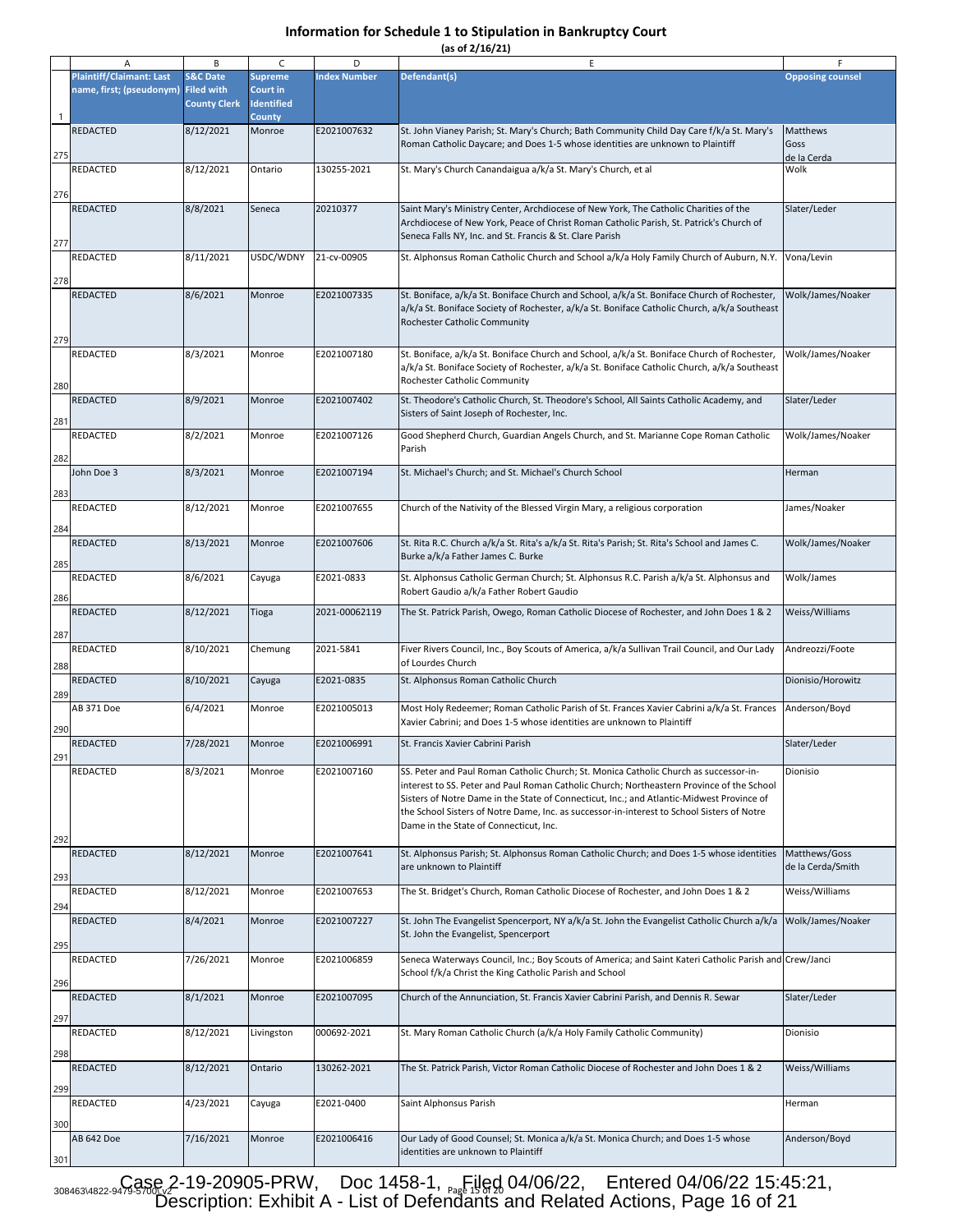**(as of 2/16/21)**

|     | Α                               | B                                        | C                             | D                   | Е                                                                                                                                                                                     |                         |
|-----|---------------------------------|------------------------------------------|-------------------------------|---------------------|---------------------------------------------------------------------------------------------------------------------------------------------------------------------------------------|-------------------------|
|     | <b>Plaintiff/Claimant: Last</b> | <b>S&amp;C Date</b>                      | <b>Supreme</b>                | <b>Index Number</b> | Defendant(s)                                                                                                                                                                          | <b>Opposing counsel</b> |
|     | name, first; (pseudonym)        | <b>Filed with</b><br><b>County Clerk</b> | Court in<br><b>Identified</b> |                     |                                                                                                                                                                                       |                         |
| 1   |                                 |                                          | <b>County</b>                 |                     |                                                                                                                                                                                       |                         |
|     | AB 641 Doe                      | 7/16/2021                                | Monroe                        | E2021006505         | St. John the Evangelist; and Does 1-5 whose identities are unknown to Plaintiff                                                                                                       | Anderson/Boyd           |
| 302 |                                 |                                          |                               |                     |                                                                                                                                                                                       |                         |
|     | <b>AB 640 Doe</b>               | 7/16/2021                                | Monroe                        | E2021006417         | Church of the Annunciation; Roman Catholic Parish of St. Francis Xavier Cabrini a/k/a St.                                                                                             | Anderson/Boyd           |
|     |                                 |                                          |                               |                     | Francis Xavier Cabrini; and                                                                                                                                                           |                         |
| 303 | AB 355 Doe                      | 8/3/2021                                 | Monroe                        | E2021007181         |                                                                                                                                                                                       | Anderson/Boyd           |
|     |                                 |                                          |                               |                     | St. Augustine's; St. Monica; The Capuchin Franciscan Friars f/k/a The Capuchin Fathers<br>d/b/a the Province of St. Mary of the Capuchin Order a/k/a Province of St. Mary; and Does   |                         |
| 304 |                                 |                                          |                               |                     | 1-5 whose identities are unknown to Plaintiff                                                                                                                                         |                         |
|     | AB 219 Doe                      | 7/17/2021                                | Monroe                        | E2021006497         | St. Charles Borromeo; and Does 1-5 whose identities are unknown to Plaintiff                                                                                                          | Anderson/Boyd           |
|     |                                 |                                          |                               |                     |                                                                                                                                                                                       |                         |
| 305 | AB 176 Doe                      | 7/18/2021                                | Monroe                        | E2021006439         | St. Pius Tenth a/k/a St. Pius X; and Does 1-5 whose identities are unknown to Plaintiff                                                                                               | Anderson/Boyd           |
|     |                                 |                                          |                               |                     |                                                                                                                                                                                       |                         |
| 306 |                                 |                                          |                               |                     |                                                                                                                                                                                       |                         |
|     | AB 645 Doe                      | 7/17/2021                                | Livingston                    | 000618-2021         | St. Columbia; Parish of Saint Martin De Porres, Livingston County, NY a/k/a St. Martin De<br>Porres Parish; and Does 1-5 whose identities are unknown to Plaintiff                    | Anderson/Boyd           |
| 307 |                                 |                                          |                               |                     |                                                                                                                                                                                       |                         |
|     | AB 644 Doe                      | 7/16/2021                                | Monroe                        | E2021006418         | Our Lady of Good Counsel; St. Monica a/k/a St. Monica Church; and Does 1-5 whose<br>identities are unknown to Plaintiff                                                               | Anderson/Boyd           |
| 308 |                                 |                                          |                               |                     |                                                                                                                                                                                       |                         |
|     | AB 663 Doe                      | 7/16/2021                                | Monroe                        | E2021006430         | Brothers of the Congregation of Holy Cross a/k/a Congregation of Holy Cross Moreau                                                                                                    | Anderson/Boyd           |
|     |                                 |                                          |                               |                     | Province, Inc. f/k/a Eastern Province of the Brothers of Holy Cross; Cardinal Mooney High                                                                                             |                         |
|     |                                 |                                          |                               |                     | School a/k/a Cardinal Mooney Co-Educational High School; and Does 1-5 whose identities<br>are unknown to Plaintiff                                                                    |                         |
| 309 |                                 |                                          |                               |                     |                                                                                                                                                                                       |                         |
|     | REDACTED                        | 7/20/2021                                | Monroe                        | E2021006536         | St. Charles Borromeo a/k/a St. Charles Borromeo Church a/k/a St. Charles Borromeo Roman Anderson/Boyd                                                                                 |                         |
|     |                                 |                                          |                               |                     | Catholic Church; and Does 1-5 whose identities are unknown to Plaintiff                                                                                                               |                         |
| 310 | AB 652 Doe                      | 7/17/2021                                | Chemung                       | 2021-5750           |                                                                                                                                                                                       | Anderson/Boyd           |
|     |                                 |                                          |                               |                     | SS. Peter and Paul a/ka Sts. Peter and Paul Catholic Parish, Elmira; The Parish of The Most<br>Holy Name of Jesus, Chemung County, NY; and Does 1-5 whose identities are unknown to   |                         |
|     |                                 |                                          |                               |                     | Plaintiff                                                                                                                                                                             |                         |
| 311 | AB 650 Doe                      | 7/17/2021                                | Monroe                        | E2021006424         | Society of the Precious Blood a/k/a Society of the Precious Blood, Atlantic Province a/k/a                                                                                            | Anderson/Boyd           |
|     |                                 |                                          |                               |                     | Society of the Precious Blood, Atlantic Vicariate a/k/a Congregation of Missionaries of the                                                                                           |                         |
|     |                                 |                                          |                               |                     | Precious Blood Atlantic Province a/k/a Missionaries of the Precious Blood Atlantic Province;                                                                                          |                         |
|     |                                 |                                          |                               |                     | Siena Catholic Academy; St. Thomas More a/k/a St. Thomas More Parish a/k/a St. Thomas                                                                                                 |                         |
|     |                                 |                                          |                               |                     | More Church a/k/a Our Lady Queen of Peace & St. Thomas More; and Does 1-5 whose                                                                                                       |                         |
| 312 |                                 |                                          |                               |                     | identities are unknown to Plaintiff                                                                                                                                                   |                         |
|     | AB 649 Doe                      | 7/17/2021                                | Steuben                       | E2021-0832CV        | St. Mary a/k/a St. Mary's Holy Family Catholic Community a/k/a Holy Family Catholic                                                                                                   | Anderson/Boyd           |
| 313 |                                 |                                          |                               |                     | Community, Wayland; and Does 1-5 whose identities are unknown to Plaintiff                                                                                                            |                         |
|     | AB 648 Doe                      | 7/17/2021                                | Monroe                        | E2021006429         | St. Pius' a/k/a St. Pius a/k/a St. Pius Church a/k/a St. Pius the Fifth a/k/a St. Pius V Church                                                                                       | Anderson/Boyd           |
|     |                                 |                                          |                               |                     | a/k/a St. Pius the Fifth Catholic Church; Holy Family Catholic Community a/k/a Holy Family                                                                                            |                         |
|     |                                 |                                          |                               |                     | Catholic Community, Inc. a/k/a Holy Family Catholic Community, Wayland; St. Cecilia's<br>a/k/a St. Cecilia a/k/a St. Cecilia Catholic Church; Kateri Tekakwitha Roman Catholic Parish |                         |
|     |                                 |                                          |                               |                     | a/k/a Parish of Saint Kateri Tekakwitha, Rochester a/k/a Saint Kateri Parish a/k/a Saint                                                                                              |                         |
|     |                                 |                                          |                               |                     | Kateri Tekakwitha Parish; and Does 1-5 whose identities are unknown to Plaintiff                                                                                                      |                         |
| 314 |                                 |                                          |                               |                     |                                                                                                                                                                                       |                         |
|     | AB 646 Doe                      | 7/17/2021                                | Monroe                        | E2021006440         | St. Theodore Catholic Church a/k/a St. Theodore; and Does 1-5 whose identities are                                                                                                    | Anderson/Boyd           |
| 315 |                                 |                                          |                               |                     | unknown to Plaintiff                                                                                                                                                                  |                         |
|     | AB 655 Doe                      | 7/17/2021                                | Monroe                        | E2021006434         | St. Francis of Assisi; Saints Mary and Martha a/k/a Saints Mary and Martha Roman Catholic                                                                                             | Anderson/Boyd           |
|     |                                 |                                          |                               |                     | Parish Cayuga County, NY; and Does 1-5 whose identities are unknown to Plaintiff                                                                                                      |                         |
| 316 |                                 |                                          |                               |                     |                                                                                                                                                                                       |                         |
|     | AB 654 Doe                      | 7/17/2021                                | Monroe                        | E2021006491         | Church of the Good Shepherd; Marianne Cope a/k/a Marianne Cope Roman Catholic Parish, Anderson/Boyd                                                                                   |                         |
| 317 |                                 |                                          |                               |                     | Monroe County NY; and Does 1-5 whose identities are unknown to Plaintiff                                                                                                              |                         |
|     | AB 653 Doe                      | 7/17/2021                                | Chemung                       | 2021-5751           | SS. Peter and Paul a/k/a Sts. Peter and Paul Catholic Parish, Elmira; The Parish of the Most                                                                                          | Anderson/Boyd           |
|     |                                 |                                          |                               |                     | Holy Name of Jesus, Chemung County, NY; and Does 1-5 whose identities are unknown to                                                                                                  |                         |
|     |                                 |                                          |                               |                     | Plaintiff                                                                                                                                                                             |                         |
| 318 |                                 |                                          |                               |                     |                                                                                                                                                                                       |                         |
|     | <b>AB 647 Doe</b>               | 7/17/2021                                | Livingston                    | 000619-2021         | St. Mary a/k/a St. Mary's; St. Luke the Evangelist Roman Catholic Church Society of                                                                                                   | Anderson/Boyd           |
|     |                                 |                                          |                               |                     | Livingston County; and Does 1-5 whose identities are unknown to Plaintiff                                                                                                             |                         |
| 319 |                                 |                                          |                               |                     |                                                                                                                                                                                       |                         |
|     | AB 656 Doe                      | 7/17/2021                                | Monroe                        | E2021006426         | Holy Trinity a/k/a Holy Trinity Church; and Does 1-5 whose identities are unknown to                                                                                                  | Anderson/Boyd           |
| 320 |                                 |                                          |                               |                     | Plaintiff                                                                                                                                                                             |                         |
|     | AB 665 Doe                      | 7/18/2021                                | Steuben                       | E2021-0833CV        | St. Joseph's a/k/a St. Joseph a/k/a Saint Joseph Church; Holy Family Catholic Community                                                                                               | Anderson/Boyd           |
|     |                                 |                                          |                               |                     | a/k/a Holy Family Catholic Community at St. Joseph's a/k/a Holy Family Catholic                                                                                                       |                         |
|     |                                 |                                          |                               |                     | Community, Inc. a/k/a Holy Family Catholic Community Wayland; and Does 1-5 whose<br>identities are unknown to Plaintiff                                                               |                         |
| 321 |                                 |                                          |                               |                     |                                                                                                                                                                                       |                         |
|     | AB 664 Doe                      | 7/18/2021                                | Monroe                        | E2021006431         | Most Holy Redeemer; Roman Catholic Parish of St. Frances Xavier Cabrini a/k/a St Frances<br>Xavier Cabrini; and Does 1-5 whose identities are unknown to Plaintiff                    | Anderson/Boyd           |
| 322 |                                 |                                          |                               |                     |                                                                                                                                                                                       |                         |
|     | AB 662 Doe                      | 7/18/2021                                | Monroe                        | E2021006425         | Sacred Heart Cathedral a/k/a The Cathedral Community; and Does 1-5 whose identities are                                                                                               | Anderson/Boyd           |
| 323 |                                 |                                          |                               |                     | unknown to Plaintiff                                                                                                                                                                  |                         |

308463\4822-9479-586&2-19-20905-PRW, Doc 1458-1, Page 16 04/06/22, Entered 04/06/22 15:45:21, Description: Exhibit A - List of Defendants and Related Actions, Page 17 of 21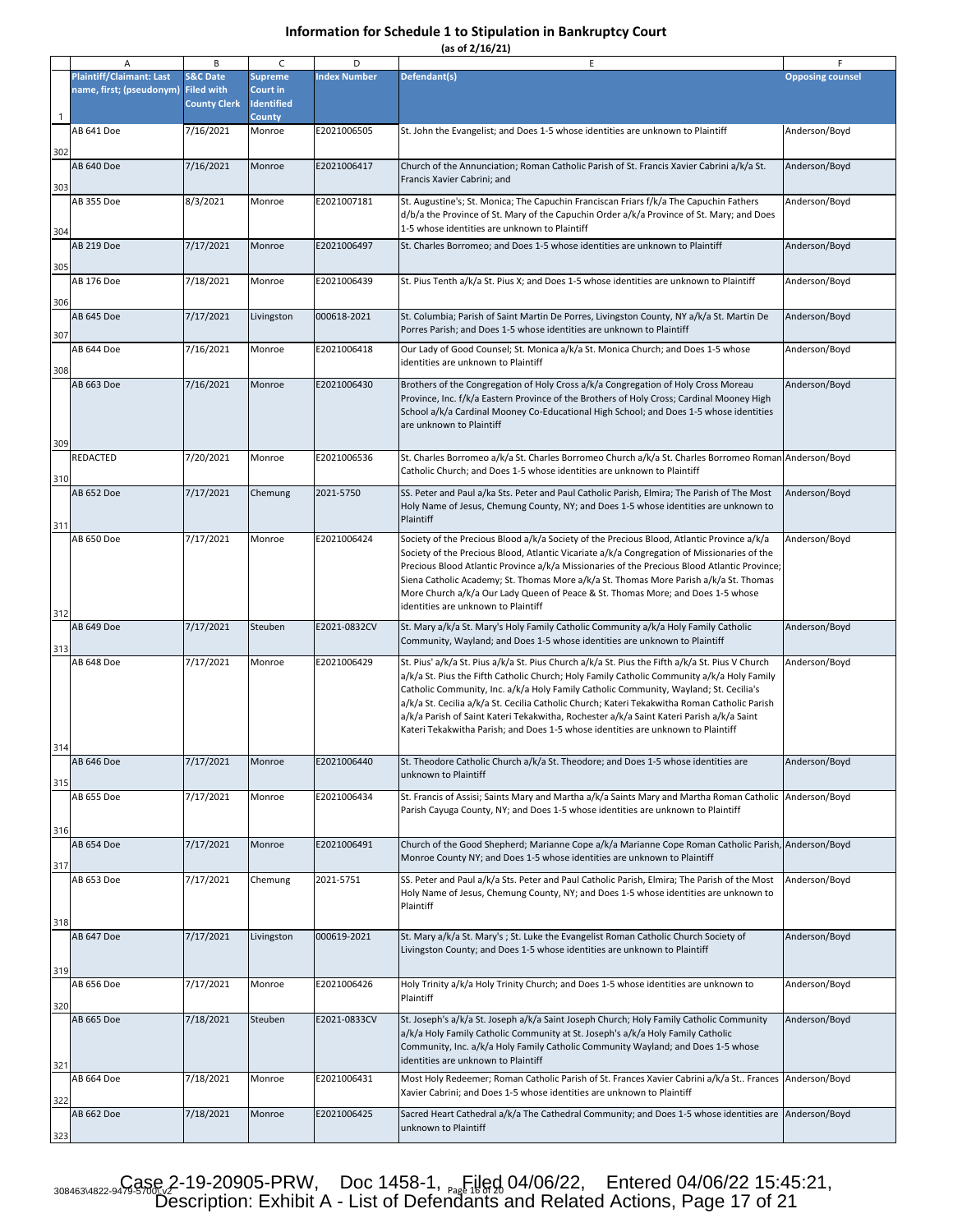|  |  | (as of 2/16/21) |
|--|--|-----------------|
|  |  |                 |

|              | Α                               | В                   | C                       | D                   | E                                                                                                                                                                               |                         |
|--------------|---------------------------------|---------------------|-------------------------|---------------------|---------------------------------------------------------------------------------------------------------------------------------------------------------------------------------|-------------------------|
|              | <b>Plaintiff/Claimant: Last</b> | <b>S&amp;C Date</b> | <b>Supreme</b>          | <b>Index Number</b> | Defendant(s)                                                                                                                                                                    | <b>Opposing counsel</b> |
|              | name, first; (pseudonym)        | <b>Filed with</b>   | Court in                |                     |                                                                                                                                                                                 |                         |
|              |                                 | <b>County Clerk</b> | <b>Identified</b>       |                     |                                                                                                                                                                                 |                         |
| $\mathbf{1}$ | AB 661 Doe                      | 7/18/2021           | <b>County</b><br>Monroe | E2021006421         | St. Boniface's a/k/a St. Boniface a/k/a St. Boniface Church a/k/a Southeast Rochester                                                                                           | Anderson/Boyd           |
|              |                                 |                     |                         |                     | Catholic Community; and Does 1-5 whose identities are unknown to Plaintiff                                                                                                      |                         |
| 324          |                                 |                     |                         |                     |                                                                                                                                                                                 |                         |
|              | AB 659 Doe                      | 7/18/2021           | Monroe                  | E2021006428         | Brothers of the Congregation of Holy Cross a/k/a Congregation of Holy Cross Moreau<br>Province, Inc. f/k/a Eastern Province of the Brothers of Holy Cross; Cardinal Mooney High | Anderson/Boyd           |
|              |                                 |                     |                         |                     | School a/k/a Cardinal Mooney Co-Educational High School; St. John the Evangelist Church                                                                                         |                         |
|              |                                 |                     |                         |                     | of Greece a/k/a St. John the Evangelist a/k/a St. John Evangelist; and Does 1-5 whose                                                                                           |                         |
| 325          |                                 |                     |                         |                     | identities are unknown to Plaintiff                                                                                                                                             |                         |
|              | AB 658 Doe                      | 7/17/2021           | Tioga                   | 2021-00062064       | St. Margaret Mary; Blessed Trinity; and Does 1-5 whose identities are unknown to Plaintiff                                                                                      | Anderson/Boyd           |
|              |                                 |                     |                         |                     |                                                                                                                                                                                 |                         |
| 326          |                                 |                     |                         |                     |                                                                                                                                                                                 |                         |
|              | AB 657 Doe                      | 7/17/2021           | Monroe                  | E2021006436         | St. Anne; and Does 1-5 whose identities are unknown to Plaintiff                                                                                                                | Anderson/Boyd           |
| 327          |                                 |                     |                         |                     |                                                                                                                                                                                 |                         |
|              | AB 669 Doe                      | 7/18/2021           | Monroe                  | E2021006432         | Holy Apostles; and Does 1-5 whose identities are unknown to Plaintiff                                                                                                           | Anderson/Boyd           |
| 328          |                                 |                     |                         |                     |                                                                                                                                                                                 |                         |
|              | AB 668 Doe                      | 7/18/2021           | Monroe                  | E2021006438         | Our Lady of Mt. Carmel a/k/a Our Lady of Mount Carmel a/k/a Our Lady of Mt. Carmel                                                                                              | Anderson/Boyd           |
|              |                                 |                     |                         |                     | Church; St. Frances Xavier Cabrini a/k/a Roman Catholic Parish of St. Frances Xavier Cabrini                                                                                    |                         |
|              |                                 |                     |                         |                     | a/k/a St. Frances Xavier Cabrini Parish; and Does 105 whose identities are unknown to                                                                                           |                         |
| 329          |                                 |                     |                         |                     | Plaintiff                                                                                                                                                                       |                         |
|              | AB 660 Doe                      | 7/18/2021           | Monroe                  | E2021006499         | St. Boniface's a/k/a St. Boniface a/k/a St. Boniface Church a/k/a Southeast Rochester                                                                                           | Anderson/Boyd           |
|              |                                 |                     |                         |                     | Catholic Community; and Does 1-5 whose identities are unknown to Plaintiff                                                                                                      |                         |
| 330          | AB 676 Doe                      | 7/20/2021           | Monroe                  | E2021006534         | St. Bridget a/k/a St. Bridget's Immaculate Conception/St. Bridget; St. Michael; St. Frances                                                                                     | Anderson/Boyd           |
|              |                                 |                     |                         |                     | Xavier Cabrini a/k/a Roman Catholic Parish of St. Frances Xavier Cabrini a/k/a St. Frances                                                                                      |                         |
|              |                                 |                     |                         |                     | Xavier Cabrini Parish; St. Anne; The Parish of St. Katharine Drexel a/k/a St. Katharine Drexel                                                                                  |                         |
| 331          |                                 |                     |                         |                     | Parish; and Does 1-5 whose identities are unknown to Plaintiff                                                                                                                  |                         |
|              | AB 674 Doe                      | 7/18/2021           | Monroe                  | E2021006423         | St. Bridget a/k/a St. Bridget's Immaculate Conception/St. Bridget; and Does 1-5 whose                                                                                           | Anderson/Boyd           |
|              |                                 |                     |                         |                     | identities are unknown to Plaintiff                                                                                                                                             |                         |
| 332          | AB 673 Doe                      | 7/18/2021           | Monroe                  | E2021006504         | St. Bridget a/k/a St. Bridget's Immaculate Conception/St. Bridget; and Does 1-5 whose                                                                                           | Anderson/Boyd           |
|              |                                 |                     |                         |                     | identities are unknown to Plaintiff                                                                                                                                             |                         |
|              |                                 |                     |                         |                     |                                                                                                                                                                                 |                         |
| 333          |                                 |                     |                         |                     |                                                                                                                                                                                 |                         |
|              | AB 670 Doe                      | 7/18/2021           | Monroe                  | E2021006443         | Church of Good Shepherd Guardian Angels; Marianne Cope a/k/a Marianne Cope Roman                                                                                                | Anderson/Boyd           |
| 334          |                                 |                     |                         |                     | Catholic Parish, Monroe County NY; and Does 1-5 whose identities are unknown to Plaintiff                                                                                       |                         |
|              | AB 681 Doe                      | 7/20/2021           | Monroe                  | E2021006537         | Blessed Sacrament a/k/a Southeast Rochester Catholic Community; and Does 1-5 whose                                                                                              | Anderson/Boyd           |
|              |                                 |                     |                         |                     | identities are unknown to Plaintiff                                                                                                                                             |                         |
| 335          | AB 680 Doe                      |                     | Monroe                  | E2021006535         | St. Patrick's; Holy Apostles; Corpus Christi; and Does 1-5 whose identities are unknown to                                                                                      | Anderson/Boyd           |
|              |                                 | 7/20/2021           |                         |                     | Plaintiff                                                                                                                                                                       |                         |
| 336          | AB 679 Doe                      |                     |                         | E2021006481         |                                                                                                                                                                                 |                         |
|              |                                 | 7/19/2021           | Monroe                  |                     | St. Augustine's; St. Monica; and Does 1-5 whose identities are unknown to Plaintiff                                                                                             | Anderson/Boyd           |
| 337          |                                 |                     |                         |                     |                                                                                                                                                                                 |                         |
|              | AB 672 Doe                      | 7/18/2021           | Monroe                  | E2021006420         | St. Bridget a/k/a St. Bridget's; Immaculate Conception/St. Bridget; and Does 1-5 whose                                                                                          | Anderson/Boyd           |
| 338          |                                 |                     |                         |                     | identities are unknown to Plaintiff                                                                                                                                             |                         |
|              | AB 671 Doe                      | 7/18/2021           | Monroe                  | E2021006437         | St. Bridget a/k/a St. Bridget's; Immaculate Conception/St. Bridget; and Does 1-5 whose                                                                                          | Anderson/Boyd           |
| 339          |                                 |                     |                         |                     | identities are unknown to Plaintiff                                                                                                                                             |                         |
|              | AB 730 Doe                      | 8/12/2021           | Monroe                  | E2021007642         | Church of the Good Shepherd; Marianne Cope Roman Catholic Parish, Monroe County NY                                                                                              | Anderson/Boyd           |
|              |                                 |                     |                         |                     | a/k/a Marianne Cope; St. John the Evangelist Greece a/k/a St. John the Evangelist Parish                                                                                        |                         |
| 340          |                                 |                     |                         |                     | a/k/a St. John Evangelist; and Does 1-5 whose identities are unknown to Plaintiff                                                                                               |                         |
|              | AB 698 Doe                      | 7/31/2021           | Monroe                  | E2021007090         | Blessed Sacrament a/k/a Southeast Rochester Catholic Community; and Does 1-5 whose                                                                                              | Anderson/Boyd           |
|              |                                 |                     |                         |                     | identities are unknown to Plaintiff                                                                                                                                             |                         |
| 341          | AB 724 Doe                      |                     |                         | E2021007483         |                                                                                                                                                                                 | Anderson/Boyd           |
|              |                                 | 8/11/2021           | Monroe                  |                     | St. Boniface's a/k/a St. Boniface a/k/a Southeast Rochester Catholic Community; and Does<br>1-5 whose identities are unknown to Plaintiff                                       |                         |
| 342          |                                 |                     |                         |                     |                                                                                                                                                                                 |                         |
|              | AB 698 Doe                      | 8/12/2021           | Monroe                  | E2021007631         | Church of the Assumption a/k/a Assumption of the Blessed Virgin Mary; and Does 1-5                                                                                              | Anderson/Boyd           |
| 343          |                                 |                     |                         |                     | whose identities are unknown to Plaintiff                                                                                                                                       |                         |
|              | D.S.                            | 2/18/2020           | Monroe                  | E2020001798         | St. Frances Xavier Cabrini Parish                                                                                                                                               | Herman Law              |
| 344          |                                 |                     |                         |                     |                                                                                                                                                                                 |                         |
|              | REDACTED                        | 3/17/2020           | Steuben                 | E2020-0571CV        | The Diocese of Rochester; The Church of the Sacred Hearth of Jesus; The Church of the                                                                                           | Betti & Associates      |
|              |                                 |                     |                         |                     | Sacred Heart of Jesus Roman Catholic School; Boy Scouts of America, Seneca Waterways                                                                                            |                         |
| 345          |                                 |                     |                         |                     | Council; Timothy Weider; and Does 1-10                                                                                                                                          |                         |
|              | REDACTED                        | 5/25/2020           | Monroe                  | E2020003358         | St. Bridget Church and School; and Sisters of St. Joseph                                                                                                                        | Marsh/Pfau              |
|              |                                 |                     |                         |                     |                                                                                                                                                                                 |                         |
| 346          |                                 |                     |                         |                     |                                                                                                                                                                                 |                         |
|              | REDACTED                        | 5/25/2020           | Cayuga                  | E2020-0398          | St. Bernard Catholic Church                                                                                                                                                     | Marsh/Pfau              |
| 347          |                                 |                     |                         |                     |                                                                                                                                                                                 |                         |
|              | REDACTED                        | 5/26/2020           | Monroe                  | E2020003386         | St. Salome Church; Blessed Sacrament Church (a/k/a Blessed Sacrament Roman Catholic                                                                                             | Hanly/Garabedian        |
|              |                                 |                     |                         |                     | Church [Rutgers St.]; Southeast Rochester Catholic Community; Sacred Heart Catheral,                                                                                            |                         |
|              |                                 |                     |                         |                     | Rochester, NY; The Cathedral Community Church of Rochester, NY; St. Mary of the                                                                                                 |                         |
|              |                                 |                     |                         |                     | Assumption Church of Auburn; St. Cecilia's Church of Rochester, NY; and Kateri Tekakwitha<br>Roman Catholicc Parish, Monroe County, NY                                          |                         |
| 348          |                                 |                     |                         |                     |                                                                                                                                                                                 |                         |

 $308463\sqrt{4822-9493000}, 2-19-20905-PRW$ , Doc 1458-1,  $P_{eq}$ [1]go] 04/06/22, Entered 04/06/22 15:45:21, Description: Exhibit A - List of Defendants and Related Actions, Page 18 of 21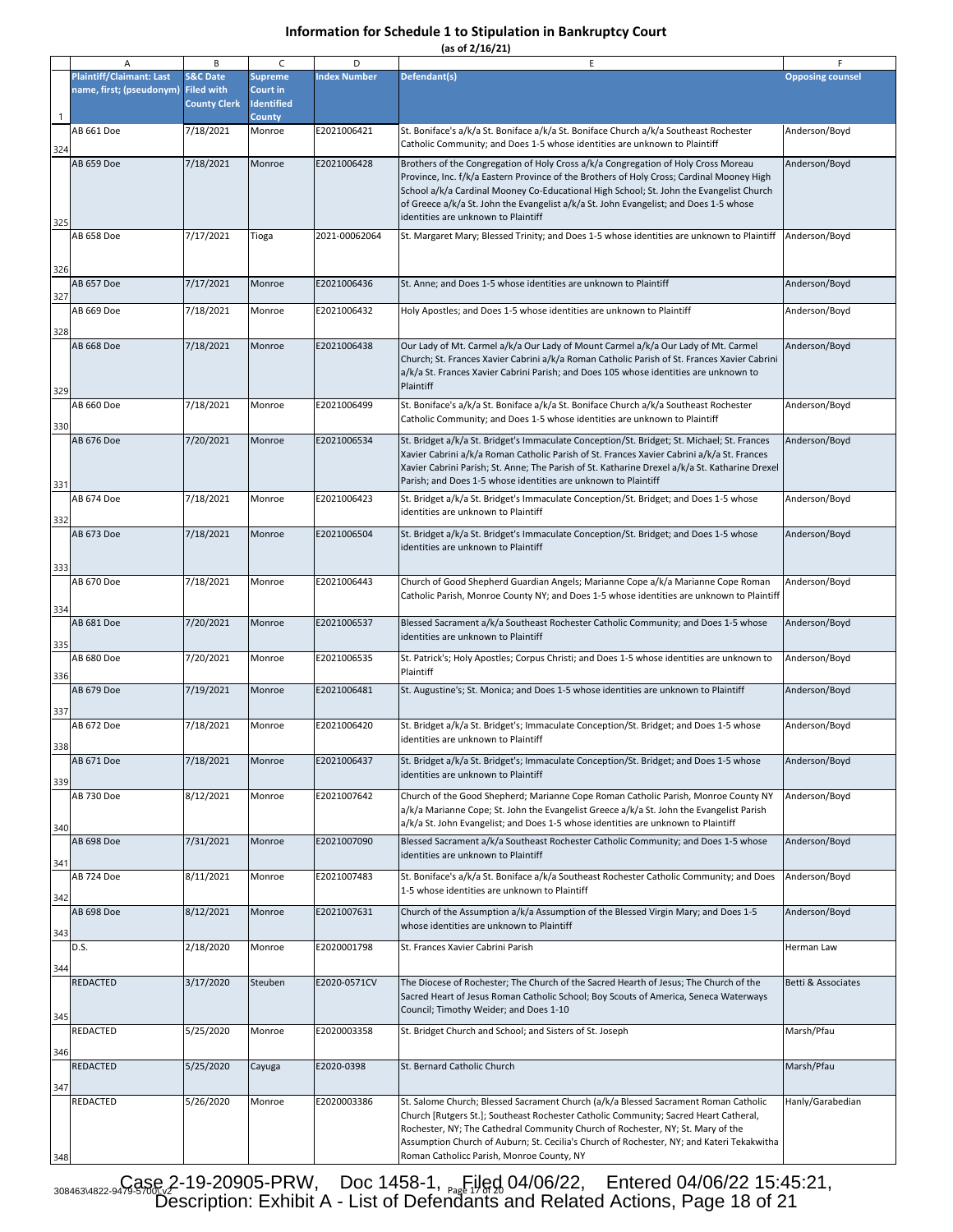|  |  | (as of 2/16/21) |  |
|--|--|-----------------|--|
|  |  |                 |  |

|     | Α                                                           | В                                                               | C                                               | D                   | Е                                                                                                                                                                                                                                                                                                               |                                                              |
|-----|-------------------------------------------------------------|-----------------------------------------------------------------|-------------------------------------------------|---------------------|-----------------------------------------------------------------------------------------------------------------------------------------------------------------------------------------------------------------------------------------------------------------------------------------------------------------|--------------------------------------------------------------|
|     | <b>Plaintiff/Claimant: Last</b><br>name, first; (pseudonym) | <b>S&amp;C Date</b><br><b>Filed with</b><br><b>County Clerk</b> | <b>Supreme</b><br>Court in<br><b>Identified</b> | <b>Index Number</b> | Defendant(s)                                                                                                                                                                                                                                                                                                    | <b>Opposing counsel</b>                                      |
| 1   |                                                             |                                                                 | <b>County</b>                                   |                     |                                                                                                                                                                                                                                                                                                                 |                                                              |
| 349 | REDACTED                                                    | 7/20/2020                                                       | New York                                        | 950350/2020         | St. Mary's Roman Catholi Church (Bath); Roman Catholic Diocese of Rochester; Bishop of<br>Rochester; Roman Catholic Archdiocese of New York; and John Does 1-5                                                                                                                                                  | Douglas & London;<br>Matthews & Associates;<br>Freese & Goss |
| 350 | REDACTED                                                    | 7/21/2020                                                       | Monroe                                          | E2020004963         | Holy Rosary Church and School; and Sisters of St. Joseph of Rochester                                                                                                                                                                                                                                           | Marsh/Pfau                                                   |
| 351 | REDACTED                                                    | 7/21/2020                                                       | Monroe                                          | E2020004964         | St. Bridget Church and School (now d/b/a Imaculate Conception St. Bridget's) and Sisters of Marsh/Pfau<br>St. Joseph of Rochester                                                                                                                                                                               |                                                              |
| 352 | REDACTED                                                    | 7/21/2020                                                       | Monroe                                          | E2020004970         | St. Patrick Church (Rochester); Missionaries of the Precious Blood; and Sisters of St. Joseph Marsh/Pfau<br>of Rochester                                                                                                                                                                                        |                                                              |
| 353 | REDACTED                                                    | 7/21/2020                                                       | Monroe                                          | E2020004971         | Blessed Sacrament Church (d/b/a Southeast Rochester Catholic Community)                                                                                                                                                                                                                                         | Marsh/Pfau                                                   |
| 354 | REDACTED                                                    | 7/21/2020                                                       | Wayne                                           | CV085933            | St. Michael Church (Newark); and Sisters of Mercy of the Americas New York, Pennsylvania, Marsh/Pfau<br>Pacific West Community                                                                                                                                                                                  |                                                              |
| 355 | REDACTED                                                    | 7/31/2020                                                       | Monroe                                          | E2020005539         | St. Francis Xavier Parish                                                                                                                                                                                                                                                                                       | Marsh/Pfau                                                   |
| 356 | REDACTED                                                    | 7/31/2020                                                       | Monroe                                          | E2020005549         | Holy Rosary Parish; and Aquinas Institute Basilian Fathers                                                                                                                                                                                                                                                      | Marsh/Pfau                                                   |
| 357 | REDACTED                                                    | 7/31/2020                                                       | <b>Broome</b>                                   | EFCA2020001510      | Diocese of Rochester; and St. Margaret Mary's Church                                                                                                                                                                                                                                                            | Ronald Benjamin                                              |
| 358 | REDACTED                                                    | 8/4/2020                                                        | Monroe                                          | E2020005662         | Sacred Heart Cathedral Church; and Sisters of St. Joseph of Rochester                                                                                                                                                                                                                                           | Marsh/Pfau                                                   |
| 359 | REDACTED                                                    | 8/4/2020                                                        | Monroe                                          | E2020005675         | St. Patrick Parish (Owego)                                                                                                                                                                                                                                                                                      | Andreozzi/Foote                                              |
| 360 | AB 213 Doe                                                  | 7/28/2020                                                       | Tompkins                                        | EF2020-0354         | The Catholic Christian Secular Mission Community of St. David's at Newfield, NY a/k/a St.<br>David a/k/a Secular Mission; and Galilee House of the Secular Mission a/k/a Galilee House                                                                                                                          | Anderson/Boyd                                                |
| 361 | AB 214 Doe                                                  | 7/28/2020                                                       | Tompkins                                        | EF2020-0355         | The Catholic Christian Secular Mission Community of St. David's at Newfield, NY a/k/a St.<br>David a/k/a Secular Mission; and Galilee House of the Secular Mission a/k/a Galilee House                                                                                                                          | Anderson/Boyd                                                |
| 362 | REDACTED                                                    | 5/19/2020                                                       | Monroe                                          | E2020003198         | St. Michaels Church; Finger Lakes Council; Seneca Waterways Council, Inc.; and Boy Scouts<br>of America                                                                                                                                                                                                         | Marsh/Pfau                                                   |
| 363 | REDACTED                                                    | 8/12/2020                                                       | Monroe                                          | E2020006095         | The Roman Catholic Diocese of Rochester; and Saint Joseph's Villa                                                                                                                                                                                                                                               | Kelley & Grossman                                            |
| 364 | John Doe                                                    | 8/13/2020                                                       | Tompkins                                        | EF2020-0404         | St. David Church                                                                                                                                                                                                                                                                                                | Merson                                                       |
| 365 | AB 415 Doe                                                  | 7/31/2020                                                       | Monroe                                          | E2020005545         | St. Augustine's Church; St. Monica Church; Seneca Waterways Council, Inc.; and Boy Scouts Anderson/Boyd<br>of America                                                                                                                                                                                           |                                                              |
| 366 | REDACTED                                                    | 10/27/2020                                                      | Wayne                                           | CV086316            | Parish of St. Katherine Drexel, Wayne County a/k/a Parish of St. Katharine of Drexel at St.<br>Anne's Church f/k/a St. Anne's Church                                                                                                                                                                            | Kelner & Kelner                                              |
| 367 | REDACTED                                                    | 6/2/2020                                                        | Chemung                                         | 2020-5293           | Our Lady of Lourdes (Elmira); Five Rivers Council, Inc.; Boy Scouts of America; and Sullivan<br><b>Trail Council</b>                                                                                                                                                                                            | Marsh/Pfau                                                   |
| 368 | REDACTED                                                    | 3/2/2021                                                        | Monroe                                          | E2021001787         | St. Michael's Church of Rochester, NY n/k/a Roman Catholic Parish of St. Frances Xavier<br>Cabrini a/k/a St. Fances Xavier Cabrini Parish; and St. Bridget's Church n/k/a Immaculate<br>Conception/St. Bridget Society                                                                                          | James Vernon & Weeks                                         |
| 369 | John JF Doe                                                 | 3/17/2021                                                       | Ontario                                         | 128986-2021         | St. Theresa' Roman Catholic Church                                                                                                                                                                                                                                                                              | Morgenstern Devoesick                                        |
| 370 | REDACTED                                                    | 4/22/2021                                                       | Monroe                                          | E2021003503         | Immaculate Conception/St. Bridget's Church; St. Anthony's Roman Catholic Church n/k/a<br>Blessed Sacrament Parish (Elmira); St. Francis of Assisi Church; and St. Salome's Church<br>n/k/a St. Kateri Parish                                                                                                    | Phillips & Paolicelli                                        |
| 371 | REDACTED                                                    | 5/11/2021                                                       | Tioga                                           | 2021-00061917       | St. James Catholic (Waverly)                                                                                                                                                                                                                                                                                    | Curis Law                                                    |
| 372 | LG 97 Doe                                                   | 6/10/2021                                                       | Monroe                                          | E2021005139         | Church of the Most Holy Trinity of Webster                                                                                                                                                                                                                                                                      | Lipsitz                                                      |
| 373 | REDACTED                                                    | 7/20/2021                                                       | Monroe                                          | E2021006600         | St. Bridgets Church; Becket Hall; Rochester City School District; St. John Fisher College; Fr.<br>Vincent Panepinto                                                                                                                                                                                             | James Vernon & Weeks                                         |
| 374 | REDACTED                                                    | 7/22/2021                                                       | Monroe                                          | E2021006654         | St. Francis Church; Seneca Waterways Council, Inc.; Boy Scouts of America a/k/a Finger<br>Lakes Council a/k/a Otentiana Council; and Phelps 4630 Rotary                                                                                                                                                         | Andreozzi/Foote                                              |
| 375 | AB 643 Doe                                                  | 7/16/2021                                                       | Monroe                                          | E2021006413         | Our Lady of Good Counsel; St. Monica a/k/a St. Monica Church; Brothers of he<br>Congregation of Holy Cross a/k/a Congregation of Holy Cross Moreau Province, Inc.; f/k/a<br>Eastern Province of the Brothers of Holy Cross; and Cardinal Mooney High School a/k/a<br>Cardinal Mooney Co-Educational High School | Anderson/Boyd                                                |
|     |                                                             |                                                                 |                                                 |                     |                                                                                                                                                                                                                                                                                                                 |                                                              |

308463\4822-9479-586&2-19-20905-PRW, Doc 1458-1, Page 18 04/06/22, Entered 04/06/22 15:45:21, Description: Exhibit A - List of Defendants and Related Actions, Page 19 of 21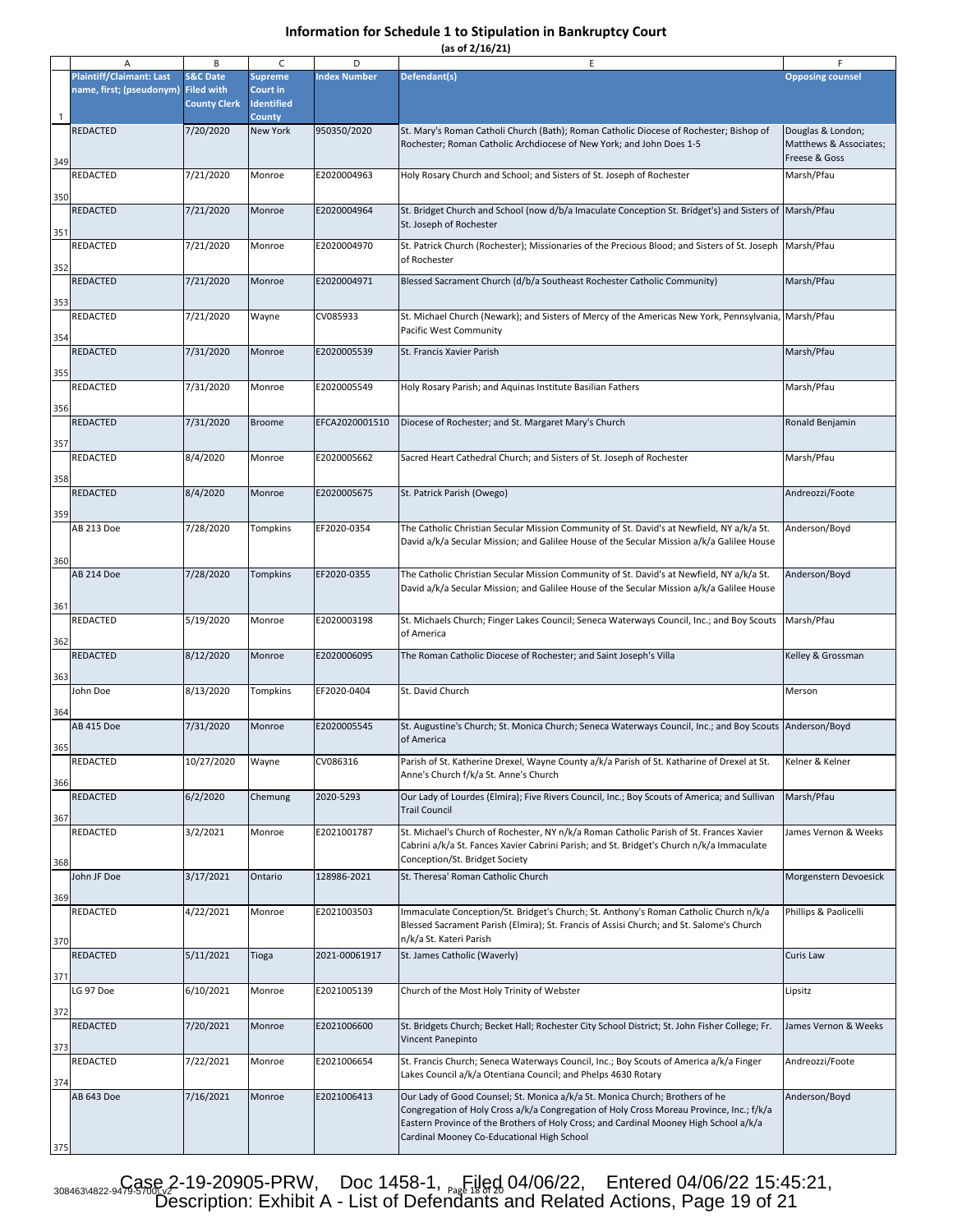| (as of 2/16/21) |  |
|-----------------|--|
|-----------------|--|

|     | Α                                                                      | B                                          | C                                               | D                   | E                                                                                                                                                                                             | F                                                                                                                                                                                                                                                                                              |
|-----|------------------------------------------------------------------------|--------------------------------------------|-------------------------------------------------|---------------------|-----------------------------------------------------------------------------------------------------------------------------------------------------------------------------------------------|------------------------------------------------------------------------------------------------------------------------------------------------------------------------------------------------------------------------------------------------------------------------------------------------|
|     | <b>Plaintiff/Claimant: Last</b><br>name, first; (pseudonym) Filed with | <b>S&amp;C Date</b><br><b>County Clerk</b> | <b>Supreme</b><br>Court in<br><b>Identified</b> | <b>Index Number</b> | Defendant(s)                                                                                                                                                                                  | <b>Opposing counsel</b>                                                                                                                                                                                                                                                                        |
| 1   | REDACTED                                                               | 7/27/2021                                  | <b>County</b><br>Monroe                         | E2021006880         | Roman Catholic Diocese of Rochester; and Holy Name of Jesus (Rochester)                                                                                                                       | Salenger, Sack, Kimmel &                                                                                                                                                                                                                                                                       |
| 376 | JVW 104 Doe                                                            | 5/14/2021                                  | Monroe                                          | E2020009310         | St. Michael's Church of Rochester, NY n/k/a Roman Catholic Parish of St. Frances Xavier                                                                                                       | <b>Bavarro LLP</b><br>James Vernon & Weeks                                                                                                                                                                                                                                                     |
|     |                                                                        |                                            |                                                 |                     | Cabrini a/k/a St. Frances Xavier Cabrini Parish; St. mStanislaus, Bishop & Martyr n/k/a<br>Saints Isidore and Maria Torriba, Addison a/k/a SS Isadore & Marie Torriba and SS. Isadore         |                                                                                                                                                                                                                                                                                                |
| 377 | REDACTED                                                               | 7/30/2021                                  | Monroe                                          | E2021007065         | & Maria Torriba Parish<br>St. Andrew's Catholic Church (Rochester); and St. Andrew's Catholic School                                                                                          | Merson                                                                                                                                                                                                                                                                                         |
| 378 | REDACTED                                                               | 8/1/2021                                   | Monroe                                          | E2021007096         | Bishop Hogan Catholic Academy; Northeastern Catholic Junior High School; Bishop Kearney                                                                                                       | Slater Slater Schulman                                                                                                                                                                                                                                                                         |
| 379 |                                                                        |                                            |                                                 |                     | High School; Christian Brothers Institute; Edmund Rice Christian Brothers North America;<br>and Dennis Sewar                                                                                  |                                                                                                                                                                                                                                                                                                |
| 380 | AB 156 Doe                                                             | 8/5/2021                                   | Monroe                                          | E2021007339         | St. Bernard's School of Theology & Ministry f/k/a St. Bernard's Institute f/k/a St. Bernard's<br>Seminary                                                                                     | Anderson/Boyd                                                                                                                                                                                                                                                                                  |
| 381 | REDACTED                                                               | 8/8/2021                                   | Monroe                                          | E2021007375         | St. Philip Neri Church                                                                                                                                                                        | Slater Slater Schulman                                                                                                                                                                                                                                                                         |
|     | REDACTED                                                               | 8/11/2021                                  | Monroe                                          | E2021007477         | St. Andrew's Church (Rochester); and Seneca Waterways Council; and Boy Scouts of<br>America                                                                                                   | Parker Waichman LLP                                                                                                                                                                                                                                                                            |
| 382 | LG 71 Doe                                                              | 8/12/2021                                  | Monroe                                          | E2021007498         | Our Lady of Mercy Church n/k/a Mother Sorrows Church                                                                                                                                          | Lipsitz                                                                                                                                                                                                                                                                                        |
| 383 | REDACTED                                                               | 8/12/2021                                  | Monroe                                          | E2021007636         | Cabrini Parish; and Sisters of Mercy of America                                                                                                                                               | Matthews & Associates                                                                                                                                                                                                                                                                          |
| 384 | REDACTED                                                               | 8/12/2021                                  | Monroe                                          | E2021007647         | Roman Catholic Diocese of Rochester; and The Holy Cross Church                                                                                                                                | Seeger Weiss Williams<br>Cedar                                                                                                                                                                                                                                                                 |
| 385 | REDACTED                                                               | 8/12/2021                                  | Monroe                                          | E2021007648         | St. Francis Xavier Cabrini Parish; and Annunciation Church                                                                                                                                    | Matthews & Associates                                                                                                                                                                                                                                                                          |
| 386 | REDACTED                                                               | 8/12/2021                                  | Monroe                                          | E2021007650         | Holy Cross Parish; Holy Cross Catholic Church; Holy Cross School; and Sisters of Mercy of                                                                                                     | Matthews & Associates                                                                                                                                                                                                                                                                          |
| 387 | REDACTED                                                               | 8/12/2021                                  | Monroe                                          | E2021007651         | the Americas<br>Roman Catholic Diocese of Rochester                                                                                                                                           | Seeger Weiss Williams                                                                                                                                                                                                                                                                          |
| 388 |                                                                        |                                            |                                                 |                     |                                                                                                                                                                                               | Cedar                                                                                                                                                                                                                                                                                          |
| 389 | REDACTED                                                               | 8/7/2021                                   | Steuben                                         | E2021-0913CV        | The Church of the Sacred Heart of Jesus; The Church of the Sacred Heart of Jesus Roman<br>Catholic School; Seneca Waterways Council; Five Rivers Council; and Iroquois Trail Local<br>Council | Betti & Associates                                                                                                                                                                                                                                                                             |
|     | REDACTED                                                               | 8/7/2021                                   | Steuben                                         | E2021-0912CV        | The Church of the Sacred Heart of Jesus; The Church of the Sacred Heart of Jesus Roman<br>Catholic School; Seneca Waterways Council; Five Rivers Council; and Iroquois Trail Local<br>Council | Betti & Associates                                                                                                                                                                                                                                                                             |
| 390 | REDACTED                                                               | 8/13/2021                                  | Monroe                                          | E2021007661         | SS. Peter and Paul Church n/k/a St. Monica Church                                                                                                                                             | Lipsitz                                                                                                                                                                                                                                                                                        |
| 391 | John Doe 71                                                            | 8/12/2021                                  | New York                                        | 951198/2021         | The Diocese of Rochester; Immaculate Conception/St. Bridget's Church; Boy Scouts of                                                                                                           | Zuckerman Spaeder LLP                                                                                                                                                                                                                                                                          |
| 392 |                                                                        |                                            |                                                 |                     | America; and Seneca Waterways                                                                                                                                                                 |                                                                                                                                                                                                                                                                                                |
| 393 |                                                                        |                                            |                                                 |                     |                                                                                                                                                                                               |                                                                                                                                                                                                                                                                                                |
|     |                                                                        |                                            |                                                 |                     |                                                                                                                                                                                               | Opposing Counsel Key:                                                                                                                                                                                                                                                                          |
|     |                                                                        |                                            |                                                 |                     |                                                                                                                                                                                               | Maura C. McGuire<br>Nathanial L. Foote<br>Benjamin D. Andreozzi<br>Paul Hanly<br>Mitchell Garabedian<br>Michael T. Pfau<br>Jeffrey R. Anderson<br>Steve Boyd<br>J. Michael Reck<br>John M. Bansbach<br>Robert J. Greenstein<br>Jeff Herman<br>Leander James<br>Ron Benjamin<br>Jarrod W. Smith |
| 394 |                                                                        |                                            |                                                 |                     |                                                                                                                                                                                               |                                                                                                                                                                                                                                                                                                |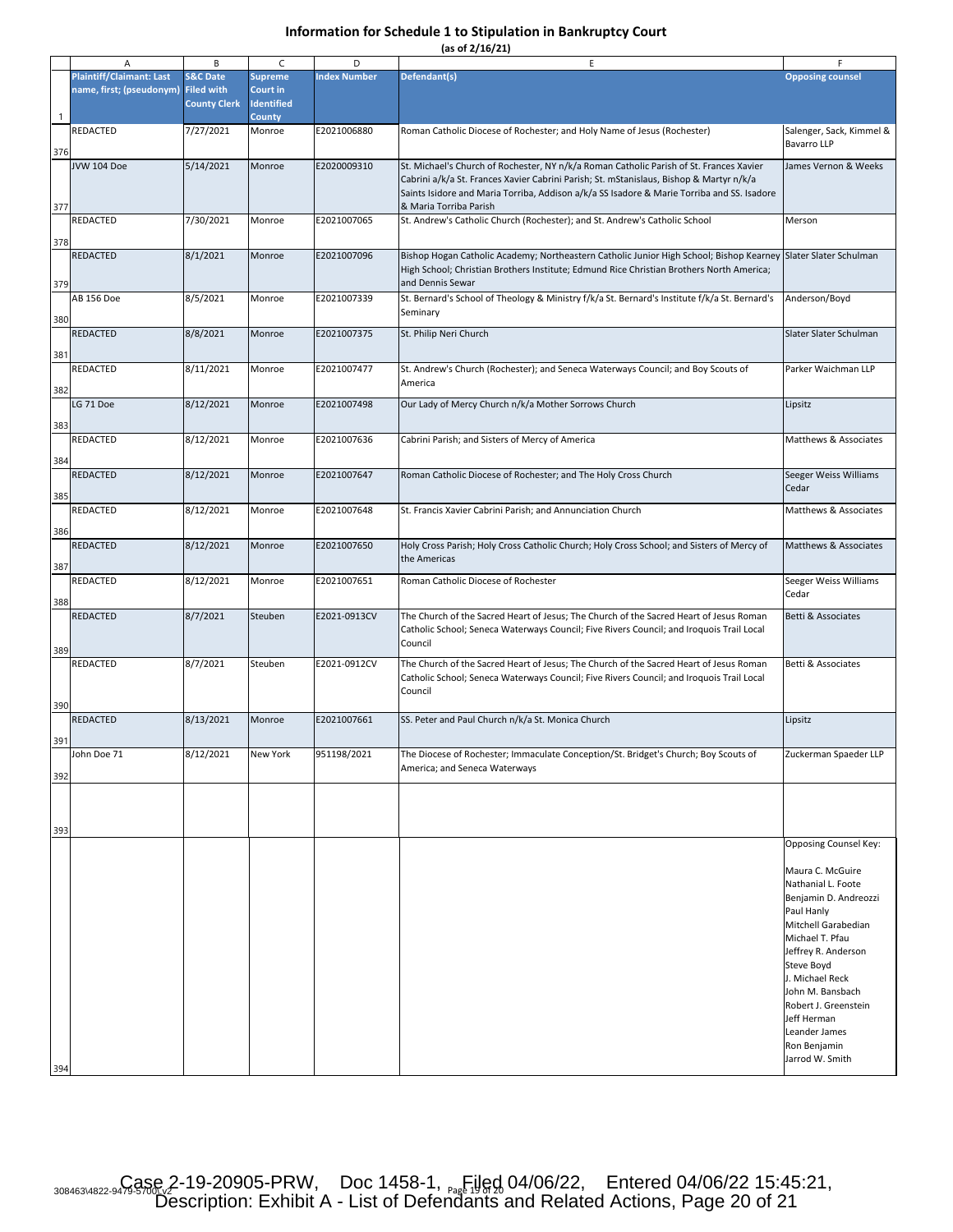|  |  | (as of 2/16/21) |  |
|--|--|-----------------|--|
|  |  |                 |  |

|              | A                                   | B                   | C                 | D                   | E            | $\mathsf F$             |
|--------------|-------------------------------------|---------------------|-------------------|---------------------|--------------|-------------------------|
|              | <b>Plaintiff/Claimant: Last</b>     | <b>S&amp;C Date</b> | <b>Supreme</b>    | <b>Index Number</b> | Defendant(s) | <b>Opposing counsel</b> |
|              | name, first; (pseudonym) Filed with |                     | <b>Court in</b>   |                     |              |                         |
|              |                                     | <b>County Clerk</b> | <b>Identified</b> |                     |              |                         |
| $\mathbf{1}$ |                                     |                     | <b>County</b>     |                     |              |                         |
|              |                                     |                     |                   |                     |              | Brett A. Zekowski       |
|              |                                     |                     |                   |                     |              | Gregory Colavecchia     |
|              |                                     |                     |                   |                     |              | Randolph Janis          |
|              |                                     |                     |                   |                     |              | John Miras              |
|              |                                     |                     |                   |                     |              | Michael Wolford         |
|              |                                     |                     |                   |                     |              | Lesley Niebel           |
|              |                                     |                     |                   |                     |              | Stephen A. Weiss        |
|              |                                     |                     |                   |                     |              | Gerald J. Williams      |
|              |                                     |                     |                   |                     |              | Victoria Phillips       |
|              |                                     |                     |                   |                     |              | Diane Paolicelli        |
|              |                                     |                     |                   |                     |              | Michael DeRuve          |
|              |                                     |                     |                   |                     |              | Amy C. Keller           |
|              |                                     |                     |                   |                     |              | Jordan Merson           |
|              |                                     |                     |                   |                     |              | Adam P. Slater          |
|              |                                     |                     |                   |                     |              | Linc C. Leder           |
|              |                                     |                     |                   |                     |              | Trent B. Miracle        |
| 395          |                                     |                     |                   |                     |              |                         |
|              |                                     |                     |                   |                     |              | Patrick Noaker          |
|              |                                     |                     |                   |                     |              | Kelly Wolford           |
|              |                                     |                     |                   |                     |              | Peter W. Smith          |
|              |                                     |                     |                   |                     |              | David P. Matthews       |
|              |                                     |                     |                   |                     |              | Tim K. Goss             |
|              |                                     |                     |                   |                     |              | Peter de la Cerda       |
|              |                                     |                     |                   |                     |              | Melanie S. Wolk         |
|              |                                     |                     |                   |                     |              | Keith R. Vona           |
|              |                                     |                     |                   |                     |              | Daniel C. Levin         |
|              |                                     |                     |                   |                     |              | Jason P. Dionisio       |
|              |                                     |                     |                   |                     |              | Stephen F. Crew         |
|              |                                     |                     |                   |                     |              | Peter B. Janci          |
|              |                                     |                     |                   |                     |              | Michael G. Finnegan     |
|              |                                     |                     |                   |                     |              | Andrea Bierstein        |
|              |                                     |                     |                   |                     |              | William H. Gordon       |
|              |                                     |                     |                   |                     |              | Scott M. Duquin         |
|              |                                     |                     |                   |                     |              | Craig Vernon            |
| 396          |                                     |                     |                   |                     |              |                         |
|              |                                     |                     |                   |                     |              | James R. Marsh          |
|              |                                     |                     |                   |                     |              | Jennifer Freeman        |
|              |                                     |                     |                   |                     |              | Robert Lewis            |
|              |                                     |                     |                   |                     |              | Vincent T. Nappo        |
|              |                                     |                     |                   |                     |              | Anelga Doumanian        |
|              |                                     |                     |                   |                     |              | Jason P. Amala          |
|              |                                     |                     |                   |                     |              | Jordan E. Morgenstern   |
|              |                                     |                     |                   |                     |              | Adam D. Horowitz        |
|              |                                     |                     |                   |                     |              | Jessica D. Arbour       |
|              |                                     |                     |                   |                     |              | Nathaniel L. Foote      |
|              |                                     |                     |                   |                     |              | Matthew G. Merson       |
|              |                                     |                     |                   |                     |              | Stephen G. Schwarz      |
|              |                                     |                     |                   |                     |              | Paul K. Barr            |
|              |                                     |                     |                   |                     |              | Kelly C. Wolford        |
|              |                                     |                     |                   |                     |              | Christina M. Croglio    |
| 397          |                                     |                     |                   |                     |              |                         |
|              |                                     |                     |                   |                     |              | Shauna L. Friedman      |
|              |                                     |                     |                   |                     |              | Christopher A. Seeger   |
|              |                                     |                     |                   |                     |              | <b>Rick Barreca</b>     |
|              |                                     |                     |                   |                     |              | Liza L. Roys            |
|              |                                     |                     |                   |                     |              | Michele M. Betti        |
|              |                                     |                     |                   |                     |              | David Grossman          |
|              |                                     |                     |                   |                     |              | Antigone Curis          |
|              |                                     |                     |                   |                     |              | Carla A. Pinto          |
|              |                                     |                     |                   |                     |              | Andrew N. Goldfarb      |
| 398          |                                     |                     |                   |                     |              |                         |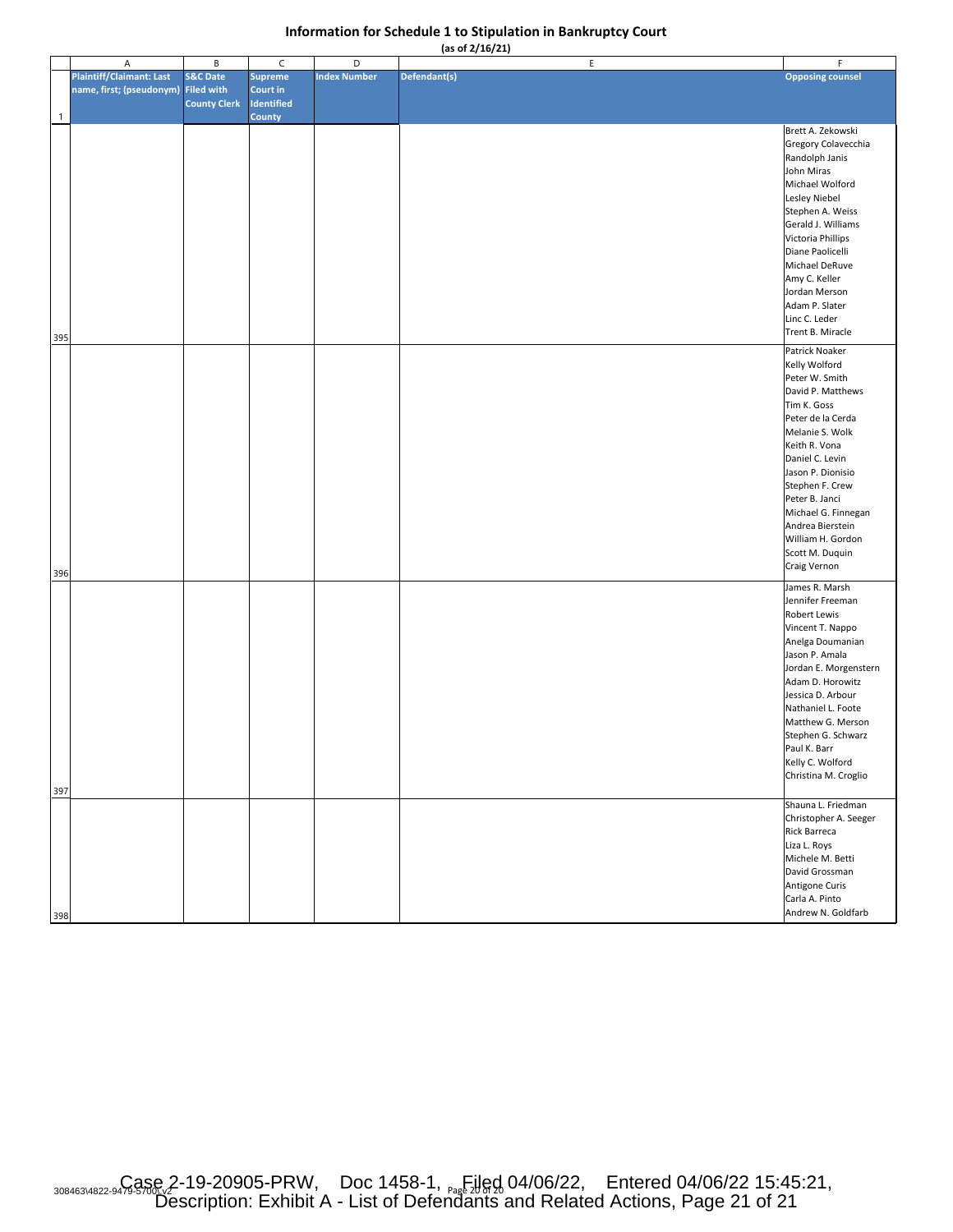# EXHIBIT "B"

Case 2-19-20905-PRW, Doc 1458-2, Filed 04/06/22, Entered 04/06/22 15:45:21, Description: Exhibit B - Additional Stay Parties, Page 1 of 7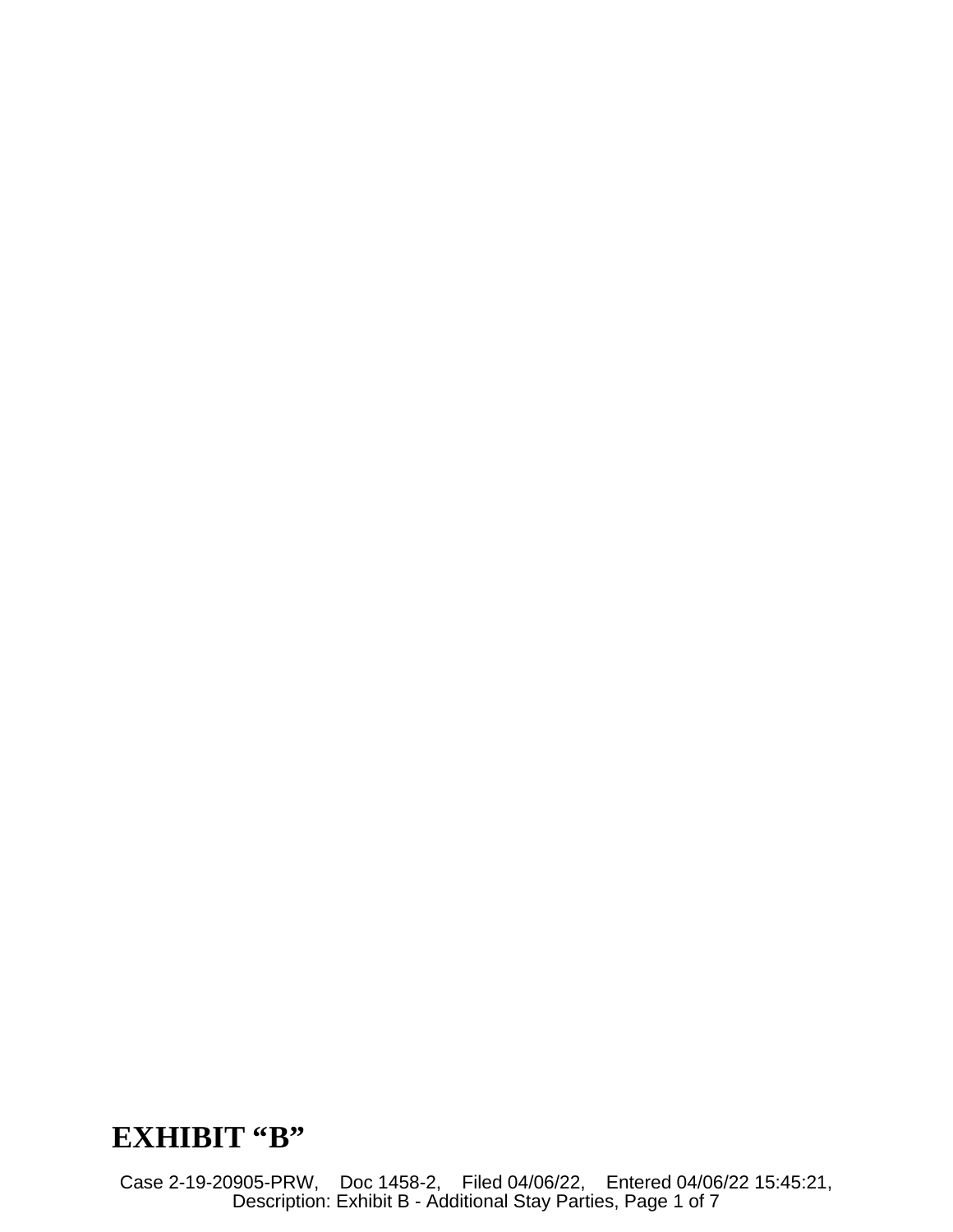# **Exhibit B**

# Additional Stay Parties<sup>1</sup>

#### Parishes

- 1. Sacred Heart Cathedral, Rochester
- 2. \*\*Annunciation, Rochester<br>3. \*\*St. Ambrose, Rochester
- 3. \*\*St. Ambrose, Rochester
- 4. \*\*St. Andrew, Rochester<br>5. \*\*St. Anthony of Padua.
- 5. \*\*St. Anthony of Padua, Rochester<br>6. \*\*St. Augustine. Rochester
- 6. \*\*St. Augustine, Rochester<br>7. St. Anne, Rochester
- St. Anne, Rochester
- 8. Blessed Sacrament, Rochester
- 9. \*\*Corpus Christi, Rochester
- 10. St. Boniface, Rochester
- 11. \*\*St. Bridget, Rochester
- 12. \*\* St. Cecilia, Rochester
- 13. St. Charles Borromeo, Rochester<br>14. \*\*Christ the King, Rochester
- \*\*Christ the King, Rochester
- 15. \*\*Church of the Annunciation, Rochester
- 16. Emmanuel Church of the Deaf, Rochester
- 17. \*\*St. Feehan, Rochester
- 18. \*\* St. Francis of Assisi, Rochester<br>19. St. Frances Xavier Cabrini, Roche
- St. Frances Xavier Cabrini, Rochester
- 20. St. George, Rochester<br>21. \*\*Guardian Angels, R
- 21. \*\*Guardian Angels, Rochester<br>22. \*\*St. Helen, Rochester
- 22. <sup>\*\*</sup>St. Helen, Rochester<br>23. Holy Apostles, Rochest
- 23. Holy Apostles, Rochester
- 24. Holy Cross, Rochester<br>25. \*\*Holy Ghost, Roches
- 25. \*\*Holy Ghost, Rochester
- 26. \*\*Holy Family, Rochester
- 27. \*\*Holy Name of Jesus, Rochester
- 28. \*\*Holy Redeemer, Rochester<br>29. St. Francis Xavier, Rochester
- 29. St. Francis Xavier, Rochester<br>30. \*\*Holy Redeemer/St. Francis
- \*\*Holy Redeemer/St. Francis Xavier, Rochester
- 31. \*\*Holy Rosary, Rochester
- 32. \*\*Immaculate Conception, Rochester<br>33. Immaculate Conception/St. Bridget. R
- Immaculate Conception/St. Bridget, Rochester
- 34. \*\*St. James, Rochester
- 35. \*\*St. John the Evangelist, Rochester
- 36. St. John the Evangelist, Rochester<br>37. \*\*St. Joseph. Rochester
- \*\*St. Joseph, Rochester
- 38. Kateri Tekakwitha Roman Catholic, Rochester
- 39. St. Lawrence, Rochester

<sup>&</sup>lt;sup>1</sup> The Diocese has used its best efforts to identify the Additional Stay Parties on this schedule by their corporate names as reflected in the books and records of the Diocese. Certain CVA Cases may have identified Additional Stay Parties as defendants using different names. The Diocese reserves the right to update or revise this schedule, as needed, to correct the names of the Additional Stay Parties and/or to include any names under which Additional Stay Parties were improperly sued in the event any CVA Claimants assert that the defendants named in their CVA Cases are not included among the Additional Stay Parties.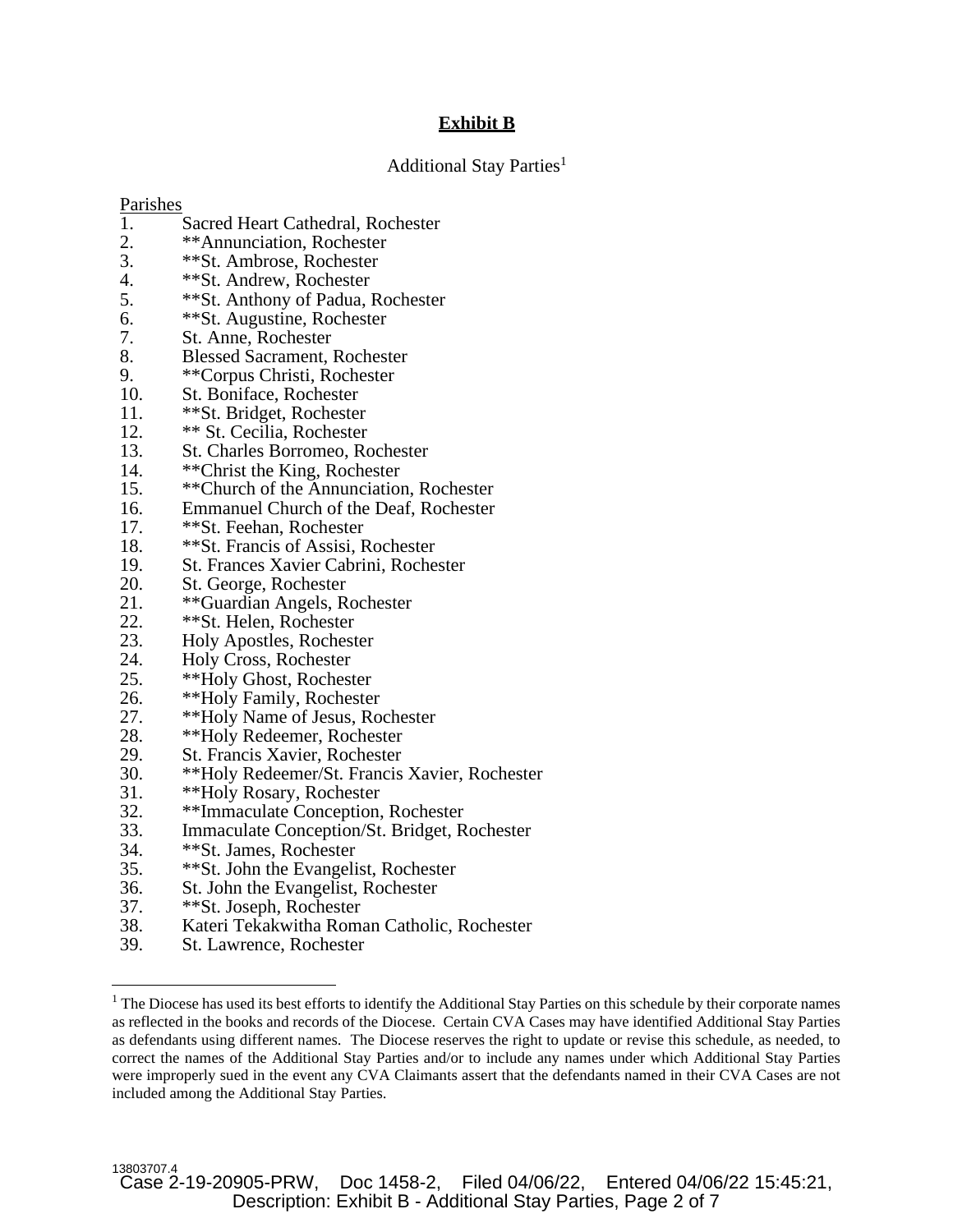- 40. \*\*St. Lucy, Rochester<br>41. \*\*Light of Christ Rom
- 41. \*\*Light of Christ Roman Catholic Parish, Rochester
- 42. \*\*St. Margaret Mary, Rochester
- 43. St. Mark, Rochester<br>44. St. Mary, Rochester
- 44. St. Mary, Rochester<br>45. \*\* St. Michael, Roch
- 45. \*\*St. Michael, Rochester
- 46. St. Monica, Rochester
- 47. \*\*Our Lady of the Americas, Rochester<br>48. \*\*Our Lady of Good Counsel, Rochester
- 48. \*\*Our Lady of Good Counsel, Rochester
- 49. Our Lady of Lourdes, Rochester<br>50. \*\*Our Lady of Mount Carmel. R
- \*\*Our Lady of Mount Carmel, Rochester
- 51. \*\*Our Lady of Mercy, Rochester
- 52. \*\* Our Lady of Perpetual Help, Rochester<br>53. \*\* Our Lady of Sorrows, Rochester
- 53. \*\*Our Lady of Sorrows, Rochester
- 54. Our Lady of Victory-St. Joseph, Rochester
- 55. Our Lady Queen of Peace, Rochester
- 56. Our Mother of Sorrows, Rochester
- 57. The Parish of the Holy Family, Rochester
- 58. Peace of Christ, Rochester<br>59. \*\*St. Patrick. Rochester
- \*\*St. Patrick, Rochester
- 60. \*\*Sts Peter & Paul, Rochester
- 61. St. Pius Tenth, Rochester
- 62. \*\*St. Salome, Rochester<br>63. St. Stanislaus, Rochester
- St. Stanislaus, Rochester
- 64. St. Theodore, Rochester
- 65. \*\*St. Theresa of the Infant Jesus, Rochester
- 66. St. Thomas More, Rochester
- 67. \*\*St. Thomas the Apostle, Rochester
- 68. \*\*St. Catherine of Siena, Addison
- 69. Saints Isidore and Maria Torribia, Addison
- 70. \*\*St. Margaret Mary, Appalachin<br>71. \*\*St. Mathias. Atlanta
- \*\*St. Mathias, Atlanta
- 72. St. Alphonsus, Auburn
- 73. \*\*St. Aloysius, Auburn<br>74. \*\*St. Francis of Assisi.
- \*\*St. Francis of Assisi, Auburn
- 75. Holy Family, Auburn
- 76. \*\*St. Hyacinth, Auburn
- 77. St. Mary, Auburn
- 78. Saints Mary and Martha, Auburn
- 79. Sacred Heart, Auburn
- 80. Good Shephard Catholic Community, Aurora
- 81. St. Agnes, Avon<br>82. St. John Viannev
- St. John Vianney, Bath
- 83. \*\*St. Mary, Bath
- 84. \*\*St. Stanislaus, Bradford
- 85. Nativity of the Blessed Virgin Mary, Brockport
- 86. \*\*St. Columba, Caledonia
- 87. The Parish of Saint Martin De Porres, Caledonia
- 88. \*\*Our Lady of Lebanon, Canandaigua<br>89. St. Benedict, Canandaigua
- 89. St. Benedict, Canandaigua<br>90. <sup>\*\*</sup>St. Mary. Canandaigua
- \*\*St. Mary, Canandaigua
- 91. \*\*St. Joachim, Canisteo
- 92. \*\*St. William, Cameron Mills

13803707.4<br>Case 2-19-20905-PRW. Doc 1458-2, Filed 04/06/22, Entered 04/06/22 15:45:21, Description: Exhibit B - Additional Stay Parties, Page 3 of 7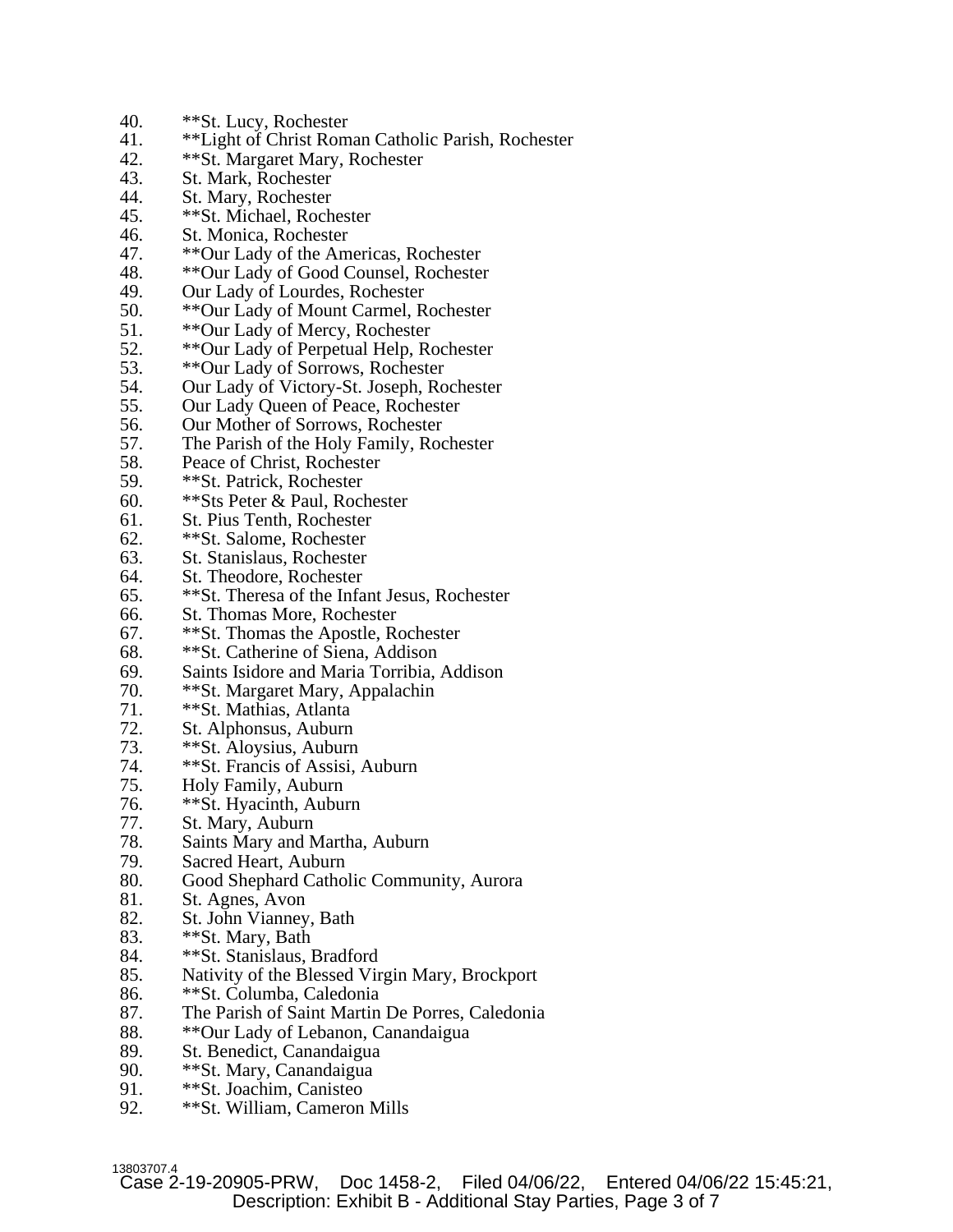- 93. \*\*St. Joseph, Campbell<br>94. \*\*St. Patrick, Cato
- \*\*St. Patrick, Cato
- 95. \*\*St. Francis of Assisi, Catatonk
- 96. \*\*St. Joseph, Cayuga<br>97. \*\*St. Vincent De Paul
- 97. \*\*St. Vincent De Paul, Churchville<br>98. \*\*St. Felix. Clifton Springs
- \*\*St. Felix, Clifton Springs
- 99. \*\*St. Felix/St. Francis Parish Cluster, Clifton Springs
- 100. St. Peter's Roman Catholic Parish, Clifton Springs 101. \*\* St. John the Evangelist. Clyde
- \*\*St. John the Evangelist, Clyde
- 102. St. Joseph the Worker, Clyde
- 103. \*\*St. Pius V, Cohocton
- 104. \*\*St. William, Conesus
- 105. All Saints, Corning<br>106. \*\*Santa Maria de M
- \*\*Santa Maria de Mercede, Cuylerville
- 107. \*\*St. Mary, Dansville
- 108. \*\*St. Patrick, Dansville
- 109. \*\*St. Andrew, Dundee
- 110. Holy Cross, Dryden
- 111. \*\* St. Bridget, East Bloomfield<br>112. St. Jerome. East Rochester
- 112. St. Jerome, East Rochester<br>113. \*\*St. Charles Borromeo. E
- \*\*St. Charles Borromeo, Elmira
- 114. \*\*St. Anthony, Elmira
- 115. \*\*Blessed Sacrament, Elmira
- 116. \*\*St. Casimir, Elmira
- 117. \*\*St. Cecilia, Elmira
- 118. \*\*Christ the Redeemer, Elmira
- 119. \*\*St. John the Baptist, Elmira<br>120. \*\*St. Mary. Elmira
- 120. \*\* St. Mary, Elmira<br>121. \*\* Our Lady of Lou
- 121. \*\*Our Lady of Lourdes, Elmira
- 122. The Parish of the Most Holy Name of Jesus, Elmira
- 123. \*\* St. Patrick, Elmira<br>124. \*\* Sts. Peter and Paul
- \*\*Sts. Peter and Paul Catholic Parish, Elmira
- 125. Church of the Assumption, Fairport
- 126. Church of the Resurrection, Fairport
- 127. St. John of Rochester, Fairport
- 128. St. Luke the Evangelist, Geneseo<br>129. \*\*St. Mary, Geneseo
- \*\*St. Mary, Geneseo
- 130. \*\*St. Francis De Sales, Geneva
- 131. Our Lady of Peace, Geneva
- 132. \*\*St. Stephen, Geneva
- 133. \*\*St. Hillary, Genoa
- 134. \*\*St. Mary, Greenwood<br>135. St. Anthony, Groton
- St. Anthony, Groton
- 136. \*\*Holy Name of Jesus, Groveland
- 137. St. Elizabeth Ann Seton, Hamlin
- 138. \*\*St. Gabriel, Hammondsport
- 139. \*\*Church of the Good Shepherd, Henrietta
- 140. St. Marianne Cope, Henrietta
- 141. St. Leo, Hilton
- 142. St. Paul of the Cross, Honeoye Falls<br>143. St. Mary, Our Lady of the Hills, Hor
- St. Mary, Our Lady of the Hills, Honeoye
- 144. \*\*St. Ann, Hornell
- 145. Our Lady of the Valley, Hornell

13803707.4<br>Case 2-19-20905-PRW. Doc 1458-2, Filed 04/06/22, Entered 04/06/22 15:45:21, Description: Exhibit B - Additional Stay Parties, Page 4 of 7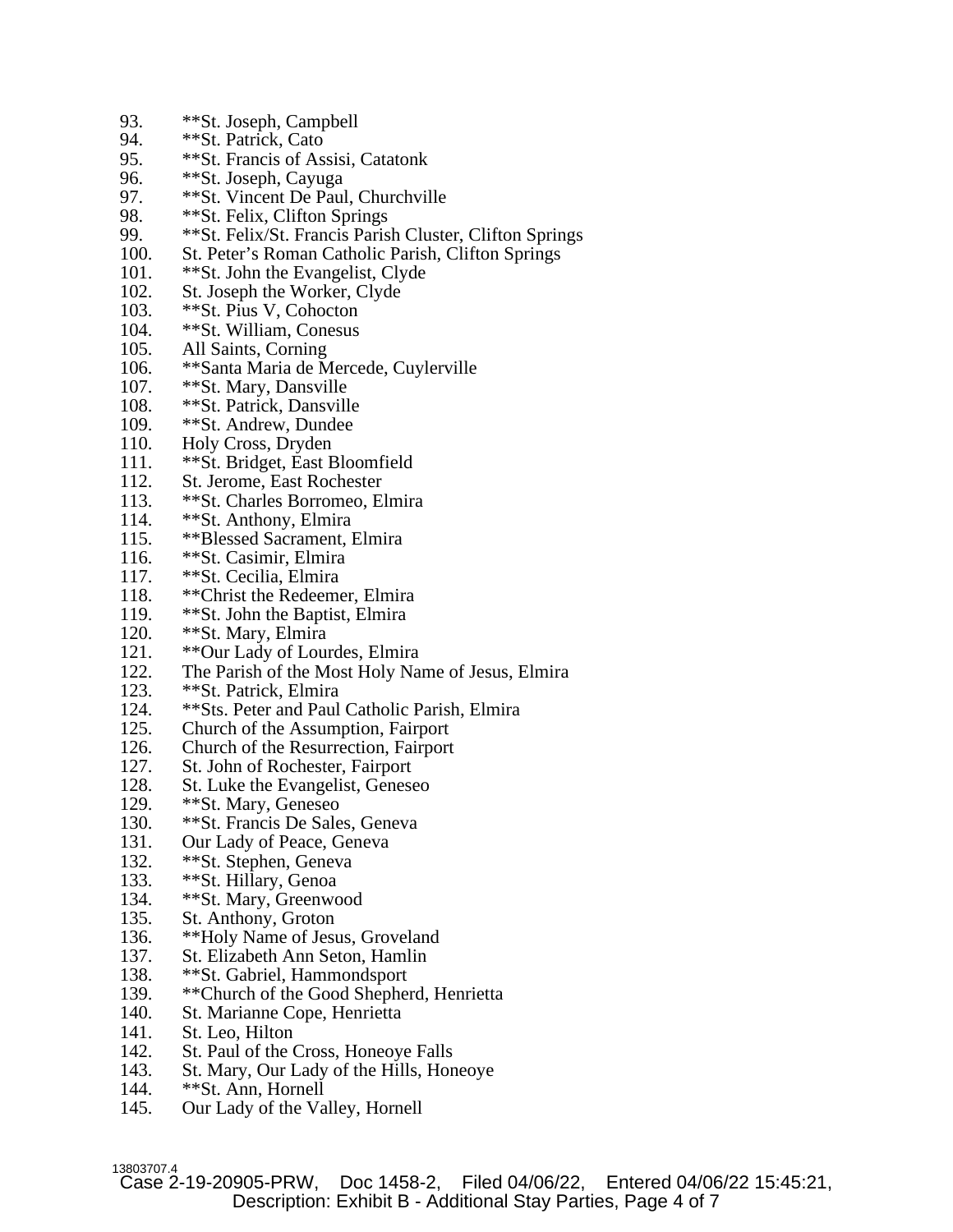- 146. \*\*St. Ignatius Loyola, Hornell
- 147. St. Mary Our Mother, Horseheads
- 148. \*\*St. Francis Solanus, Interlaken
- 149. St. Catherine of Siena, Ithaca<br>150. Immaculate Conception, Ithac
- 150. Immaculate Conception, Ithaca<br>151. \*\*Our Lady of the Lake. King I
- \*\*Our Lady of the Lake, King Ferry
- 152. All Saints, Lansing
- 153. \*\* St. Thomas Aquinas, Leicester<br>154. St. Rose, Lima
- St. Rose, Lima
- 155. St. Matthew Catholic Church Society, Livonia
- 156. \*\*St. Joseph, Livonia
- 157. \*\*St. Michael, Livonia Center
- 158. \*\*St. Michael, Lyons<br>159. \*\*St. Patrick, Macedo
- \*\*St. Patrick, Macedon
- 160. \*\*St. Gregory, Marion
- 161. \*\*St. Patrick, McLean
- 162. St. Catherine of Siena, Mendon
- 163. \*\*St. Michael, Montezuma
- 164. \*\*St. Patrick, Moravia
- 165. \*\*Church of the Assumption, Mount Morris
- 166. \*\*St. Patrick, Mount Morris
- 167. \*\*St. Patrick, Mumford
- 168. \*\*St. Januarius, Naples
- 169. \*\*St. John the Evangelist, Newark Valley
- 170. St. Michael, Newark
- 171. St. Christopher, North Chili
- 172. \*\*Holy Angels, Nunda<br>173. St. Benedict. Odessa
- St. Benedict, Odessa
- 174. \*\* St. Mary of the Lake, Ontario
- 175. St. Maximillian Kolbe, Ontario
- 176. \*\*Holy Cross, Ovid<br>177. The Parish of Mary.
- The Parish of Mary, Mother of Mercy, Interlaken
- 178. St. Ann, Owasco
- 179. Blessed Trinity, Owego
- 180. St. Patrick, Owego
- 181. \*\*Immaculate Heart of Mary, Painted Post
- 182. \*\*St. Anne, Palmyra
- 183. The Parish of St. Katharine Drexel, Palmyra
- 184. Holy Spirit, Webster
- 185. St. Joseph, Penfield
- 186. \*\*St. Michael, Penn Yan
- 187. Our Lady of Lakes Catholic Community, Penn Yan 188. \*\* Sacred Heart of Jesus, Perkinsville
- \*\*Sacred Heart of Jesus, Perkinsville
- 189. \*\*St. Francis, Phelps
- 190. Church of the Transfiguration, Pittsford
- 191. St. Louis, Pittsford
- 192. \*\*St. Raphael, Piffard
- 193. \*\*St. Patrick, Prattsburg
- 194. \*\*St. Thomas the Apostle, Red Creek<br>195. \*\*St. Lucy. Retsof
- 195. \*\*St, Lucy, Retsof<br>196. \*\*St. Mary, Rexvil
- \*\*St. Mary, Rexville
- 197. \*\*St. Joseph, Rush
- 198. \*\*St. Mary, Rushville

13803707.4<br>Case 2-19-20905-PRW, Doc 1458-2, Filed 04/06/22, Entered 04/06/22 15:45:21, Description: Exhibit B - Additional Stay Parties, Page 5 of 7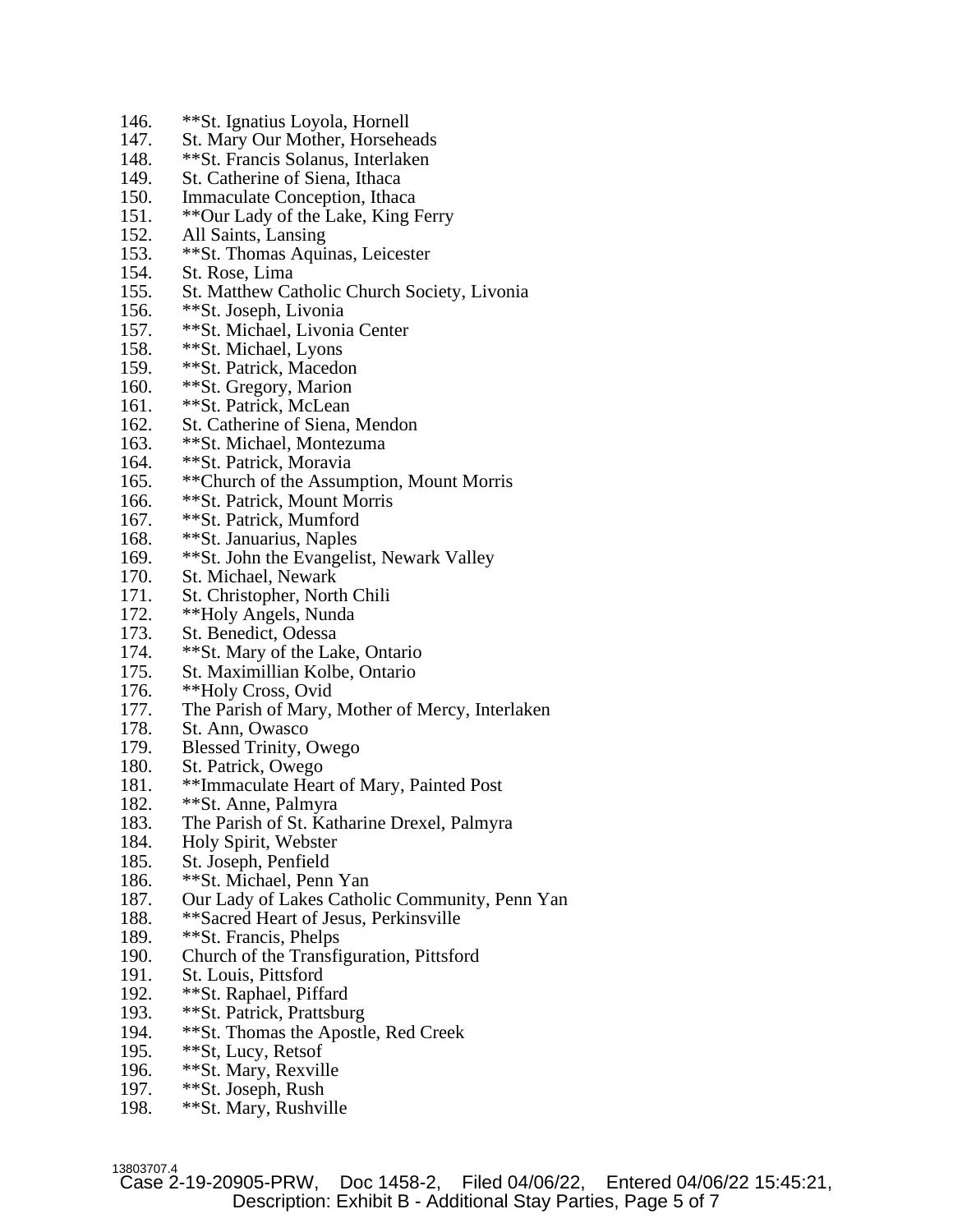- 199. \*\*St. Patrick, Savannah<br>200. \*\*St. Bernard, Scipio Ce
- \*\*St. Bernard, Scipio Center
- 201. \*\*St. Mary of the Assumption, Scottsville
- 202. \*\* St. Patrick, Seneca Falls<br>203. \*\* St. Dominic, Shortsville
- 203. \*\*St. Dominic, Shortsville<br>204. \*\*Epiphany. Sodus
- \*\*Epiphany, Sodus
- 205. \*\*St. Rose of Lima, Sodus Point
- 206. St. John the Evangelist, Spencerport 207. \*\* St. Theresa. Stanley
- \*\*St. Theresa, Stanley
- 208. \*\*St. James the Apostle, Trumansburg
- 209. \*\*St. Michael's, Union Springs
- 210. \*\*St. Pius the Tenth, Van Etten
- 211. St. Patrick, Victor<br>212. St. Francis and St.
- St. Francis and St. Clare, Waterloo
- 213. \*\*St. Mary, Waterloo
- 214. St. Mary of the Lake, Watkins Glen
- 215. \*\*St. James, Waverly
- 216. Holy Family Catholic Community, Wayland
- 217. \*\*St. Joseph, Wayland
- 218. Holy Trinity, Webster<br>219. St. Paul. Webster
- St. Paul, Webster
- 220. St. Rita, Webster
- 221. \*\*St. John, Weedsport<br>222. \*\*St. Joseph. Cato
- \*\*St. Joseph, Cato
- 223. Our Lady of the Snow, Weedsport
- 224. \*\*St. Joseph, West Bloomfield
- 225. Catholic Community of Blessed Trinity, Wolcott<br>226. \*\*St Mary Magdalene, Wolcott
- 226. \*\*St. Mary Magdalene, Wolcott<br>227. The Cathedral Community Chure
- The Cathedral Community Church of Rochester, NY
- 228. Southeast Rochester Catholic Community
- 229. The Catholic Christian Secular Mission Community of St. David's at Newfield<br>230. Galilee House of the Secular Mission
- Galilee House of the Secular Mission
- 231. St. David's Church, Newfield
- 232. The Roman Catholic Church of the Most Holy Trinity at Webster, N.Y. 233. St. Philip Neri Church
- St. Philip Neri Church

Other Entities

- 1. Catholic Charities of the Diocese of Rochester, Inc.
- 2. Rochester Catholic Press Association, Inc. ("Catholic Courier")
- 3. Catholic Youth Organization of Catholic Charities of the Diocese of Rochester
- 4. Providence Housing Development Corporation
- 5. Camp Stella Maris of Livonia, N.Y.
- 6. St. Bernards School of Theology and Ministry
- 7. Villa of Hope (f/k/a St. Joseph's Villa)
- 8. De Paul Community Services (f/k/a De Paul Mental Health Clinic)
- 9. Bishop Salvatore R. Matano
- 10. Becket Hall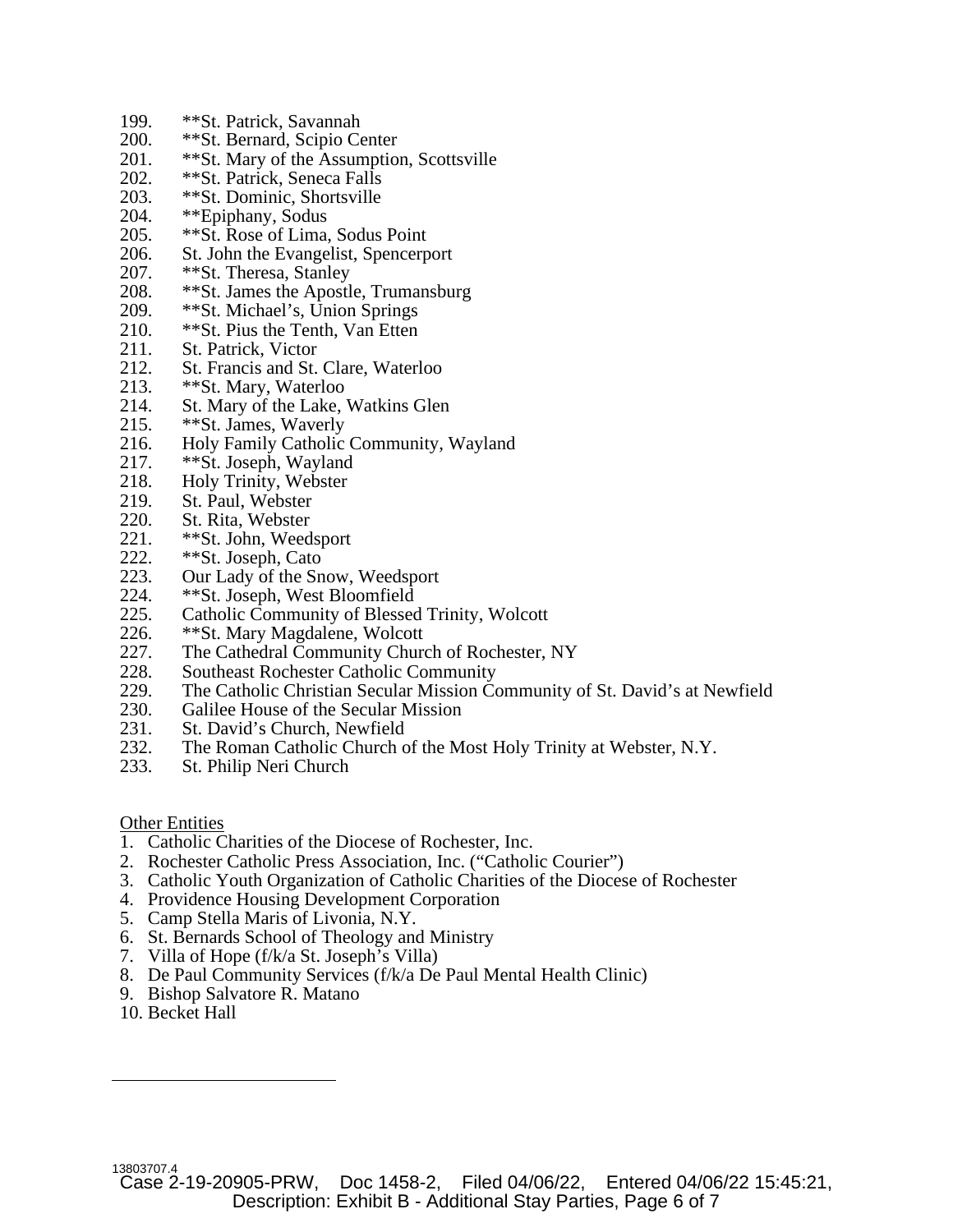**Schools** 

- 1. All Saints in Corning
- 2. Holy Family in Elmira
- 3. St. Joseph in Auburn
- 4. St. Francis/St. Stephen in Geneva
- 5. De Sales High School in Geneva
- 6. Bishop Hogan Catholic Academy
- 7. Northeastern Catholic Junior High School

\*\* Indicates a parish that is closed, has merged with another or is otherwise inactive at this time.